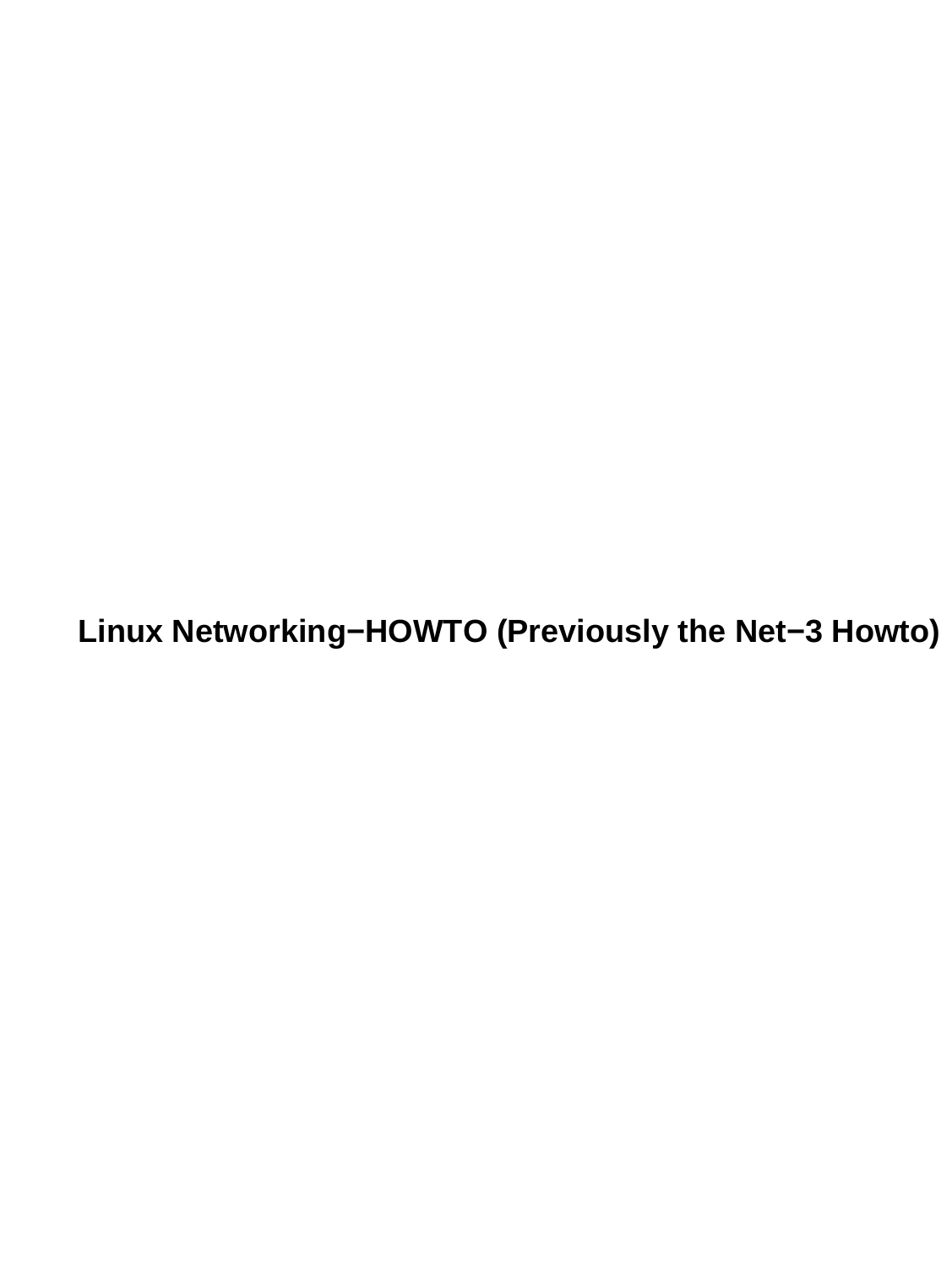# **Table of Contents**

| $/etc/inectd.comf$ 25 |  |
|-----------------------|--|
|                       |  |
|                       |  |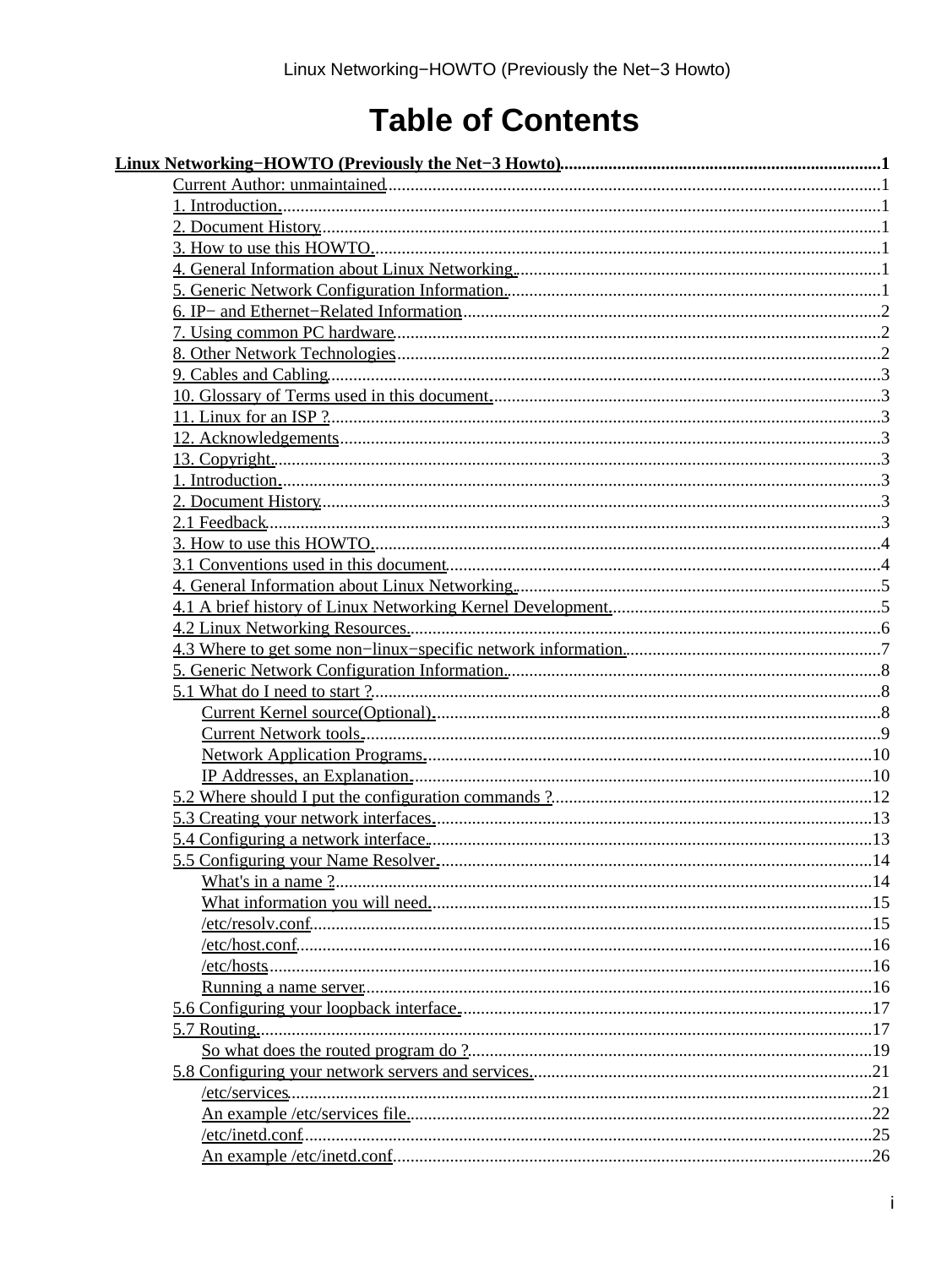# **Table of Contents**

### Linux Networking-HOWTO (Previously the Net-3 Howto)

| /etc/hosts. allow. 30 |  |
|-----------------------|--|
|                       |  |
|                       |  |
|                       |  |
|                       |  |
|                       |  |
|                       |  |
|                       |  |
|                       |  |
|                       |  |
|                       |  |
|                       |  |
|                       |  |
|                       |  |
|                       |  |
|                       |  |
|                       |  |
|                       |  |
|                       |  |
|                       |  |
|                       |  |
|                       |  |
|                       |  |
|                       |  |
|                       |  |
|                       |  |
|                       |  |
|                       |  |
|                       |  |
| 7.4 PPP               |  |
|                       |  |
|                       |  |
|                       |  |
|                       |  |
|                       |  |
|                       |  |
|                       |  |
| Using DIP.            |  |
|                       |  |
|                       |  |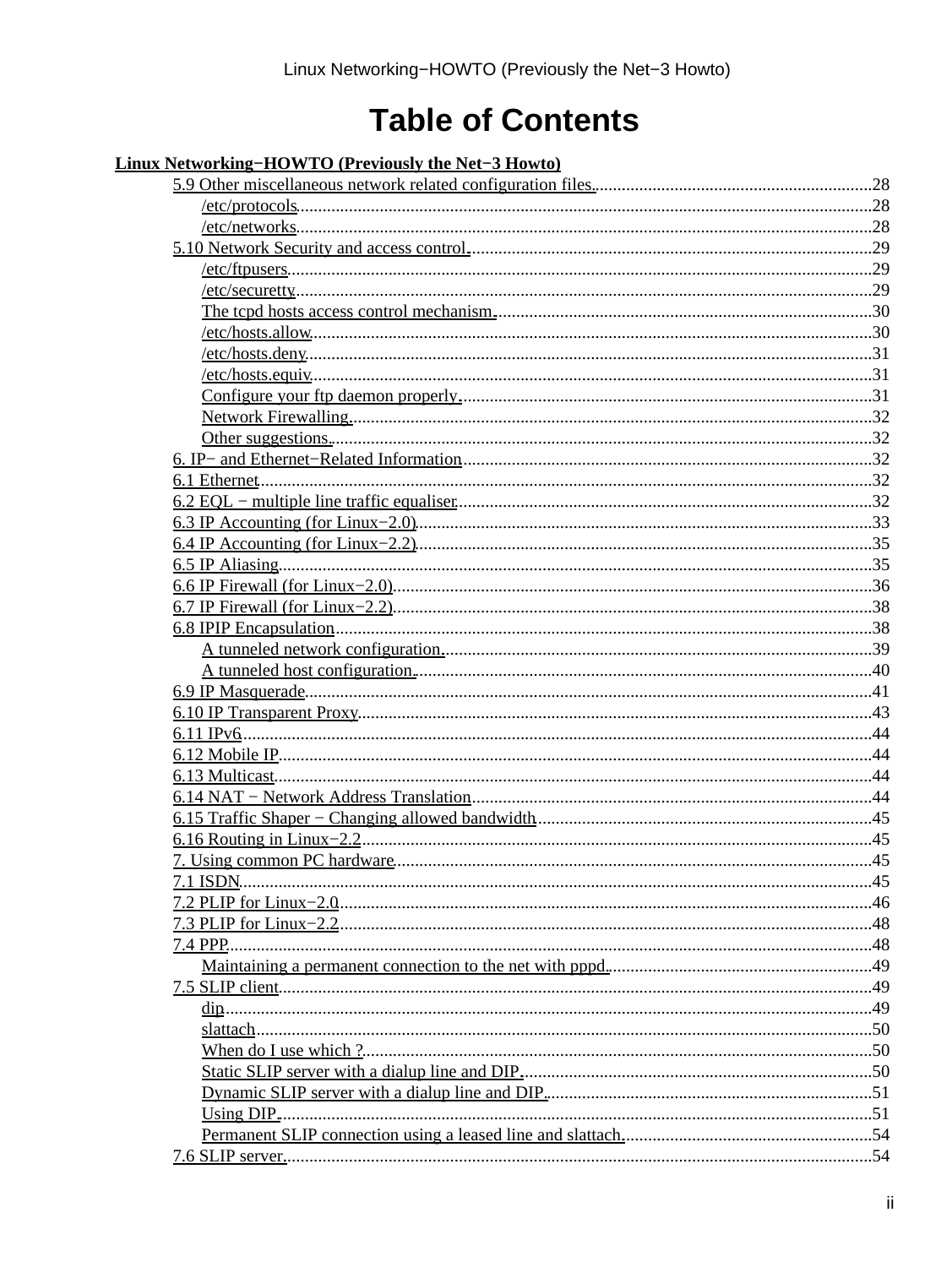# **Table of Contents**

### Linux Networking-HOWTO (Previously the Net-3 Howto)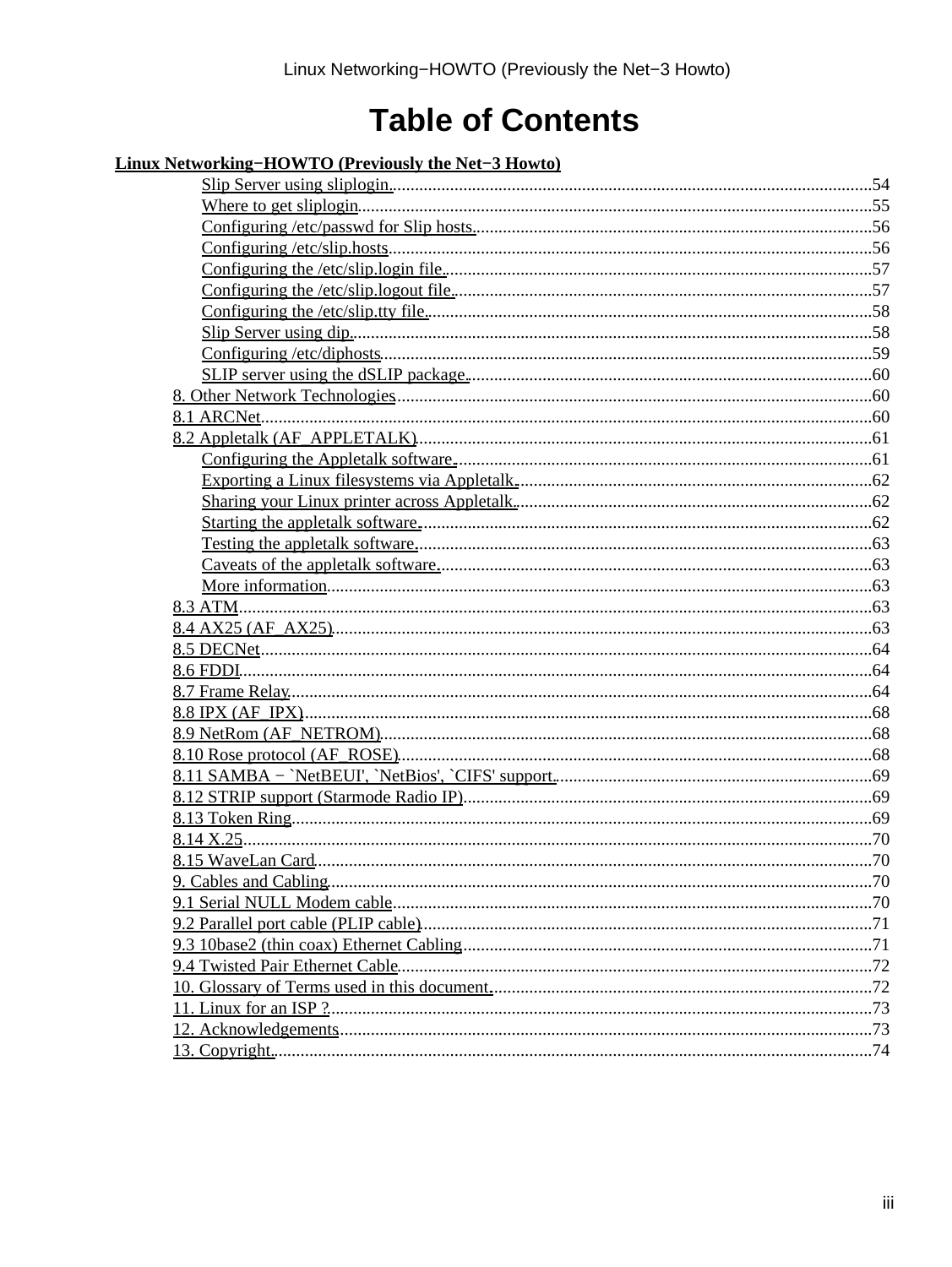# <span id="page-4-1"></span><span id="page-4-0"></span>**Current Author: unmaintained**

v1.5, August 1999

Original Authors: Terry Dawson (main author), VK2KTJ; Alessandro Rubini (maintainer)

Former Maintainer: Joshua Drake (Poet)

The Linux Operating System boasts kernel based networking support written almost entirely from scratch. The performance of the tcp/ip implementation in recent kernels makes it a worthy alternative to even the best of its peers. This document aims to describe how to install and configure the Linux networking software and associated tools.

# <span id="page-4-2"></span>**1[. Introduction.](#page-6-5)**

# <span id="page-4-3"></span>**2[. Document History](#page-6-6)**

• [2.1 Feedback](#page-6-7)

# <span id="page-4-4"></span>**3[. How to use this HOWTO.](#page-7-0)**

• [3.1 Conventions used in this document](#page-7-1)

# <span id="page-4-5"></span>**4[. General Information about Linux Networking.](#page-8-0)**

- [4.1 A brief history of Linux Networking Kernel Development.](#page-8-1)
- [4.2 Linux Networking Resources.](#page-9-0)
- [4.3 Where to get some non−linux−specific network information.](#page-10-0)

# <span id="page-4-6"></span>**5[. Generic Network Configuration Information.](#page-11-0)**

- 5.1 What do I need to start?
- [5.2 Where should I put the configuration commands ?](#page-15-0)
- [5.3 Creating your network interfaces.](#page-16-0)
- [5.4 Configuring a network interface.](#page-16-1)
- [5.5 Configuring your Name Resolver.](#page-17-0)
- [5.6 Configuring your loopback interface.](#page-20-0)
- [5.7 Routing.](#page-20-1)
- [5.8 Configuring your network servers and services.](#page-24-0)
- [5.9 Other miscellaneous network related configuration files.](#page-31-0)
- [5.10 Network Security and access control.](#page-32-0)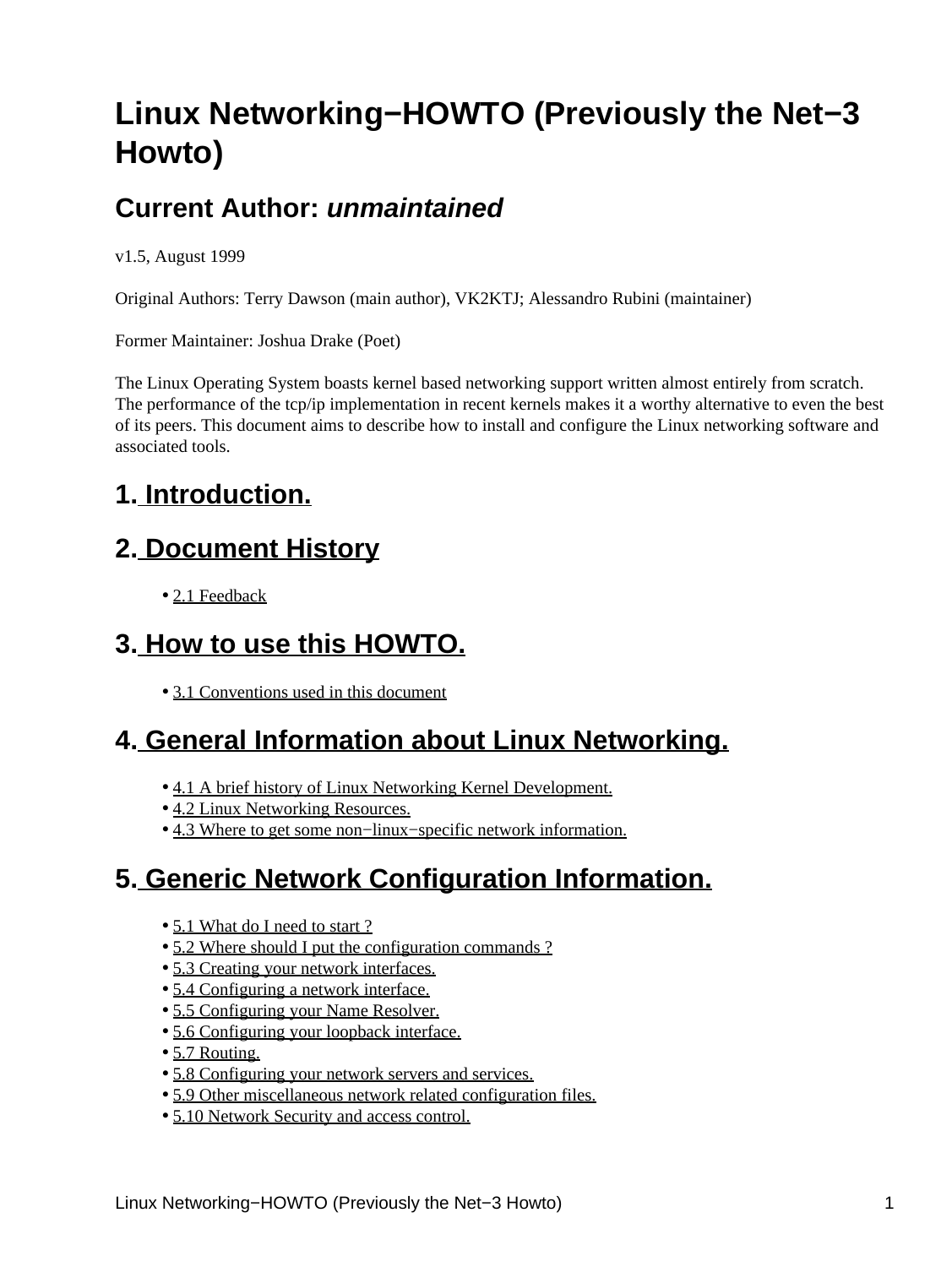## <span id="page-5-0"></span>**6[. IP− and Ethernet−Related Information](#page-35-2)**

- [6.1 Ethernet](#page-35-3)
- [6.2 EQL − multiple line traffic equaliser](#page-35-4)
- [6.3 IP Accounting \(for Linux−2.0\)](#page-36-0)
- [6.4 IP Accounting \(for Linux−2.2\)](#page-38-0)
- [6.5 IP Aliasing](#page-38-1)
- [6.6 IP Firewall \(for Linux−2.0\)](#page-39-0)
- [6.7 IP Firewall \(for Linux−2.2\)](#page-41-0)
- [6.8 IPIP Encapsulation](#page-41-1)
- [6.9 IP Masquerade](#page-44-0)
- [6.10 IP Transparent Proxy](#page-46-0)
- $\bullet$  [6.11 IPv6](#page-47-0)
- [6.12 Mobile IP](#page-47-1)
- [6.13 Multicast](#page-47-2)
- [6.14 NAT − Network Address Translation](#page-47-3)
- [6.15 Traffic Shaper − Changing allowed bandwidth](#page-48-0)
- [6.16 Routing in Linux−2.2](#page-48-1)

# <span id="page-5-1"></span>**7[. Using common PC hardware](#page-48-2)**

- $\bullet$  [7.1 ISDN](#page-48-3)
- [7.2 PLIP for Linux−2.0](#page-49-0)
- [7.3 PLIP for Linux−2.2](#page-51-0)
- [7.4 PPP](#page-51-1)
- [7.5 SLIP client](#page-52-1)
- [7.6 SLIP server.](#page-57-1)

## <span id="page-5-2"></span>**8[. Other Network Technologies](#page-63-1)**

- [8.1 ARCNet](#page-63-2)
- 8.2 Appletalk ([AF\\_APPLETALK](#page-64-0))
- $\bullet$  [8.3 ATM](#page-66-3)
- [8.4 AX25 \(](#page-66-4)AF AX25)
- [8.5 DECNet](#page-67-0)
- [8.6 FDDI](#page-67-1)
- [8.7 Frame Relay](#page-67-2)
- $\bullet$  [8.8 IPX \(](#page-71-0)AF IPX)
- [8.9 NetRom \(](#page-71-1)AF\_NETROM)
- [8.10 Rose protocol \(](#page-71-2)AF\_ROSE)
- [8.11 SAMBA − `NetBEUI', `NetBios', `CIFS' support.](#page-72-0)
- [8.12 STRIP support \(Starmode Radio IP\)](#page-72-1)
- [8.13 Token Ring](#page-72-2)
- $8.14 X.25$  $8.14 X.25$
- [8.15 WaveLan Card](#page-73-1)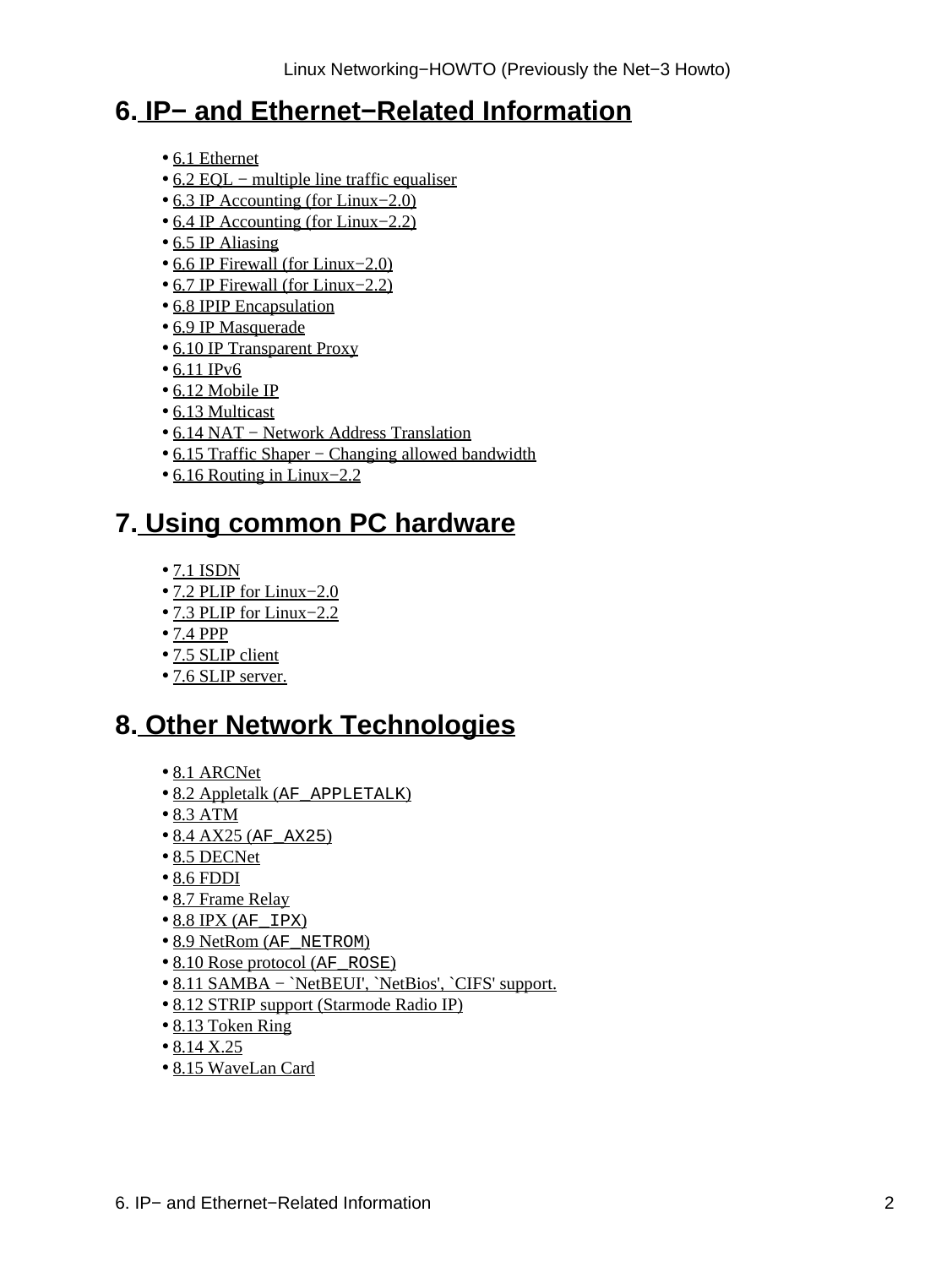# <span id="page-6-0"></span>**9[. Cables and Cabling](#page-73-2)**

- [9.1 Serial NULL Modem cable](#page-73-3)
- [9.2 Parallel port cable \(PLIP cable\)](#page-74-0)
- [9.3 10base2 \(thin coax\) Ethernet Cabling](#page-74-1)
- [9.4 Twisted Pair Ethernet Cable](#page-75-0)

## <span id="page-6-1"></span>**10. [Glossary of Terms used in this document.](#page-75-1)**

# <span id="page-6-2"></span>**11. [Linux for an ISP ?](#page-76-0)**

# <span id="page-6-3"></span>**12. [Acknowledgements](#page-76-1)**

# <span id="page-6-4"></span>**13. [Copyright.](#page-77-0)**

## <span id="page-6-5"></span>**1[. Introduction.](#page-4-2)**

This is the first release since LinuxPorts has become the author of this document. First let me say that we hope that over the next few months you will find this document to be of use and that we are able to provide accurate and timely information in regards to networking issues with Linux.

This document like the other howto's that we manage is going to become very different, this document will shortly become the Networking−HOWTO not just the Net−3(4) Howto. We will cover such items as PPP, VPN, and others...

# <span id="page-6-6"></span>**2[. Document History](#page-4-3)**

The original NET–FAQ was written by Matt Welsh and Terry Dawson to answer frequently asked questions about networking for Linux at a time before the Linux Documentation Project had formally started. It covered the very early development versions of the Linux Networking Kernel. The NET−2−HOWTO superceded the NET–FAQ and was one of the original LDP HOWTO documents, it covered what was called version 2 and later version 3 of the Linux kernel Networking software. This document in turn supercedes it and relates only to version 4 of the Linux Networking Kernel or more specifically kernel releases 2.x and 2.2.x.

Previous versions of this document became quite large because of the enormous amount of material that fell within its scope. To help reduce this problem a number of HOWTO's dealing with specific networking topics have been produced. This document will provide pointers to them where relevant and cover those areas not yet covered by other documents.

# <span id="page-6-7"></span>**2.1 Feedback**

We are always interested in feedback. Please contact us at[: feedback@en.tldp.org.](mailto:feedback@en.tldp.org)

Again, if you find anything erroneous or anything you would like to see added, please contact us.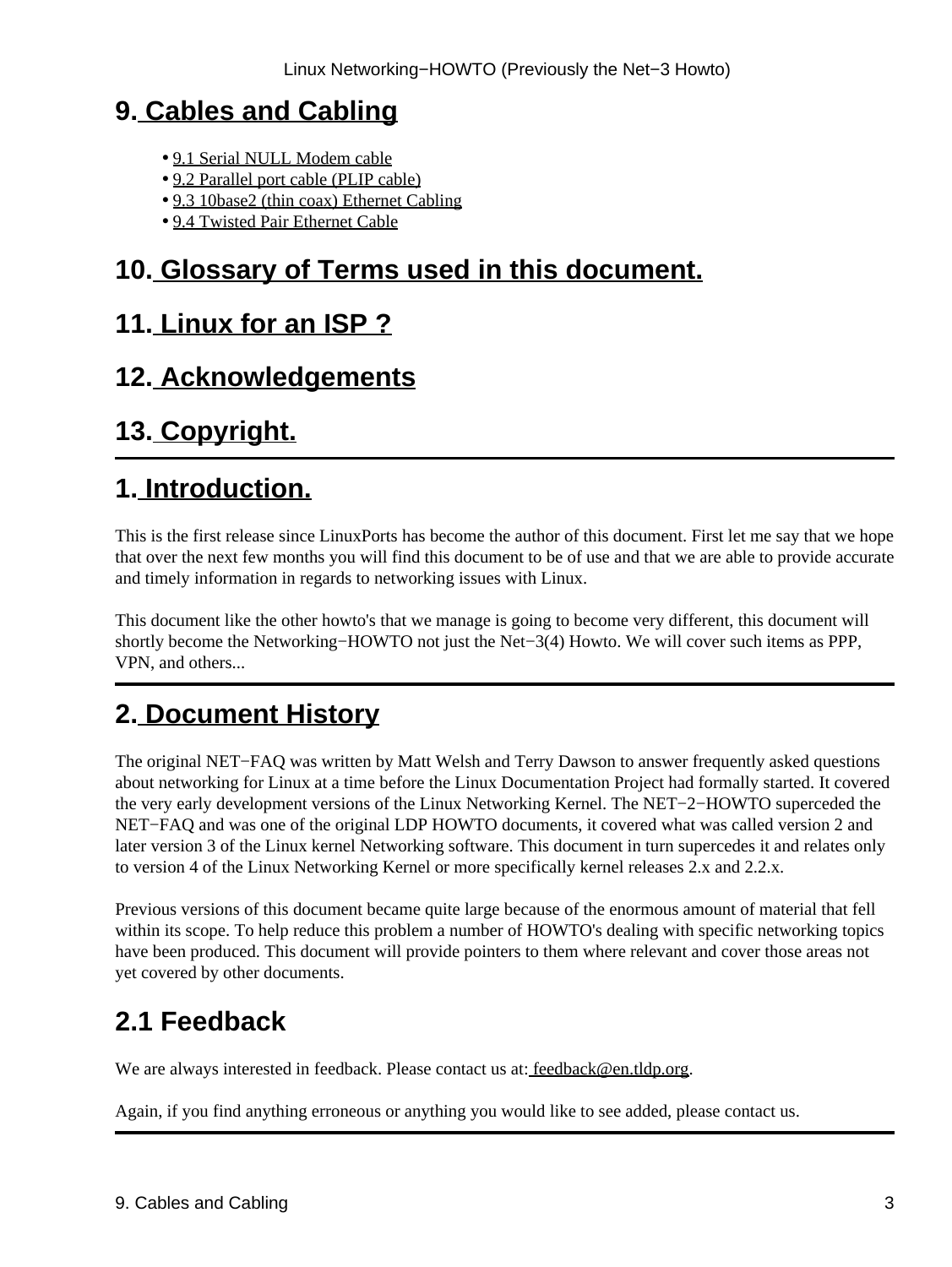## <span id="page-7-0"></span>**3[. How to use this HOWTO.](#page-4-4)**

This document is organized top−down. The first sections include informative material and can be skipped if you are not interested; what follows is a generic discussion of networking issues, and you must ensure you understand this before proceeding to more specific parts. The rest, ``technology specific'' information is grouped in three main sections: Ethernet and IP−related information, technologies pertaining to widespread PC hardware and seldom−used technologies.

The suggested path through the document is thus the following:

#### *Read the generic sections*

These sections apply to every, or nearly every, technology described later and so are very important for you to understand. On the other hand, I expect many of the readers to be already confident with this material.

#### *Consider your network*

You should know how your network is, or will be, designed and exactly what hardware and technology types you will be implementing.

*Read the ``Ethernet and IP'' section if you are directly connected a LAN or the Internet* This section describes basic Ethernet configuration and the various features that Linux offers for IP networks, like firewalling, advanced routing and so on.

*Read the next section if you are interested in low−cost local networks or dial−up connections* The section describes PLIP, PPP, SLIP and ISDN, the widespread technologies used on personal workstations.

*Read the technology specific sections related to your requirements*

If your needs differ from IP and/or common hardware, the final section covers details specific to non−IP protocols and peculiar communication hardware.

#### *Do the configuration work*

You should actually try to configure your network and take careful note of any problems you have. *Look for further help if needed*

If you experience problems that this document does not help you to resolve then read the section related to where to get help or where to report bugs.

#### *Have fun!*

Networking is fun, enjoy it.

## <span id="page-7-1"></span>**3.1 Conventions used in this document**

No special convention is used here, but you must be warned about the way commands are shown. Following the classic Unix documentation, any command you should type to your shell is prefixed by a prompt. This howto shows "user%" as the prompt for commands that do not require superuser privileges, and "root#" as the prompt for commands that need to run as root. I chose to use "root#" instead of a plain "#" to prevent confusion with snapshots from shell scripts, where the hash mark is used to define comment lines.

When ``Kernel Compile Options'' are shown, they are represented in the format used by *menuconfig*. They should be understandable even if you (like me) are not used to *menuconfig*. If you are in doubt about the options' nesting, running the program once can't but help.

Note that any link to other HOWTO's is local to help you browsing your local copy of the LDP documents, in case you are using the html version of this document. If you don't have a complete set of documents, every HOWTO can be retrieved from metalab.unc.edu (directory /pub/Linux/HOWTO) and its countless mirrors.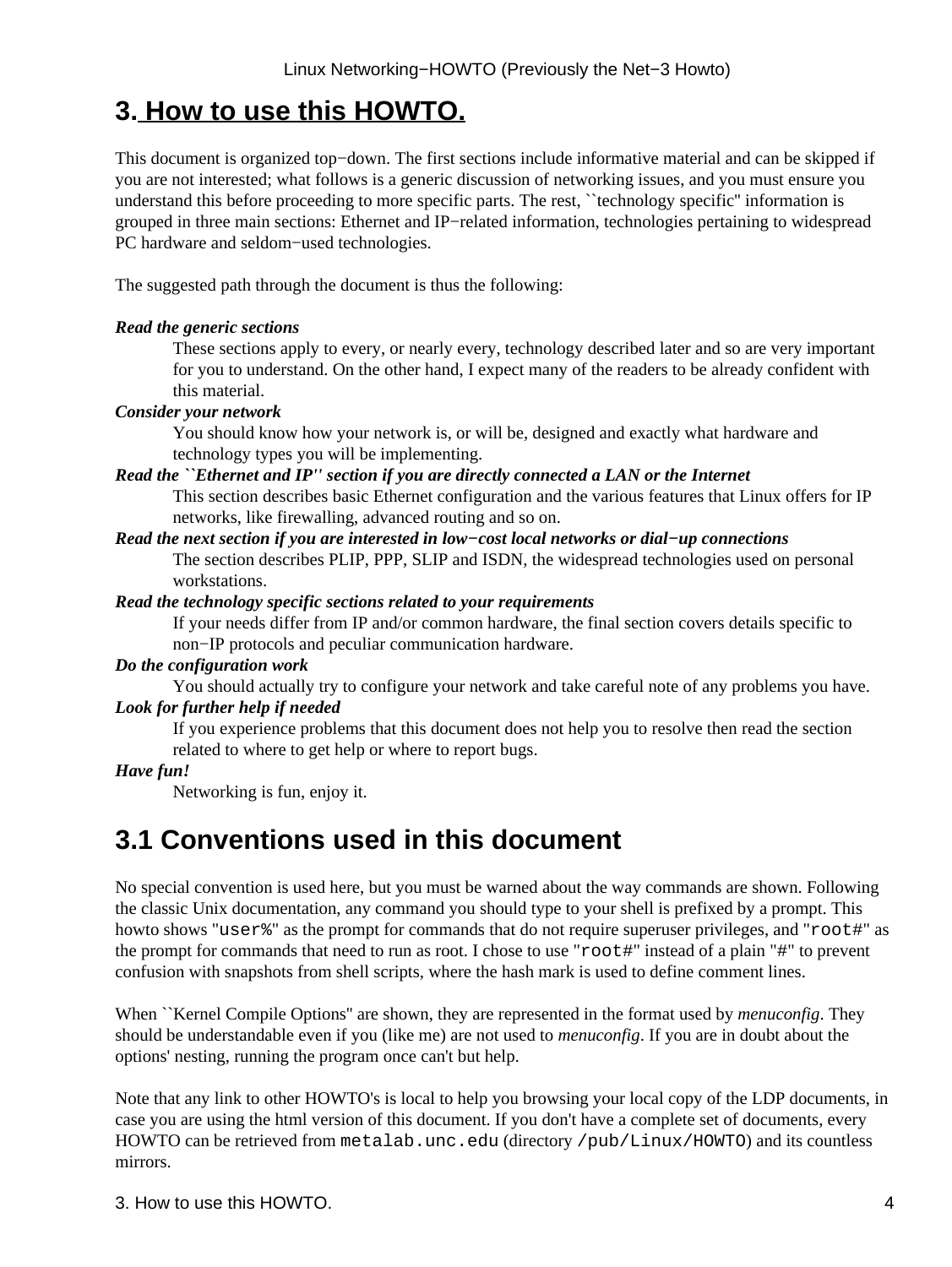# <span id="page-8-0"></span>**4[. General Information about Linux Networking.](#page-4-5)**

# <span id="page-8-1"></span>**4.1 A brief history of Linux Networking Kernel Development.**

Developing a brand new kernel implementation of the tcp/ip protocol stack that would perform as well as existing implementations was not an easy task. The decision not to port one of the existing implementations was made at a time when there was some uncertainty as to whether the existing implementations may become encumbered by restrictive copyrights because of the court case put by U.S.L. and when there was a lot of fresh enthusiasm for doing it differently and perhaps even better than had already been done.

The original volunteer to lead development of the kernel network code was Ross Biro <biro@yggdrasil.com>. Ross produced a simple and incomplete but mostly usable implementation set of routines that were complemented by an ethernet driver for the WD−8003 network interface card. This was enough to get many people testing and experimenting with the software and some people even managed to connect machines in this configuration to live internet connections. The pressure within the Linux community driving development for networking support was building and eventually the cost of a combination of some unfair pressure applied to Ross and his own personal commitments outweighed the benefit he was deriving and he stepped down as lead developer. Ross's efforts in getting the project started and accepting the responsibility for actually producing something useful in such controversial circumstances were what catalyzed all future work and were therefore an essential component of the success of the current product.

Orest Zborowski <obz@Kodak.COM> produced the original BSD socket programming interface for the Linux kernel. This was a big step forward as it allowed many of the existing network applications to be ported to linux without serious modification.

Somewhere about this time Laurence Culhane <loz@holmes.demon.co.uk> developed the first drivers for Linux to support the SLIP protocol. These enabled many people who did not have access to Ethernet networking to experiment with the new networking software. Again, some people took this driver and pressed it into service to connect them to the Internet. This gave many more people a taste of the possibilities that could be realized if Linux had full networking support and grew the number of users actively using and experimenting with the networking software that existed.

One of the people that had also been actively working on the task of building networking support was Fred van Kempen <waltje@uwalt.nl.mugnet.org>. After a period of some uncertainty following Ross's resignation from the lead developer position Fred offered his time and effort and accepted the role essentially unopposed. Fred had some ambitious plans for the direction that he wanted to take the Linux networking software and he set about progressing in those directions. Fred produced a series of networking code called the `NET−2' kernel code (the `NET' code being Ross's) which many people were able to use pretty much usefully. Fred formally put a number of innovations on the development agenda, such as the dynamic device interface, Amateur Radio AX.25 protocol support and a more modularly designed networking implementation. Fred's NET−2 code was used by a fairly large number of enthusiasts, the number increasing all the time as word spread that the software was working. The networking software at this time was still a large number of patches to the standard release of kernel code and was not included in the normal release. The NET–FAQ and subsequent NET–2–HOWTO's described the then fairly complex procedure to get it all working. Fred's focus was on developing innovations to the standard network implementations and this was taking time. The community of users was growing impatient for something that worked reliably and satisfied the 80% of users and, as with Ross, the pressure on Fred as lead developer rose.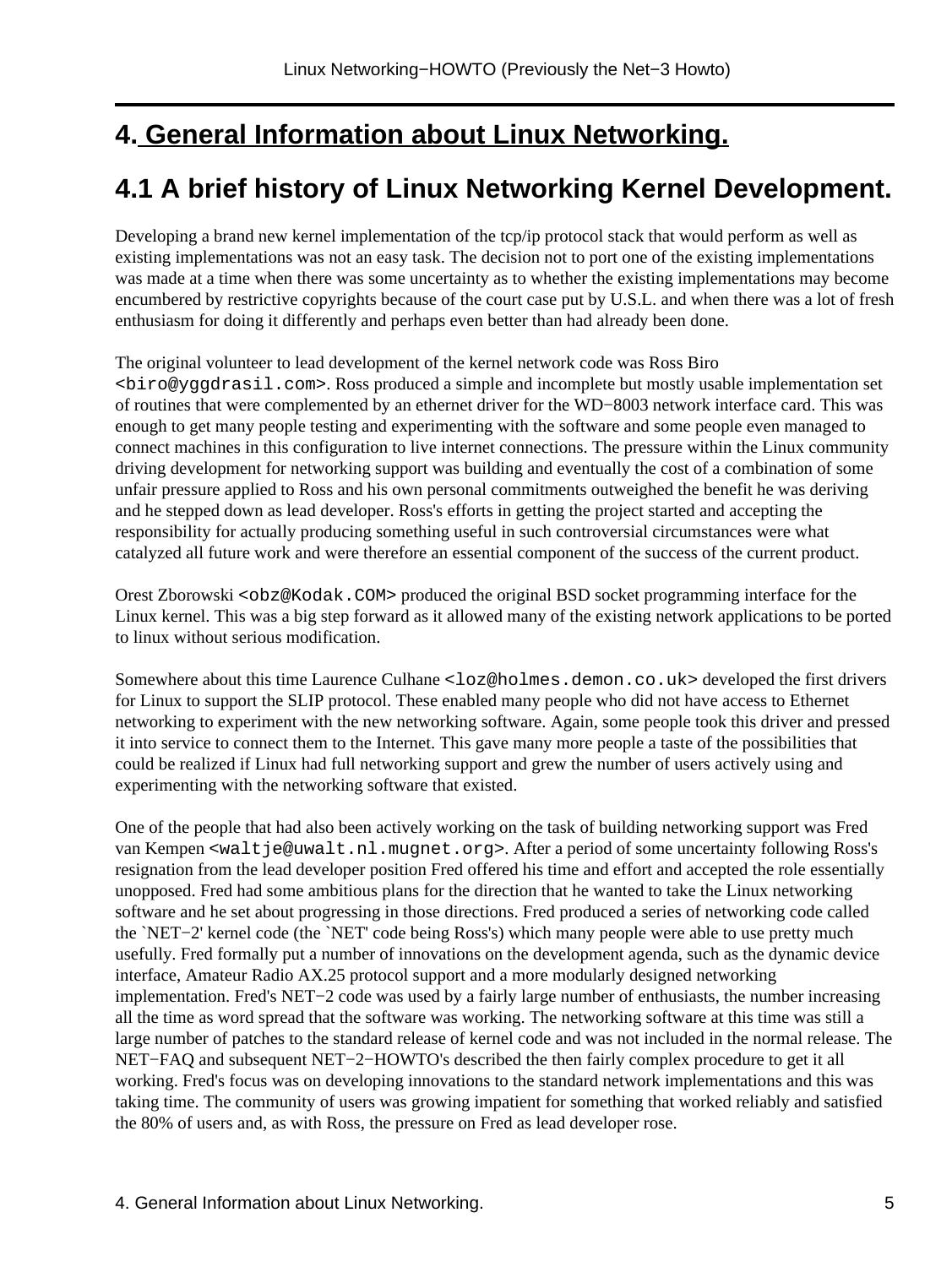Alan Cox  $\le$  i alan@www.uk.linux.org> proposed a solution to the problem designed to resolve the situation. He proposed that he would take Fred's NET−2 code and debug it, making it reliable and stable so that it would satisfy the impatient user base while relieving that pressure from Fred allowing him to continue his work. Alan set about doing this, with some good success and his first version of Linux networking code was called `Net−2D(ebugged)'. The code worked reliably in many typical configurations and the user base was happy. Alan clearly had ideas and skills of his own to contribute to the project and many discussions relating to the direction the NET−2 code was heading ensued. There developed two distinct schools within the Linux networking community, one that had the philosophy of `make it work first, then make it better' and the other of `make it better first'. Linus ultimately arbitrated and offered his support to Alan's development efforts and included Alan's code in the standard kernel source distribution. This placed Fred in a difficult position. Any continued development would lack the large user base actively using and testing the code and this would mean progress would be slow and difficult. Fred continued to work for a short time and eventually stood down and Alan came to be the new leader of the Linux networking kernel development effort.

Donald Becker <br/>becker@cesdis.gsfc.nasa.gov> soon revealed his talents in the low level aspects of networking and produced a huge range of ethernet drivers, nearly all of those included in the current kernels were developed by Donald. There have been other people that have made significant contributions, but Donald's work is prolific and so warrants special mention.

Alan continued refining the NET−2−Debugged code for some time while working on progressing some of the matters that remained unaddressed on the `TODO' list. By the time the Linux 1.3.\* kernel source had grown its teeth the kernel networking code had migrated to the NET−3 release on which current versions are based. Alan worked on many different aspects of the networking code and with the assistance of a range of other talented people from the Linux networking community grew the code in all sorts of directions. Alan produced dynamic network devices and the first standard AX.25 and IPX implementations. Alan has continued tinkering with the code, slowly restructuring and enhancing it to the state it is in today.

PPP support was added by Michael Callahan <callahan@maths.ox.ac.uk> and Al Longyear <longyear@netcom.com> this too was critical to increasing the number of people actively using linux for networking.

Jonathon Naylor < jsn@cs.nott.ac.uk> has contributed by significantly enhancing Alan's AX.25 code, adding NetRom and Rose protocol support. The AX.25/NetRom/Rose support itself is quite significant, because no other operating system can boast standard native support for these protocols beside Linux.

There have of course been hundreds of other people who have made significant contribution to the development of the Linux networking software. Some of these you will encounter later in the technology specific sections, other people have contributed modules, drivers, bug−fixes, suggestions, test reports and moral support. In all cases each can claim to have played a part and offered what they could. The Linux kernel networking code is an excellent example of the results that can be obtained from the Linux style of anarchic development, if it hasn't yet surprised you, it is bound to soon enough, the development hasn't stopped.

# <span id="page-9-0"></span>**4.2 Linux Networking Resources.**

There are a number of places where you can find good information about Linux networking.

There are a wealth of Consultants available. A listing can be found at [LinuxPorts Consultants Database](http://www.linuxports.com/)

Alan Cox, the current maintainer of the Linux kernel networking code maintains a world wide web page that contains highlights of current and new developments in linux Networking at[: www.uk.linux.org.](http://www.uk.linux.org/NetNews.html)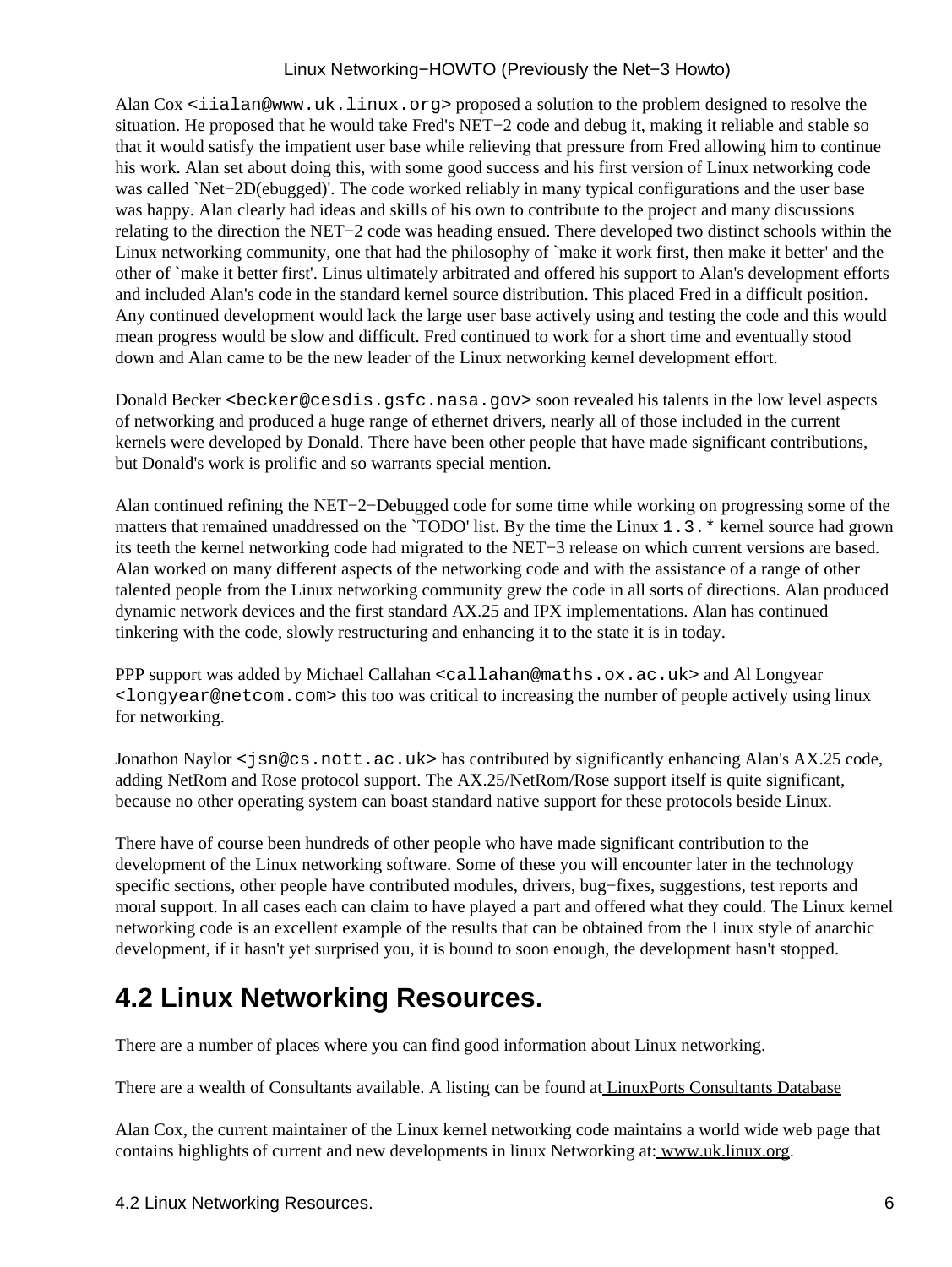Another good place is a book written by Olaf Kirch entitled the Network Administrators Guide. It is a work of th[e Linux Documentation Project](http://www.linuxdoc.org/) and you can read it interactively at [Network Administrators](http://metalab.unc.edu/LDP/LDP/nag/nag.html) [Guide HTML version](http://metalab.unc.edu/LDP/LDP/nag/nag.html) or you can obtain it in various formats by ftp from th[e metalab.unc.edu LDP ftp](ftp://metalab.unc.edu/pub/Linux/docs/LDP/network-guide/) [archive](ftp://metalab.unc.edu/pub/Linux/docs/LDP/network-guide/). Olaf's book is quite comprehensive and provides a good high level overview of network configuration under linux.

There is a newsgroup in the Linux news hierarchy dedicated to networking and related matters, it is: comp.os.linux.networking

There is a mailing list to which you can subscribe where you may ask questions relating to Linux networking. To subscribe you should send a mail message:

```
To: majordomo@vger.rutgers.edu
Subject: anything at all
Message:
subscribe linux−net
```
On the various IRC networks there are often #linux channels on which people will be able to answer questions on linux networking.

Please remember when reporting any problem to include as much relevant detail about the problem as you can. Specifically you should specify the versions of software that you are using, especially the kernel version, the version of tools such as *pppd* or *dip* and the exact nature of the problem you are experiencing. This means taking note of the exact syntax of any error messages you receive and of any commands that you are issuing.

## <span id="page-10-0"></span>**4.3 Where to get some non−linux−specific network information.**

If you are after some basic tutorial information on tcp/ip networking generally, then I recommend you take a look at the following documents:

#### *tcp/ip introduction*

this document comes as both a [text version](ftp://athos.rutgers.edu/runet/tcp-ip-intro.doc) and [a postscript version](ftp://athos.rutgers.edu/runet/tcp-ip-intro.ps).

*tcp/ip administration*

this document comes as both a [text version](ftp://athos.rutgers.edu/runet/tcp-ip-admin.doc) and [a postscript version](ftp://athos.rutgers.edu/runet/tcp-ip-admin.ps).

If you are after some more detailed information on tcp/ip networking then I highly recommend:

*Internetworking with TCP/IP, Volume 1: principles, protocols and architecture*, by Douglas E. Comer, ISBN 0−13−227836−7, Prentice Hall publications, Third Edition, 1995.

If you are wanting to learn about how to write network applications in a Unix compatible environment then I also highly recommend:

*Unix Network Programming*, by W. Richard Stevens, ISBN 0−13−949876−1, Prentice Hall publications, 1990.

A second edition of this book is appearing on the bookshelves; the new book is made up of three volumes: check [Prenice−Hall's web site](http://www.phptr.com/) to probe further.

4.3 Where to get some non−linux−specific network information. 7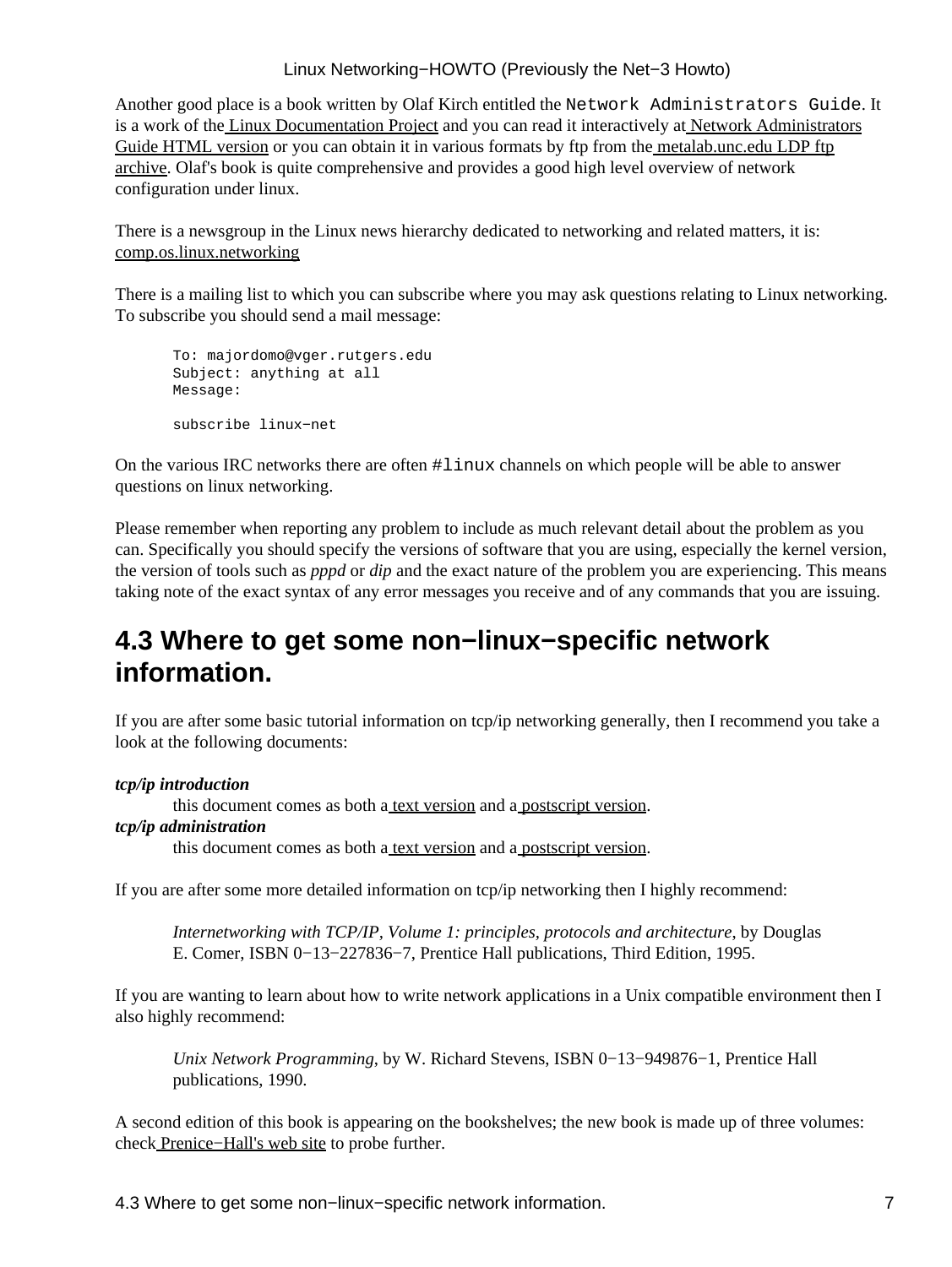You might also try the comp.protocols.tcp−ip newsgroup.

An important source of specific technical information relating to the Internet and the tcp/ip suite of protocols are RFC's. RFC is an acronym for `Request For Comment' and is the standard means of submitting and documenting Internet protocol standards. There are many RFC repositories. Many of these sites are ftp sites and other provide World Wide Web access with an associated search engine that allows you to search the RFC database for particular keywords.

One possible source for RFC's is at [Nexor RFC database](http://pubweb.nexor.co.uk/public/rfc/index/rfc.html).

## <span id="page-11-0"></span>**5[. Generic Network Configuration Information.](#page-4-6)**

The following subsections you will pretty much need to know and understand before you actually try to configure your network. They are fundamental principles that apply regardless of the exact nature of the network you wish to deploy.

## <span id="page-11-1"></span>**5.1 What do I need to start ?**

Before you start building or configuring your network you will need some things. The most important of these are:

## <span id="page-11-2"></span>**Current Kernel source(Optional).**

Please note:

The majority of current distributions come with networking enabled, therefore it may not be required to recompile the kernel. If you are running well known hardware you should be just fine. For example: 3COM NIC, NE2000 NIC, or a Intel NIC. However if you find yourself in the position that you do need to update the kernel, the following information is provided.

Because the kernel you are running now might not yet have support for the network types or cards that you wish to use you will probably need the kernel source so that you can recompile the kernel with the appropriate options.

For users of the major distributions such as Redhat, Caldera, Debian, or Suse this no longer holds true. As long as you stay within the mainstream of hardware there should be no need to recompile your kernel unless there is a very specific feature that you need.

You can always obtain the latest kernel source fro[m ftp.cdrom.com](ftp://ftp.cdrom.com/pub/linux/sunsite/kernel.org/pub/linux/kernel). This is not the official site but they have LOTS of bandwidth and ALOT of users allowed. The official site is kernel.org but please use the above if you can. Please remember that ftp.kernel.org is seriously overloaded. Use a mirror.

Normally the kernel source will be untarred into the /usr/src/linux directory. For information on how to apply patches and build the kernel you should read the Kernel−HOWTO. For information on how to configure kernel modules you should read the ``Modules mini−HOWTO''. Also, the README file found in the kernel sources and the Documentation directory are very informative for the brave reader.

Unless specifically stated otherwise, I recommend you stick with the standard kernel release (the one with the even number as the second digit in the version number). Development release kernels (the ones with the odd

5. Generic Network Configuration Information. 8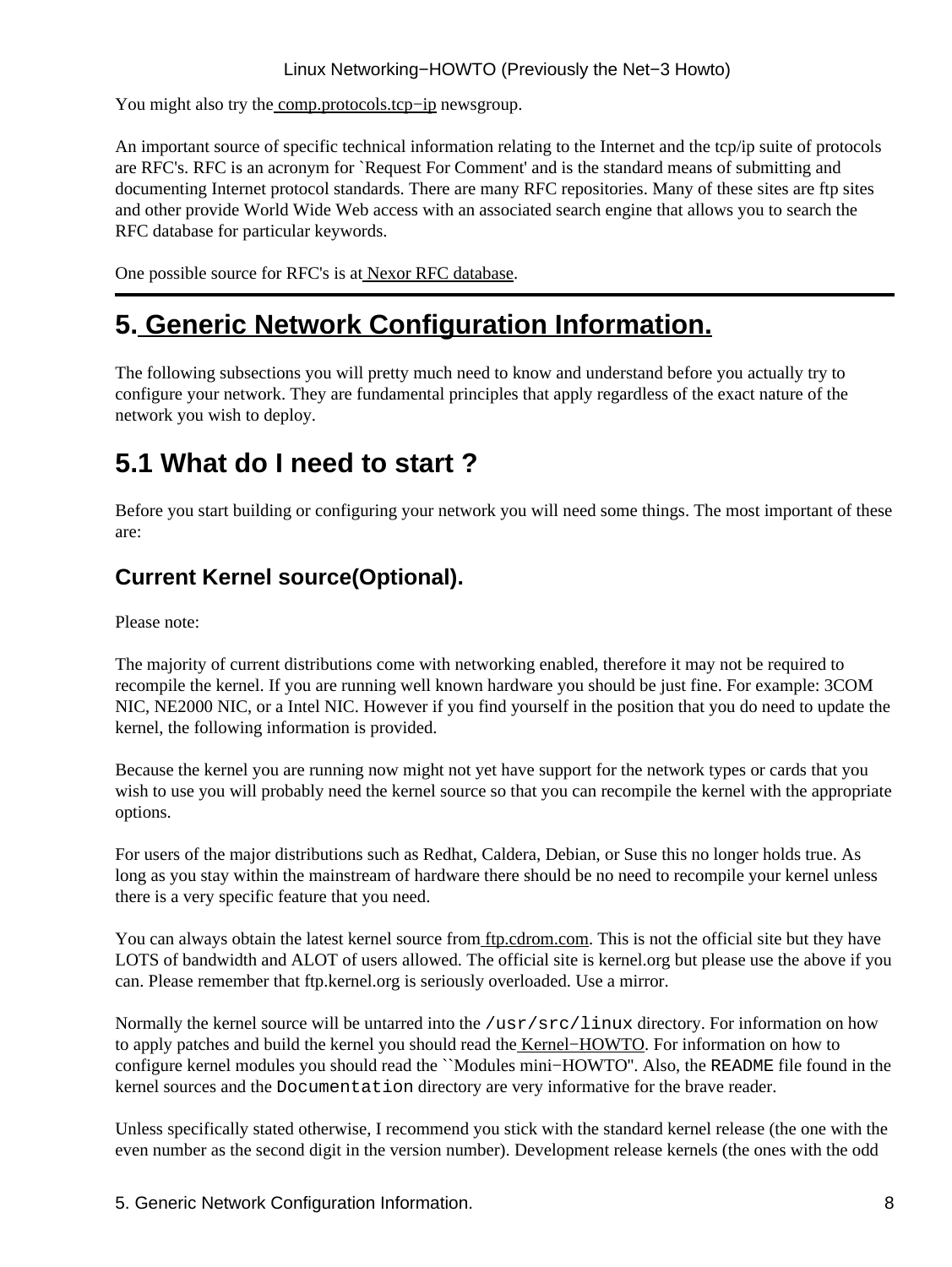second digit) may have structural or other changes that may cause problems working with the other software on your system. If you are uncertain that you could resolve those sorts of problems in addition to the potential for there being other software errors, then don't use them.

On the other hand, some of the features described here have been introduced during the development of 2.1 kernels, so you must take your choice: you can stick to 2.0 while wait for 2.2 and an updated distribution with every new tool, or you can get 2.1 and look around for the various support programs needed to exploit the new features. As I write this paragraph, in August 1998, 2.1.115 is current and 2.2 is expected to appear pretty soon.

### <span id="page-12-0"></span>**Current Network tools.**

The network tools are the programs that you use to configure linux network devices. These tools allow you to assign addresses to devices and configure routes for example.

Most modern linux distributions are supplied with the network tools, so if you have installed from a distribution and haven't yet installed the network tools then you should do so.

If you haven't installed from a distribution then you will need to source and compile the tools yourself. This isn't difficult.

The network tools are now maintained by Bernd Eckenfels and are available at[: ftp.inka.de](ftp://ftp.inka.de/pub/comp/Linux/networking/NetTools/) and are mirrored at: [ftp.uk.linux.org](ftp://ftp.uk.linux.org/pub/linux/Networking/base/).

You can also get the latest RedHat packages fro[m net−tools−1.51−3.i386.rpm](ftp://ftp.cdrom.com/pub/linux/redhat/redhat-6.0/i386/base/)

Be sure to choose the version that is most appropriate for the kernel you wish to use and follow the instructions in the package to install.

To install and configure the version current at the time of the writing you need do the following:

```
 user% tar xvfz net−tools−1.33.tar.gz
 user% cd net−tools−1.33
 user% make config
 user% make
 root# make install
```
Or to use the Redhat packahges:

root# rpm −U net−tools−1.51−3.i386.rpm

Additionally, if you intend configuring a firewall or using the IP masquerade feature you will require the *ipfwadm* command. The latest version of it may be obtained from: <u>ftp.xos.nl</u>. Again there are a number of versions available. Be sure to pick the version that most closely matches your kernel. Note that the firewalling features of Linux changed during 2.1 development and has been superceded by *ipchains* in v2.2 of the kernel. *ipfwadm* only applies to version 2.0 of the kernel. The following are known to be distributions with version 2.0 or below of the kernel.

> Redhat 5.2 or below Caldera pre version 2.2 Slackware pre version 4.x

Current Network tools. 9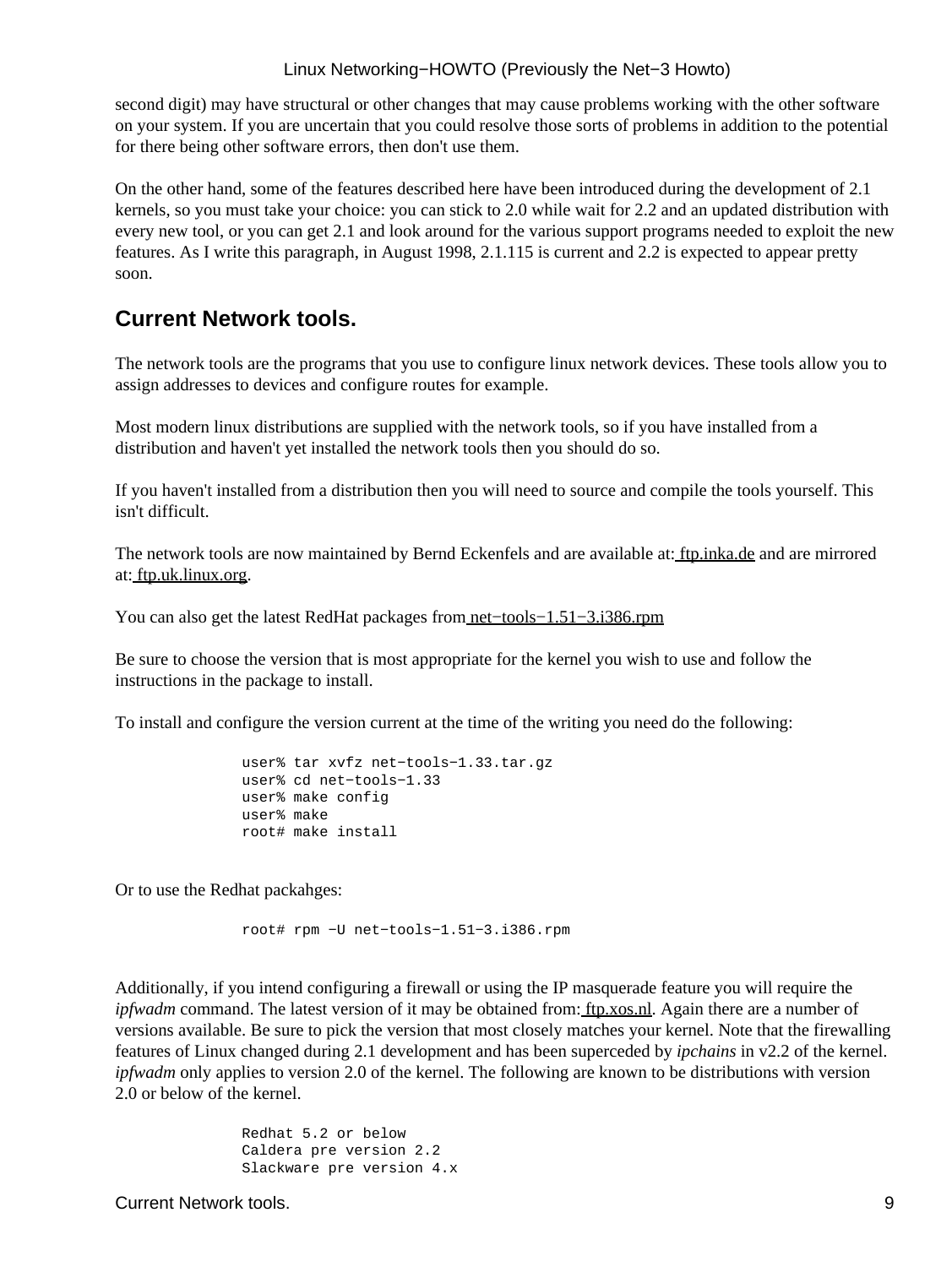Debian pre version 2.x

To install and configure the version current at the time of this writing you need to read the IPChains howto located a[t The Linux Documentation Project](http://www.linuxdoc.org/)

Note that if you run version 2.2 (or late 2.1) of the kernel, *ipfwadm* is not the right tool to configure firewalling. This version of the NET−3−HOWTO currently doesn't deal with the new firewalling setup. If you need more detailed information on ipchains please refer to the above.

## <span id="page-13-0"></span>**Network Application Programs.**

The network application programs are programs such as *telnet* and *ftp* and their respective server programs. David Holland has been managing a distribution of the most common of these, which is now maintained by netbug@ftp.uk.linux.org. You may obtain the distribution from[: ftp.uk.linux.org](ftp://ftp.uk.linux.org/pub/linux/Networking/base).

## <span id="page-13-1"></span>**IP Addresses, an Explanation.**

Internet Protocol Addresses are composed of four bytes. The convention is to write addresses in what is called `dotted decimal notation'. In this form each byte is converted to a decimal number (0−255) dropping any leading zero's unless the number is zero and written with each byte separated by a `.' character. By convention each interface of a host or router has an IP address. It is legal for the same IP address to be used on each interface of a single machine in some circumstances but usually each interface will have its own address.

Internet Protocol Networks are contiguous sequences of IP addresses. All addresses within a network have a number of digits within the address in common. The portion of the address that is common amongst all addresses within the network is called the `network portion' of the address. The remaining digits are called the `host portion'. The number of bits that are shared by all addresses within a network is called the netmask and it is role of the netmask to determine which addresses belong to the network it is applied to and which don't. For example, consider the following:

| Host Address<br>Network Mask<br>Network Portion<br>Host portion | 192.168.110.23<br>255.255.255.0<br>192.168.110.<br>.23 |
|-----------------------------------------------------------------|--------------------------------------------------------|
|                                                                 |                                                        |
| Network Address<br>Broadcast Address                            | 192.168.110.0<br>192.168.110.255                       |
|                                                                 |                                                        |

Any address that is 'bitwise anded' with its netmask will reveal the address of the network it belongs to. The network address is therefore always the lowest numbered address within the range of addresses on the network and always has the host portion of the address coded all zeroes.

The broadcast address is a special address that every host on the network listens to in addition to its own unique address. This address is the one that datagrams are sent to if every host on the network is meant to receive it. Certain types of data like routing information and warning messages are transmitted to the broadcast address so that every host on the network can receive it simultaneously. There are two commonly used standards for what the broadcast address should be. The most widely accepted one is to use the highest possible address on the network as the broadcast address. In the example above this would be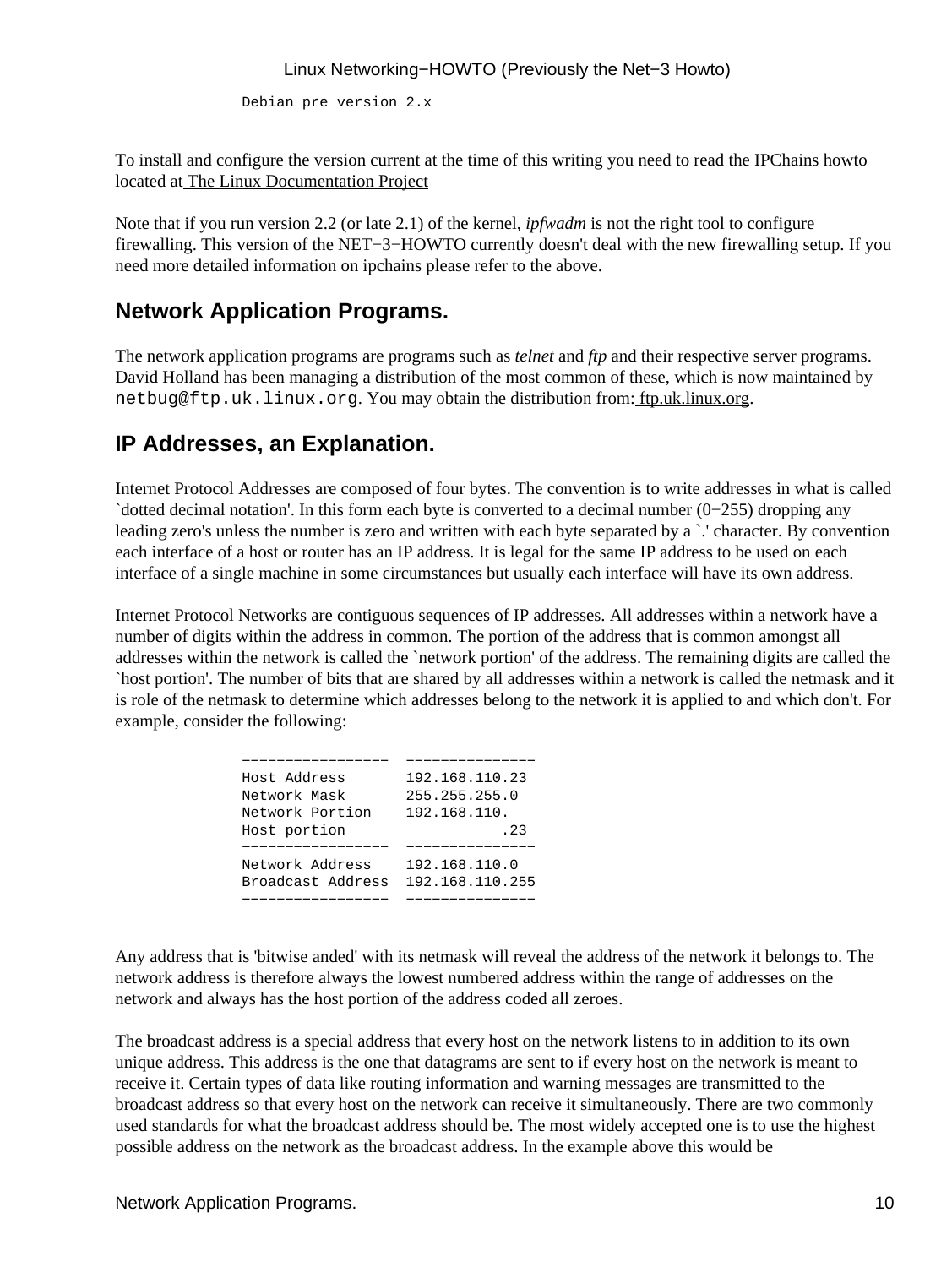192.168.110.255. For some reason other sites have adopted the convention of using the network address as the broadcast address. In practice it doesn't matter very much which you use but you must make sure that every host on the network is configured with the same broadcast address.

For administrative reasons some time early in the development of the IP protocol some arbitrary groups of addresses were formed into networks and these networks were grouped into what are called classes. These classes provide a number of standard size networks that could be allocated. The ranges allocated are:

| Network<br>Netmask<br>Class | Network Addresses             |
|-----------------------------|-------------------------------|
| 255.0.0.0                   | $-127.255.255.255$<br>0.0.0.0 |
| 255.255.0.0                 | 128.0.0.0                     |
| B                           | $-191.255.255.255$            |
| 255.255.255.0               | 192.0.0.0                     |
| C                           | $-223.255.255.255$            |
| Multicast                   | $-239.255.255.255$            |
| 240.0.0.0                   | 224.0.0.0                     |

What addresses you should use depends on exactly what it is that you are doing. You may have to use a combination of the following activities to get all the addresses you need:

#### *Installing a linux machine on an existing IP network*

If you wish to install a linux machine onto an existing IP network then you should contact whoever administers the network and ask them for the following information:

- ◊ Host IP Address ◊ IP network address ◊ IP broadcast address
- ◊ IP netmask
- ◊ Router address
- ◊ Domain Name Server Address

You should then configure your linux network device with those details. You can not make them up and expect your configuration to work.

#### *Building a brand new network that will never connect to the Internet*

If you are building a private network and you never intend that network to be connected to the Internet then you can choose whatever addresses you like. However, for safety and consistency reasons there have been some IP network addresses that have been reserved specifically for this purpose. These are specified in RFC1597 and are as follows:

|                  |                                           | RESERVED PRIVATE NETWORK ALLOCATIONS                                                              |  |
|------------------|-------------------------------------------|---------------------------------------------------------------------------------------------------|--|
| Network<br>Class | Netmask                                   | Network Addresses                                                                                 |  |
| A<br>B<br>C      | 255.0.0.0<br>255.255.0.0<br>255.255.255.0 | 10.0.0.0<br>$-10.255.255.255$<br>$172.16.0.0 - 172.31.255.255$<br>$192.168.0.0 - 192.168.255.255$ |  |

You should first decide how large you want your network to be and then choose as many of the addresses as you require.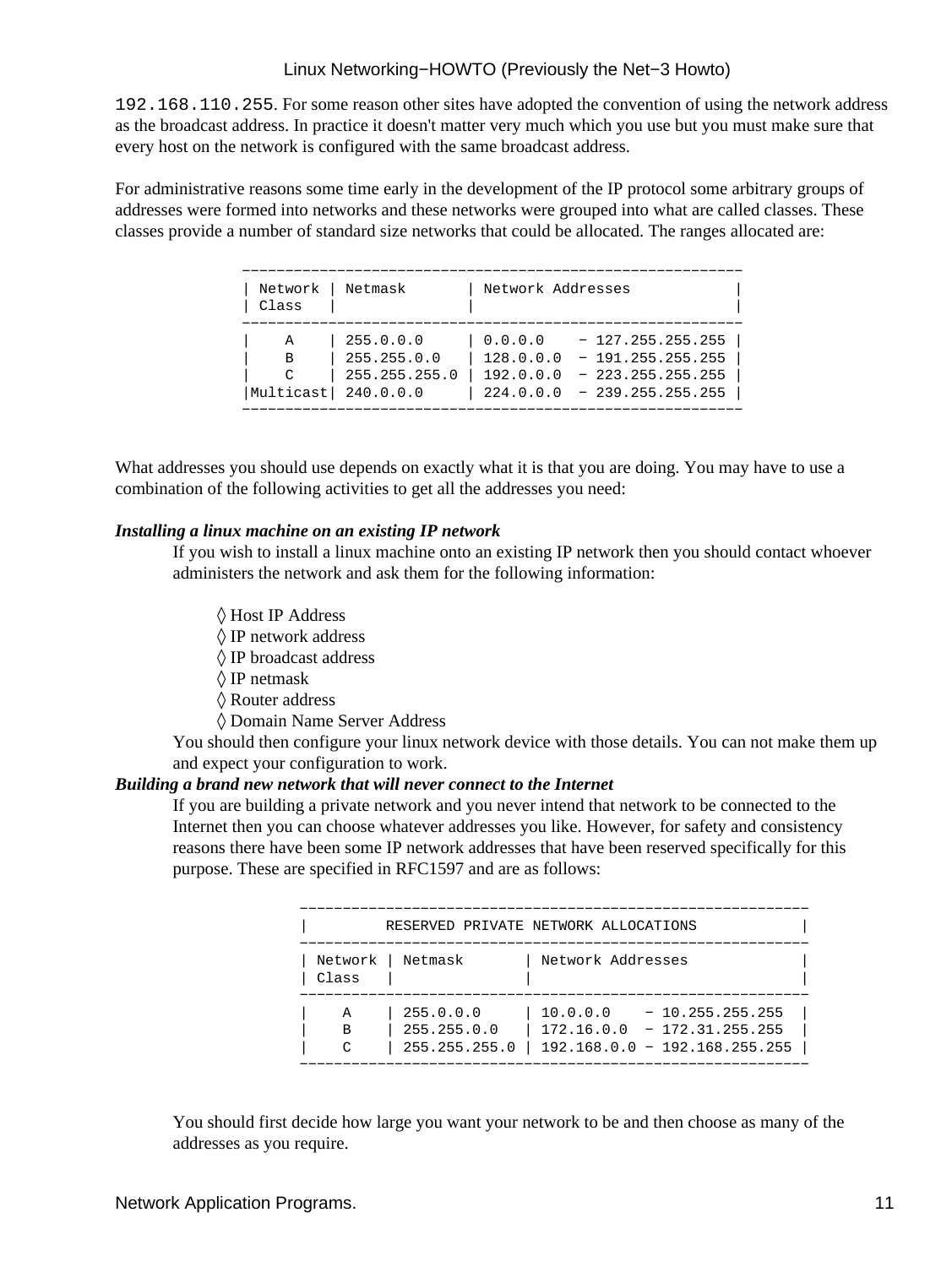## <span id="page-15-0"></span>**5.2 Where should I put the configuration commands ?**

There are a few different approaches to Linux system boot procedures. After the kernel boots, it always executes a program called `*init*'. The *init* program then reads its configuration file called /etc/inittab and commences the boot process. There are a few different flavours of *init* around, although everyone is now converging to the System V (Five) flavor, developed by Miguel van Smoorenburg.

Despite the fact that the *init* program is always the same, the setup of system boot is organized in a different way by each distribution.

Usually the /etc/inittab file contains an entry looking something like:

```
 si::sysinit:/etc/init.d/boot
```
This line specifies the name of the shell script file that actually manages the boot sequence. This file is somewhat equivalent to the AUTOEXEC. BAT file in MS-DOS.

There are usually other scripts that are called by the boot script and often the network is configured within one of many of these.

The following table may be used as a guide for your system:

| Distrib.   Interface Config/Routing | Server Initialization |
|-------------------------------------|-----------------------|
| Debian   /etc/init.d/network        | /etc/rc2.d/*          |
| Slackware / /etc/rc.d/rc.inet1      | /etc/rc.d/rc.inet2    |
| RedHat   /etc/rc.d/init.d/network   | /etc/rc.d/rc3.d/*     |
|                                     |                       |

Note that Debian and Red Hat use a whole directory to host scripts that fire up system services (and usually information does not lie within these files, for example Red Hat systems store all of system configuration in files under /etc/sysconfig, whence it is retrieved by boot scripts). If you want to grasp the details of the boot process, my suggestion is to check */etc/inittab* and the documentation that accompanies *init*. Linux Journal is also going to publish an article about system initialization, and this document will point to it as soon as it is available on the web.

Most modern distributions include a program that will allow you to configure many of the common sorts of network interfaces. If you have one of these then you should see if it will do what you want before attempting a manual configuration.

| Distrib | Network configuration program                         |
|---------|-------------------------------------------------------|
|         | RedHat /usr/bin/netcfq<br>Slackware   /sbin/netconfig |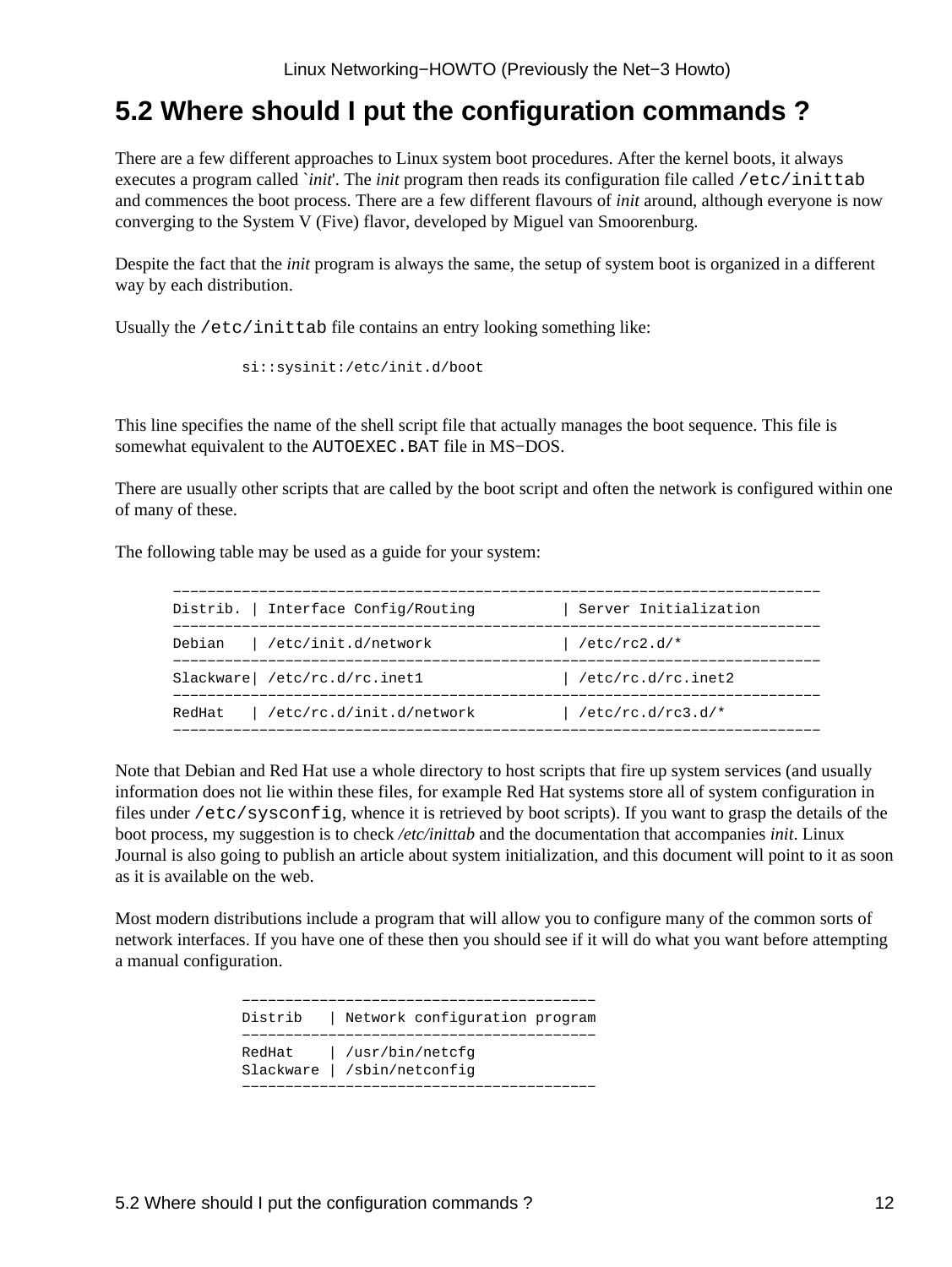## <span id="page-16-0"></span>**5.3 Creating your network interfaces.**

In many Unix operating systems the network devices have appearances in the */dev* directory. This is not so in Linux. In Linux the network devices are created dynamically in software and do not require device files to be present.

In the majority of cases the network device is automatically created by the device driver while it is initializing and has located your hardware. For example, the ethernet device driver creates eth[0..n] interfaces sequentially as it locates your ethernet hardware. The first ethernet card found becomes eth0, the second eth1 etc.

In some cases though, notably *slip* and *ppp*, the network devices are created through the action of some user program. The same sequential device numbering applies, but the devices are not created automatically at boot time. The reason for this is that unlike ethernet devices, the number of active *slip* or *ppp* devices may vary during the uptime of the machine. These cases will be covered in more detail in later sections.

# <span id="page-16-1"></span>**5.4 Configuring a network interface.**

When you have all of the programs you need and your address and network information you can configure your network interfaces. When we talk about configuring a network interface we are talking about the process of assigning appropriate addresses to a network device and to setting appropriate values for other configurable parameters of a network device. The program most commonly used to do this is the *ifconfig* (interface configure) command.

Typically you would use a command similar to the following:

root# ifconfig eth0 192.168.0.1 netmask 255.255.255.0 up

In this case I'm configuring an ethernet interface 'eth0' with the IP address '192.168.0.1' and a network mask of `255.255.255.0'. The `*up*' that trails the command tells the interface that it should become active, but can usually be omitted, as it is the default. To shutdown an interface, you can just call "if config eth0 down''.

The kernel assumes certain defaults when configuring interfaces. For example, you may specify the network address and broadcast address for an interface, but if you don't, as in my example above, then the kernel will make reasonable guesses as to what they should be based on the netmask you supply and if you don't supply a netmask then on the network class of the IP address configured. In my example the kernel would assume that it is a class−C network being configured on the interface and configure a network address of  $\text{192.168.0.0'}$  and a broadcast address of  $\text{192.168.0.255'}$  for the interface.

There are many other options to the *ifconfig* command. The most important of these are:

*up*

this option activates an interface (and is the default).

*down*

this option deactivates an interface.

*[−]arp*

this option enables or disables use of the address resolution protocol on this interface *[−]allmulti*

5.3 Creating your network interfaces. 13 According to the state of the state of the state of the state of the state of the state of the state of the state of the state of the state of the state of the state of the state of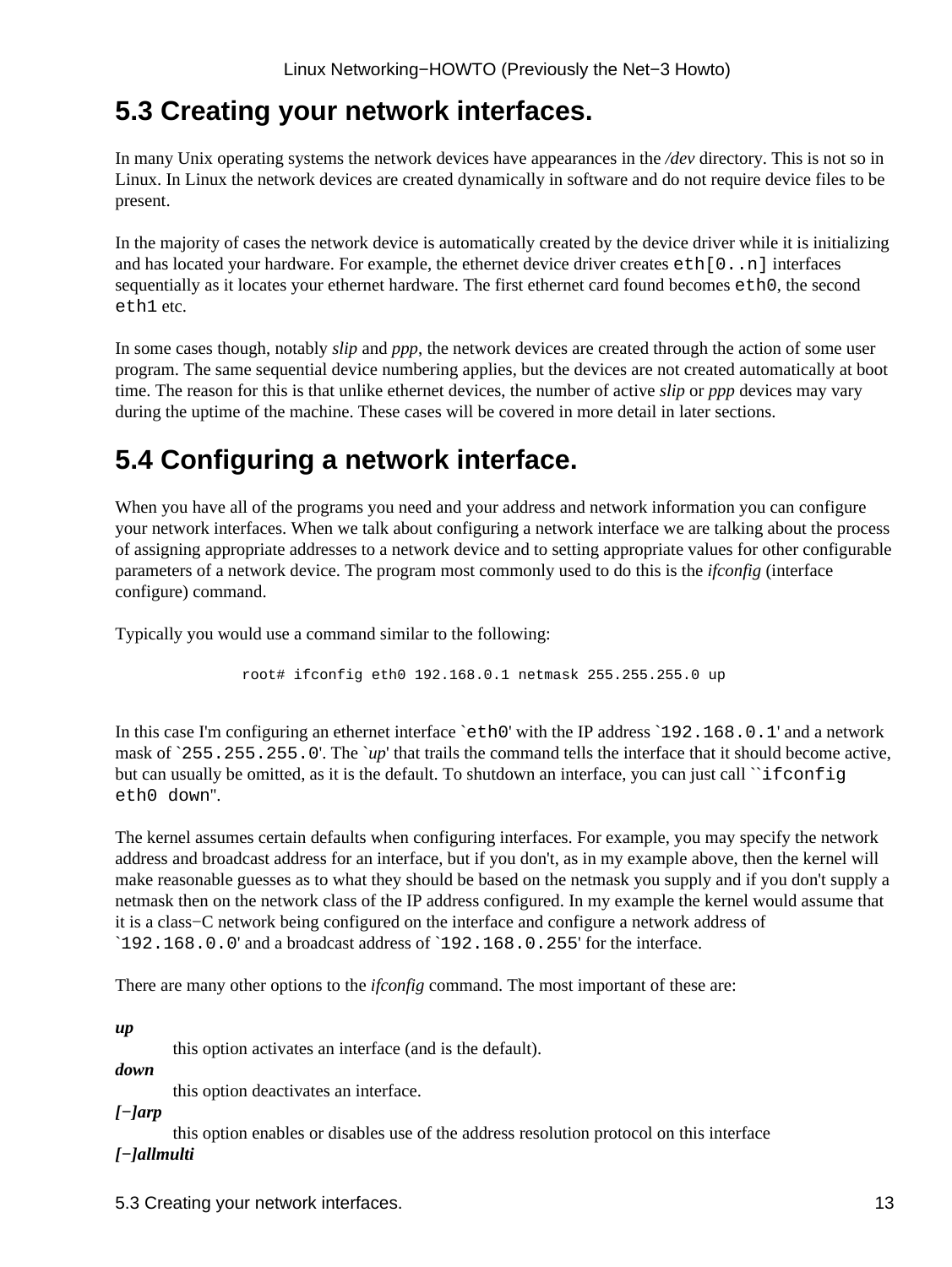this option enables or disables the reception of all hardware multicast packets. Hardware multicast enables groups of hosts to receive packets addressed to special destinations. This may be of importance if you are using applications like desktop videoconferencing but is normally not used.

*mtu N*

this parameter allows you to set the *MTU* of this device.

#### *netmask <addr>*

this parameter allows you to set the network mask of the network this device belongs to.

*irq <addr>*

this parameter only works on certain types of hardware and allows you to set the IRQ of the hardware of this device.

#### *[−]broadcast [addr]*

this parameter allows you to enable and set the accepting of datagrams destined to the broadcast address, or to disable reception of these datagrams.

#### *[−]pointopoint [addr]*

this parameter allows you to set the address of the machine at the remote end of a point to point link such as for *slip* or *ppp*.

#### *hw <type> <addr>*

this parameter allows you to set the hardware address of certain types of network devices. This is not often useful for ethernet, but is useful for other network types such as AX.25.

You may use the *ifconfig* command on any network interface. Some user programs such as *pppd* and *dip* automatically configure the network devices as they create them, so manual use of *ifconfig* is unnecessary.

## <span id="page-17-0"></span>**5.5 Configuring your Name Resolver.**

The `*Name Resolver*' is a part of the linux standard library. Its prime function is to provide a service to convert human-friendly hostnames like `ftp.funet.fi' into machine friendly IP addresses such as 128.214.248.6.

### <span id="page-17-1"></span>**What's in a name ?**

You will probably be familiar with the appearance of Internet host names, but may not understand how they are constructed, or deconstructed. Internet domain names are hierarchical in nature, that is, they have a tree−like structure. A `*domain*' is a family, or group of names. A `*domain*' may be broken down into `*subdomain*'. A `*toplevel domain*' is a domain that is not a subdomain. The Top Level Domains are specified in RFC−920. Some examples of the most common top level domains are:

*COM* Commercial Organizations *EDU* Educational Organizations *GOV* Government Organizations *MIL* Military Organizations *ORG* Other organizations *NET* Internet−Related Organizations *Country Designator*

5.5 Configuring your Name Resolver. 14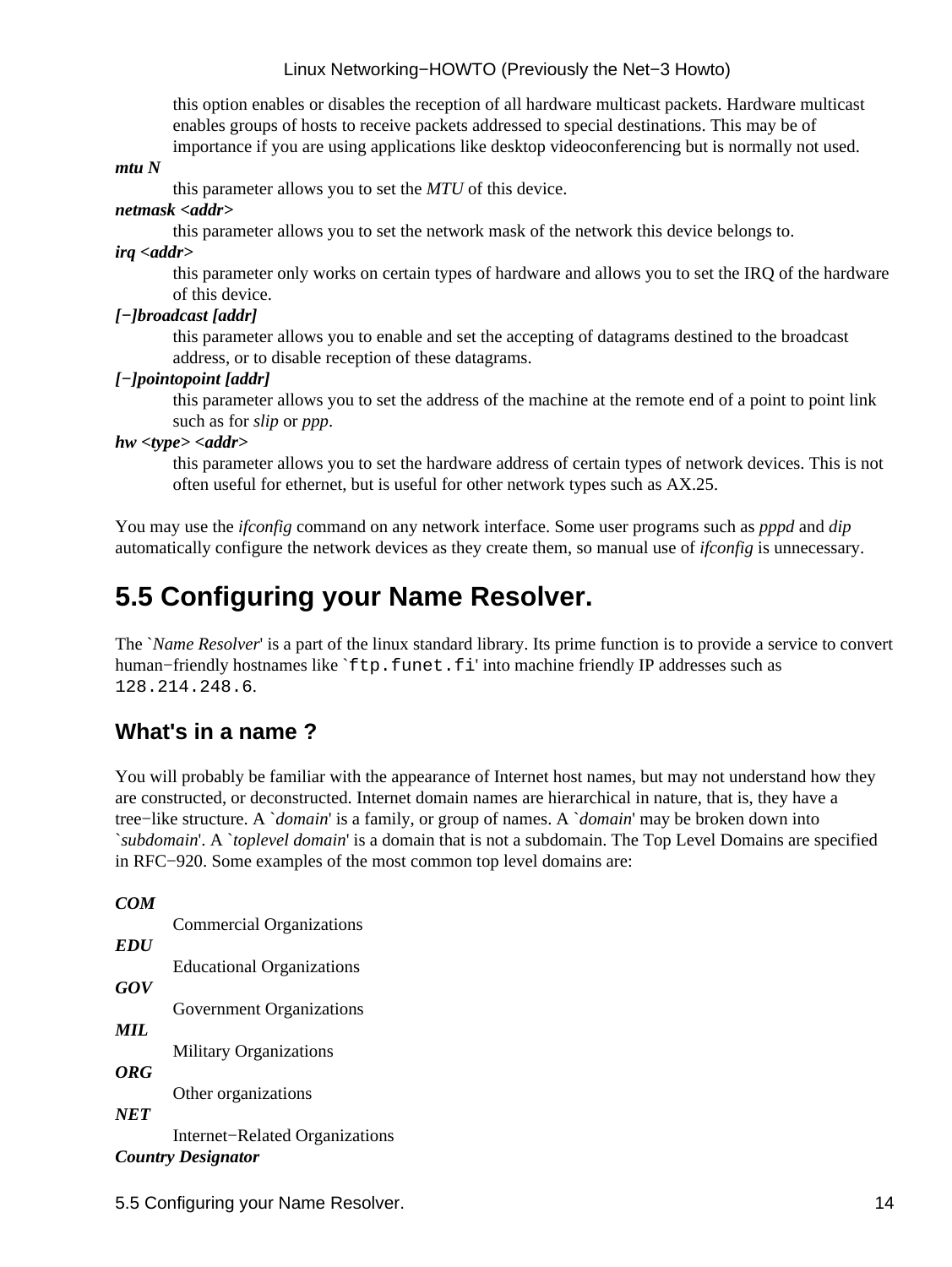these are two letters codes that represent a particular country.

For historical reasons most domains belonging to one of the non−country based top level domains were used by organizations within the United States, although the United States also has its own country code `.us'. This is not true any more for .com and .org domains, which are commonly used by non−us companies.

Each of these top level domains has subdomains. The top level domains based on country name are often next broken down into subdomains based on the com, edu, gov, mil and org domains. So for example you end up with: com.au and gov.au for commercial and government organizations in Australia; note that this is not a general rule, as actual policies depend on the naming authority for each domain.

The next level of division usually represents the name of the organization. Further subdomains vary in nature, often the next level of subdomain is based on the departmental structure of the organization but it may be based on any criterion considered reasonable and meaningful by the network administrators for the organization.

The very left−most portion of the name is always the unique name assigned to the host machine and is called the `*hostname*', the portion of the name to the right of the hostname is called the `*domainname*' and the complete name is called the `*Fully Qualified Domain Name*'.

To use Terry's host as an example, the fully qualified domain name is

`perf.no.itg.telstra.com.au'. This means that the host name is `perf' and the domain name is `no.itg.telstra.com.au'. The domain name is based on a top level domain based on his country, Australia and as his email address belongs to a commercial organization, `.com' is there as the next level domain. The name of the company is (was) `telstra' and their internal naming structure is based on organizational structure, in this case the machine belongs to the Information Technology Group, Network Operations section.

Usually, the names are fairly shorter; for example, my ISP is called ``systemy.it'' and my non−profit organization is called ``linux.it'', without any com and org subdomain, so that my own host is just called ``morgana.systemy.it'' and rubini@linux.it is a valid email address. Note that the owner of a domain has the rights to register hostnames as well as subdomains; for example, the LUG I belong to uses the domain pluto.linux.it, because the owners of linux.it agreed to open a subdomain for the LUG.

## <span id="page-18-0"></span>**What information you will need.**

You will need to know what domain your hosts name will belong to. The name resolver software provides this name translation service by making requests to a `*Domain Name Server*', so you will need to know the IP address of a local nameserver that you can use.

There are three files you need to edit, I'll cover each of these in turn.

## <span id="page-18-1"></span>**/etc/resolv.conf**

The /etc/resolv.conf is the main configuration file for the name resolver code. Its format is quite simple. It is a text file with one keyword per line. There are three keywords typically used, they are:

#### *domain*

this keyword specifies the local domain name.

#### *search*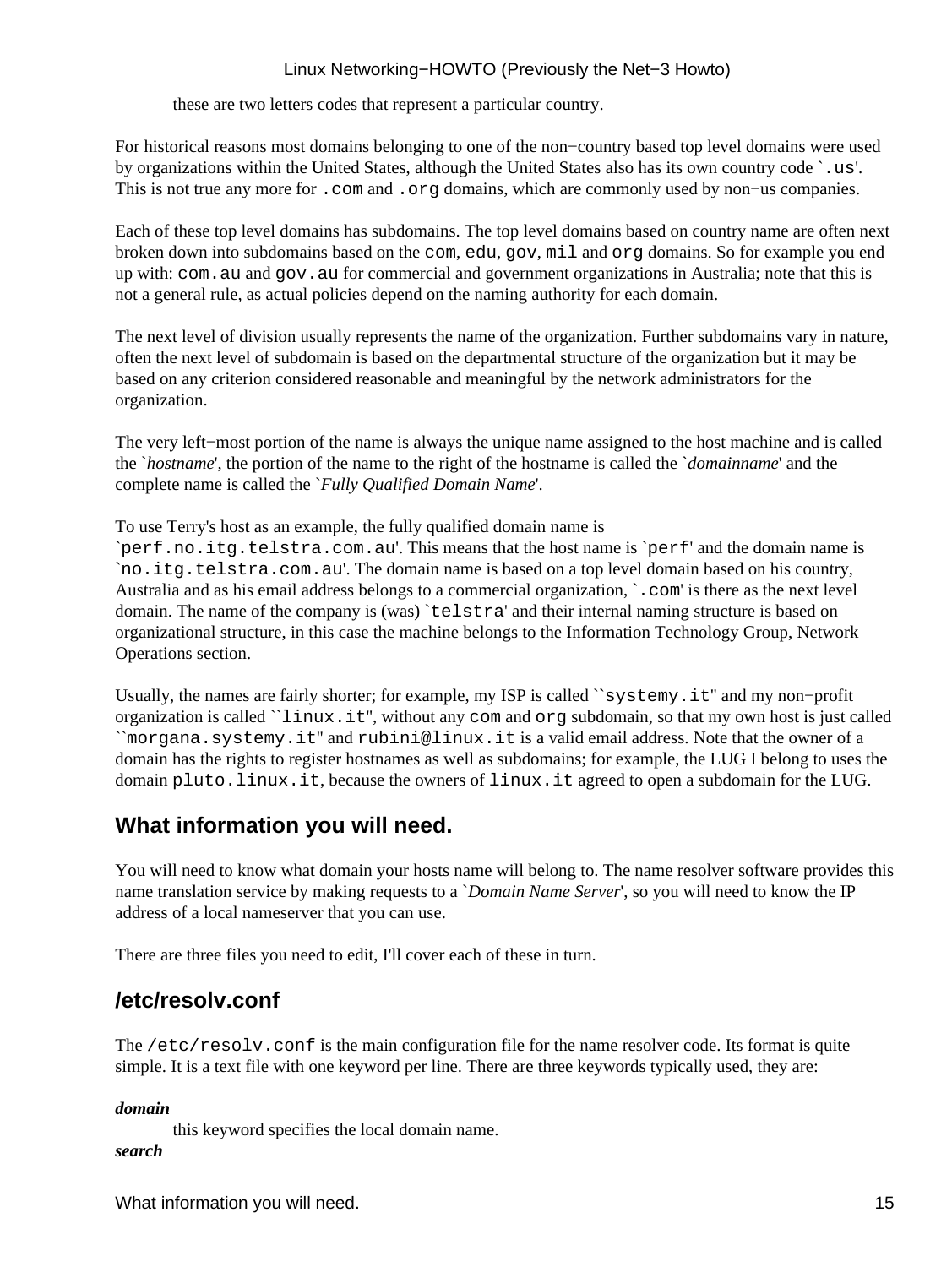this keyword specifies a list of alternate domain names to search for a hostname

#### *nameserver*

this keyword, which may be used many times, specifies an IP address of a domain name server to query when resolving names

An example /etc/resolv.conf might look something like:

```
 domain maths.wu.edu.au
 search maths.wu.edu.au wu.edu.au
 nameserver 192.168.10.1
 nameserver 192.168.12.1
```
This example specifies that the default domain name to append to unqualified names (ie hostnames supplied without a domain) is maths.wu.edu.au and that if the host is not found in that domain to also try the wu.edu.au domain directly. Two nameservers entry are supplied, each of which may be called upon by the name resolver code to resolve the name.

### <span id="page-19-0"></span>**/etc/host.conf**

The /etc/host.conf file is where you configure some items that govern the behaviour of the name resolver code. The format of this file is described in detail in the `resolv+' man page. In nearly all circumstances the following example will work for you:

```
 order hosts,bind 
 multi on
```
This configuration tells the name resolver to check the /etc/hosts file before attempting to query a nameserver and to return all valid addresses for a host found in the /etc/hosts file instead of just the first.

### <span id="page-19-1"></span>**/etc/hosts**

The /etc/hosts file is where you put the name and IP address of local hosts. If you place a host in this file then you do not need to query the domain name server to get its IP Address. The disadvantage of doing this is that you must keep this file up to date yourself if the IP address for that host changes. In a well managed system the only hostnames that usually appear in this file are an entry for the loopback interface and the local hosts name.

```
 # /etc/hosts
 127.0.0.1 localhost loopback
 192.168.0.1 this.host.name
```
You may specify more than one host name per line as demonstrated by the first entry, which is a standard entry for the loopback interface.

### <span id="page-19-2"></span>**Running a name server**

If you want to run a local nameserver, you can do it easily. Please refer to the DNS−HOWTO and to any documents included in your version of *BIND* (Berkeley Internet Name Domain).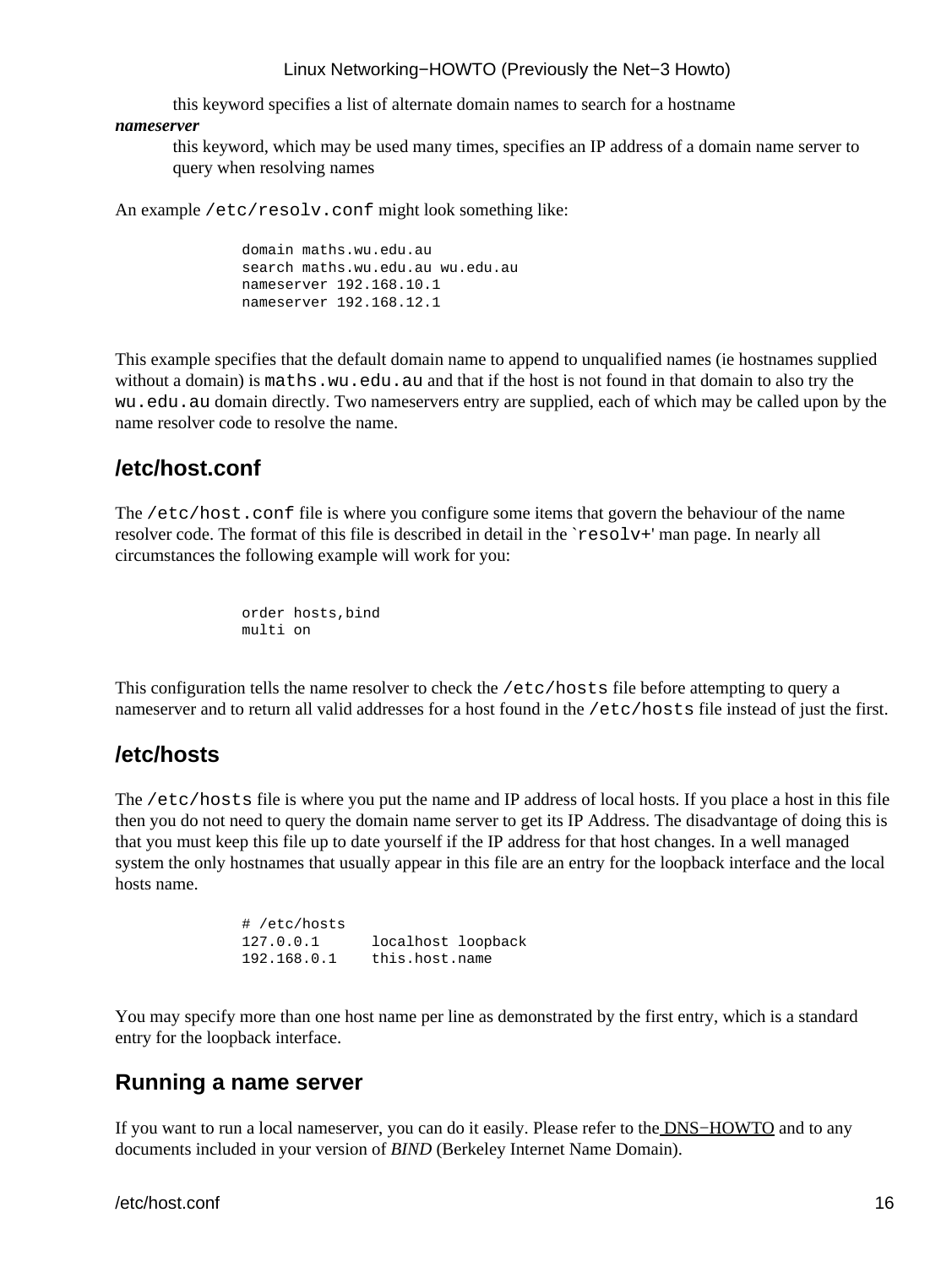## <span id="page-20-0"></span>**5.6 Configuring your loopback interface.**

The `loopback' interface is a special type of interface that allows you to make connections to yourself. There are various reasons why you might want to do this, for example, you may wish to test some network software without interfering with anybody else on your network. By convention the IP address `127.0.0.1' has been assigned specifically for loopback. So no matter what machine you go to, if you open a telnet connection to 127.0.0.1 you will always reach the local host.

Configuring the loopback interface is simple and you should ensure you do (but note that this task is usually performed by the standard initialization scripts).

```
 root# ifconfig lo 127.0.0.1
 root# route add −host 127.0.0.1 lo
```
We'll talk more about the *route* command in the next section.

## <span id="page-20-1"></span>**5.7 Routing.**

Routing is a big topic. It is easily possible to write large volumes of text about it. Most of you will have fairly simple routing requirements, some of you will not. I will cover some basic fundamentals of routing only. If you are interested in more detailed information then I suggest you refer to the references provided at the start of the document.

Let's start with a definition. What is IP routing ? Here is one that I'm using:

IP Routing is the process by which a host with multiple network connections decides where to deliver IP datagrams it has received.

It might be useful to illustrate this with an example. Imagine a typical office router, it might have a PPP link off the Internet, a number of ethernet segments feeding the workstations and another PPP link off to another office. When the router receives a datagram on any of its network connections, routing is the mechanism that it uses to determine which interface it should send the datagram to next. Simple hosts also need to route, all Internet hosts have two network devices, one is the loopback interface described above and the other is the one it uses to talk to the rest of the network, perhaps an ethernet, perhaps a PPP or SLIP serial interface.

Ok, so how does routing work ? Each host keeps a special list of routing rules, called a routing table. This table contains rows which typically contain at least three fields, the first is a destination address, the second is the name of the interface to which the datagram is to be routed and the third is optionally the IP address of another machine which will carry the datagram on its next step through the network. In linux you can see this table by using the following command:

```
 user% cat /proc/net/route
```
or by using either of the following commands:

```
 user% /sbin/route −n
 user% netstat −r
```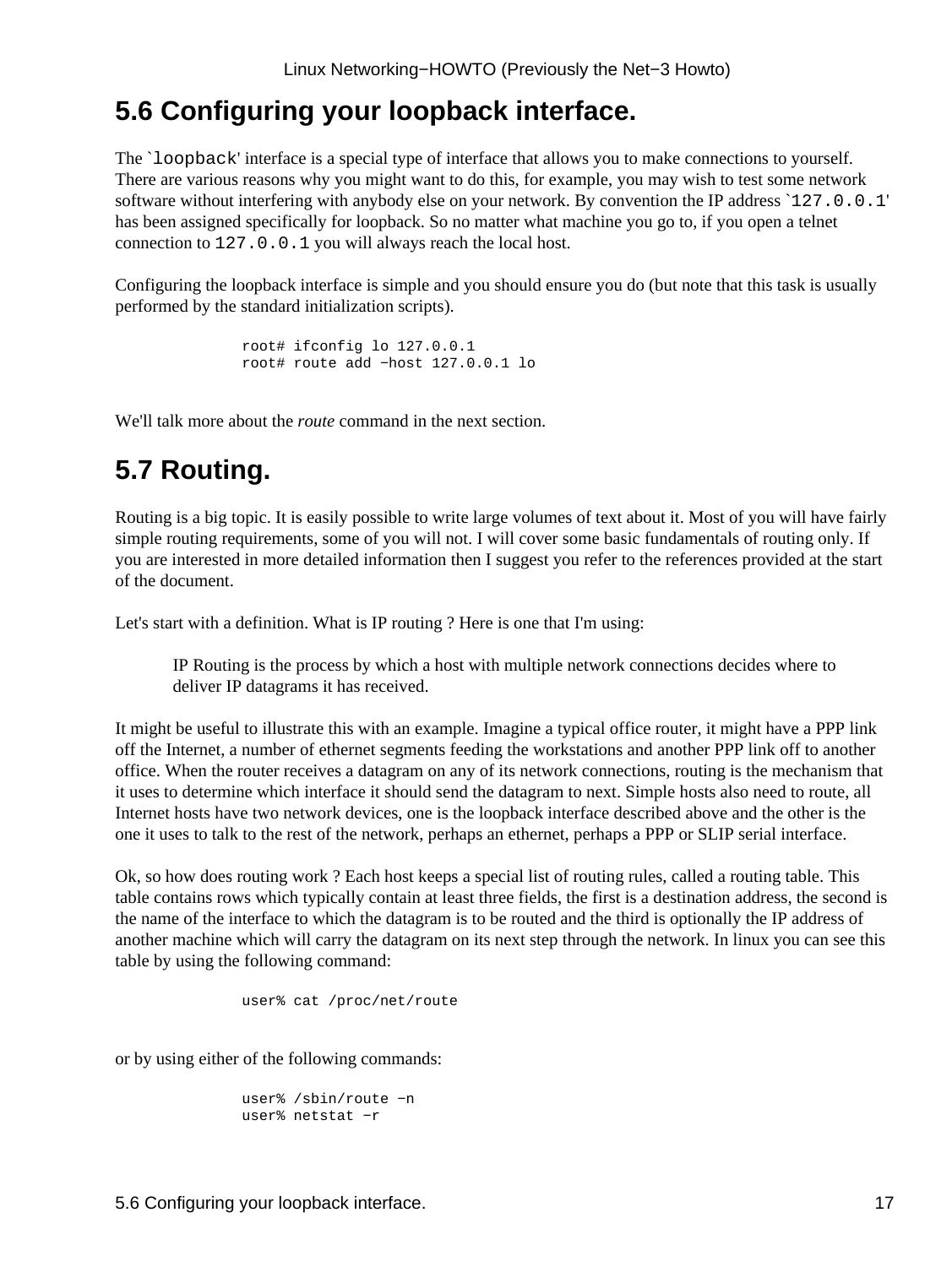The routing process is fairly simple: an incoming datagram is received, the destination address (who it is for) is examined and compared with each entry in the table. The entry that best matches that address is selected and the datagram is forwarded to the specified interface. If the gateway field is filled then the datagram is forwarded to that host via the specified interface, otherwise the destination address is assumed to be on the network supported by the interface.

To manipulate this table a special command is used. This command takes command line arguments and converts them into kernel system calls that request the kernel to add, delete or modify entries in the routing table. The command is called `*route*'.

A simple example. Imagine you have an ethernet network. You've been told it is a class−C network with an address of 192.168.1.0. You've been supplied with an IP address of 192.168.1.10 for your use and have been told that 192.168.1.1 is a router connected to the Internet.

The first step is to configure the interface as described earlier. You would use a command like:

root# ifconfig eth0 192.168.1.10 netmask 255.255.255.0 up

You now need to add an entry into the routing table to tell the kernel that datagrams for all hosts with addresses that match 192.168.1.\* should be sent to the ethernet device. You would use a command similar to:

root# route add −net 192.168.1.0 netmask 255.255.255.0 eth0

Note the use of the `−net' argument to tell the route program that this entry is a network route. Your other choice here is a `−host' route which is a route that is specific to one IP address.

This route will enable you to establish IP connections with all of the hosts on your ethernet segment. But what about all of the IP hosts that aren't on your ethernet segment ?

It would be a very difficult job to have to add routes to every possible destination network, so there is a special trick that is used to simplify this task. The trick is called the `default' route. The default route matches every possible destination, but poorly, so that if any other entry exists that matches the required address it will be used instead of the default route. The idea of the default route is simply to enable you to say "and everything else should go here". In the example I've contrived you would use an entry like:

root# route add default gw 192.168.1.1 eth0

The `gw' argument tells the route command that the next argument is the IP address, or name, of a gateway or router machine which all datagrams matching this entry should be directed to for further routing.

So, your complete configuration would look like:

 root# ifconfig eth0 192.168.1.10 netmask 255.255.255.0 up root# route add −net 192.168.1.0 netmask 255.255.255.0 eth0 root# route add default gw 192.168.1.1 eth0

If you take a close look at your network ` $rc'$  files you will find that at least one of them looks very similar to this. This is a very common configuration.

5.6 Configuring your loopback interface. 18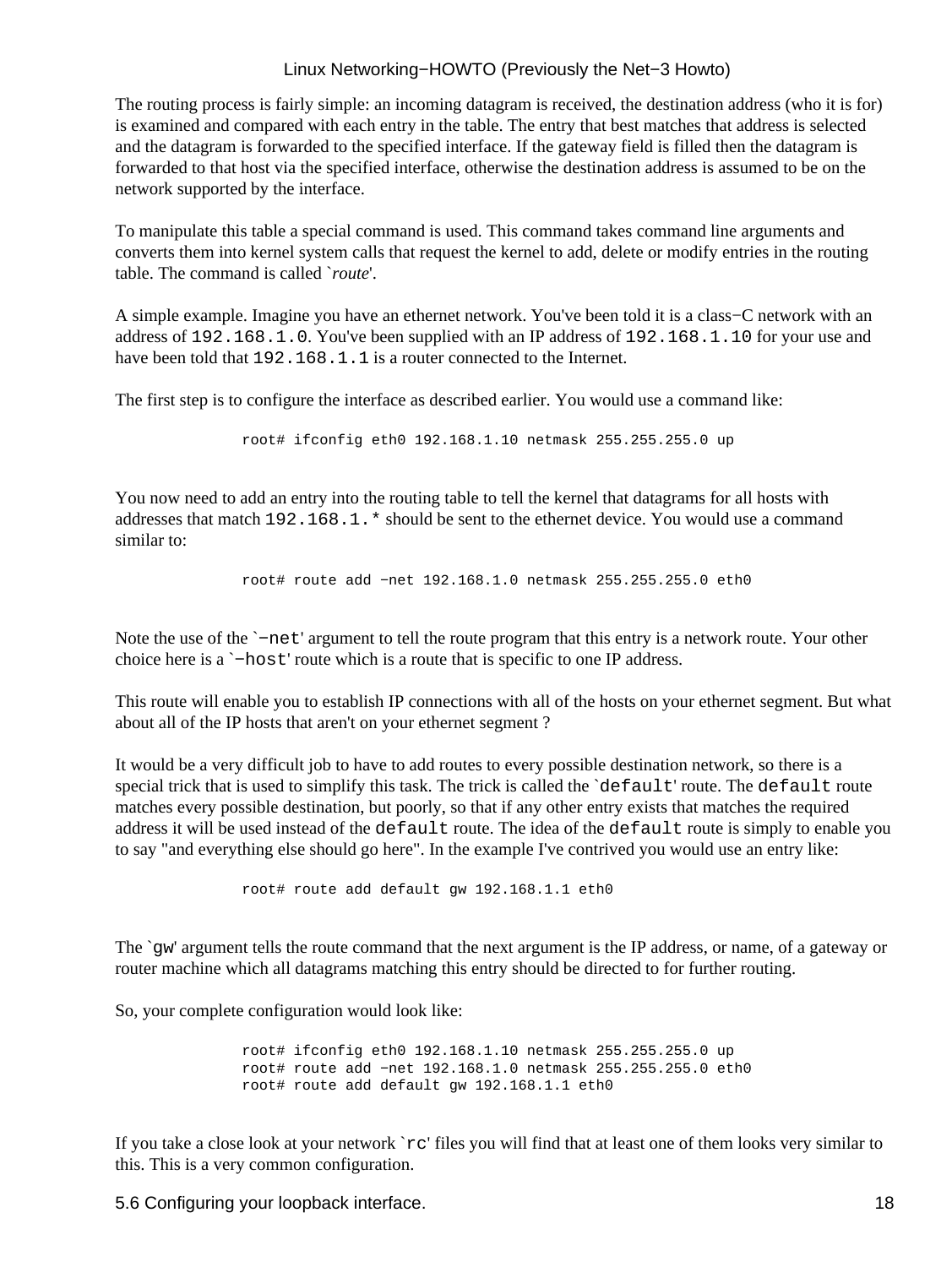Let's now look at a slightly more complicated routing configuration. Let's imagine we are configuring the router we looked at earlier, the one supporting the PPP link to the Internet and the lan segments feeding the workstations in the office. Lets imagine the router has three ethernet segments and one PPP link. Our routing configuration would look something like:

> root# route add −net 192.168.1.0 netmask 255.255.255.0 eth0 root# route add −net 192.168.2.0 netmask 255.255.255.0 eth1 root# route add −net 192.168.3.0 netmask 255.255.255.0 eth2 root# route add default ppp0

Each of the workstations would use the simpler form presented above, only the router needs to specify each of the network routes separately because for the workstations the default route mechanism will capture all of them letting the router worry about splitting them up appropriately. You may be wondering why the default route presented doesn't specify a `gw'. The reason for this is simple, serial link protocols such as PPP and slip only ever have two hosts on their network, one at each end. To specify the host at the other end of the link as the gateway is pointless and redundant as there is no other choice, so you do not need to specify a gateway for these types of network connections. Other network types such as ethernet, arcnet or token ring do require the gateway to be specified as these networks support large numbers of hosts on them.

### <span id="page-22-0"></span>**So what does the routed program do ?**

The routing configuration described above is best suited to simple network arrangements where there are only ever single possible paths to destinations. When you have a more complex network arrangement things get a little more complicated. Fortunately for most of you this won't be an issue.

The big problem with `manual routing' or `static routing' as described, is that if a machine or link fails in your network then the only way you can direct your datagrams another way, if another way exists, is by manually intervening and executing the appropriate commands. Naturally this is clumsy, slow, impractical and hazard prone. Various techniques have been developed to automatically adjust routing tables in the event of network failures where there are alternate routes, all of these techniques are loosely grouped by the term `dynamic routing protocols'.

You may have heard of some of the more common dynamic routing protocols. The most common are probably RIP (Routing Information Protocol) and OSPF (Open Shortest Path First Protocol). The Routing Information Protocol is very common on small networks such as small−medium sized corporate networks or building networks. OSPF is more modern and more capable at handling large network configurations and better suited to environments where there is a large number of possible paths through the network. Common implementations of these protocols are: `*routed*' − RIP and `*gated*' − RIP, OSPF and others. The `*routed*' program is normally supplied with your Linux distribution or is included in the `NetKit' package detailed above.

An example of where and how you might use a dynamic routing protocol might look something like the following:

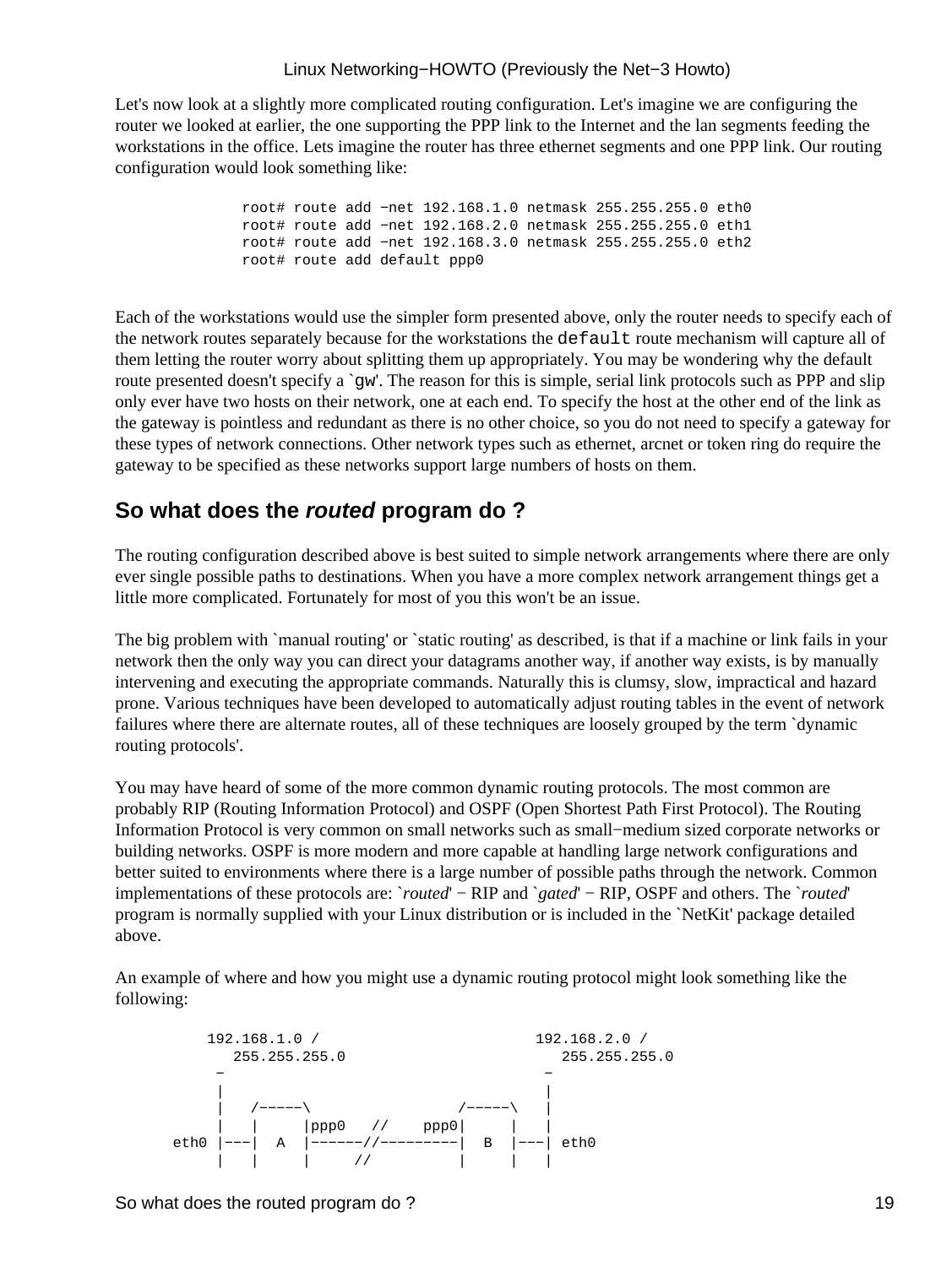

We have three routers A, B and C. Each supports one ethernet segment with a Class C IP network (netmask 255.255.255.0). Each router also has a PPP link to each of the other routers. The network forms a triangle.

It should be clear that the routing table at router A could look like:

 root# route add −net 192.168.1.0 netmask 255.255.255.0 eth0 root# route add −net 192.168.2.0 netmask 255.255.255.0 ppp0 root# route add −net 192.168.3.0 netmask 255.255.255.0 ppp1

This would work just fine until the link between router A and B should fail. If that link failed then with the routing entry shown above hosts on the ethernet segment of A could not reach hosts on the ethernet segment on B because their datagram would be directed to router A's ppp0 link which is broken. They could still continue to talk to hosts on the ethernet segment of C and hosts on the C's ethernet segment could still talk to hosts on B's ethernet segment because the link between B and C is still intact.

But wait, if A can talk to C and C can still talk to B, why shouldn't A route its datagrams for B via C and let C send them to B ? This is exactly the sort of problem that dynamic routing protocols like RIP were designed to solve. If each of the routers A, B and C were running a routing daemon then their routing tables would be automatically adjusted to reflect the new state of the network should any one of the links in the network fail. To configure such a network is simple, at each router you need only do two things. In this case for Router A:

```
 root# route add −net 192.168.1.0 netmask 255.255.255.0 eth0
 root# /usr/sbin/routed
```
The `*routed*' routing daemon automatically finds all active network ports when it starts and sends and listens for messages on each of the network devices to allow it to determine and update the routing table on the host.

This has been a very brief explanation of dynamic routing and where you would use it. If you want more information then you should refer to the suggested references listed at the top of the document.

The important points relating to dynamic routing are:

So what does the routed program do ? 20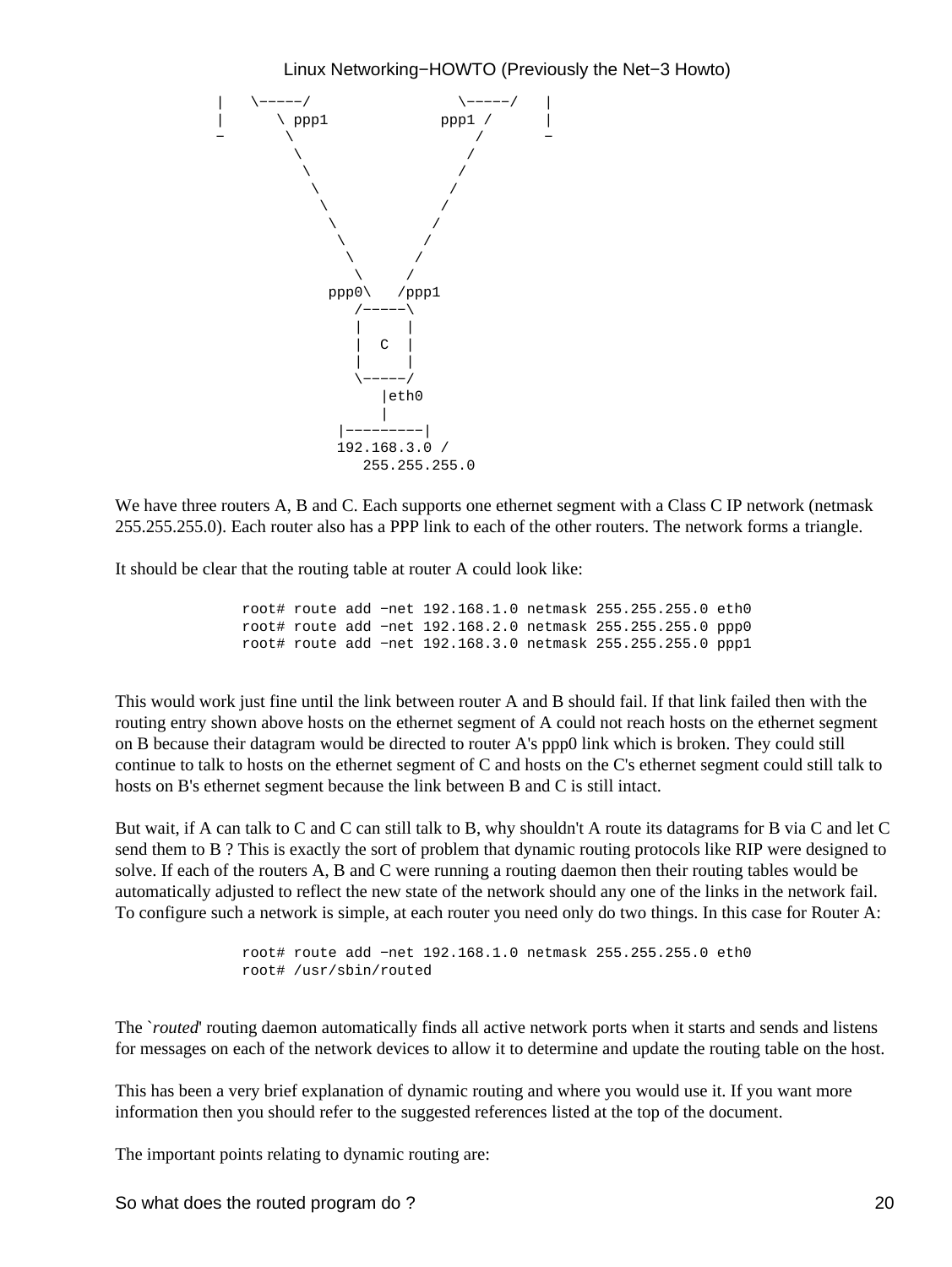- 1. You only need to run a dynamic routing protocol daemon when your Linux machine has the possibility of selecting multiple possible routes to a destination. An example of this would be if you plan to use IP Masquerading.
- 2. The dynamic routing daemon will automatically modify your routing table to adjust to changes in your network.
- 3. RIP is suited to small to medium sized networks.

## <span id="page-24-0"></span>**5.8 Configuring your network servers and services.**

Network servers and services are those programs that allow a remote user to make user of your Linux machine. Server programs listen on network ports. Network ports are a means of addressing a particular service on any particular host and are how a server knows the difference between an incoming telnet connection and an incoming ftp connection. The remote user establishes a network connection to your machine and the server program, the network daemon program, listening on that port accepts the connection and executes. There are two ways that network daemons may operate. Both are commonly employed in practice. The two ways are:

#### *standalone*

the network daemon program listens on the designated network port and when an incoming connection is made it manages the network connection itself to provide the service.

#### *slave to the inetd server*

the *inetd* server is a special network daemon program that specializes in managing incoming network connections. It has a configuration file which tells it what program needs to be run when an incoming connection is received. Any service port may be configured for either of the tcp or udp protcols. The ports are described in another file that we will talk about soon.

There are two important files that we need to configure. They are the /etc/services file which assigns names to port numbers and the /etc/inetd.conf file which is the configuration file for the *inetd* network daemon.

### <span id="page-24-1"></span>**/etc/services**

The /etc/services file is a simple database that associates a human friendly name to a machine friendly service port. Its format is quite simple. The file is a text file with each line representing and entry in the database. Each entry is comprised of three fields separated by any number of whitespace (tab or space) characters. The fields are:

name port/protocol aliases # comment

#### *name*

a single word name that represents the service being described.

## *port/protocol*

this field is split into two subfields.

*port*

a number that specifies the port number the named service will be available on. Most of the common services have assigned service numbers. These are described in RFC-1340.

#### *protocol*

this subfield may be set to either  $tcp$  or udp. It is important to note that an entry of  $18/tcp$  is very different from an entry of 18/udp and that there is no technical reason why the same service needs

5.8 Configuring your network servers and services. 21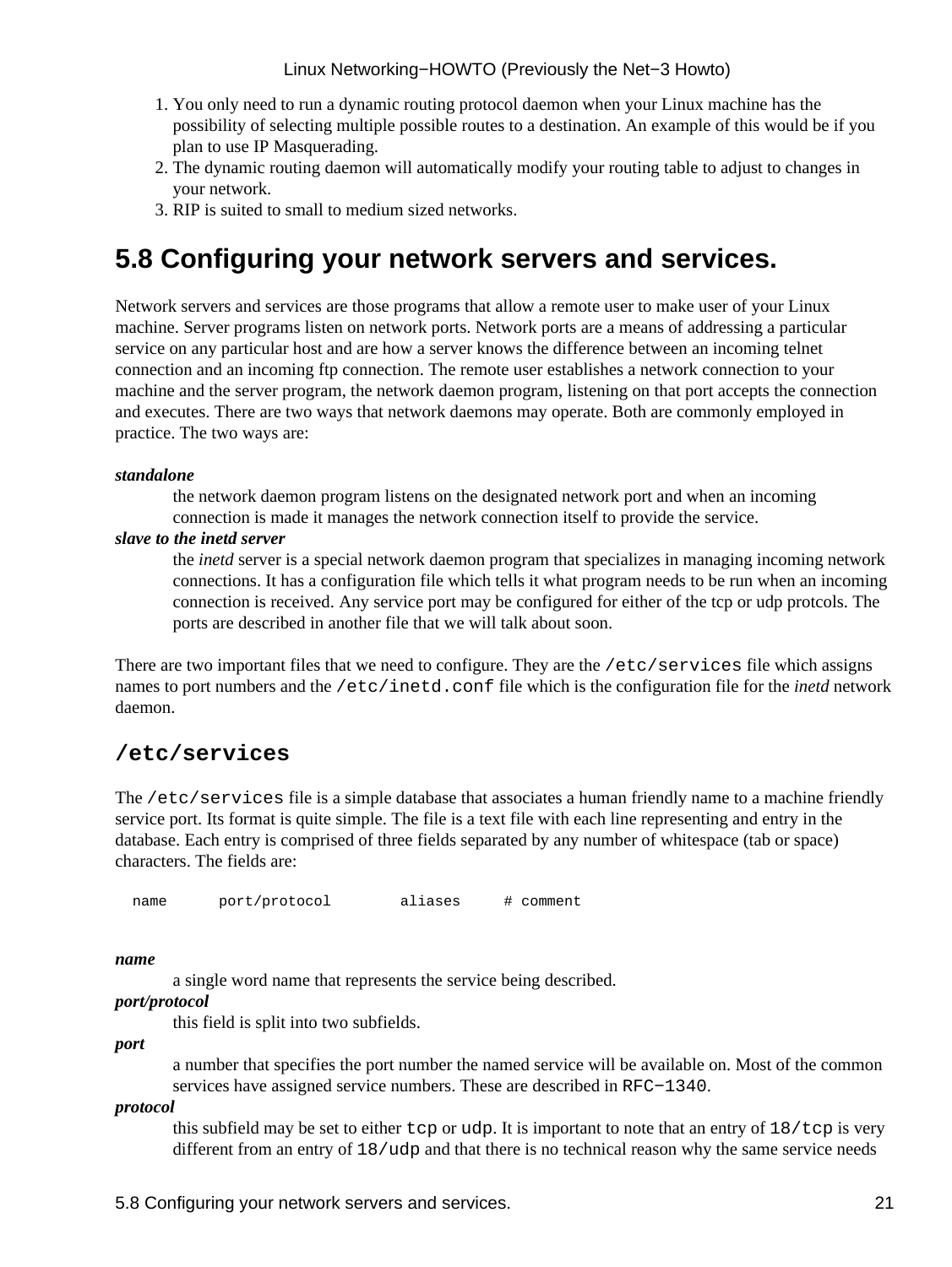to exist on both. Normally common sense prevails and it is only if a particular service is available via both tcp and udp that you will see an entry for both.

*aliases*

other names that may be used to refer to this service entry.

Any text appearing in a line after a  $\ddagger$ " character is ignored and treated as a comment.

### <span id="page-25-0"></span>**An example /etc/services file.**

All modern linux distributions provide a good /etc/services file. Just in case you happen to be building a machine from the ground up, here is a copy of the /etc/services file supplied with an old [Debian](http://www.debian.org/) distribution:

```
# /etc/services:
# $Id: NET3−4−HOWTO.sgml,v 1.2 2000/07/19 15:33:03 gferg dead $
#
# Network services, Internet style
#
# Note that it is presently the policy of IANA to assign a single well−known
# port number for both TCP and UDP; hence, most entries here have two entries
# even if the protocol doesn't support UDP operations.
# Updated from RFC 1340, ``Assigned Numbers'' (July 1992). Not all ports
# are included, only the more common ones.
tcpmux 1/tcp 1/tcp # TCP port service multiplexer
echo 7/tcp
echo 7/udp<br>discard 9/tcp
discard 9/tcp sink null<br>discard 9/udp sink null
           9/udp sink null
systat 11/tcp users
daytime 13/tcp
daytime 13/udp
netstat 15/tcp
qotd 17/tcp quote
msp 18/1cp 18/1cp \# message send protocol
msp 18/udp # message send protocol
chargen 19/tcp ttytst source
chargen 19/udp ttytst source
ftp−data 20/tcp
ftp 21/topssh 22/tcp + SSH Remote Login Protocol
ssh 22/udp # SSH Remote Login Protocol
telnet 23/tcp
# 24 − private
smtp 25/tcp mail
# 26 − unassigned
time 37/tcp timserver
time 37/udp timserver<br>rlp 39/udp resource
rlp 39/udp resource # resource location
nameserver 42/\text{top} name # IEN 116
whois 43/top nicname<br>re-mail-ck 50/topre−mail−ck 50/tcp # Remote Mail Checking Protocol
re−mail−ck 50/udp # Remote Mail Checking Protocol<br>domain 53/tcp nameserver # name-domain server
domain 53/tcp nameserver # name-domain server<br>domain 53/udp nameserver
           53/udp nameserver
mtp 57/tcp 57/tcp # deprecated
bootps 67/tcp # BOOTP server
bootps 67/udp
bootpc 68/tcp # BOOTP client
```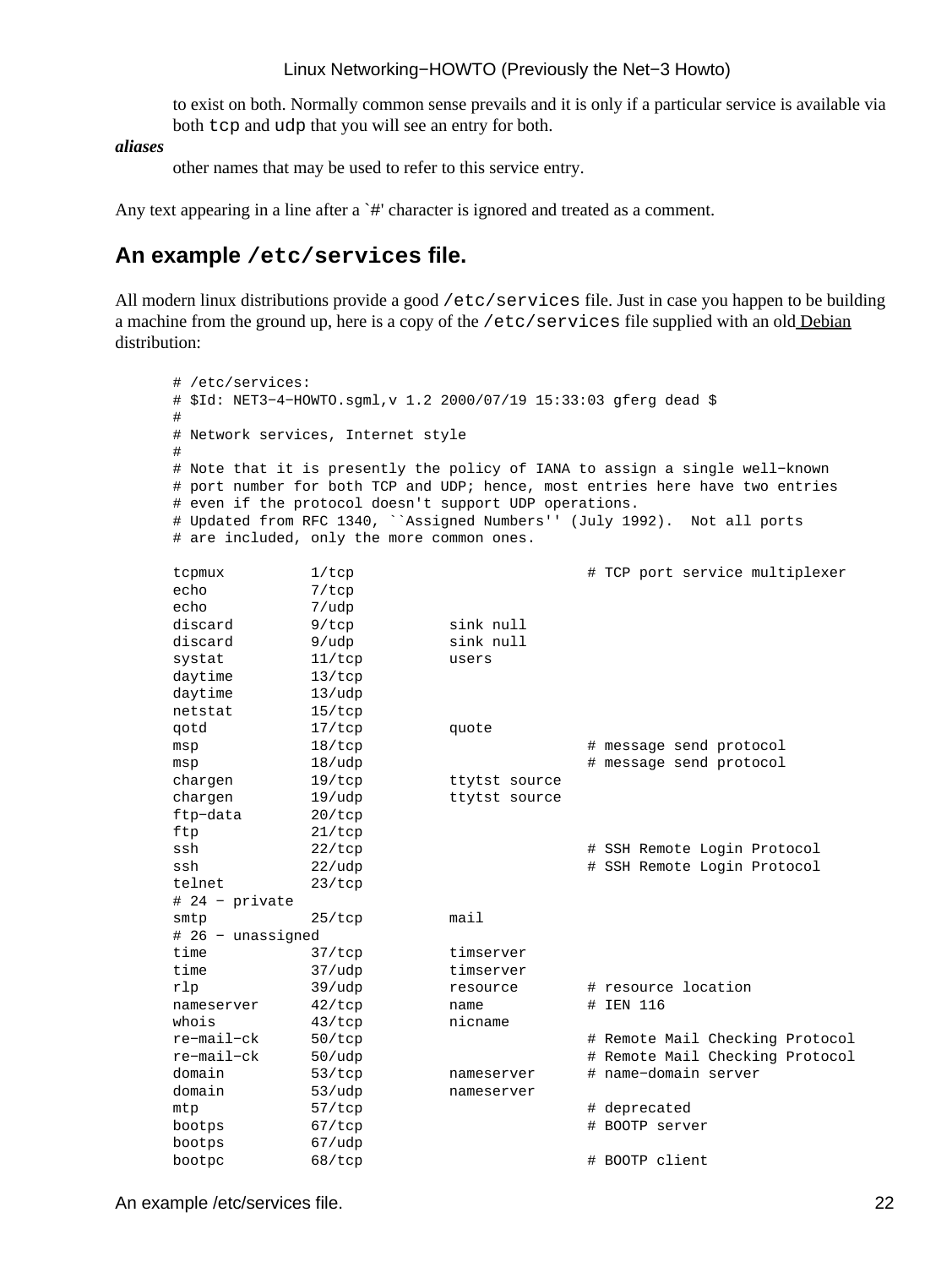| bootpc           | 68/udp           |                          |                                                      |
|------------------|------------------|--------------------------|------------------------------------------------------|
| tftp             | 69/udp           |                          |                                                      |
| gopher           | 70/tcp           |                          | # Internet Gopher                                    |
| gopher           | 70/udp           |                          |                                                      |
| rje              | 77/tcp           | netrjs                   |                                                      |
| finger           | 79/tcp           |                          |                                                      |
| www              | $80/\text{tcp}$  | http                     | # WorldWideWeb HTTP                                  |
| www              | 80/udp           |                          | # HyperText Transfer Protocol                        |
| link             | $87/\text{tcp}$  | ttylink                  |                                                      |
| kerberos         | 88/tcp           | kerberos5 krb5           | # Kerberos v5                                        |
| kerberos         | 88/udp           | kerberos5 krb5           | # Kerberos v5                                        |
| supdup           | 95/top           |                          |                                                      |
| # 100 - reserved |                  |                          |                                                      |
| hostnames        | 101/top          | hostname                 | # usually from sri-nic                               |
| iso-tsap         | $102/\text{tcp}$ | tsap                     | # part of ISODE.                                     |
| csnet-ns         | 105/tcp          | $cso-ns$                 | # also used by CSO name server                       |
| csnet-ns         | 105/udp          | $cso-ns$                 |                                                      |
| rtelnet          | 107/tcp          |                          | # Remote Telnet                                      |
| rtelnet          | $107/$ udp       |                          |                                                      |
| pop-2            | 109/tcp          | postoffice               | # POP version 2                                      |
| pop-2            | 109/udp          |                          |                                                      |
| pop-3            | 110/top          |                          | # POP version 3                                      |
| pop-3            | $110/$ udp       |                          |                                                      |
|                  |                  |                          |                                                      |
| sunrpc           | 111/top          | portmapper               | # RPC 4.0 portmapper TCP<br># RPC 4.0 portmapper UDP |
| sunrpc           | $111/$ udp       | portmapper               |                                                      |
| auth             | 113/top          | authentication tap ident |                                                      |
| sftp             | 115/top          |                          |                                                      |
| uucp-path        | 117/top          |                          |                                                      |
| nntp             | 119/top          | readnews untp            | # USENET News Transfer Protocol                      |
| ntp              | 123/top          |                          |                                                      |
| ntp              | $123/\text{udp}$ |                          | # Network Time Protocol                              |
| netbios-ns       | 137/top          |                          | # NETBIOS Name Service                               |
| netbios-ns       | $137/$ udp       |                          |                                                      |
| netbios-dgm      | 138/top          |                          | # NETBIOS Datagram Service                           |
| netbios-dgm      | $138/\text{udp}$ |                          |                                                      |
| netbios-ssn      | 139/tcp          |                          | # NETBIOS session service                            |
| netbios-ssn      | 139/udp          |                          |                                                      |
| imap2            | 143/top          |                          | # Interim Mail Access Proto v2                       |
| imap2            | 143/udp          |                          |                                                      |
| snmp             | $161/$ udp       |                          | # Simple Net Mgmt Proto                              |
| snmp-trap        | $162/\text{udp}$ | snmptrap                 | # Traps for SNMP                                     |
| cmip-man         | 163/top          |                          | # ISO mgmt over IP (CMOT)                            |
| cmip-man         | 163/udp          |                          |                                                      |
| cmip-agent       | 164/top          |                          |                                                      |
| cmip-agent       | $164/\text{udp}$ |                          |                                                      |
| xdmcp            | 177/tcp          |                          | # X Display Mgr. Control Proto                       |
| xdmcp            | $177/$ udp       |                          |                                                      |
| nextstep         | $178/\text{tcp}$ | NeXTStep NextStep        | # NeXTStep window                                    |
| nextstep         | $178/\text{udp}$ | NeXTStep NextStep        | # server                                             |
| qpd              | 179/top          |                          | # Border Gateway Proto.                              |
| qpd              | $179/$ udp       |                          |                                                      |
| prospero         | 191/tcp          |                          | # Cliff Neuman's Prospero                            |
| prospero         | 191/udp          |                          |                                                      |
| irc              | 194/tcp          |                          | # Internet Relay Chat                                |
| irc              | 194/udp          |                          |                                                      |
| smux             | 199/tcp          |                          | # SNMP Unix Multiplexer                              |
| smux             | 199/udp          |                          |                                                      |
| at-rtmp          | 201/top          |                          | # AppleTalk routing                                  |
| at-rtmp          | 201/udp          |                          |                                                      |
|                  |                  |                          | # AppleTalk name binding                             |
| at-nbp           | $202/\text{tcp}$ |                          |                                                      |
| at-nbp           | $202/\text{udp}$ |                          |                                                      |
| at-echo          | 204/tcp          |                          | # AppleTalk echo                                     |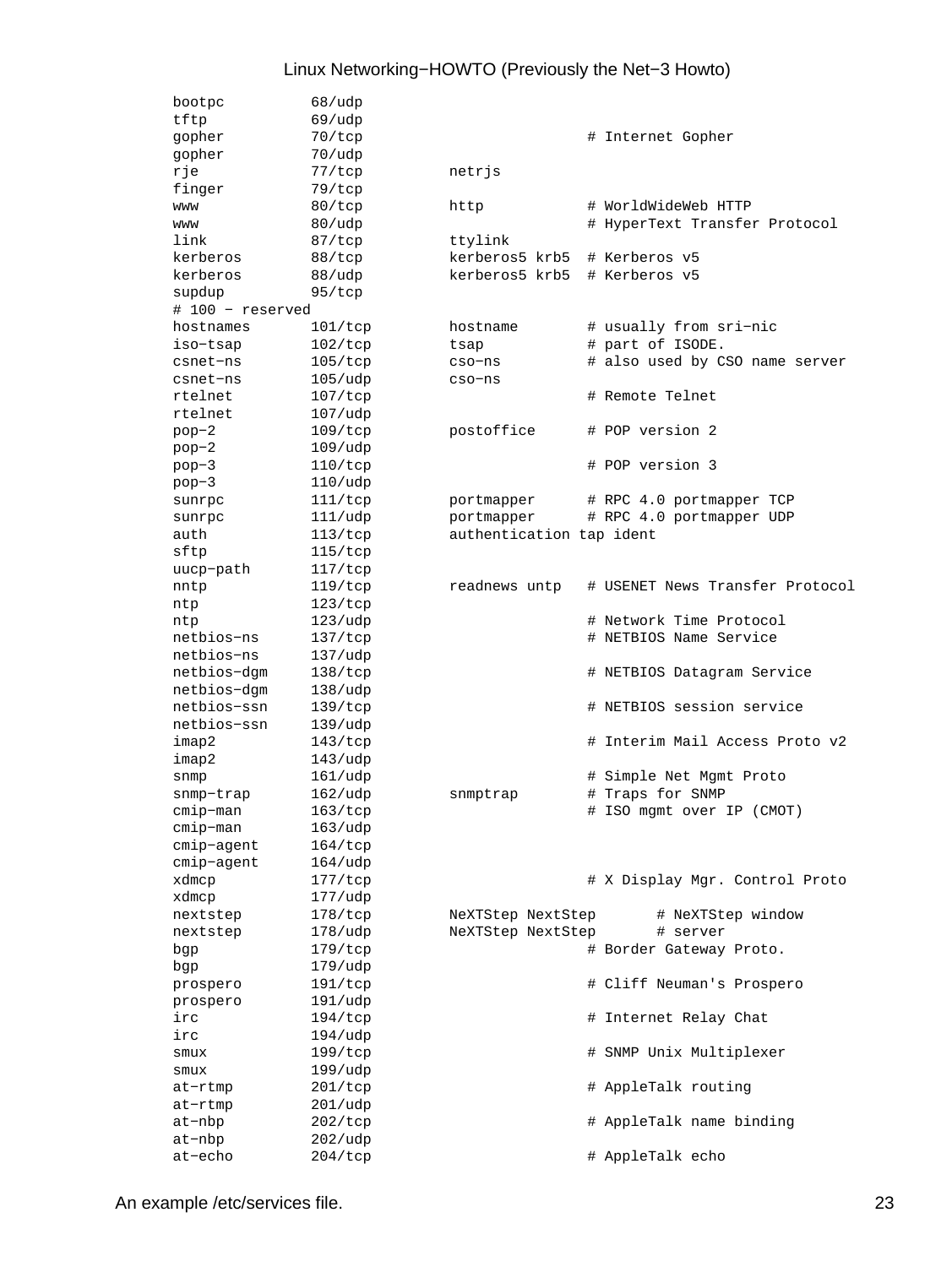| at-echo                  | 204/udp                      |                |                                                                                                                                                          |
|--------------------------|------------------------------|----------------|----------------------------------------------------------------------------------------------------------------------------------------------------------|
| at-zis                   | $206/$ tcp                   |                | # AppleTalk zone information                                                                                                                             |
| at-zis                   | 206/udp                      |                |                                                                                                                                                          |
| z3950                    | 210/top                      | wais           | # NISO Z39.50 database                                                                                                                                   |
| z3950                    | 210/udp                      | wais           |                                                                                                                                                          |
| ipx                      | 213/top                      |                | # IPX                                                                                                                                                    |
| ipx                      | 213/udp                      |                |                                                                                                                                                          |
| imap3                    | 220/top                      |                | # Interactive Mail Access                                                                                                                                |
| imap3                    | 220/udp                      |                | # Protocol v3                                                                                                                                            |
| ulistserv                | 372/top                      |                | # UNIX Listserv                                                                                                                                          |
| ulistserv                | $372/\text{udp}$             |                |                                                                                                                                                          |
| #                        |                              |                |                                                                                                                                                          |
| # UNIX specific services |                              |                |                                                                                                                                                          |
| #                        |                              |                |                                                                                                                                                          |
| exec                     | 512/top                      |                |                                                                                                                                                          |
| biff                     | $512/$ udp                   | comsat         |                                                                                                                                                          |
| login                    | 513/top                      |                |                                                                                                                                                          |
| who                      | 513/ udp                     | whod           |                                                                                                                                                          |
| shell                    | 514/top                      | cmd            | # no passwords used                                                                                                                                      |
| syslog                   | 514/udp                      |                |                                                                                                                                                          |
| printer                  | 515/top                      | spooler        | # line printer spooler                                                                                                                                   |
| talk                     | $517/$ udp                   |                |                                                                                                                                                          |
| ntalk                    | $518/\text{udp}$             |                |                                                                                                                                                          |
| route                    | 520/udp                      | router routed  | # RIP                                                                                                                                                    |
| timed                    | 525/udp                      | timeserver     |                                                                                                                                                          |
| tempo                    | 526/top                      | newdate        |                                                                                                                                                          |
| courier                  | 530/top                      | rpc            |                                                                                                                                                          |
| conference               | 531/top                      | chat           |                                                                                                                                                          |
| netnews                  | 532/top                      | readnews       |                                                                                                                                                          |
| netwall                  | 533/udp                      |                | # -for emergency broadcasts                                                                                                                              |
| uucp                     | 540/top                      | uucpd          | # uucp daemon                                                                                                                                            |
| remotefs                 | 556/tcp                      | rfs_server rfs | # Brunhoff remote filesystem                                                                                                                             |
| klogin                   | 543/tcp                      |                | # Kerberized `rlogin' (v5)                                                                                                                               |
| kshell                   | 544/tcp                      | krcmd          | # Kerberized 'rsh' (v5)                                                                                                                                  |
| kerberos-adm             | 749/tcp                      |                | # Kerberos 'kadmin' (v5)                                                                                                                                 |
| #                        |                              |                |                                                                                                                                                          |
| webster                  | 765/tcp                      |                | # Network dictionary                                                                                                                                     |
| webster                  | 765/udp                      |                |                                                                                                                                                          |
| #<br>$\#$<br>#> users.   | # From ``Assigned Numbers'': |                | #> The Registered Ports are not controlled by the IANA and on most systems<br>#> can be used by ordinary user processes or programs executed by ordinary |
| #                        |                              |                |                                                                                                                                                          |
|                          |                              |                | #> Ports are used in the TCP [45,106] to name the ends of logical                                                                                        |
|                          |                              |                | #> connections which carry long term conversations. For the purpose of                                                                                   |
|                          |                              |                | #> providing services to unknown callers, a service contact port is                                                                                      |
|                          |                              |                | #> defined. This list specifies the port used by the server process as its                                                                               |
|                          |                              |                | #> contact port. While the IANA can not control uses of these ports it                                                                                   |
| #> community.<br>#       |                              |                | #> does register or list uses of these ports as a convenience to the                                                                                     |
| ingreslock               | 1524/tcp                     |                |                                                                                                                                                          |
| ingreslock               | 1524/udp                     |                |                                                                                                                                                          |
| prospero-np              | 1525/tcp                     |                | # Prospero non-privileged                                                                                                                                |
| prospero-np              | 1525/udp                     |                |                                                                                                                                                          |
| rfe                      | $5002/\text{tcp}$            |                | # Radio Free Ethernet                                                                                                                                    |
| rfe                      | $5002/\text{udp}$            |                | # Actually uses UDP only                                                                                                                                 |
| bbs                      | 7000/tcp                     | # BBS service  |                                                                                                                                                          |
| $\#$                     |                              |                |                                                                                                                                                          |
| $_{\rm \#}$              |                              |                |                                                                                                                                                          |
|                          |                              |                |                                                                                                                                                          |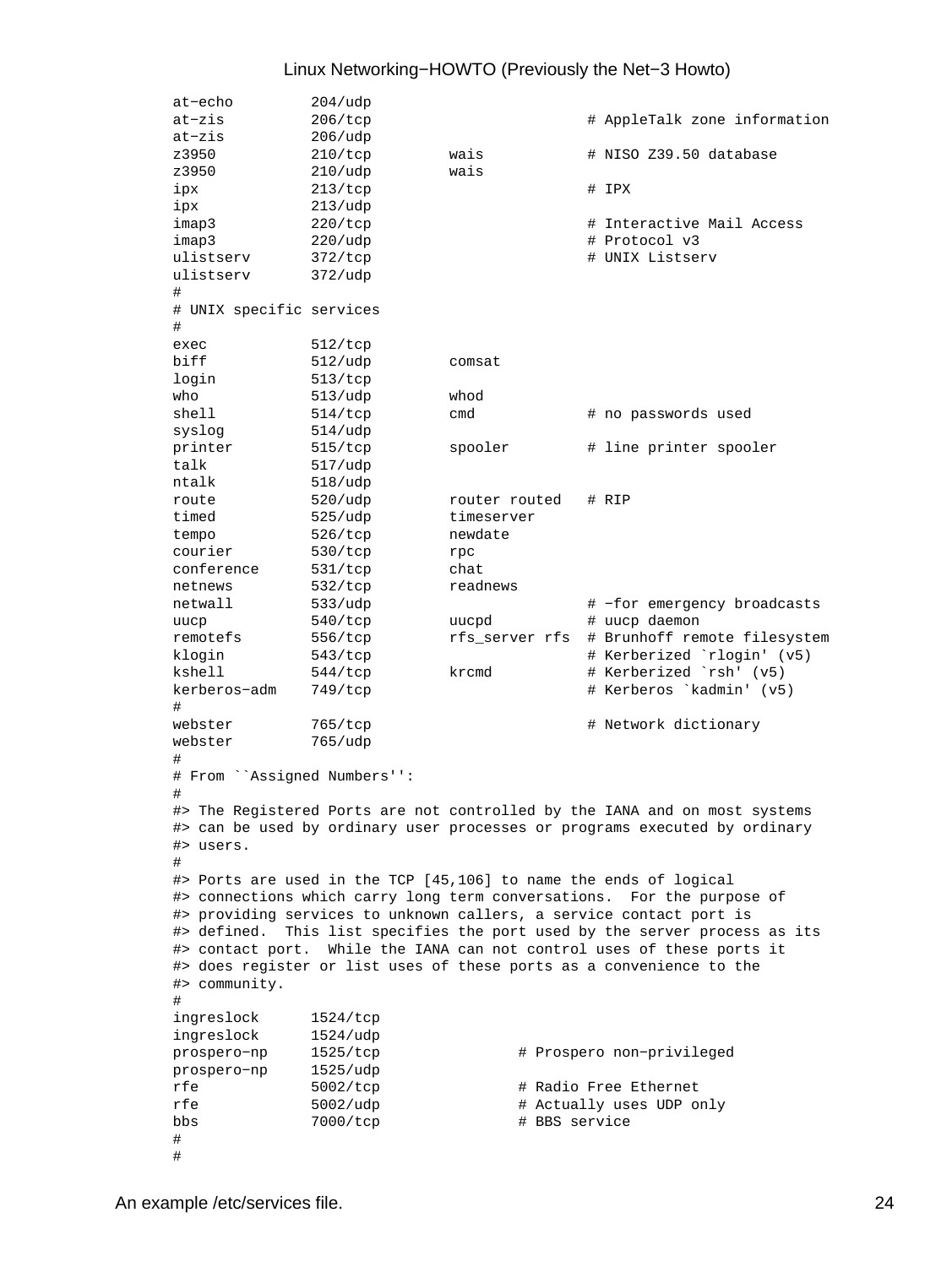```
# Kerberos (Project Athena/MIT) services
# Note that these are for Kerberos v4 and are unofficial. Sites running
# v4 should uncomment these and comment out the v5 entries above.
#
kerberos4 750/udp kdc # Kerberos (server) udp
kerberos4 750/tcp kdc # Kerberos (server) tcp
kerberos_master 751/udp # Kerberos authentication
kerberos_master 751/tcp # Kerberos authentication
passwd_server 752/udp # Kerberos passwd server
krb_prop     754/tcp           # Kerberos slave propagation
                        kreg # Kerberos registration<br>kpwd # Kerberos "passwd"
kpasswd 761/tcp kpwd # Kerberos "passwd"
kpop 1109/\text{tcp} # Pop with Kerberos
knetd 2053/tcp # Kerberos de−multiplexor
zephyr−srv 2102/udp # Zephyr server
                                zephyr−clt 2103/udp # Zephyr serv−hm connection
zephyr−hm 2104/udp # Zephyr hostmanager
                                # Kerberos encrypted rlogin
#
# Unofficial but necessary (for NetBSD) services
#
supfilesrv 871/tcp # SUP server
supfiledbg 1127/tcp # SUP debugging
#
# Datagram Delivery Protocol services
#
rtmp 1/ddp 1/ddp # Routing Table Maintenance Protocol
nbp 2/ddp # Name Binding Protocol
echo 4/\text{ddp} # AppleTalk Echo Protocol
zip 6/ddp # Zone Information Protocol
#
# Debian GNU/Linux services
rmtcfg 1236/tcp # Gracilis Packeten remote config server
xtel 1313/tcp # french minitel<br>cfinger 2003/tcp # GNU Finger
cfinger 2003/tcp # GNU Finger<br>postgres 4321/tcp # POSTGRES
            4321/tcp # POSTGRES<br>9359/udp mandelbrot # r
mandelspawn 9359/udp mandelbrot # network mandelbrot
# Local services
```
In the real world, the actual file is always growing as new services are being created. If you fear your own copy is incomplete, I'd suggest to copy a new /etc/services from a recent distribution.

### <span id="page-28-0"></span>**/etc/inetd.conf**

The /etc/inetd.conf file is the configuration file for the *inetd* server daemon. Its function is to tell *inetd* what to do when it receives a connection request for a particular service. For each service that you wish to accept connections for you must tell *inetd* what network server daemon to run and how to run it.

Its format is also fairly simple. It is a text file with each line describing a service that you wish to provide. Any text in a line following a `#' is ignored and considered a comment. Each line contains seven fields separated by any number of whitespace (tab or space) characters. The general format is as follows:

service socket\_type proto flags user server\_path server\_args

*service*

is the service relevant to this configuration as taken from the /etc/services file.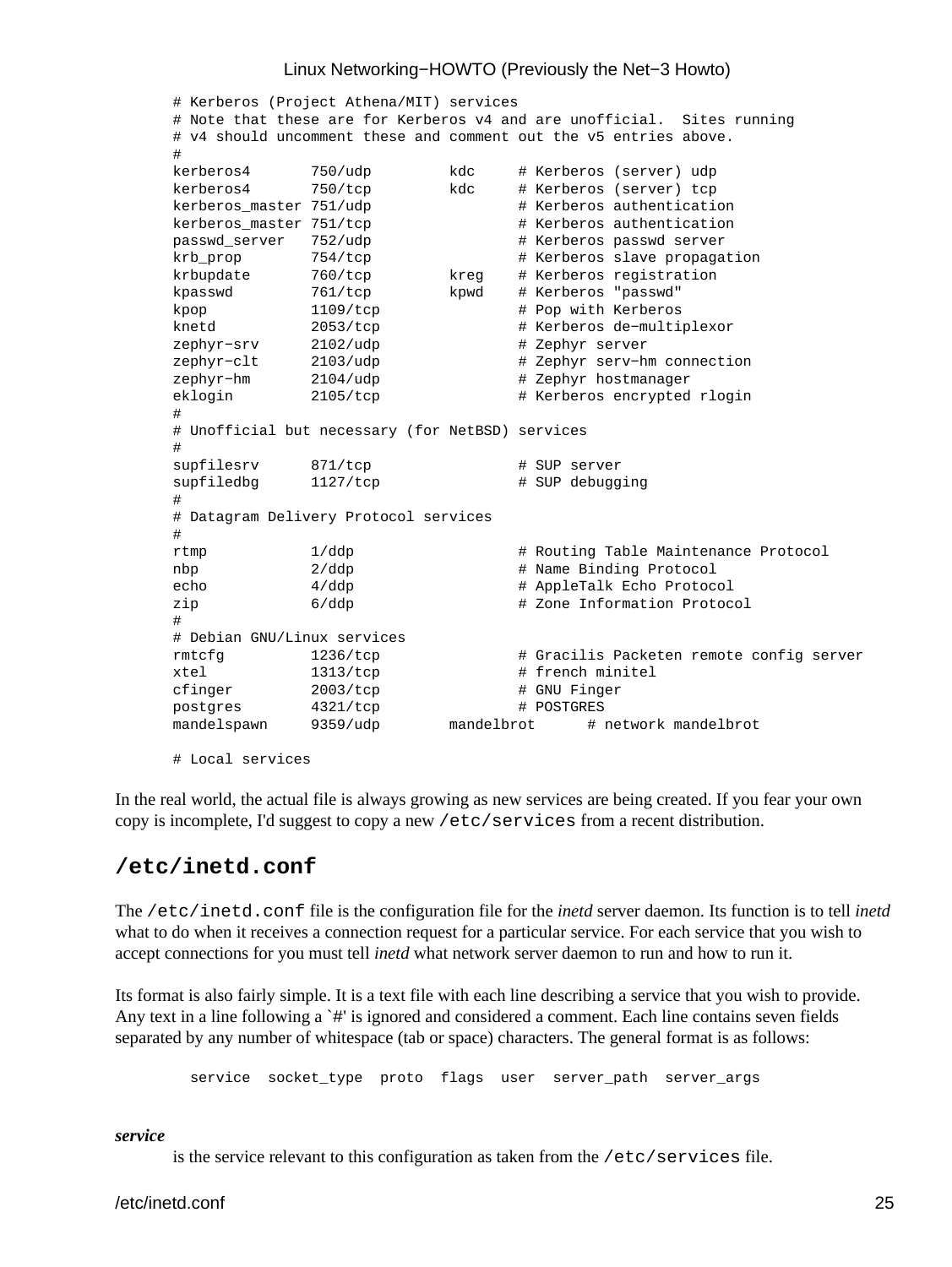#### *socket\_type*

this field describes the type of socket that this entry will consider relevant, allowable values are: stream, dgram, raw, rdm, or seqpacket. This is a little technical in nature, but as a rule of thumb nearly all tcp based services use stream and nearly all udp based services use dgram. It is only very special types of server daemons that would use any of the other values.

#### *proto*

the protocol to considered valid for this entry. This should match the appropriate entry in the /etc/services file and will typically be either tcp or udp. Sun RPC (Remote Procedure Call) based servers will use rpc/tcp or rpc/udp.

#### *flags*

there are really only two possible settings for this field. This field setting tells *inetd* whether the network server program frees the socket after it has been started and therefore whether *inetd* can start another one on the next connection request, or whether *inetd* should wait and assume that any server daemon already running will handle the new connection request. Again this is a little tricky to work out, but as a rule of thumb all tcp servers should have this entry set to nowait and most udp servers should have this entry set to wait. Be warned there are some notable exceptions to this, so let the example guide you if you are not sure.

*user*

this field describes which user account from /etc/passwd will be set as the owner of the network daemon when it is started. This is often useful if you want to safeguard against security risks. You can set the user of an entry to the nobody user so that if the network server security is breached the possible damage is minimized. Typically this field is set to root though, because many servers require root privileges in order to function correctly.

#### *server\_path*

this field is pathname to the actual server program to execute for this entry.

#### *server\_args*

this field comprises the rest of the line and is optional. This field is where you place any command line arguments that you wish to pass to the server daemon program when it is launched.

### <span id="page-29-0"></span>**An example /etc/inetd.conf**

As for the /etc/services file all modern distributions will include a good /etc/inetd.conf file for you to work with. Here, for completeness is the /etc/inetd.conf file from th[e Debian](http://www.debian.org/) distribution.

```
# /etc/inetd.conf: see inetd(8) for further informations.
#
# Internet server configuration database
#
#
# Modified for Debian by Peter Tobias <tobias@et−inf.fho−emden.de>
#
# <service name> <sock type> <proto> <flags> <user> <server path> <args>
#
# Internal services
#
#echo stream tcp nowait root internal
#echo dgram udp wait root internal
discard stream tcp nowait root internal
discard dgram udp wait root internal
daytime stream tcp nowait root internal
daytime dgram udp wait root internal
#chargen stream tcp nowait root internal
#chargen dgram udp wait root internal
time stream tcp nowait root internal
```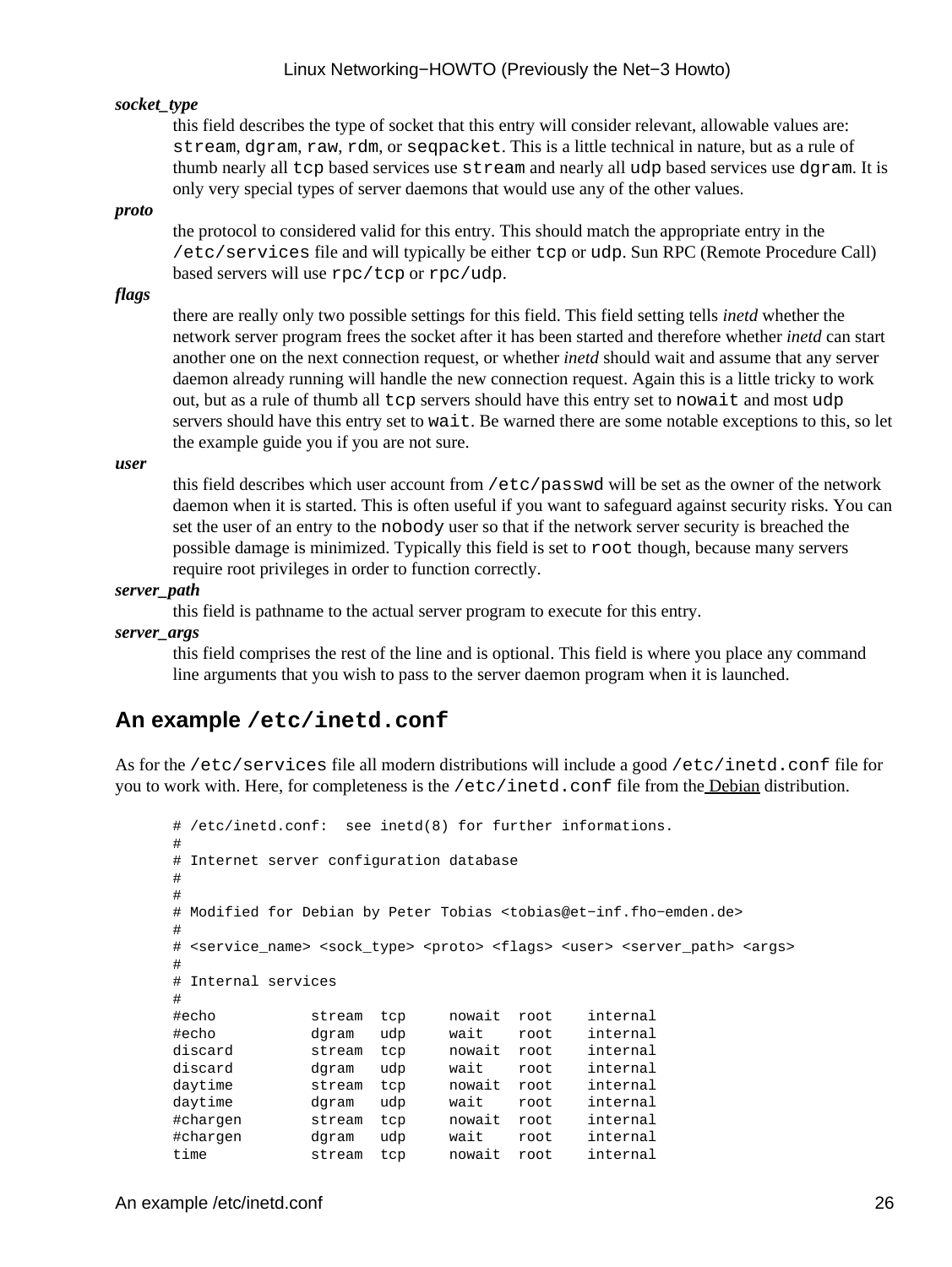time dgram udp wait root internal # # These are standard services. # telnet stream tcp nowait root /usr/sbin/tcpd /usr/sbin/in.telnetd ftp stream tcp nowait root /usr/sbin/tcpd /usr/sbin/in.ftpd #fsp dgram udp wait root /usr/sbin/tcpd /usr/sbin/in.fspd # # Shell, login, exec and talk are BSD protocols. # shell stream tcp nowait root /usr/sbin/tcpd /usr/sbin/in.rshd<br>login stream tcp nowait root /usr/sbin/tcpd /usr/sbin/in.rlog nowait root /usr/sbin/tcpd /usr/sbin/in.rlogind<br>nowait root /usr/sbin/tcpd /usr/sbin/in.rexecd #exec stream tcp nowait root /usr/sbin/tcpd /usr/sbin/in.rexecd talk dgram udp wait root /usr/sbin/tcpd /usr/sbin/in.talkd<br>ntalk dgram udp wait root /usr/sbin/tcpd /usr/sbin/in.ntalkd ntalk dgram udp wait root /usr/sbin/tcpd /usr/sbin/in.ntalkd # # Mail, news and uucp services. # smtp stream tcp nowait root /usr/sbin/tcpd /usr/sbin/in.smtpd #nntp stream tcp nowait news /usr/sbin/tcpd /usr/sbin/in.nntpd #uucp stream tcp nowait uucp /usr/sbin/tcpd /usr/lib/uucp/uucico #comsat dgram udp wait root /usr/sbin/tcpd /usr/sbin/in.comsat # # Pop et al # #pop−2 stream tcp nowait root /usr/sbin/tcpd /usr/sbin/in.pop2d #pop−3 stream tcp nowait root /usr/sbin/tcpd /usr/sbin/in.pop3d # # `cfinger' is for the GNU finger server available for Debian. (NOTE: The # current implementation of the `finger' daemon allows it to be run as `root'.) # #cfinger stream tcp nowait root /usr/sbin/tcpd /usr/sbin/in.cfingerd #finger stream tcp nowait root /usr/sbin/tcpd /usr/sbin/in.fingerd #netstat stream tcp nowait nobody /usr/sbin/tcpd /bin/netstat #systat stream tcp nowait nobody /usr/sbin/tcpd /bin/ps −auwwx # # Tftp service is provided primarily for booting. Most sites # run this only on machines acting as "boot servers." # #tftp dgram udp wait nobody /usr/sbin/tcpd /usr/sbin/in.tftpd #tftp dgram udp wait nobody /usr/sbin/tcpd /usr/sbin/in.tftpd /boot #bootps dgram udp wait root /usr/sbin/bootpd bootpd −i −t 120 # # Kerberos authenticated services (these probably need to be corrected) # #klogin stream tcp nowait root /usr/sbin/tcpd /usr/sbin/in.rlogind −k #eklogin stream tcp nowait root /usr/sbin/tcpd /usr/sbin/in.rlogind −k −x #kshell stream tcp nowait root /usr/sbin/tcpd /usr/sbin/in.rshd −k # # Services run ONLY on the Kerberos server (these probably need to be corrected) # #krbupdate stream tcp nowait root /usr/sbin/tcpd /usr/sbin/registerd #kpasswd stream tcp nowait root /usr/sbin/tcpd /usr/sbin/kpasswdd # # RPC based services # #mountd/1 dgram rpc/udp wait root /usr/sbin/tcpd /usr/sbin/rpc.mountd #rstatd/1−3 dgram rpc/udp wait root /usr/sbin/tcpd /usr/sbin/rpc.rstatd #rusersd/2−3 dgram rpc/udp wait root /usr/sbin/tcpd /usr/sbin/rpc.rusersd #walld/1 dgram rpc/udp wait root /usr/sbin/tcpd /usr/sbin/rpc.rwalld # # End of inetd.conf.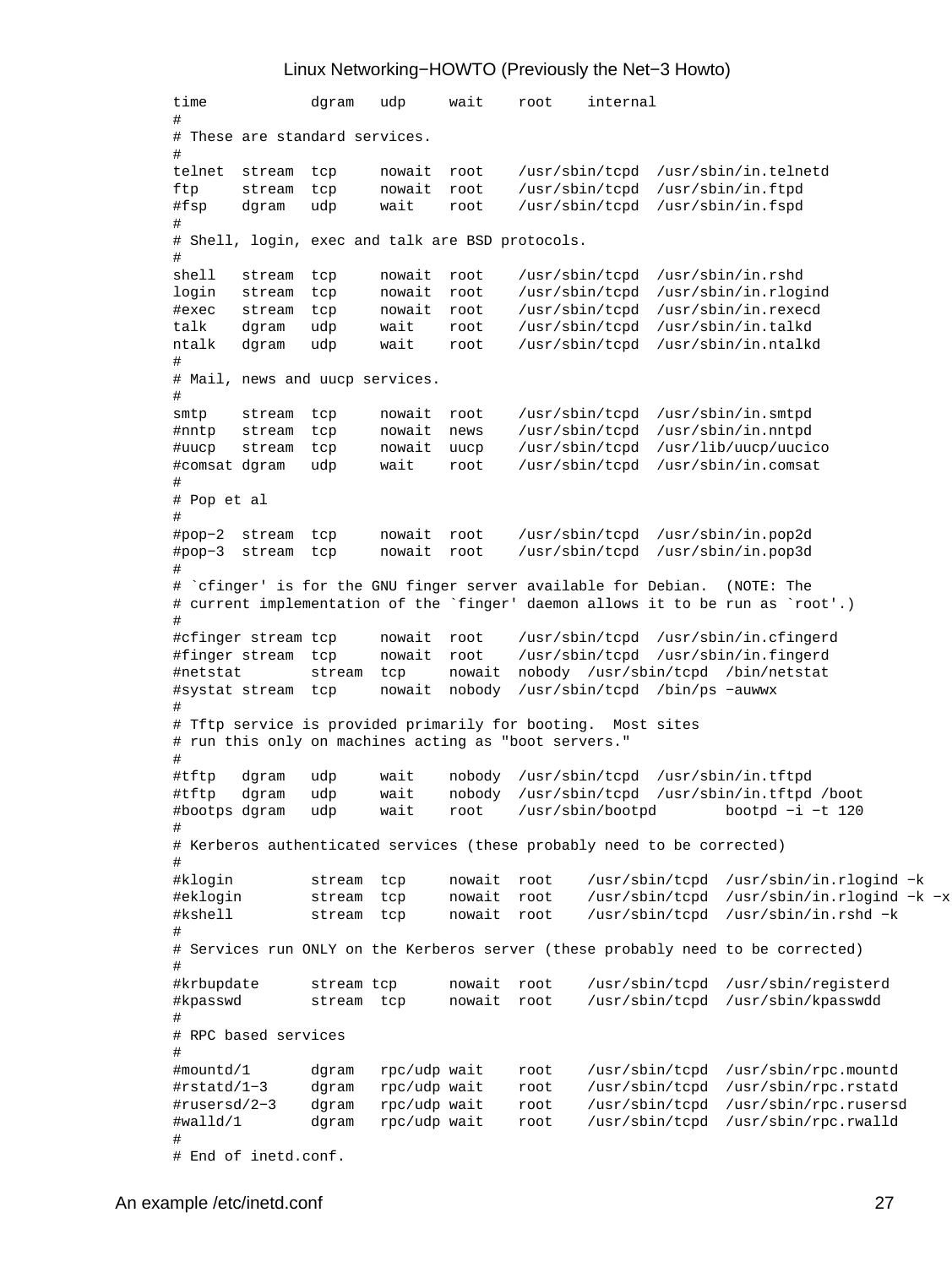ident stream tcp nowait nobody /usr/sbin/identd identd −i

## <span id="page-31-0"></span>**5.9 Other miscellaneous network related configuration files.**

There are a number of miscellaneous files relating to network configuration under linux that you might be interested in. You may never have to modify these files, but it is worth describing them so you know what they contain and what they are for.

### <span id="page-31-1"></span>**/etc/protocols**

The /etc/protocols file is a database that maps protocol id numbers against protocol names. This is used by programmers to allow them to specify protocols by name in their programs and also by some programs such as *tcpdump* to allow them to display names instead of numbers in their output. The general syntax of the file is:

protocolname number aliases

The /etc/protocols file supplied with th[e Debian](http://www.debian.org/) distribution is as follows:

```
# /etc/protocols:
# $Id: NET3−4−HOWTO.sgml,v 1.2 2000/07/19 15:33:03 gferg dead $
#
# Internet (IP) protocols
#
# from: @(#)protocols 5.1 (Berkeley) 4/17/89
#
# Updated for NetBSD based on RFC 1340, Assigned Numbers (July 1992).
ip 0 IP # internet protocol, pseudo protocol number<br>icmp 1 ICMP # internet control message protocol
icmp 1 ICMP # internet control message protocol<br>igmp 2 IGMP # Internet Group Management
igmp 2 IGMP # Internet Group Management
ggp 3 GGP # gateway-gateway protocol<br>ipencap 4 IP-ENCAP # IP encapsulated in IP (o
                 IP-ENCAP # IP encapsulated in IP (officially ``IP'')<br>
ST # ST datagram mode<br>
TCP # transmission control protocol<br>
EGP # exterior gateway protocol<br>
PUP # PARC universal packet protocol
st 5 ST # ST datagram mode<br>
tcp 6 TCP # transmission con<br>
egp 8 EGP # exterior gateway
tcp 6 TCP # transmission control protocol
egp 8 EGP # exterior gateway protocol
pup 12 PUP # PARC universal packet protocol<br>udp 17 UDP # user datagram protocol
udp 17 UDP # user datagram protocol<br>hmp 20 HMP # host monitoring protocol
hmp 20 HMP # host monitoring protocol<br>xns-idp 22 XNS-IDP # Xerox NS IDP
xns−idp 22 XNS−IDP # Xerox NS IDP
rdp 27 RDP # "reliable datagram" protocol<br>iso-tp4 29 ISO-TP4 # ISO Transport Protocol class
iso−tp4 29 ISO−TP4 # ISO Transport Protocol class 4
xtp 36 XTP # Xpress Tranfer Protocol<br>ddp 37 DDP # Datagram Delivery Proto
ddp 37 DDP # Datagram Delivery Protocol<br>idpr-cmtp 39 IDPR-CMTP # IDPR Control Messa
idpr−cmtp 39 IDPR−CMTP # IDPR Control Message Transport
rspf 73 RSPF # Radio Shortest Path First.<br>
vmtp 81 VMTP # Versatile Message Transpor<br>
ospf 89 OSPFIGP # Open Shortest Path First I<br>
ipip 94 IPIP # Yet Another IP encapsulati<br>
encap 98 ENCAP # Yet Another IP encapsulati
                                        # Versatile Message Transport
                                        # Open Shortest Path First IGP
                                        # Yet Another IP encapsulation
                                        # Yet Another IP encapsulation
```
### <span id="page-31-2"></span>**/etc/networks**

The /etc/networks file has a similar function to that of the /etc/hosts file. It provides a simple database of network names against network addresses. Its format differs in that there may be only two fields

5.9 Other miscellaneous network related configuration files. 28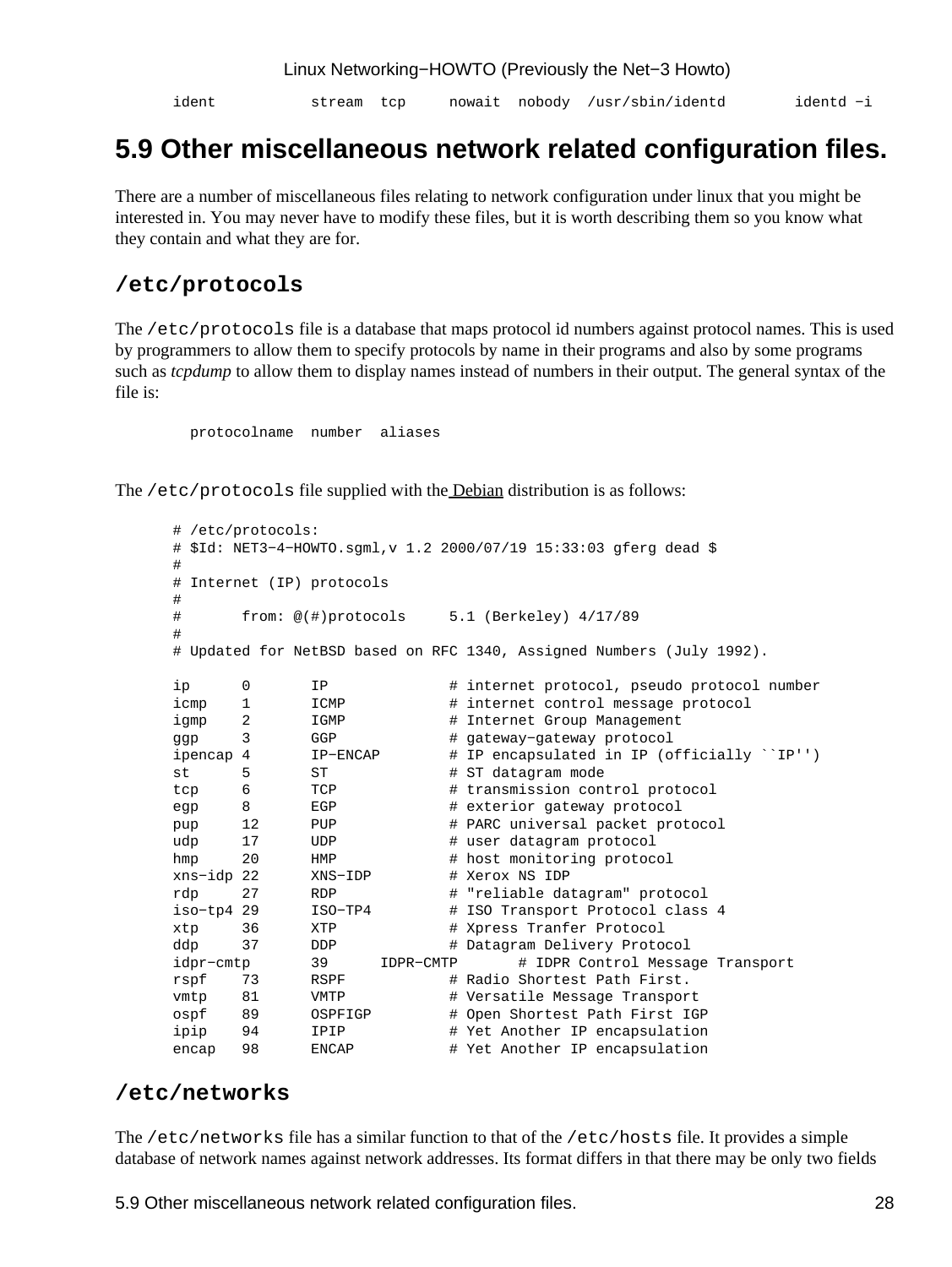per line and that the fields are coded as:

networkname networkaddress

An example might look like:

 loopnet 127.0.0.0 localnet 192.168.0.0 amprnet 44.0.0.0

When you use commands like the *route* command, if a destination is a network and that network has an entry in the /etc/networks file then the route command will display that network name instead of its address.

## <span id="page-32-0"></span>**5.10 Network Security and access control.**

Let me start this section by warning you that securing your machine and network against malicious attack is a complex art. I do not consider myself an expert in this field at all and while the following mechanisms I describe will help, if you are serious about security then I recommend you do some research of your own into the subject. There are many good references on the Internet relating to the subject, including the Security−HOWTO

An important rule of thumb is: `**Don't run servers you don't intend to use**'. Many distributions come configured with all sorts of services configured and automatically started. To ensure even a minimum level of safety you should go through your /etc/inetd.conf file and comment out (*place a `#' at the start of the line*) any entries for services you don't intend to use. Good candidates are services such as: shell, login, exec, uucp, ftp and informational services such as finger, netstat and systat.

There are all sorts of security and access control mechanisms, I'll describe the most elementary of them.

### <span id="page-32-1"></span>**/etc/ftpusers**

The /etc/ftpusers file is a simple mechanism that allows you to deny certain users from logging into your machine via ftp. The /etc/ftpusers file is read by the ftp daemon program (*ftpd*) when an incoming ftp connection is received. The file is a simple list of those users who are disallowed from logging in. It might looks something like:

```
 # /etc/ftpusers − users not allowed to login via ftp
 root
 uucp
 bin
 mail
```
## <span id="page-32-2"></span>**/etc/securetty**

The /etc/securetty file allows you to specify which tty devices root is allowed to login on. The /etc/securetty file is read by the login program (usually */bin/login*). Its format is a list of the tty devices names allowed, on all others root login is disallowed:

# /etc/securetty − tty's on which root is allowed to login

5.10 Network Security and access control. 29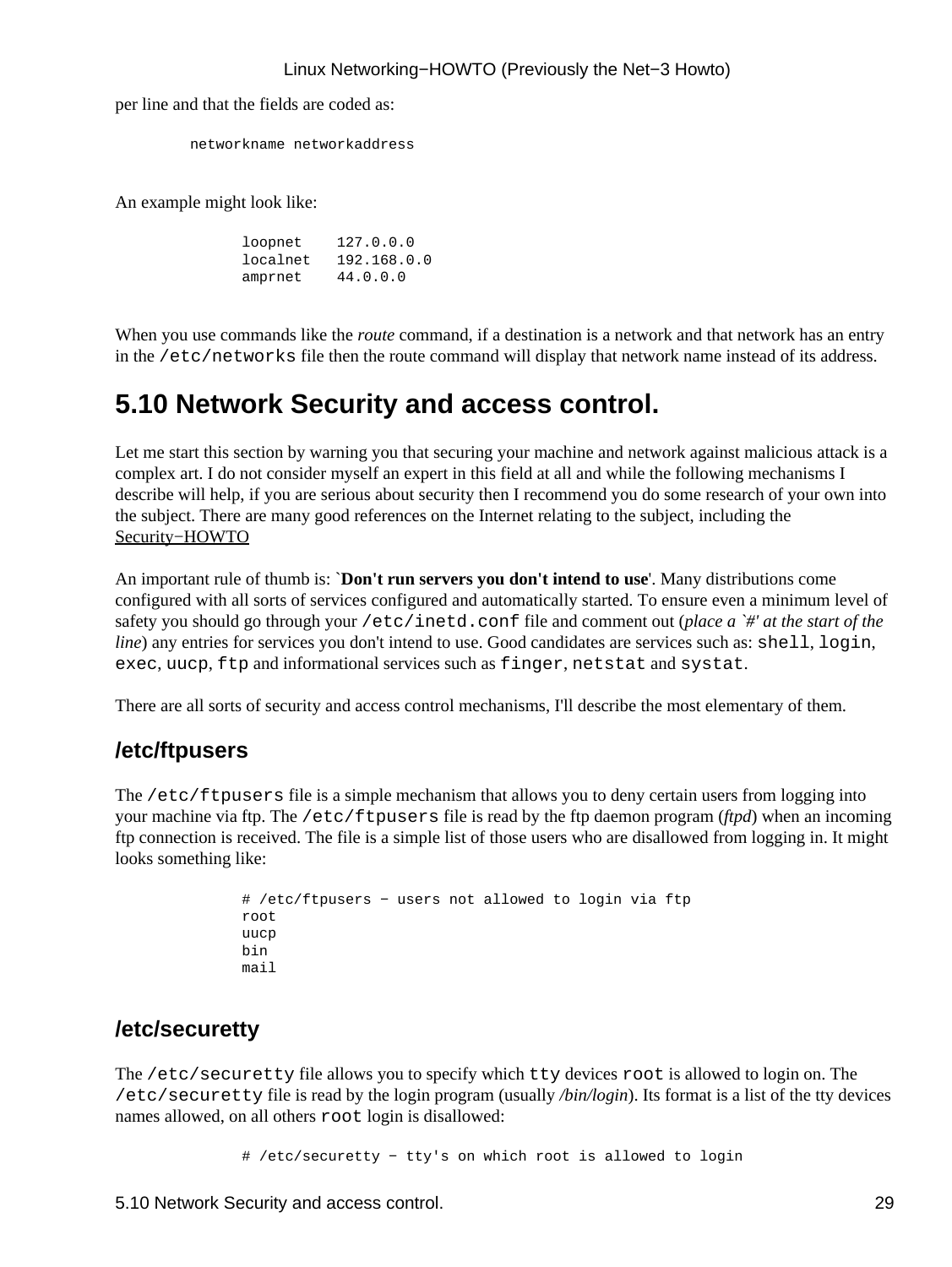tty1 tty2 tty3 tty4

### <span id="page-33-0"></span>**The tcpd hosts access control mechanism.**

The *tcpd* program you will have seen listed in the same /etc/inetd.conf provides logging and access control mechanisms to services it is configured to protect.

When it is invoked by the *inetd* program it reads two files containing access rules and either allows or denies access to the server it is protecting accordingly.

It will search the rules files until the first match is found. If no match is found then it assumes that access should be allowed to anyone. The files it searches in sequence are: /etc/hosts.allow, /etc/hosts.deny. I'll describe each of these in turn. For a complete description of this facility you should refer to the appropriate *man* pages (hosts\_access(5) is a good starting point).

### <span id="page-33-1"></span>**/etc/hosts.allow**

The /etc/hosts.allow file is a configuration file of the */usr/sbin/tcpd* program. The hosts.allow file contains rules describing which hosts are *allowed* access to a service on your machine.

The file format is quite simple:

 # /etc/hosts.allow # # <service list>: <host list> [: command]

#### **service list**

is a comma delimited list of server names that this rule applies to. Example server names are: ftpd, telnetd and fingerd.

#### **host list**

is a comma delimited list of host names. You may also use IP addresses here. You may additionally specify hostnames or addresses using wildcard characters to match groups of hosts. Examples include: gw.vk2ktj.ampr.org to match a specific host, .uts.edu.au to match any hostname ending in that string, 44. to match any IP address commencing with those digits. There are some special tokens to simplify configuration, some of these are: ALL matches every host, LOCAL matches any host whose name does not contain a `. ' ie is in the same domain as your machine and PARANOID matches any host whose name does not match its address (name spoofing). There is one last token that is also useful. The EXCEPT token allows you to provide a list with exceptions. This will be covered in an example later.

#### **command**

is an optional parameter. This parameter is the full pathname of a command that would be executed everytime this rule is matched. It could for example run a command that would attempt to identify who is logged onto the connecting host, or to generate a mail message or some other warning to a system administrator that someone is attempting to connect. There are a number of expansions that may be included, some common examples are: %h expands to the name of the connecting host or address if it doesn't have a name, %d the daemon name being called.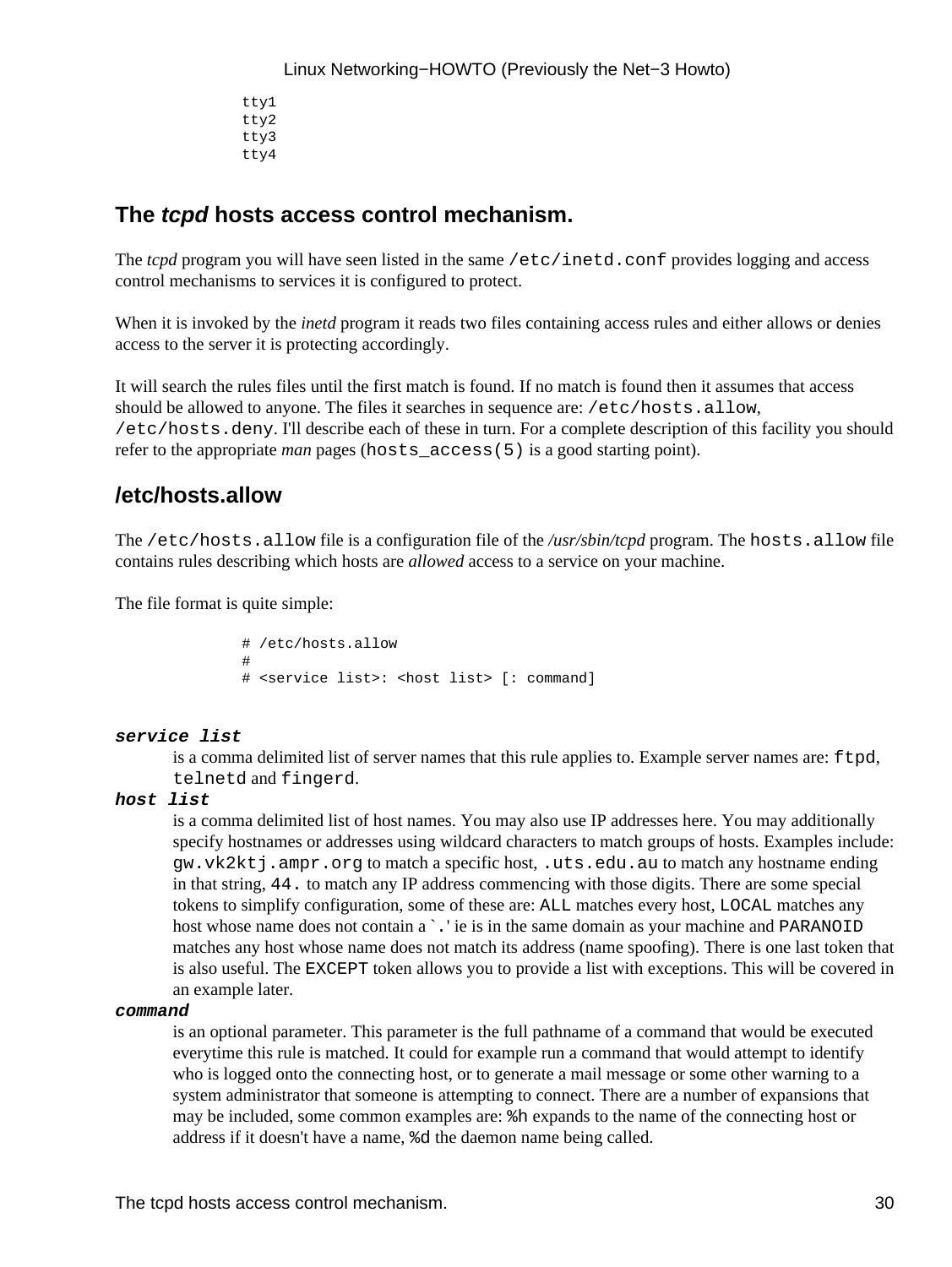An example:

```
 # /etc/hosts.allow
 #
 # Allow mail to anyone
 in.smtpd: ALL
 # All telnet and ftp to only hosts within my domain and my host at home.
 telnetd, ftpd: LOCAL, myhost.athome.org.au
 # Allow finger to anyone but keep a record of who they are.
 fingerd: ALL: (finger @%h | mail −s "finger from %h" root)
```
## <span id="page-34-0"></span>**/etc/hosts.deny**

The /etc/hosts.deny file is a configuration file of the */usr/sbin/tcpd* program. The hosts.deny file contains rules describing which hosts are *disallowed* access to a service on your machine.

A simple sample would look something like this:

```
 # /etc/hosts.deny
 #
 # Disallow all hosts with suspect hostnames
 ALL: PARANOID
 #
 # Disallow all hosts.
 ALL: ALL
```
The PARANOID entry is really redundant because the other entry traps everything in any case. Either of these entry would make a reasonable default depending on your particular requirement.

Having an ALL: ALL default in the /etc/hosts.deny and then specifically enabling on those services and hosts that you want in the /etc/hosts.allow file is the safest configuration.

## <span id="page-34-1"></span>**/etc/hosts.equiv**

The hosts.equiv file is used to grant certain hosts and users access rights to accounts on your machine without having to supply a password. This is useful in a secure environment where you control all machines, but is a security hazard otherwise. Your machine is only as secure as the least secure of the trusted hosts. To maximize security, don't use this mechanism and encourage your users not to use the .rhosts file as well.

## <span id="page-34-2"></span>**Configure your ftp daemon properly.**

Many sites will be interested in running an anonymous *ftp* server to allow other people to upload and download files without requiring a specific userid. If you decide to offer this facility make sure you configure the *ftp* daemon properly for anonymous access. Most *man* pages for ftpd(8) describe in some length how to go about this. You should always ensure that you follow these instructions. An important tip is to not use a copy of your /etc/passwd file in the anonymous account /etc directory, make sure you strip out all account details except those that you must have, otherwise you will be vulnerable to brute force password cracking techniques.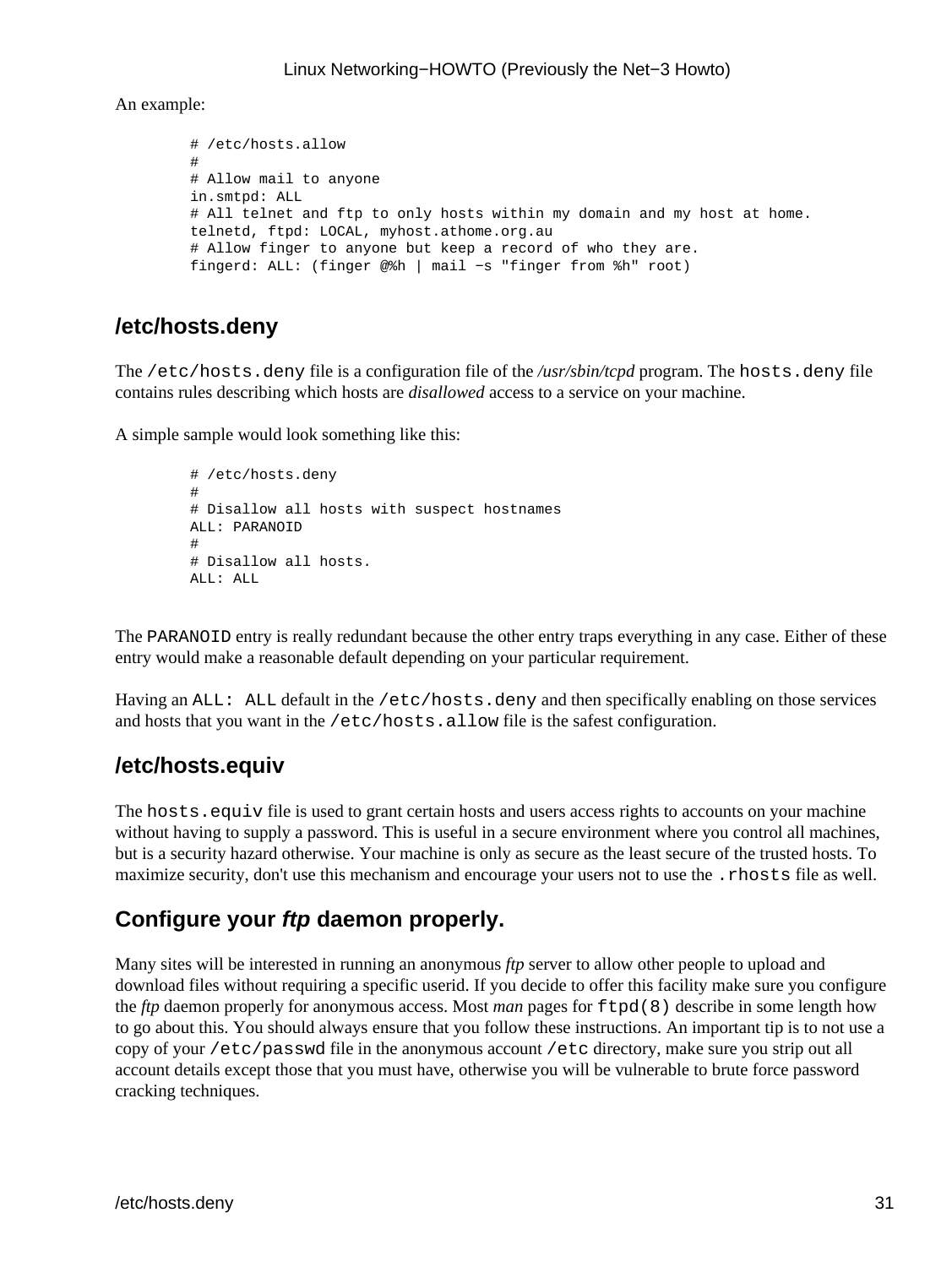### <span id="page-35-0"></span>**Network Firewalling.**

Not allowing datagrams to even reach your machine or servers is an excellent means of security. This is covered in depth in the Firewall−HOWTO, and (more concisely) in a later section of this document.

### <span id="page-35-1"></span>**Other suggestions.**

Here are some other, potentially religious suggestions for you to consider.

#### *sendmail*

despite its popularity the *sendmail* daemon appears with frightening regularity on security warning announcements. Its up to you, but I choose not to run it.

#### *NFS and other Sun RPC services*

be wary of these. There are all sorts of possible exploits for these services. It is difficult finding an option to services like NFS, but if you configure them, make sure you are careful with who you allow mount rights to.

## <span id="page-35-2"></span>**6[. IP− and Ethernet−Related Information](#page-5-0)**

This section covers information specific to Ethernet and IP. These subsections have been grouped together because I think they are the most interesting ones in the formerly−called ``Technology Specific'' Section. Anyone with a LAN should be able to benefit from these goodies.

## <span id="page-35-3"></span>**6.1 Ethernet**

Ethernet device names are `eth0', `eth1', `eth2' etc. The first card detected by the kernel is assigned `eth0' and the rest are assigned sequentially in the order they are detected.

By default, the Linux kernel only probes for one Ethernet device, you need to pass command line arguments to the kernel in order to force detection of furter boards.

To learn how to make your ethernet card(s) working under Linux you should refer to the Ethernet−HOWTO.

Once you have your kernel properly built to support your ethernet card then configuration of the card is easy.

Typically you would use something like (which most distributions already do for you, if you configured them to support your ethernet):

> root# ifconfig eth0 192.168.0.1 netmask 255.255.255.0 up root# route add −net 192.168.0.0 netmask 255.255.255.0 eth0

Most of the ethernet drivers were developed by Donald Becker, becker@CESDIS.gsfc.nasa.gov.

## <span id="page-35-4"></span>**6.2 EQL − multiple line traffic equaliser**

The EQL device name is `eql'. With the standard kernel source you may have only one EQL device per machine. EQL provides a means of utilizing multiple point to point lines such as PPP, slip or plip as a single logical link to carry tcp/ip. Often it is cheaper to use multiple lower speed lines than to have one high speed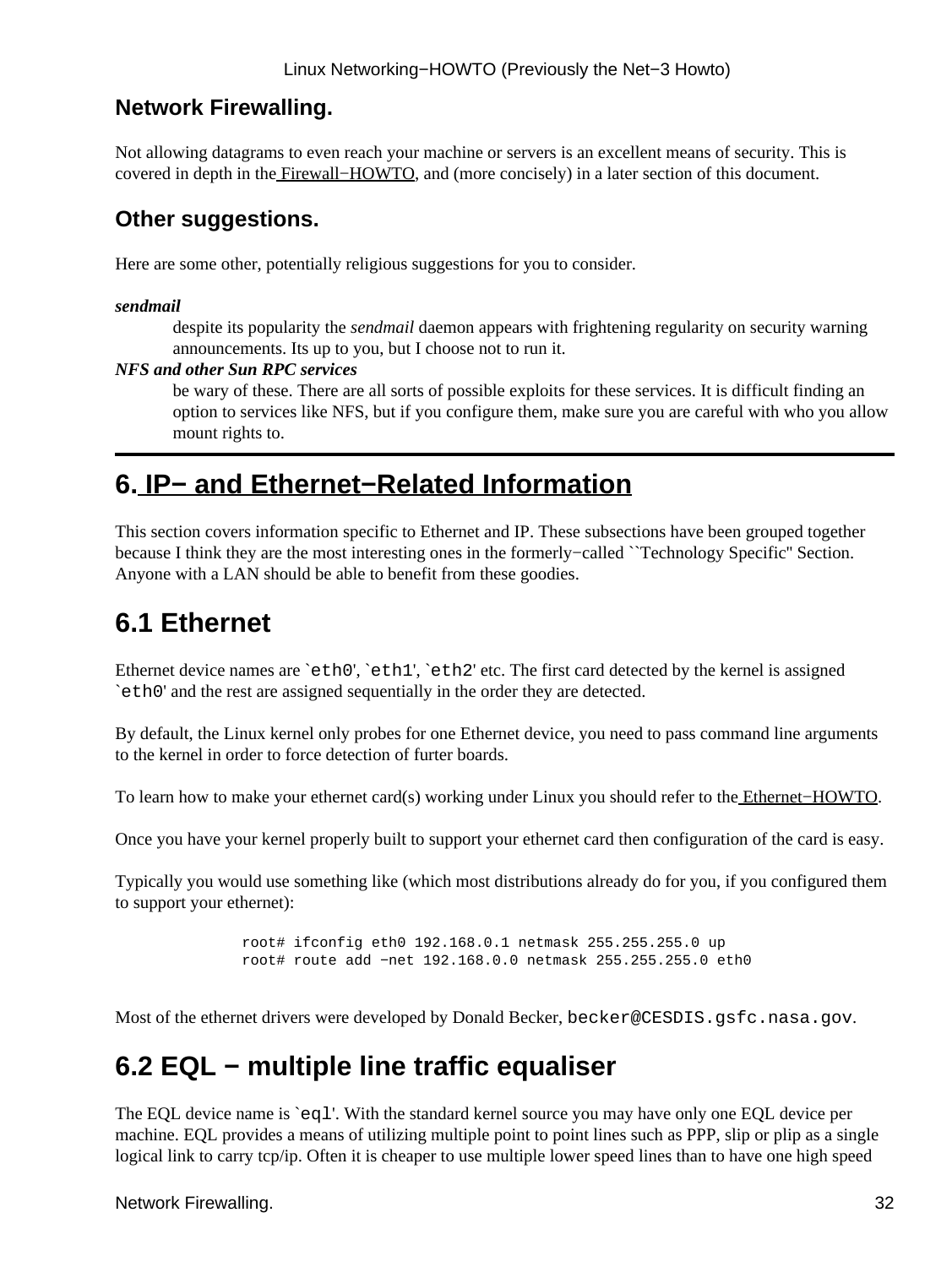line installed.

#### **Kernel Compile Options**:

```
 Network device support −−−>
     [*] Network device support
     <*> EQL (serial line load balancing) support
```
To support this mechanism the machine at the other end of the lines must also support EQL. Linux, Livingstone Portmasters and newer dial−in servers support compatible facilities.

To configure EQL you will need the eql tools which are available from: [metalab.unc.edu.](ftp://metalab.unc.edu/pub/linux/system/Serial/eql-1.2.tar.gz)

Configuration is fairly straightforward. You start by configuring the eql interface. The eql interface is just like any other network device. You configure the IP address and mtu using the *ifconfig* utility, so something like:

root# ifconfig eql 192.168.10.1 mtu 1006

Next you need to manually initiate each of the lines you will use. These may be any combination of point to point network devices. How you initiate the connections will depend on what sort of link they are, refer to the appropriate sections for further information.

Lastly you need to associate the serial link with the EQL device, this is called `enslaving' and is done with the *eql\_enslave* command as shown:

> root# eql\_enslave eql sl0 28800 root# eql\_enslave eql ppp0 14400

The `*estimated speed*' parameter you supply *eql\_enslave* doesn't do anything directly. It is used by the EQL driver to determine what share of the datagrams that device should receive, so you can fine tune the balancing of the lines by playing with this value.

To disassociate a line from an EQL device you use the *eql\_emancipate* command as shown:

root# eql\_emancipate eql sl0

You add routing as you would for any other point to point link, except your routes should refer to the eql device rather than the actual serial devices themselves, typically you would use:

root# route add default eql

The EQL driver was developed by Simon Janes, simon@ncm.com.

# **6.3 IP Accounting (for Linux−2.0)**

The IP accounting features of the Linux kernel allow you to collect and analyze some network usage data. The data collected comprises the number of packets and the number of bytes accumulated since the figures were last reset. You may specify a variety of rules to categorize the figures to suit whatever purpose you may have.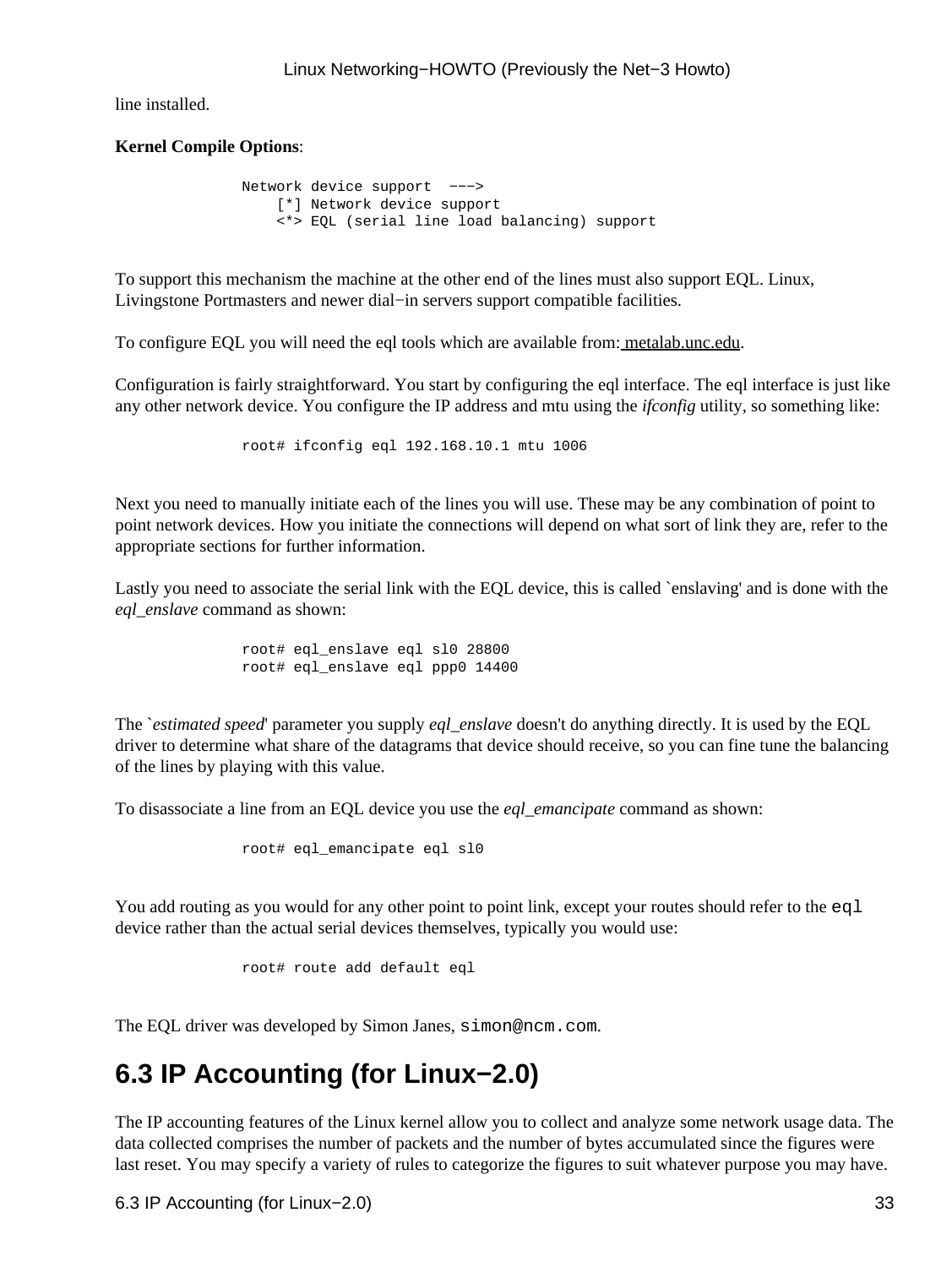This option has been removed in kernel 2.1.102, because the old ipfwadm−based firewalling was replaced by ``ipfwchains''.

#### **Kernel Compile Options**:

 Networking options −−−> [\*] IP: accounting

After you have compiled and installed the kernel you need to use the *ipfwadm* command to configure IP accounting. There are many different ways of breaking down the accounting information that you might choose. I've picked a simple example of what might be useful to use, you should read the *ipfwadm* man page for more information.

Scenario: You have a ethernet network that is linked to the internet via a PPP link. On the ethernet you have a machine that offers a number of services and that you are interested in knowing how much traffic is generated by each of ftp and world wide web traffic, as well as total tcp and udp traffic.

You might use a command set that looks like the following, which is shown as a shell script:

```
 #!/bin/sh
 #
        # Flush the accounting rules
        ipfwadm −A −f
 #
        # Set shortcuts
        localnet=44.136.8.96/29
       any=0/0 # Add rules for local ethernet segment
        ipfwadm −A in −a −P tcp −D $localnet ftp−data
        ipfwadm −A out −a −P tcp −S $localnet ftp−data
        ipfwadm −A in −a −P tcp −D $localnet www
        ipfwadm −A out −a −P tcp −S $localnet www
        ipfwadm −A in −a −P tcp −D $localnet
        ipfwadm −A out −a −P tcp −S $localnet
        ipfwadm −A in −a −P udp −D $localnet
        ipfwadm −A out −a −P udp −S $localnet
 #
        # Rules for default
        ipfwadm −A in −a −P tcp −D $any ftp−data
        ipfwadm −A out −a −P tcp −S $any ftp−data
        ipfwadm −A in −a −P tcp −D $any www
        ipfwadm −A out −a −P tcp −S $any www
        ipfwadm −A in −a −P tcp −D $any
        ipfwadm −A out −a −P tcp −S $any
        ipfwadm −A in −a −P udp −D $any
        ipfwadm −A out −a −P udp −S $any
 #
        # List the rules
        ipfwadm −A −l −n
 #
```
The names ``ftp−data'' and ``www'' refer to lines in /etc/services. The last command lists each of the Accounting rules and displays the collected totals.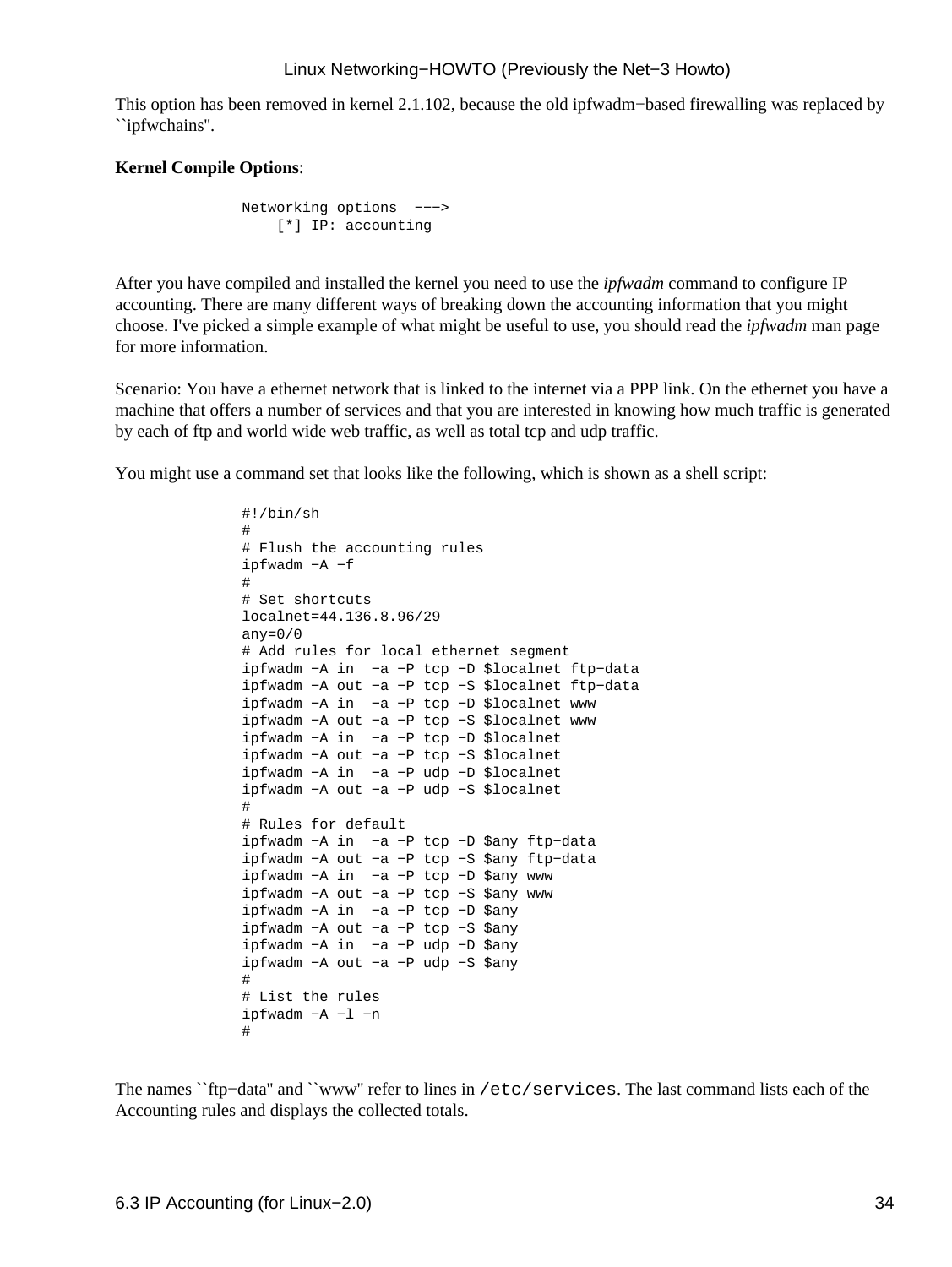An important point to note when analyzing IP accounting is that **totals for all rules that match will be incremented** so that to obtain differential figures you need to perform appropriate maths. For example if I wanted to know how much data was not ftp nor www I would substract the individual totals from the rule that matches all ports.

|    |                              |                                                                                                                                                                                                                                      | destination                                                                                           | ports                 |
|----|------------------------------|--------------------------------------------------------------------------------------------------------------------------------------------------------------------------------------------------------------------------------------|-------------------------------------------------------------------------------------------------------|-----------------------|
|    |                              | 0.0.0.0/0                                                                                                                                                                                                                            | 44.136.8.96/29                                                                                        | * $\rightarrow$ 20    |
|    |                              |                                                                                                                                                                                                                                      | 0.0.0.0/0                                                                                             | $20 -> *$             |
| 10 |                              |                                                                                                                                                                                                                                      | 44.136.8.96/29                                                                                        | $* - > 80$            |
|    |                              |                                                                                                                                                                                                                                      | 0.0.0.0/0                                                                                             | $80 -> *$             |
|    |                              | 0.0.0.0/0                                                                                                                                                                                                                            | 44.136.8.96/29                                                                                        | * -> *                |
|    |                              | 44.136.8.96/29                                                                                                                                                                                                                       | 0.0.0.0/0                                                                                             | $* \rightarrow *$     |
|    |                              | 0.0.0.0/0                                                                                                                                                                                                                            | 44.136.8.96/29                                                                                        | $*$ $\rightarrow$ $*$ |
|    |                              | 44.136.8.96/29                                                                                                                                                                                                                       | 0.0.0.0/0                                                                                             | $*$ $\rightarrow$ $*$ |
|    |                              | 0.0.0.0/0                                                                                                                                                                                                                            | 0.0.0.0/0                                                                                             | $* \rightarrow 20$    |
|    |                              | 0.0.0.0/0                                                                                                                                                                                                                            | 0.0.0.0/0                                                                                             | $20 - y$ *            |
|    |                              | 0.0.0.0/0                                                                                                                                                                                                                            | 0.0.0.0/0                                                                                             | $* - > 80$            |
|    |                              | 0.0.0.0/0                                                                                                                                                                                                                            | 0.0.0.0/0                                                                                             | $80 -> *$             |
|    | tcp                          | 0.0.0.0/0                                                                                                                                                                                                                            | 0.0.0.0/0                                                                                             | $*$ $\rightarrow$ $*$ |
|    |                              | 0.0.0.0/0                                                                                                                                                                                                                            | 0.0.0.0/0                                                                                             | $*$ $\rightarrow$ $*$ |
|    | udp                          | 0.0.0.0/0                                                                                                                                                                                                                            | 0.0.0.0/0                                                                                             | $*$ $\rightarrow$ $*$ |
|    |                              | 0.0.0.0/0                                                                                                                                                                                                                            | 0.0.0.0/0                                                                                             | $* \rightarrow *$     |
|    | 0 in<br>253 10983 in<br>0 in | IP accounting rules<br>0 in tcp<br>0 out tcp<br>$1166$ in tcp<br>572 out tcp<br>252 10943 in tcp<br>231 18831 out tcp<br>udp<br>0 out udp<br>0 in tcp<br>0 out tcp<br>$1166$ in tcp<br>572 out tcp<br>231 18831 out tcp<br>0 out udp | root# ipfwadm −A −l −n<br>pkts bytes dir prot source<br>44.136.8.96/29<br>0.0.0.0/0<br>44.136.8.96/29 |                       |

# **6.4 IP Accounting (for Linux−2.2)**

The new accounting code is accessed via "IP Firewall Chains". Se[e the IP chains home page](http://www.adelaide.net.au/~rustcorp/ipfwchains/ipfwchains.html) for more information. Among other things, you'll now need to use *ipchains* instead of ipfwadm to configure your filters. (From Documentation/Changes in the latest kernel sources).

# **6.5 IP Aliasing**

There are some applications where being able to configure multiple IP addresses to a single network device is useful. Internet Service Providers often use this facility to provide a `customized' to their World Wide Web and ftp offerings for their customers. You can refer to the ``IP−Alias mini−HOWTO'' for more information than you find here.

#### **Kernel Compile Options**:

```
 Networking options −−−>
 ....
            [*] Network aliasing
            ....
            <*> IP: aliasing support
```
After compiling and installing your kernel with IP\_Alias support configuration is very simple. The aliases are added to virtual network devices associated with the actual network device. A simple naming convention applies to these devices being <devname>:<virtual dev num>, e.g. eth0:0, ppp0:10 etc. Note that the the ifname:number device can only be configured *after* the main interface has been set up.

For example, assume you have an ethernet network that supports two different IP subnetworks simultaneously and you wish your machine to have direct access to both, you could use something like: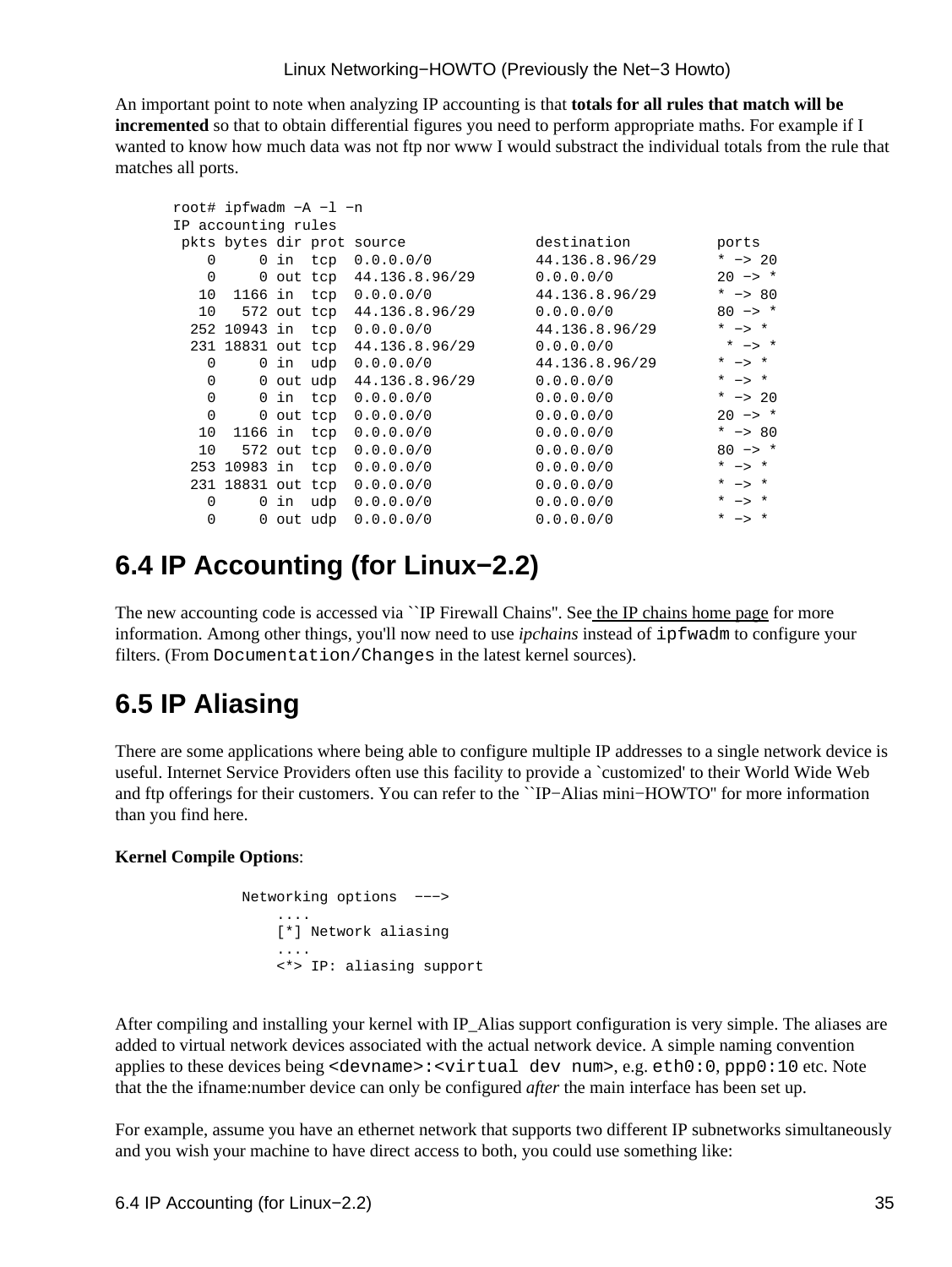root# ifconfig eth0 192.168.1.1 netmask 255.255.255.0 up root# route add −net 192.168.1.0 netmask 255.255.255.0 eth0 root# ifconfig eth0:0 192.168.10.1 netmask 255.255.255.0 up root# route add −net 192.168.10.0 netmask 255.255.255.0 eth0:0

To delete an alias you simply add a `−' to the end of its name and refer to it and is as simple as:

root# ifconfig eth0:0− 0

All routes associated with that alias will also be deleted automatically.

# **6.6 IP Firewall (for Linux−2.0)**

IP Firewall and Firewalling issues are covered in more depth in the Firewall−HOWTO. IP Firewalling allows you to secure your machine against unauthorized network access by filtering or allowing datagrams from or to IP addresses that you nominate. There are three different classes of rules, incoming filtering, outgoing filtering and forwarding filtering. Incoming rules are applied to datagrams that are received by a network device. Outgoing rules are applied to datagrams that are to be transmitted by a network device. Forwarding rules are applied to datagrams that are received and are not for this machine, ie datagrams that would be routed.

#### **Kernel Compile Options**:

```
 Networking options −−−>
    [*] Network firewalls
     ....
    [*] IP: forwarding/gatewaying
     ....
    [*] IP: firewalling
     [ ] IP: firewall packet logging
```
Configuration of the IP firewall rules is performed using the *ipfwadm* command. As I mentioned earlier, security is not something I am expert at, so while I will present an example you can use, you should do your own research and develop your own rules if security is important to you.

Probably the most common use of IP firewall is when you are using your linux machine as a router and firewall gateway to protect your local network from unauthorized access from outside your network.

The following configuration is based on a contribution from Arnt Gulbrandsen,  $\alpha$  and  $\beta$  and  $\alpha$ .

The example describes the configuration of the firewall rules on the Linux firewall/router machine illustrated in this diagram:

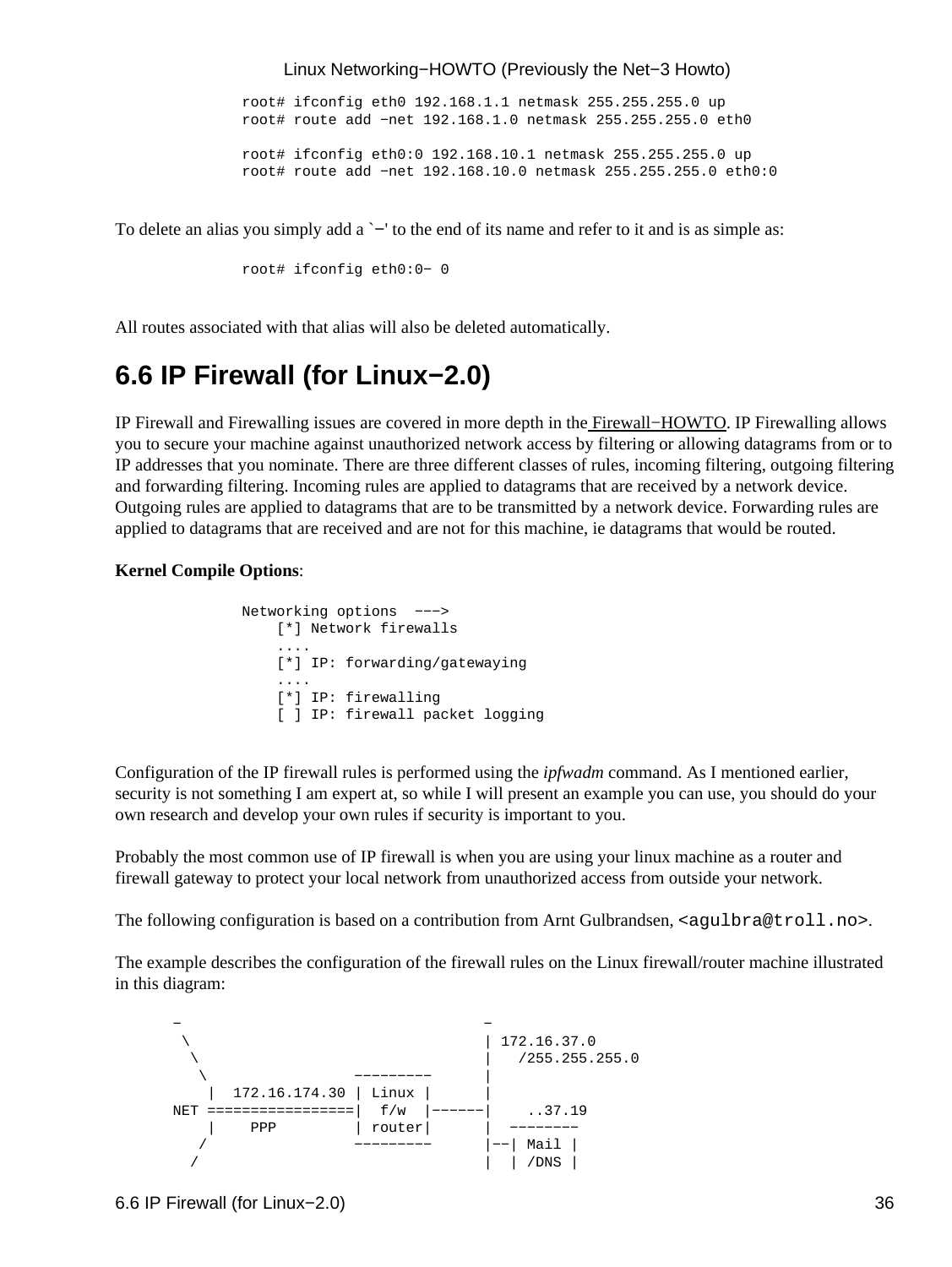− −

/ | −−−−−−−−

The following commands would normally be placed in an  $rc$  file so that they were automatically started each time the system boots. For maximum security they would be performed after the network interfaces are configured, but before the interfaces are actually brought up to prevent anyone gaining access while the firewall machine is rebooting.

 #!/bin/sh # Flush the 'Forwarding' rules table # Change the default policy to 'accept' # /sbin/ipfwadm −F −f /sbin/ipfwadm −F −p accept # # .. and for 'Incoming' # /sbin/ipfwadm −I −f /sbin/ipfwadm −I −p accept # First off, seal off the PPP interface # I'd love to use '−a deny' instead of '−a reject −y' but then it # would be impossible to originate connections on that interface too. # The −o causes all rejected datagrams to be logged. This trades # disk space against knowledge of an attack of configuration error. # /sbin/ipfwadm −I −a reject −y −o −P tcp −S 0/0 −D 172.16.174.30 # Throw away certain kinds of obviously forged packets right away: # Nothing should come from multicast/anycast/broadcast addresses # /sbin/ipfwadm −F −a deny −o −S 224.0/3 −D 172.16.37.0/24 # # and nothing coming from the loopback network should ever be # seen on a wire # /sbin/ipfwadm −F −a deny −o −S 127.0/8 −D 172.16.37.0/24 # accept incoming SMTP and DNS connections, but only # to the Mail/Name Server # /sbin/ipfwadm −F −a accept −P tcp −S 0/0 −D 172.16.37.19 25 53 # # DNS uses UDP as well as TCP, so allow that too # for questions to our name server # /sbin/ipfwadm −F −a accept −P udp −S 0/0 −D 172.16.37.19 53 # # but not "answers" coming to dangerous ports like NFS and # Larry McVoy's NFS extension. If you run squid, add its port here. # /sbin/ipfwadm −F −a deny −o −P udp −S 0/0 53 \ −D 172.16.37.0/24 2049 2050 # answers to other user ports are okay # /sbin/ipfwadm −F −a accept −P udp −S 0/0 53 \ −D 172.16.37.0/24 53 1024:65535 # Reject incoming connections to identd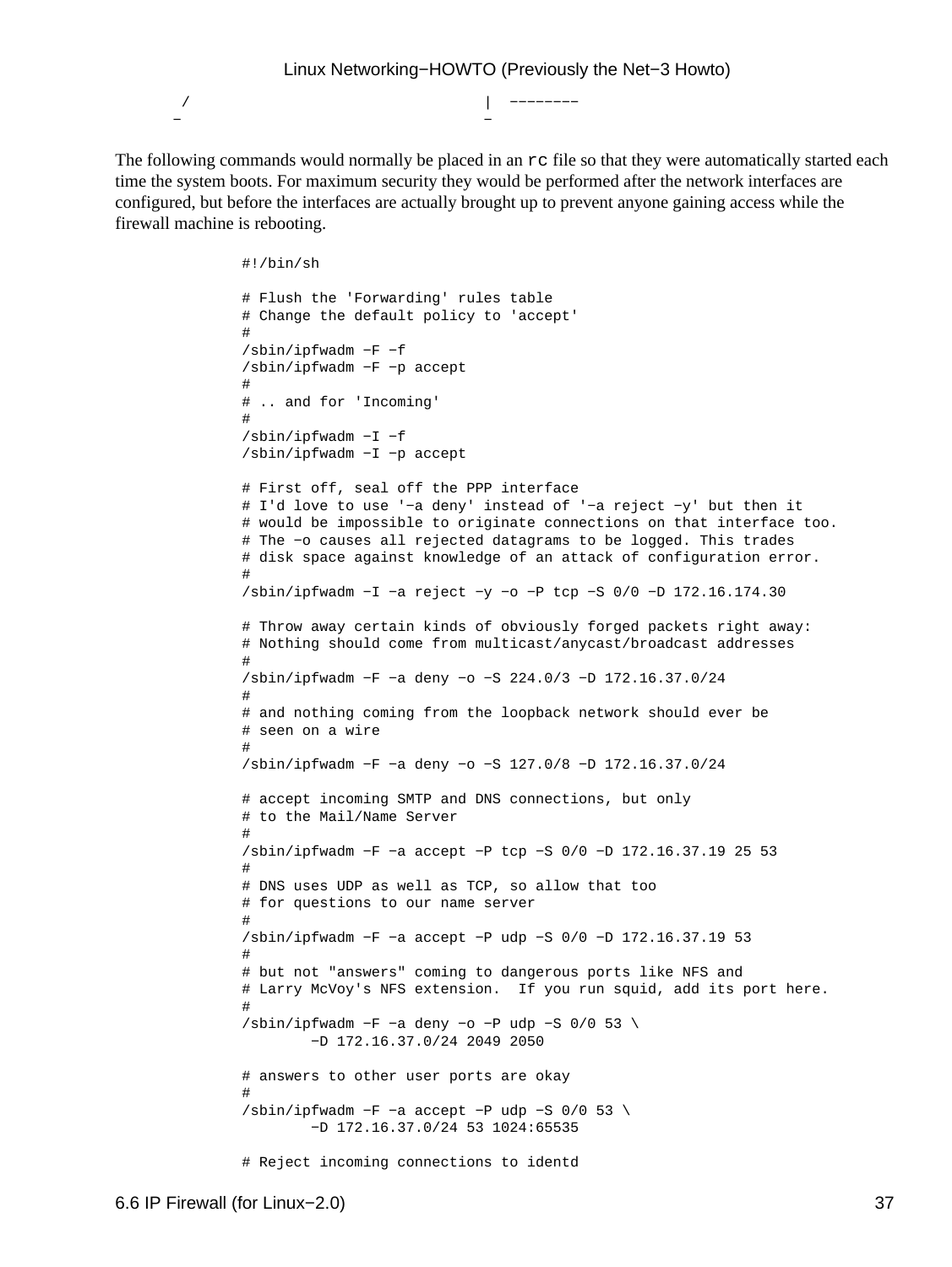```
 # We use 'reject' here so that the connecting host is told
        # straight away not to bother continuing, otherwise we'd experience
        # delays while ident timed out.
 #
        /sbin/ipfwadm −F −a reject −o −P tcp −S 0/0 −D 172.16.37.0/24 113
        # Accept some common service connections from the 192.168.64 and
        # 192.168.65 networks, they are friends that we trust.
 #
        /sbin/ipfwadm −F −a accept −P tcp −S 192.168.64.0/23 \
                −D 172.16.37.0/24 20:23
        # accept and pass through anything originating inside
        #
        /sbin/ipfwadm −F −a accept −P tcp −S 172.16.37.0/24 −D 0/0
       # deny most other incoming TCP connections and log them
        # (append 1:1023 if you have problems with ftp not working)
 #
        /sbin/ipfwadm −F −a deny −o −y −P tcp −S 0/0 −D 172.16.37.0/24
        # ... for UDP too
        #
        /sbin/ipfwadm −F −a deny −o −P udp −S 0/0 −D 172.16.37.0/24
```
Good firewall configurations are a little tricky. This example should be a reasonable starting point for you. The *ipfwadm* manual page offers some assistance in how to use the tool. If you intend to configure a firewall, be sure to ask around and get as much advice from sources you consider reliable and get someone to test/sanity check your configuration from the outside.

# **6.7 IP Firewall (for Linux−2.2)**

The new firewalling code is accessed via ``IP Firewall Chains''. Se[e the IP chanins home page](http://www.adelaide.net.au/~rustcorp/ipfwchains/ipfwchains.html) for more information. Among other things, you'll now need to use *ipchains* instead of ipfwadm to configure your filters. (From Documentation/Changes in the latest kernel sources).

We are aware that this is a sorely out of date statement and we are currently working on getting this section more current. You can expect a newer version in August of 1999.

## **6.8 IPIP Encapsulation**

Why would you want to encapsulate IP datagrams within IP datagrams? It must seem an odd thing to do if you've never seen an application of it before. Ok, here are a couple of common places where it is used: Mobile–IP and IP–Multicast. What is perhaps the most widely spread use of it though is also the least well known, Amateur Radio.

#### **Kernel Compile Options**:

```
 Networking options −−−>
     [*] TCP/IP networking
     [*] IP: forwarding/gatewaying
     ....
     <*> IP: tunneling
```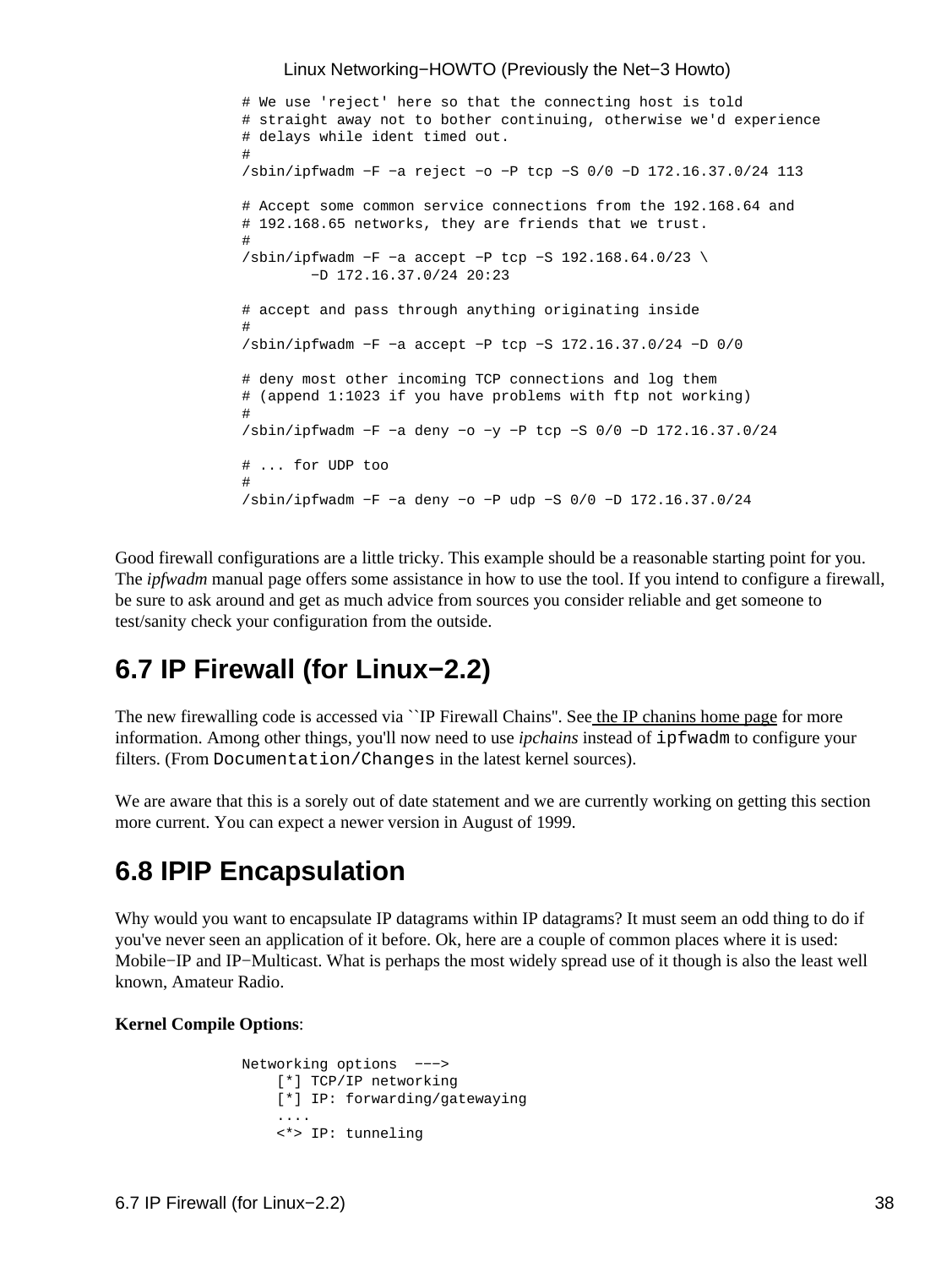IP tunnel devices are called `tunl0', `tunl1' etc.

"But why ?". Ok, ok. Conventional IP routing rules mandate that an IP network comprises a network address and a network mask. This produces a series of contiguous addresses that may all be routed via a single routing entry. This is very convenient, but it means that you may only use any particular IP address while you are connected to the particular piece of network to which it belongs. In most instances this is ok, but if you are a mobile netizen then you may not be able to stay connected to the one place all the time. IP/IP encapsulation (IP tunneling) allows you to overcome this restriction by allowing datagrams destined for your IP address to be wrapped up and redirected to another IP address. If you know that you're going to be operating from some other IP network for some time you can set up a machine on your home network to accept datagrams to your IP address and redirect them to the address that you will actually be using temporarily.

### **A tunneled network configuration.**



The diagram illustrates another possible reason to use IPIP encapsulation, virtual private networking. This example presupposes that you have two machines each with a simple dial up internet connection. Each host is allocated just a single IP address. Behind each of these machines are some private local area networks configured with reserved IP network addresses. Suppose that you want to allow any host on network A to connect to any host on network B, just as if they were properly connected to the Internet with a network route. IPIP encapsulation will allow you to do this. Note, encapsulation does not solve the problem of how you get the hosts on networks A and B to talk to any other on the Internet, you still need tricks like IP Masquerade for that. Encapsulation is normally performed by machine functioning as routers.

Linux router `A' would be configured with a script like the following:

```
 #!/bin/sh
        PATH=/sbin:/usr/sbin
        mask=255.255.255.0
        remotegw=fff.ggg.hhh.iii
        #
        # Ethernet configuration
        ifconfig eth0 192.168.1.1 netmask $mask up
        route add −net 192.168.1.0 netmask $mask eth0
 #
        # ppp0 configuration (start ppp link, set default route)
        pppd
        route add default ppp0
 #
        # Tunnel device configuration
        ifconfig tunl0 192.168.1.1 up
        route add −net 192.168.2.0 netmask $mask gw $remotegw tunl0
```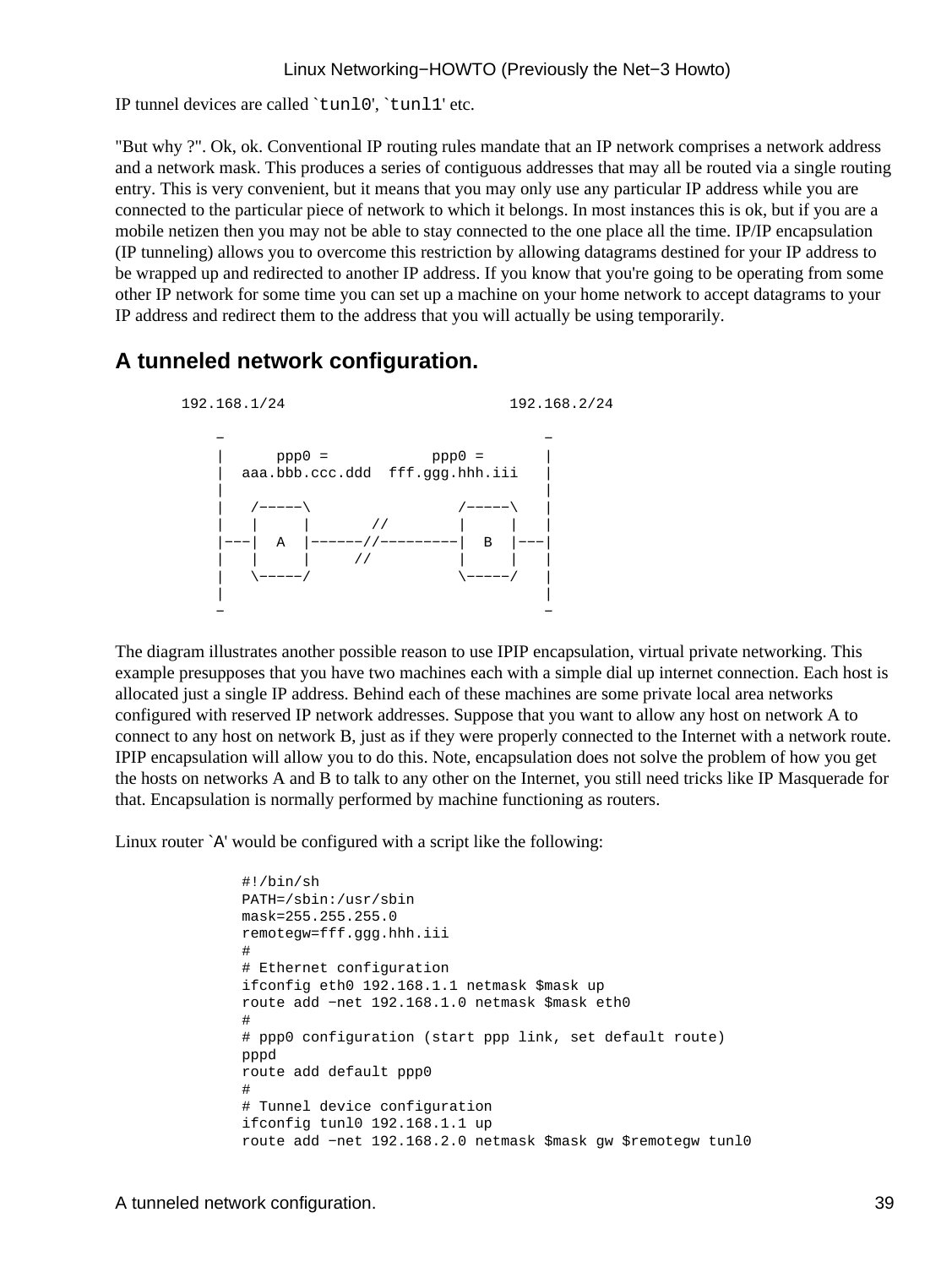Linux router `B' would be configured with a similar script:

```
 #!/bin/sh
        PATH=/sbin:/usr/sbin
        mask=255.255.255.0
        remotegw=aaa.bbb.ccc.ddd
        #
        # Ethernet configuration
        ifconfig eth0 192.168.2.1 netmask $mask up
        route add −net 192.168.2.0 netmask $mask eth0
 #
         # ppp0 configuration (start ppp link, set default route)
        pppd
        route add default ppp0
        #
         # Tunnel device configuration
         ifconfig tunl0 192.168.2.1 up
         route add −net 192.168.1.0 netmask $mask gw $remotegw tunl0
```
The command:

route add −net 192.168.1.0 netmask \$mask gw \$remotegw tunl0

reads: `Send any datagrams destined for 192.168.1.0/24 inside an IPIP encap datagram with a destination address of aaa.bbb.ccc.ddd'.

Note that the configurations are reciprocated at either end. The tunnel device uses the `gw' in the route as the *destination* of the IP datagram in which it will place the datagram it has received to route. That machine must know how to decapsulate IPIP datagrams, that is, it must also be configured with a tunnel device.

### **A tunneled host configuration.**

It doesn't have to be a whole network you route. You could for example route just a single IP address. In that instance you might configure the tunl device on the 'remote' machine with its home IP address and at the A end just use a host route (and Proxy Arp) rather than a network route via the tunnel device. Let's redraw and modify our configuration appropriately. Now we have just host `B' which to want to act and behave as if it is both fully connected to the Internet and also part of the remote network supported by host `A':

```
 192.168.1/24
```


Linux router `A' would be configured with:

#!/bin/sh

A tunneled host configuration. 40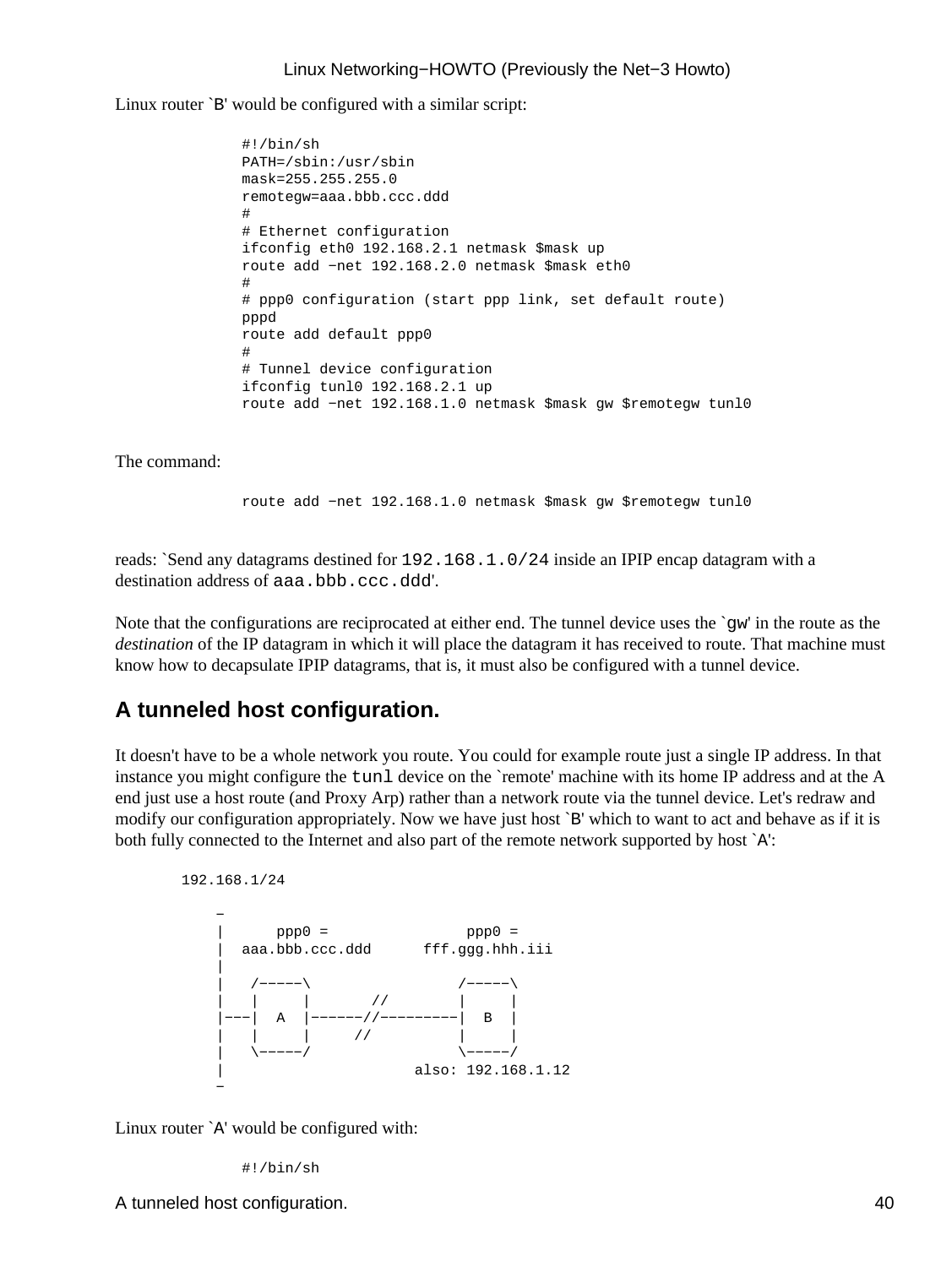```
 PATH=/sbin:/usr/sbin
        mask=255.255.255.0
        remotegw=fff.ggg.hhh.iii
 #
        # Ethernet configuration
        ifconfig eth0 192.168.1.1 netmask $mask up
        route add −net 192.168.1.0 netmask $mask eth0
 #
        # ppp0 configuration (start ppp link, set default route)
        pppd
        route add default ppp0
 #
        # Tunnel device configuration
        ifconfig tunl0 192.168.1.1 up
        route add −host 192.168.1.12 gw $remotegw tunl0
 #
        # Proxy ARP for the remote host
        arp −s 192.168.1.12 xx:xx:xx:xx:xx:xx pub
```
Linux host `B' would be configured with:

```
 #!/bin/sh
        PATH=/sbin:/usr/sbin
        mask=255.255.255.0
        remotegw=aaa.bbb.ccc.ddd 
 #
        # ppp0 configuration (start ppp link, set default route)
        pppd
        route add default ppp0
 #
        # Tunnel device configuration
        ifconfig tunl0 192.168.1.12 up
        route add −net 192.168.1.0 netmask $mask gw $remotegwtunl0
```
This sort of configuration is more typical of a Mobile−IP application. Where a single host wants to roam around the Internet and maintain a single usable IP address the whole time. You should refer to the Mobile−IP section for more information on how that is handled in practice.

# **6.9 IP Masquerade**

Many people have a simple dialup account to connect to the Internet. Nearly everybody using this sort of configuration is allocated a single IP address by the Internet Service Provider. This is normally enough to allow only one host full access to the network. IP Masquerade is a clever trick that enables you to have many machines make use of that one IP address, by causing the other hosts to look like, hence the term masquerade, the machine supporting the dialup connection. There is a small caveat and that is that the masquerade function nearly always works only in one direction, that is the masqueraded hosts can make calls out, but they cannot accept or receive network connections from remote hosts. This means that some network services do not work such as *talk* and others such as *ftp* must be configured to operate in passive (PASV) mode to operate. Fortunately the most common network services such as *telnet*, World Wide Web and *irc* do work just fine.

#### **Kernel Compile Options**:

```
 Code maturity level options −−−>
     [*] Prompt for development and/or incomplete code/drivers
 Networking options −−−>
```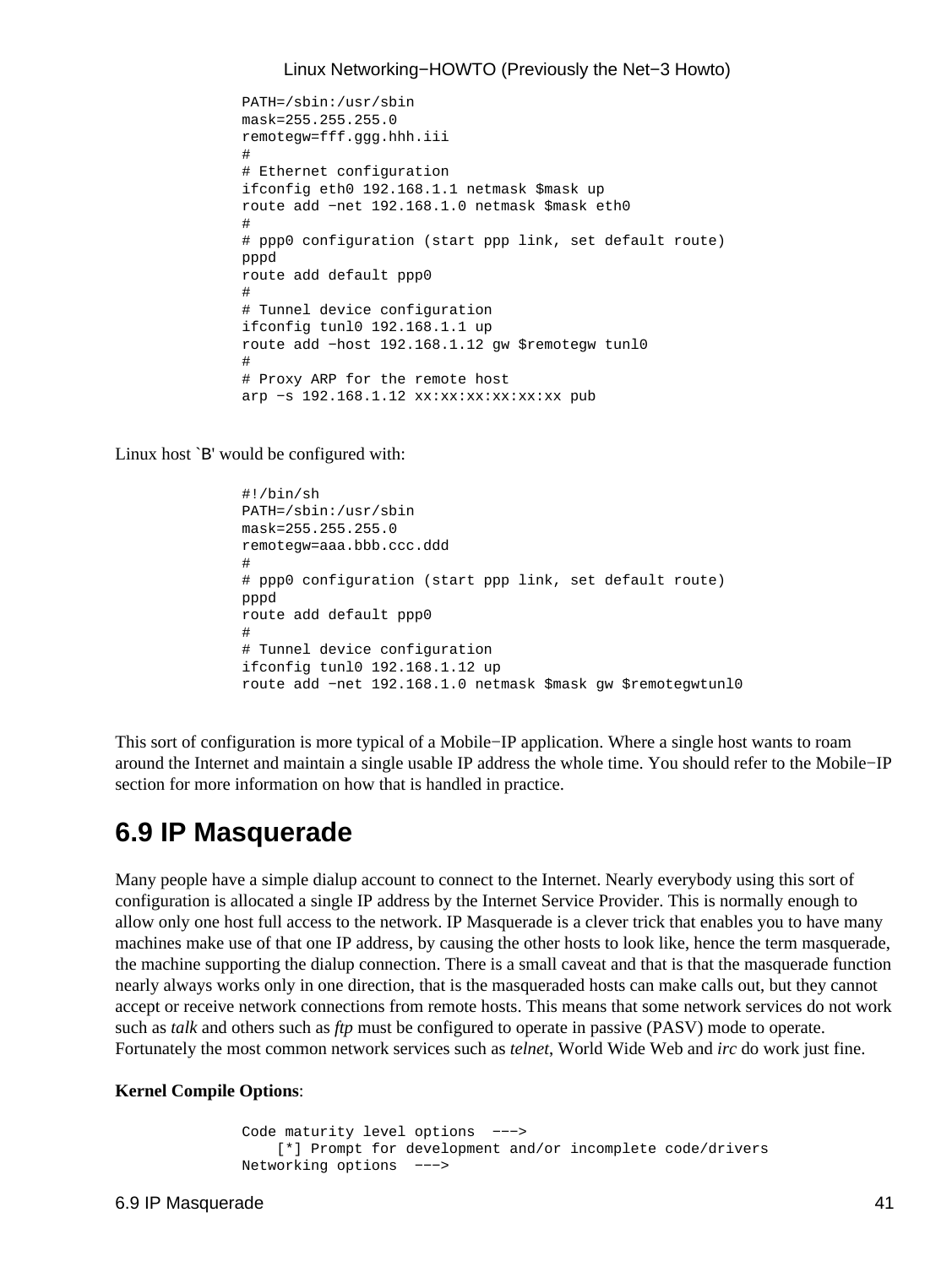```
 [*] Network firewalls
 ....
           [*] TCP/IP networking
           [*] IP: forwarding/gatewaying
 ....
           [*] IP: masquerading (EXPERIMENTAL)
```
Normally you have your linux machine supporting a slip or PPP dialup line just as it would if it were a standalone machine. Additionally it would have another network device configured, perhaps an ethernet, configured with one of the reserved network addresses. The hosts to be masqueraded would be on this second network. Each of these hosts would have the IP address of the ethernet port of the linux machine set as their default gateway or router.

A typical configuration might look something like this:



#### *Masquerading with IPFWADM*

The most relevant commands for this configuration are:

 # Network route for ethernet route add −net 192.168.1.0 netmask 255.255.255.0 eth0 # # Default route to the rest of the internet. route add default ppp0 # # Cause all hosts on the 192.168.1/24 network to be masqueraded. ipfwadm −F −a m −S 192.168.1.0/24 −D 0.0.0.0/0

#### *Masquerading with IPCHAINS*

This is similar to using IPFWADM but the command structure has changed:

 # Network route for ethernet route add −net 192.168.1.0 netmask 255.255.255.0 eth0 # # Default route to the rest of the internet. route add default ppp0 # # Cause all hosts on the 192.168.1/24 network to be masqueraded. ipchains −A forward −s 192.168.1.0/24 −j MASQ

You can get more information on the Linux IP Masquerade feature from the [IP Masquerade Resource Page.](http://www.hwy401.com/achau/ipmasq/)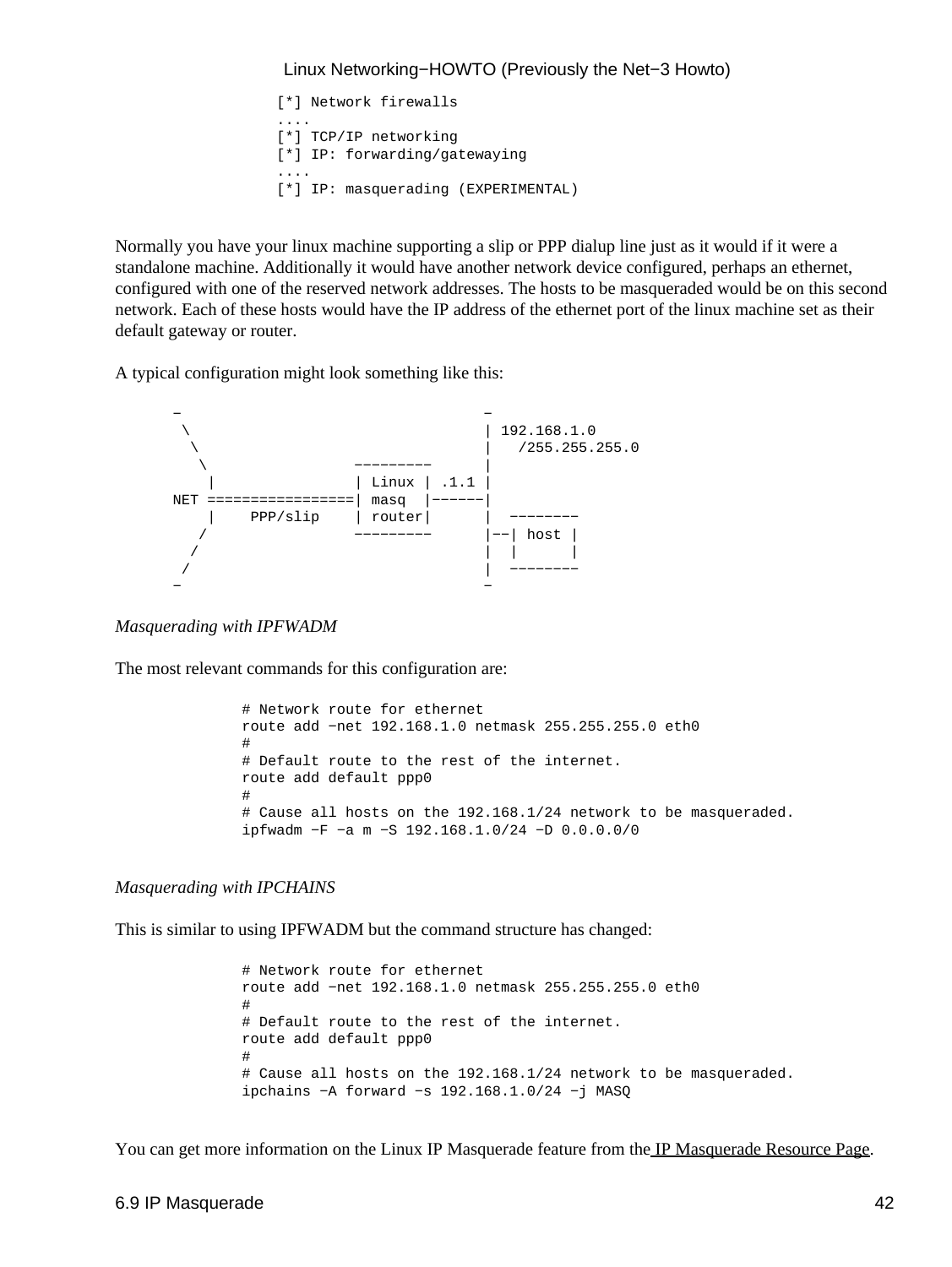Also, a *very* detailed document about masquesrading is the ``IP−Masquerade mini−HOWTO'' (which also intructs to configure other OS's to run with a Linux masquerade server).

# **6.10 IP Transparent Proxy**

IP transparent proxy is a feature that enables you to redirect servers or services destined for another machine to those services on this machine. Typically this would be useful where you have a linux machine as a router and also provides a proxy server. You would redirect all connections destined for that service remotely to the local proxy server.

#### **Kernel Compile Options**:

```
 Code maturity level options −−−>
             [*] Prompt for development and/or incomplete code/drivers
       Networking options −−−>
             [*] Network firewalls
 ....
              [*] TCP/IP networking
 ....
              [*] IP: firewalling
 ....
              [*] IP: transparent proxy support (EXPERIMENTAL)
```
Configuration of the transparent proxy feature is performed using the *ipfwadm* command

An example that might be useful is as follows:

root# ipfwadm −I −a accept −D 0/0 telnet −r 2323

This example will cause any connection attempts to port telnet (23) on any host to be redirected to port 2323 on this host. If you run a service on that port, you could forward telnet connections, log them or do whatever fits your need.

A more interesting example is redirecting all http traffic through a local cache. However, the protocol used by proxy servers is different from native http: where a client connects to www.server.com:80 and asks for /path/page, when it connects to the local cache it contacts proxy.local.domain:8080 and asks for www.server.com/path/page.

To filter an http request through the local proxy, you need to adapt the protocol by inserting a small server, called transproxy (you can find it on the world wide web). You can choose to run transproxy on port 8081, and issue this command:

root# ipfwadm −I −a accept −D 0/0 80 −r 8081

The transproxy program, then, will receive all connections meant to reach external servers and will pass them to the local proxy after fixing protocol differences.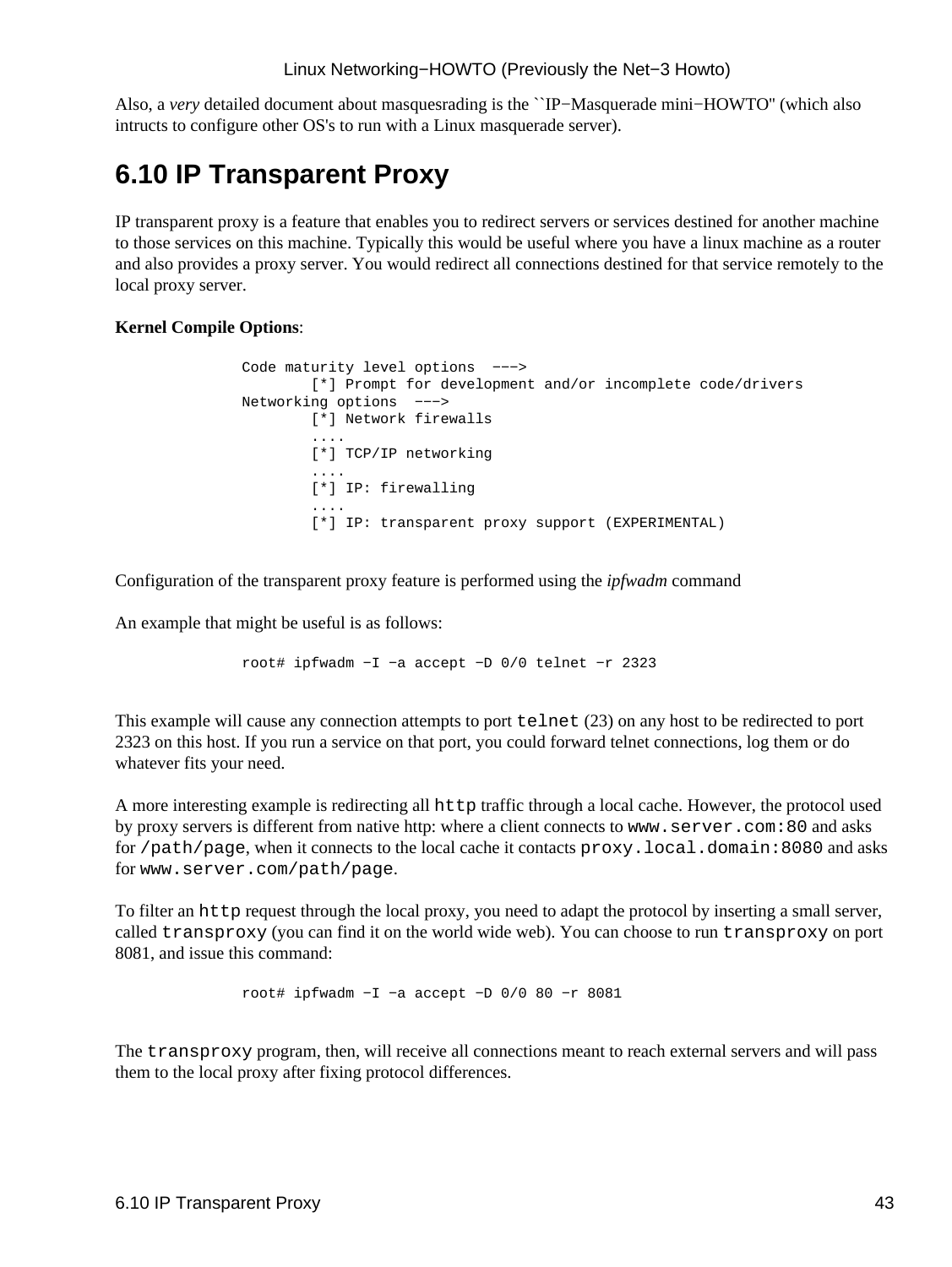# **6.11 IPv6**

Just when you thought you were beginning to understand IP networking the rules get changed! IPv6 is the shorthand notation for version 6 of the Internet Protocol. IPv6 was developed primarily to overcome the concerns in the Internet community that there would soon be a shortage of IP addresses to allocate. IPv6 addresses are 16 bytes long (128 bits). IPv6 incorporates a number of other changes, mostly simplifications, that will make IPv6 networks more managable than IPv4 networks.

Linux already has a working, but not complete, IPv6 implementation in the 2.2. \* series kernels.

If you wish to experiment with this next generation Internet technology, or have a requirement for it, then you should read the IPv6−FAQ which is available fro[m www.terra.net.](http://www.terra.net/ipv6/)

# **6.12 Mobile IP**

The term "IP mobility" describes the ability of a host that is able to move its network connection from one point on the Internet to another without changing its IP address or losing connectivity. Usually when an IP host changes its point of connectivity it must also change its IP address. IP Mobility overcomes this problem by allocating a fixed IP address to the mobile host and using IP encapsulation (tunneling) with automatic routing to ensure that datagrams destined for it are routed to the actual IP address it is currently using.

A project is underway to provide a complete set of IP mobility tools for Linux. The Status of the project and tools may be obtained from the[: Linux Mobile IP Home Page](http://anchor.cs.binghamton.edu/~mobileip/).

# **6.13 Multicast**

IP Multicast allows an arbitrary number of IP hosts on disparate IP networks to have IP datagrams simultaneously routed to them. This mechanism is exploited to provide Internet wide "broadcast" material such as audio and video transmissions and other novel applications.

### **Kernel Compile Options**:

```
Networking options −−−>
        [*] TCP/IP networking
 ....
        [*] IP: multicasting
```
A suite of tools and some minor network configuration is required. Please check the Multicast−HOWTO for more information on Multicast support in Linux.

# **6.14 NAT − Network Address Translation**

The IP Network Address Translation facility is pretty much the standardized big brother of the Linux IP Masquerade facility. It is specified in some detail in RFC−1631 at your nearest RFC archive. NAT provides features that IP−Masquerade does not that make it eminently more suitable for use in corporate firewall router designs and larger scale installations.

An alpha implementation of NAT for Linux 2.0.29 kernel has been developed by Michael.Hasenstein, Michael.Hasenstein@informatik.tu−chemnitz.de. Michaels documentation and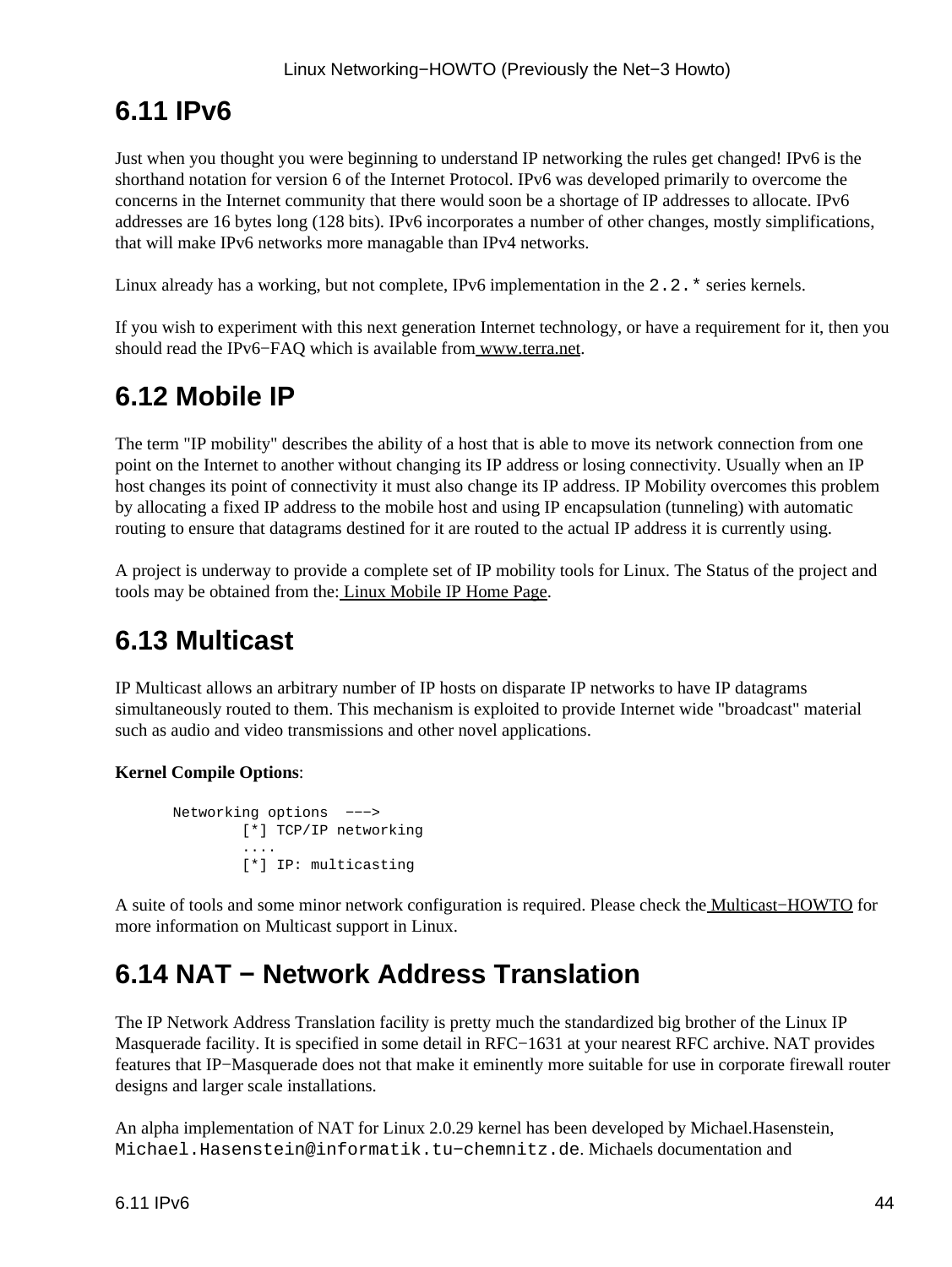implementation are available from: [Linux IP Network Address Web Page](http://www.csn.tu-chemnitz.de/HyperNews/get/linux-ip-nat.html)

Newer Linux 2.2.x kernels also include some NAT functionality in the routing algorithm.

# **6.15 Traffic Shaper − Changing allowed bandwidth**

The traffic shaper is a driver that creates new interface devices, those devices are traffic−limited in a user−defined way, they rely on physical network devices for actual transmission and can be used as outgoing routed for network traffic.

The shaper was introduced in Linux−2.1.15 and was backported to Linux−2.0.36 (it appeared in 2.0.36−pre−patch−2 distributed by Alan Cox, the author of the shaper device and maintainer of Linux−2.0).

The traffic shaper can only be compiled as a module and is configured by the *shapecfg* program with commands like the following:

> shapecfg attach shaper0 eth1 shapecfg speed shaper0 64000

The shaper device can only control the bandwidth of outgoing traffic, as packets are transmitted via the shaper only according to the routing tables; therefore, a ``route by source address'' functionality could help in limiting the overall bandwidth of specific hosts using a Linux router.

Linux−2.2 already has support for such routing, if you need it for Linux−2.0 please check the patch by Mike McLagan, at ftp.invlogic.com. Refer to Documentationnetworking/shaper.txt for further information about the shaper.

If you want to try out a (tentative) shaping for incoming packets, try out rshaper−1.01 (or newer), from [ftp.systemy.it.](ftp://ftp.systemy.it/pub/develop)

# **6.16 Routing in Linux−2.2**

The latest versions of Linux, 2.2 offer a lot of flexibility in routing policy. Unfortunately, you have to wait for the next version of this howto, or go read the kernel sources.

# **7[. Using common PC hardware](#page-5-0)**

# **7.1 ISDN**

The Integrated Services Digital Network (ISDN) is a series of standards that specify a general purpose switched digital data network. An ISDN `call' creates a synchronous point to point data service to the destination. ISDN is generally delivered on a high speed link that is broken down into a number of discrete channels. There are two different types of channels, the `B Channels' which will actually carry the user data and a single channel called the `D channel' which is used to send control information to the ISDN exchange to establish calls and other functions. In Australia for example, ISDN may be delivered on a 2Mbps link that is broken into 30 discrete 64kbps B channels with one 64kbps D channel. Any number of channels may be used at a time and in any combination. You could for example establish 30 separate calls to 30 different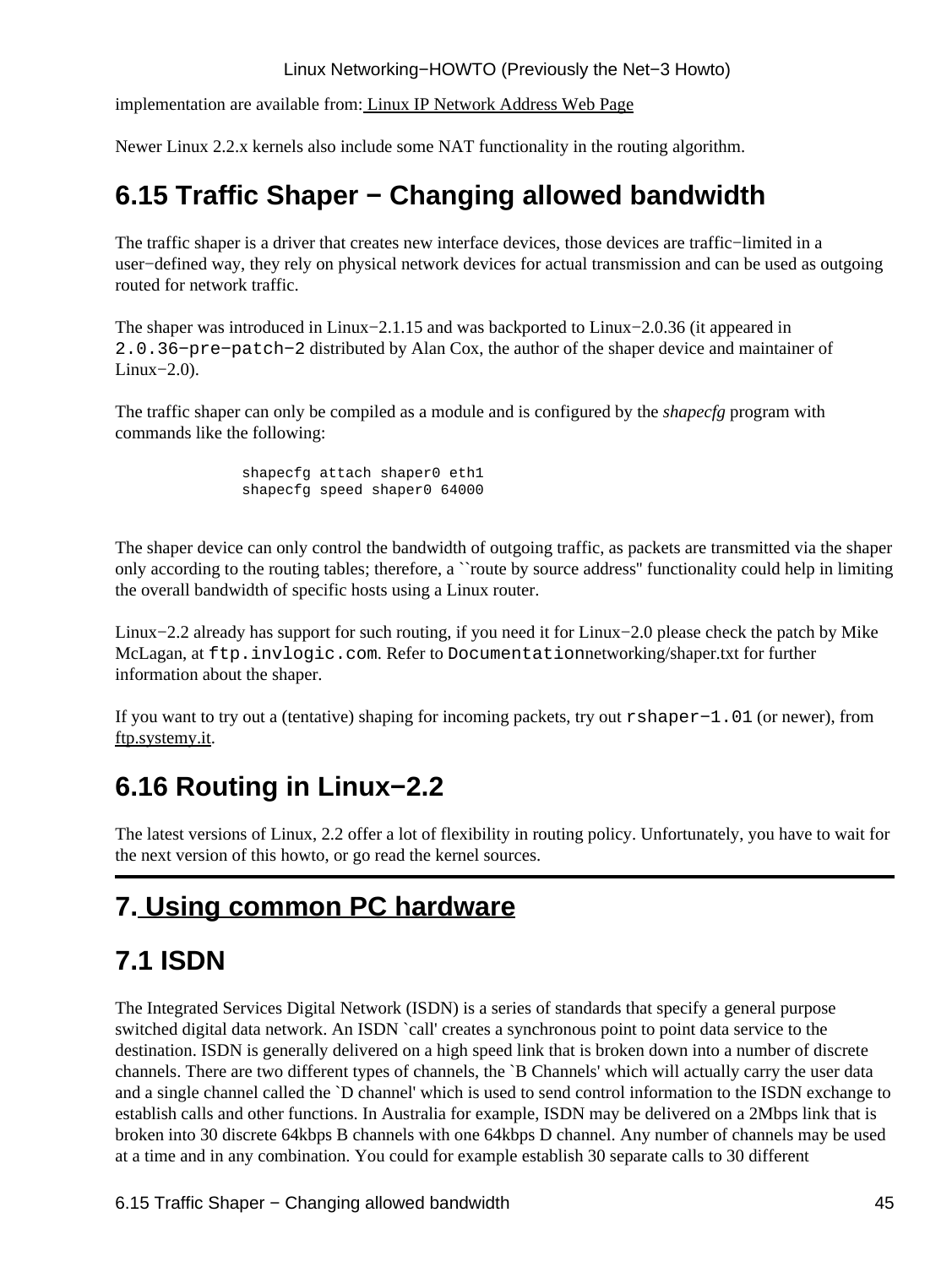destinations at 64kbps each, or you could establish 15 calls to 15 different destinations at 128kbps each (two channels used per call), or just a small number of calls and leave the rest idle. A channel may be used for either incoming or outgoing calls. The original intention of ISDN was to allow Telecommunications companies to provide a single data service which could deliver either telephone (via digitised voice) or data services to your home or business without requiring you to make any special configuration changes.

There are a few different ways to connect your computer to an ISDN service. One way is to use a device called a `Terminal Adaptor' which plugs into the Network Terminating Unit that you telecommunications carrier will have installed when you got your ISDN service and presents a number of serial interfaces. One of those interfaces is used to enter commands to establish calls and configuration and the others are actually connected to the network devices that will use the data circuits when they are established. Linux will work in this sort of configuration without modification, you just treat the port on the Terminal Adaptor like you would treat any other serial device. Another way, which is the way the kernel ISDN support is designed for allows you to install an ISDN card into your Linux machine and then has your Linux software handle the protocols and make the calls itself.

#### **Kernel Compile Options**:

 ISDN subsystem −−−> <\*> ISDN support [ ] Support synchronous PPP [ ] Support audio via ISDN < > ICN 2B and 4B support < > PCBIT−D support < > Teles/NICCY1016PC/Creatix support

The Linux implementation of ISDN supports a number of different types of internal ISDN cards. These are those listed in the kernel configuration options:

- ICN 2B and 4B
- Octal PCBIT−D
- Teles ISDN−cards and compatibles

Some of these cards require software to be downloaded to them to make them operational. There is a separate utility to do this with.

Full details on how to configure the Linux ISDN support is available from the /usr/src/linux/Documentation/isdn/ directory and an FAQ dedicated to *isdn4linux* is available at [www.lrz−muenchen.de](http://www.lrz-muenchen.de/~ui161ab/www/isdn/). (You can click on the english flag to get an english version).

**A note about PPP**. The PPP suite of protocols will operate over either asynchronous or synchronous serial lines. The commonly distributed PPP daemon for Linux `*pppd*' supports only asynchronous mode. If you wish to run the PPP protocols over your ISDN service you need a specially modified version. Details of where to find it are available in the documentation referred to above.

# **7.2 PLIP for Linux−2.0**

PLIP device names are `plip0', `plip1 and plip2.

#### **Kernel Compile Options**: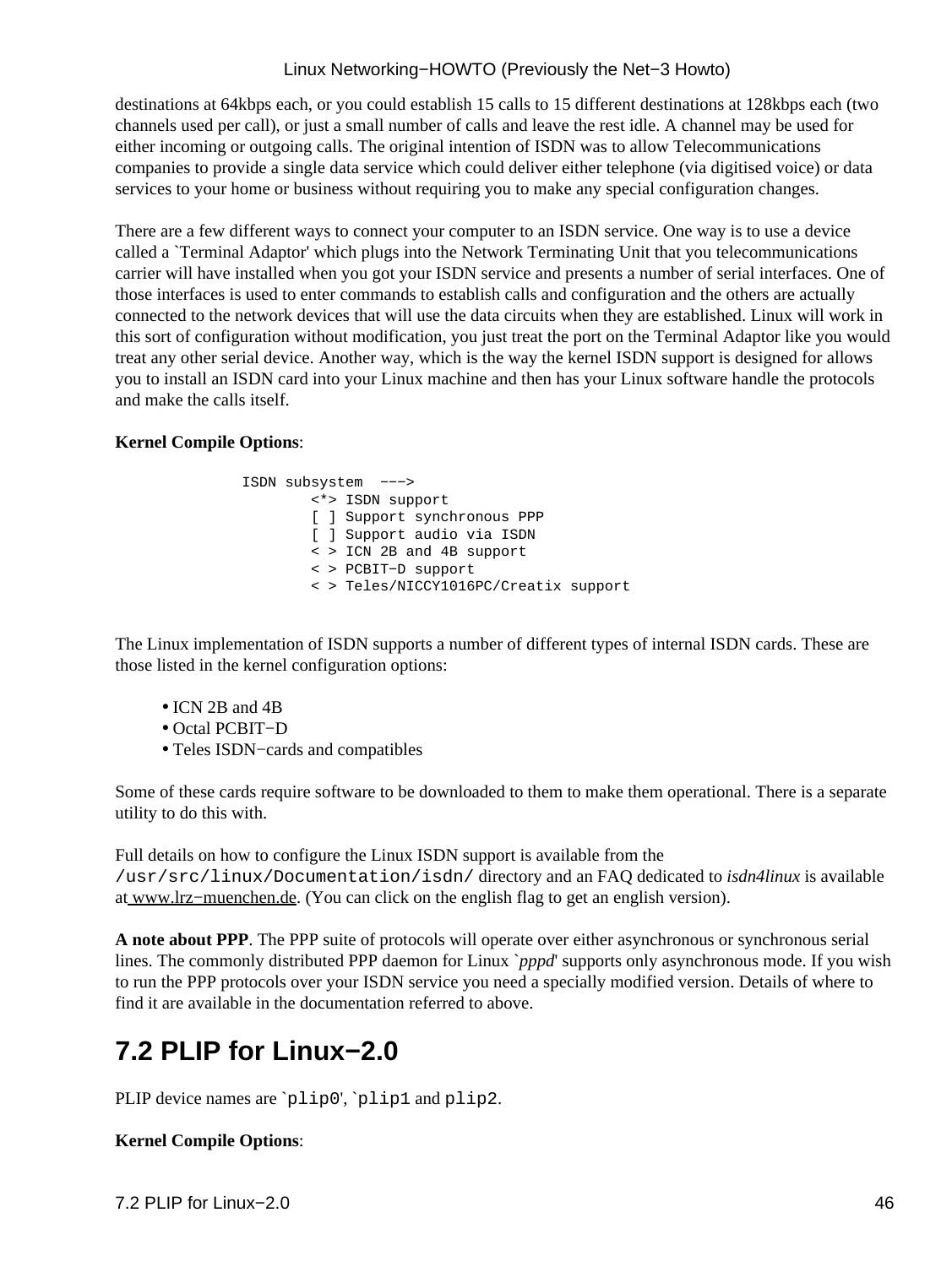Network device support −−−> <\*> PLIP (parallel port) support

*plip* (Parallel Line IP), is like SLIP, in that it is used for providing a *point to point* network connection between two machines, except that it is designed to use the parallel printer ports on your machine instead of the serial ports (a cabling diagram in included in the cabling diagram section later in this document). Because it is possible to transfer more than one bit at a time with a parallel port, it is possible to attain higher speeds with the *plip* interface than with a standard serial device. In addition, even the simplest of parallel ports, printer ports, can be used in lieu of you having to purchase comparatively expensive 16550AFN UART's for your serial ports. PLIP uses a lot of CPU compared to a serial link and is most certainly not a good option if you can obtain some cheap ethernet cards, but it will work when nothing else is available and will work quite well. You should expect a data transfer rate of about 20 kilobytes per second when a link is running well.

The PLIP device drivers competes with the parallel device driver for the parallel port hardware. If you wish to use both drivers then you should compile them both as modules to ensure that you are able to select which port you want to use for PLIP and which ports you want for the printer driver. Refer to the ``Mudules mini−HOWTO'' for more information on kernel module configuration.

Please note that some laptops use chipsets that will not work with PLIP because they do not allow some combinations of signals that PLIP relies on, that printers don't use.

The Linux *plip* interface is compatible with the *Crynwyr Packet Driver PLIP* and this will mean that you can connect your Linux machine to a DOS machine running any other sort of tcp/ip software via *plip*.

In the 2.0.\* series kernel the plip devices are mapped to i/o port and IRQ as follows:

| device i/o |       | IRO |
|------------|-------|-----|
|            |       |     |
| plip0      | 0x3bc | 5   |
| plip1      | 0x378 | 7   |
| plip2      | 0x278 | 2   |
|            |       |     |

If your parallel ports don't match any of the above combinations then you can change the IRQ of a port using the *ifconfig* command using the `irq' parameter (be sure to enable IRQ's on your printer ports in your ROM BIOS if it supports this option). As an alternative, you can specify  $\degree$ io=" annd  $\degree$ irq=" options on the *insmod* command line, if you use modules. For example:

root# insmod plip.o io=0x288 irq=5

PLIP operation is controlled by two timeouts, whose default values are probably ok in most cases. You will probably need to increase them if you have an especially slow computer, in which case the timers to increase are actually on the **other** computer. A program called *plipconfig* exists that allows you to change these timer settings without recompiling your kernel. It is supplied with many Linux distributions.

To configure a *plip* interface, you will need to invoke the following commands (or **add** them to your initialization scripts):

> root# /sbin/ifconfig plip1 localplip pointopoint remoteplip root# /sbin/route add remoteplip plip1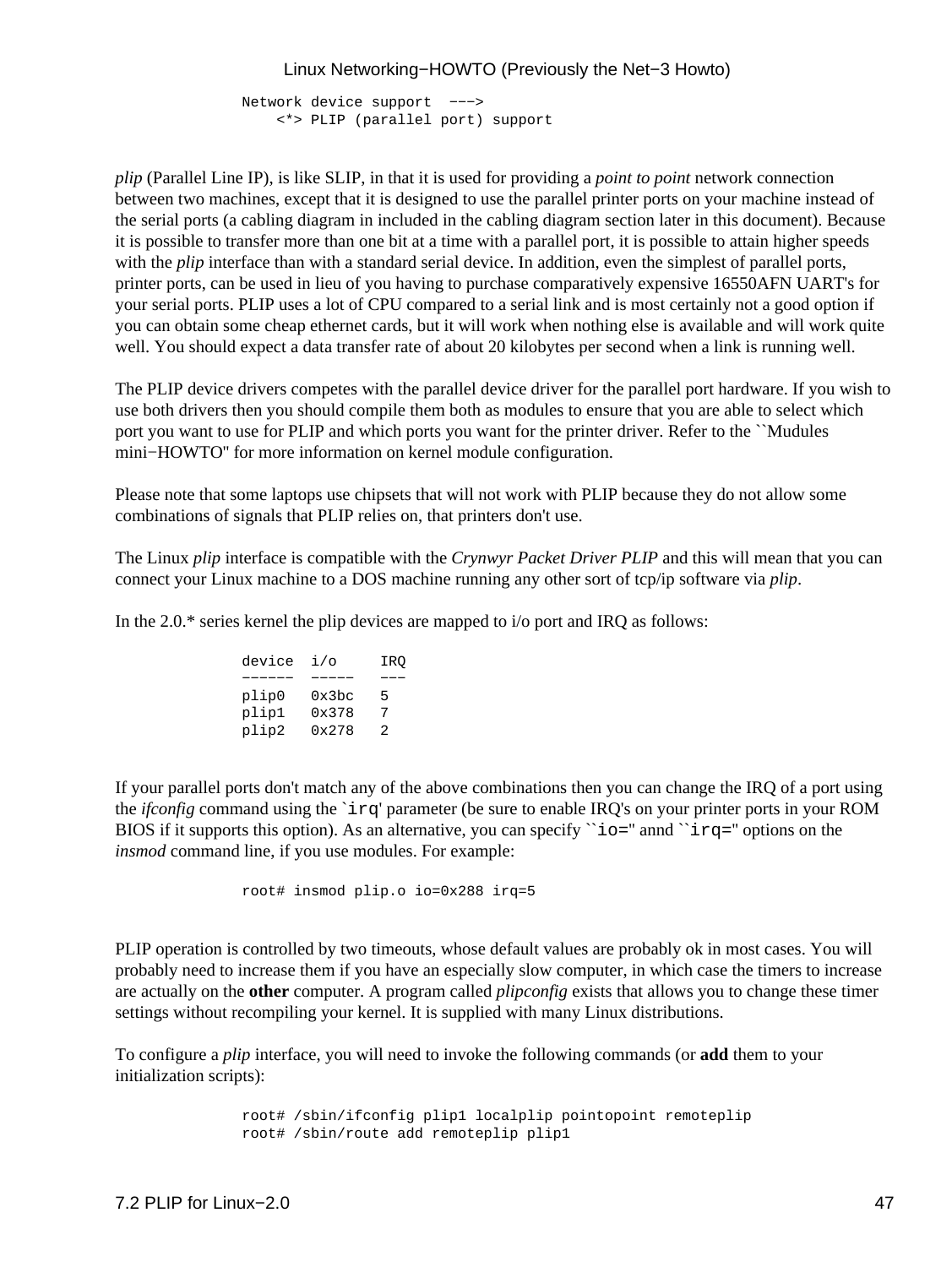Here, the port being used is the one at I/O address 0x378; *localplip* amd *remoteplip* are the names or IP addresses used over the PLIP cable. I personally keep them in my /etc/hosts database:

```
 # plip entries
 192.168.3.1 localplip
 192.168.3.2 remoteplip
```
The *pointopoint* parameter has the same meaning as for SLIP, in that it specifies the address of the machine at the other end of the link.

In almost all respects you can treat a *plip* interface as though it were a *SLIP* interface, except that neither *dip* nor *slattach* need be, nor can be, used.

Further information on PLIP may be obtained from the ``PLIP mini−HOWTO''.

# **7.3 PLIP for Linux−2.2**

During development of the 2.1 kernel versions, support for the parallel port was changed to a better setup.

#### **Kernel Compile Options**:

```
 General setup −−−>
   [*] Parallel port support
 Network device support −−−>
    <*> PLIP (parallel port) support
```
The new code for PLIP behaves like the old one (use the same *ifconfig* and *route* commands as in the previous section, but initialization of the device is different due to the advanced parallel port support.

The ``first'' PLIP device is always called ``plip0'', where first is the first device detected by the system, similarly to what happens for Ethernet devices. The actual parallel port being used is one of the available ports, as shown in /proc/parport. For example, if you have only one parallel port, you'll only have a directory called /proc/parport/0.

If your kernel didn't detect the IRQ number used by your port, ``insmod plip'' will fail; in this case just write the right number to /proc/parport/0/irq and reinvoke *insmod*.

Complete information about parallel port management is available in the file Documentation/parport.txt, part of your kernel sources.

# **7.4 PPP**

PPP devices names are `ppp0', `ppp1, etc. Devices are numbered sequentially with the first device configured receiving `0'.

#### **Kernel Compile Options**:

```
 Networking options −−−>
     <*> PPP (point−to−point) support
```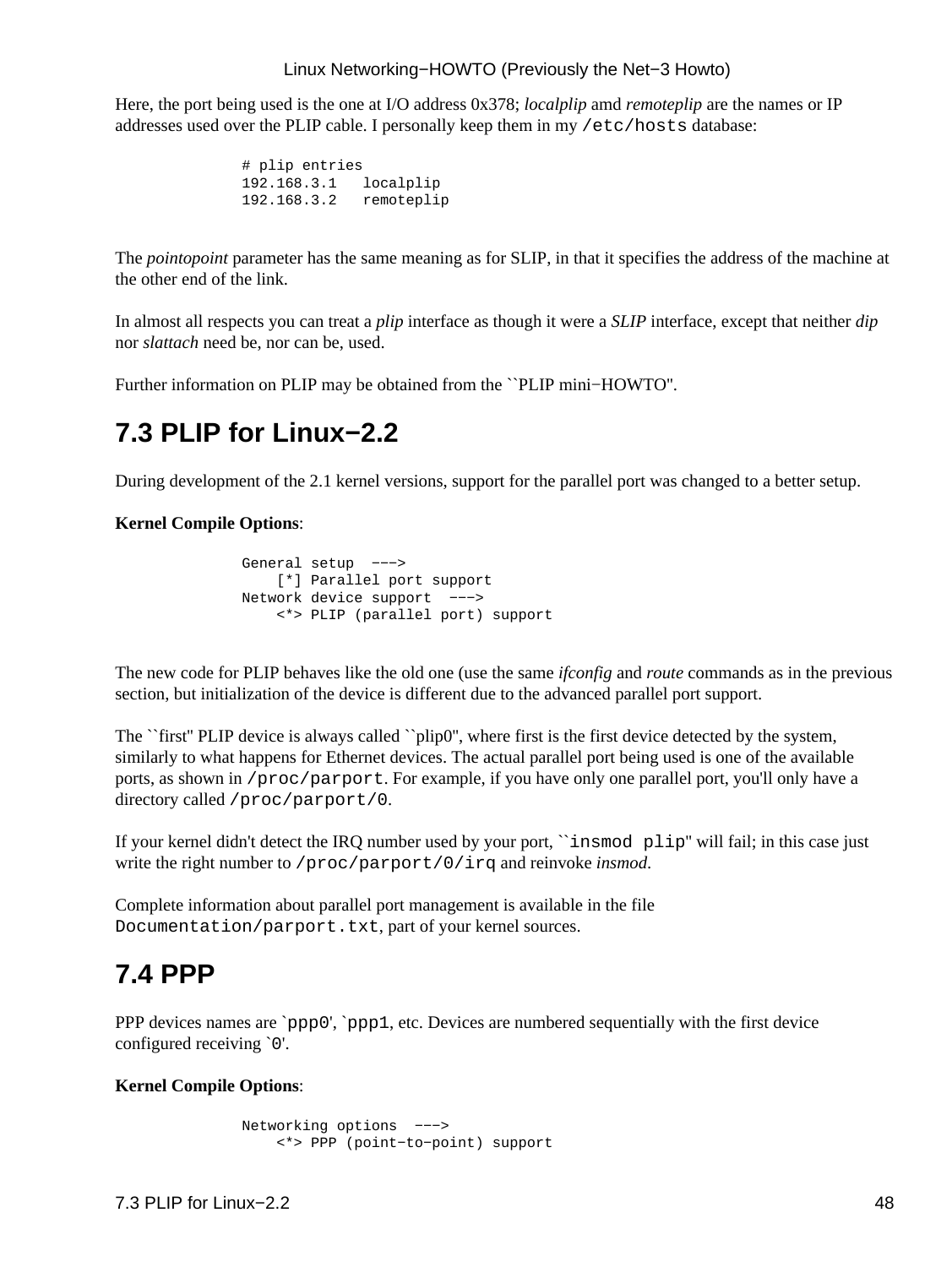PPP configuration is covered in detail in the PPP−HOWTO.

### **Maintaining a permanent connection to the net with pppd.**

If you are fortunate enough to have a semi permanent connection to the net and would like to have your machine automatically redial your PPP connection if it is lost then here is a simple trick to do so.

Configure PPP such that it can be started by the root user by issuing the command:

# pppd

**Be sure** that you have the `−detach' option configured in your /etc/ppp/options file. Then, insert the following line into your /etc/inittab file, down with the *getty* definitions:

```
pd:23:respawn:/usr/sbin/pppd
```
This will cause the *init* program to spawn and monitor the *pppd* program and automatically restart it if it dies.

# **7.5 SLIP client**

SLIP devices are named `sl0', `sl1' etc. with the first device configured being assigned `0' and the rest incrementing sequentially as they are configured.

#### **Kernel Compile Options**:

 Network device support −−−> [\*] Network device support <\*> SLIP (serial line) support [ ] CSLIP compressed headers [ ] Keepalive and linefill [ ] Six bit SLIP encapsulation

SLIP (Serial Line Internet Protocol) allows you to use tcp/ip over a serial line, be that a phone line with a dialup modem, or a leased line of some sort. Of course to use SLIP you need access to a *SLIP−server* in your area. Many universities and businesses provide SLIP access all over the world.

Slip uses the serial ports on your machine to carry IP datagrams. To do this it must take control of the serial device. Slip device names are named *sl0*, *sl1* etc. How do these correspond to your serial devices ? The networking code uses what is called an *ioctl* (i/o control) call to change the serial devices into SLIP devices. There are two programs supplied that can do this, they are called *dip* and *slattach*

### **dip**

*dip* (Dialup IP) is a smart program that is able to set the speed of the serial device, command your modem to dial the remote end of the link, automatically log you into the remote server, search for messages sent to you by the server and extract information for them such as your IP address and perform the *ioctl* necessary to switch your serial port into SLIP mode. *dip* has a powerful scripting ability and it is this that you can exploit to automate your logon procedure.

You can find it at[: metalab.unc.edu.](ftp://metalab.unc.edu/pub/Linux/system/Network/serial/dip/dip337o-uri.tgz)

Maintaining a permanent connection to the net with pppd. 49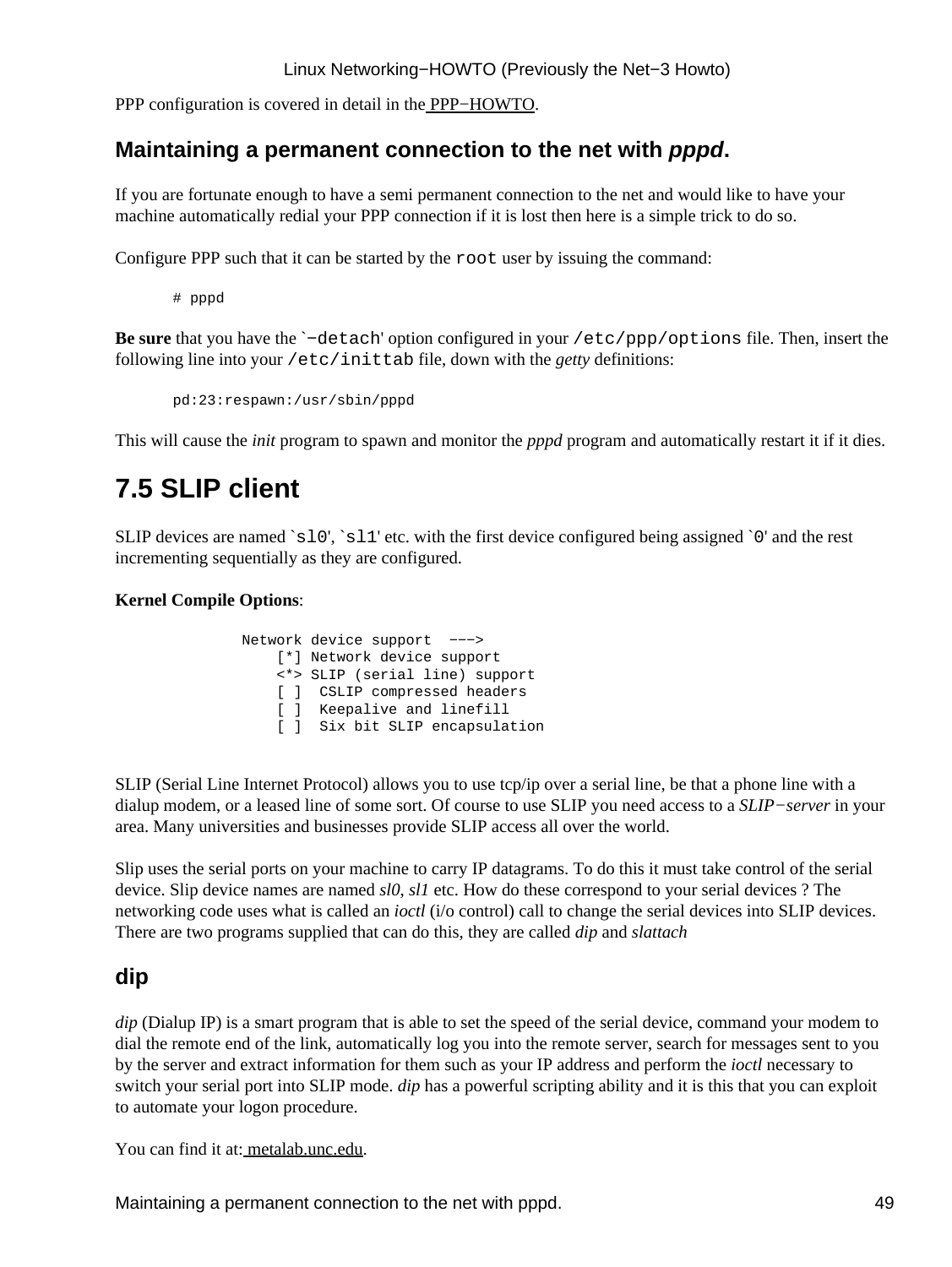To install it, try the following:

```
 user% tar xvzf dip337o−uri.tgz
 user% cd dip−3.3.7o
 user% vi Makefile
 root# make install
```
The Makefile assumes the existence of a group called *uucp*, but you might like to change this to either *dip* or *SLIP* depending on your configuration.

### **slattach**

*slattach* as contrasted with *dip* is a very simple program, that is very easy to use, but does not have the sophistication of *dip*. It does not have the scripting ability, all it does is configure your serial device as a SLIP device. It assumes you have all the information you need and the serial line is established before you invoke it. *slattach* is ideal to use where you have a permanent connection to your server, such as a physical cable, or a leased line.

## **When do I use which ?**

You would use *dip* when your link to the machine that is your SLIP server is a dialup modem, or some other temporary link. You would use *slattach* when you have a leased line, perhaps a cable, between your machine and the server and there is no special action needed to get the link working. See section `Permanent Slip connection' for more information.

Configuring SLIP is much like configuring an Ethernet interface (read section `Configuring an ethernet device' above). However there are a few key differences.

First of all, SLIP links are unlike ethernet networks in that there is only ever two hosts on the network, one at each end of the link. Unlike an ethernet that is available for use as soon are you are cabled, with SLIP, depending on the type of link you have, you may have to initialize your network connection in some special way.

If you are using *dip* then this would not normally be done at boot time, but at some time later, when you were ready to use the link. It is possible to automate this procedure. If you are using *slattach* then you will probably want to add a section to your *rc.inet1* file. This will be described soon.

There are two major types of SLIP servers: Dynamic IP address servers and static IP address servers. Almost every SLIP server will prompt you to login using a username and password when dialing in. *dip* can handle logging you in automatically.

## **Static SLIP server with a dialup line and DIP.**

A static SLIP server is one in which you have been supplied an IP address that is exclusively yours. Each time you connect to the server, you will configure your SLIP port with that address. The static SLIP server will answer your modem call, possibly prompt you for a username and password, and then route any datagrams destined for your address to you via that connection. If you have a static server, then you may want to put entries for your hostname and IP address (since you know what it will be) into your /etc/hosts. You should also configure some other files such as: rc.inet2, host.conf, resolv.conf, /etc/HOSTNAME and rc.local. Remember that when configuring rc.inet1, you don't need to add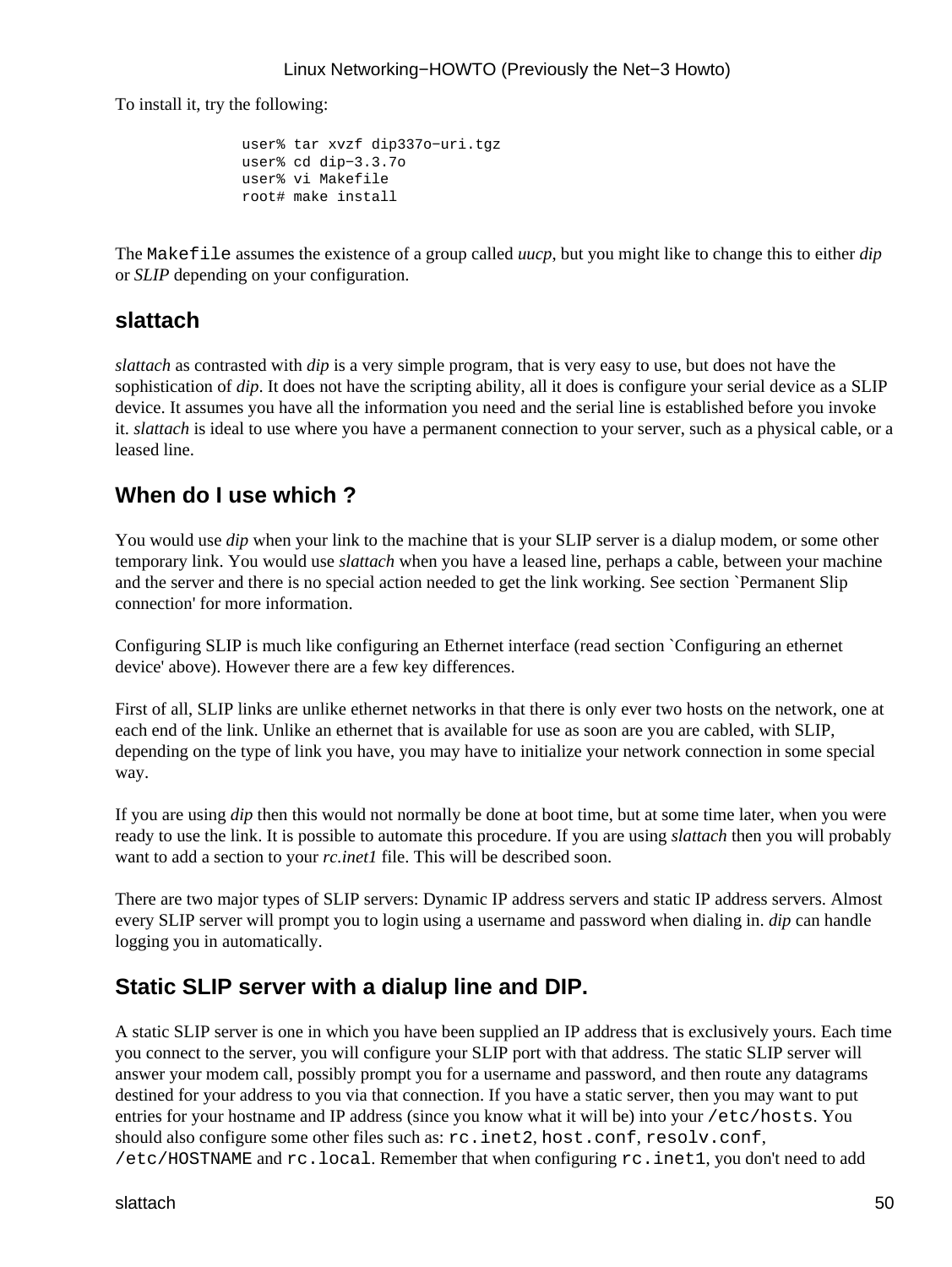any special commands for your SLIP connection since it is *dip* that does all of the hard work for you in configuring your interface. You will need to give *dip* the appropriate information and it will configure the interface for you after commanding the modem to establish the call and logging you into your SLIP server.

If this is how your SLIP server works then you can move to section `Using Dip' to learn how to configure *dip* appropriately.

## **Dynamic SLIP server with a dialup line and DIP.**

A *dynamic* SLIP server is one which allocates you an IP address randomly, from a pool of addresses, each time you logon. This means that there is no guarantee that you will have any particular address each time, and that address may well be used by someone else after you have logged off. The network administrator who configured the SLIP server will have assigned a pool of address for the SLIP server to use, when the server receives a new incoming call, it finds the first unused address, guides the caller through the login process and then prints a welcome message that contains the IP address it has allocated and will proceed to use that IP address for the duration of that call.

Configuring for this type of server is similar to configuring for a static server, except that you must add a step where you obtain the IP address that the server has allocated for you and configure your SLIP device with that.

Again, *dip* does the hard work and new versions are smart enough to not only log you in, but to also be able to automatically read the IP address printed in the welcome message and store it so that you can have it configure your SLIP device with it.

If this is how your SLIP server works then you can move to section `Using Dip' to learn how to configure *dip* appropriately.

## **Using DIP.**

As explained earlier, *dip* is a powerful program that can simplify and automate the process of dialing into the SLIP server, logging you in, starting the connection and configuring your SLIP devices with the appropriate *ifconfig* and *route* commands.

Essentially to use *dip* you'll write a `dip script', which is basically a list of commands that *dip* understands that tell *dip* how to perform each of the actions you want it to perform. See sample. dip that comes supplied with *dip* to get an idea of how it works. *dip* is quite a powerful program, with many options. Instead of going into all of them here you should look at the *man* page, README and sample files that will have come with your version of *dip*.

You may notice that the sample.dip script assumes that you're using a static SLIP server, so you know what your IP address is beforehand. For dynamic SLIP servers, the newer versions of *dip* include a command you can use to automatically read and configure your SLIP device with the IP address that the dynamic server allocates for you. The following sample is a modified version of the sample.dip that came supplied with *dip337j−uri.tgz* and is probably a good starting point for you. You might like to save it as /etc/dipscript and edit it to suit your configuration:

# # sample.dip Dialup IP connection support program. # # This file (should show) shows how to use the DIP

Dynamic SLIP server with a dialup line and DIP. **Show that the server with a server with a server with a server w**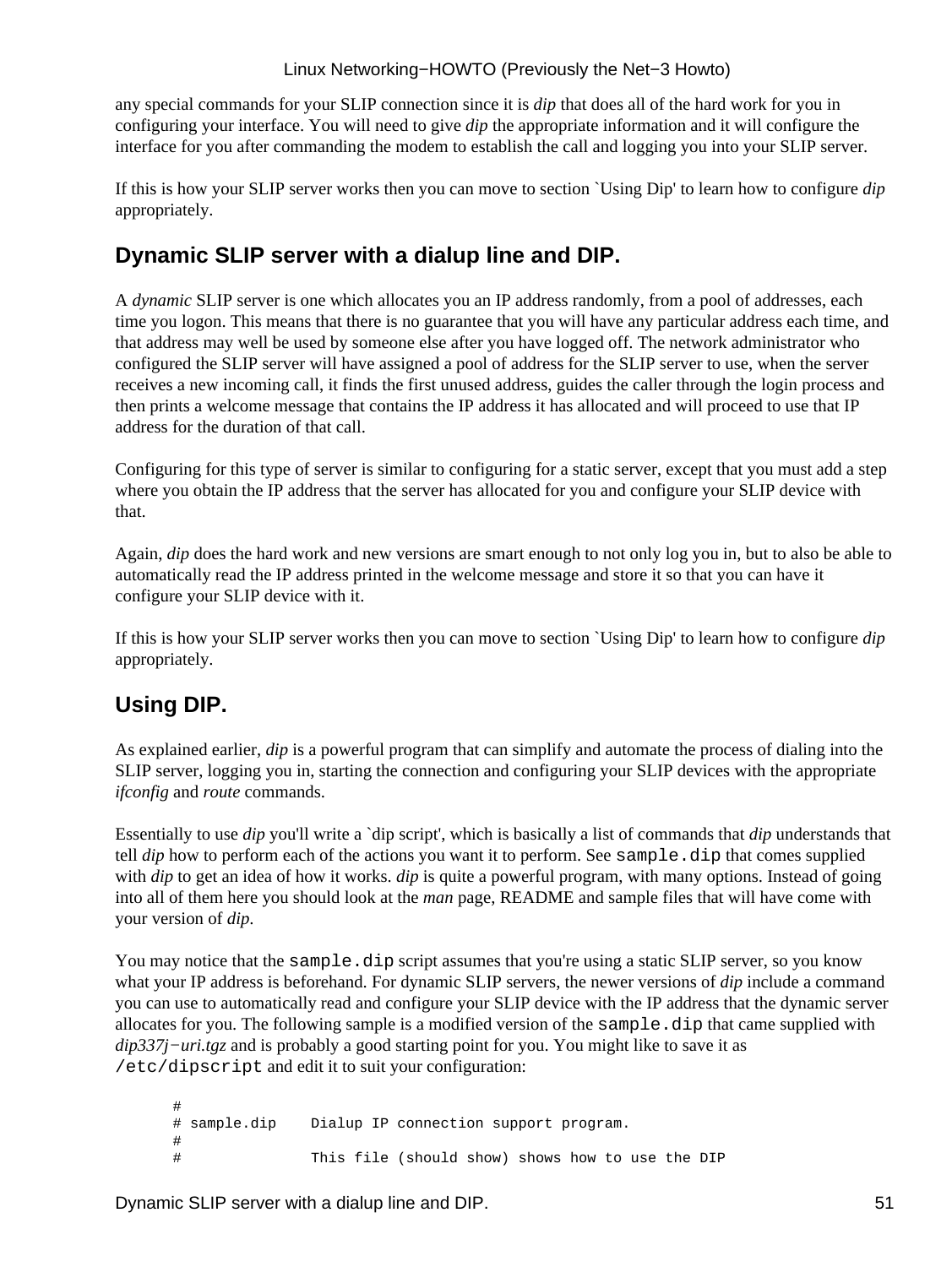```
# This file should work for Annex type dynamic servers, if you
# use a static address server then use the sample.dip file that
# comes as part of the dip337−uri.tgz package.
#
#
# Version: @(#)sample.dip 1.40 07/20/93
#
# Author: Fred N. van Kempen, <waltje@uWalt.NL.Mugnet.ORG>
#
main:
# Next, set up the other side's name and address.
# My dialin machine is called 'xs4all.hacktic.nl' (== 193.78.33.42)
get $remote xs4all.hacktic.nl
# Set netmask on sl0 to 255.255.255.0
netmask 255.255.255.0
# Set the desired serial port and speed.
port cua02
speed 38400
# Reset the modem and terminal line.
# This seems to cause trouble for some people!
reset
# Note! "Standard" pre−defined "errlevel" values:
# 0 − OK
# 1 − CONNECT
# 2 − ERROR
#
# You can change those grep'ping for "addchat()" in *.c...
# Prepare for dialing.
send ATQ0V1E1X4\r
wait OK 2
if $errlvl != 0 goto modem_trouble
dial 555−1234567
if $errlvl != 1 goto modem_trouble
# We are connected. Login to the system.
login:
sleep 2
wait ogin: 20
if $errlvl != 0 goto login_trouble
send MYLOGIN\n
wait ord: 20
if $errlvl != 0 goto password_error
send MYPASSWD\n
loggedin:
# We are now logged in.
wait SOMEPROMPT 30
if $errlvl != 0 goto prompt_error
# Command the server into SLIP mode
send SLIP\n
wait SLIP 30
if $errlvl != 0 goto prompt_error
# Get and Set your IP address from the server. 
# Here we assume that after commanding the SLIP server into SLIP
# mode that it prints your IP address
get $locip remote 30
```
Dynamic SLIP server with a dialup line and DIP.  $\sim$  52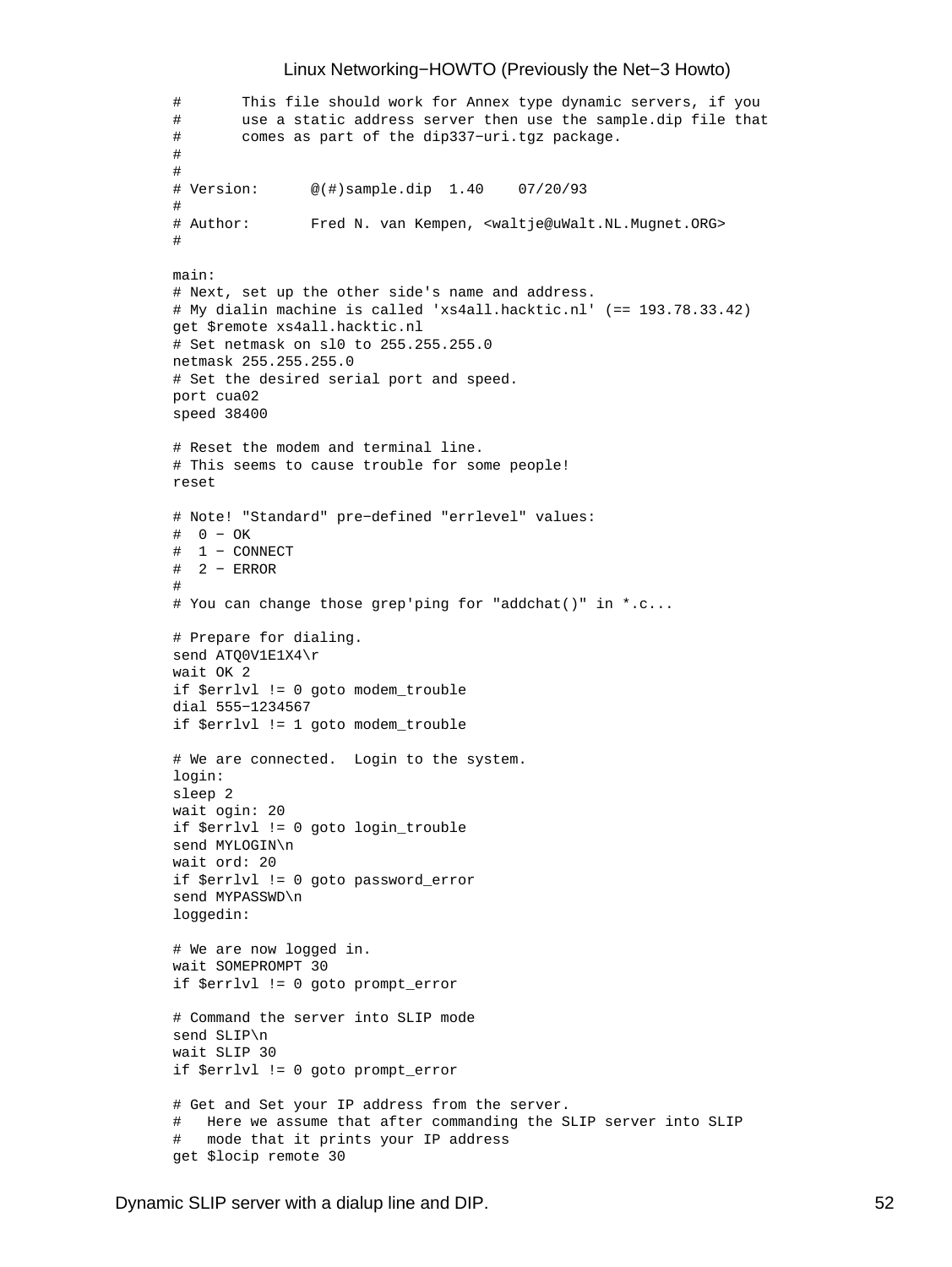if \$errlvl != 0 goto prompt\_error # Set up the SLIP operating parameters. get \$mtu 296 # Ensure "route add −net default xs4all.hacktic.nl" will be done default # Say hello and fire up! done: print CONNECTED \$locip −−−> \$rmtip mode CSLIP goto exit prompt\_error: print TIME−OUT waiting for sliplogin to fire up... goto error login\_trouble: print Trouble waiting for the Login: prompt... goto error password:error: print Trouble waiting for the Password: prompt... goto error modem\_trouble: print Trouble occurred with the modem... error: print CONNECT FAILED to \$remote quit exit: exit

The above example assumes you are calling a *dynamic* SLIP server, if you are calling a *static* SLIP server, then the sample.dip file that comes with *dip337j−uri.tgz* should work for you.

When *dip* is given the *get \$local* command it searches the incoming text from the remote end for a string that looks like an IP address, ie strings numbers separated by  $\cdot$ . characters. This modification was put in place specifically for *dynamic* SLIP servers, so that the process of reading the IP address granted by the server could be automated.

The example above will automatically create a default route via your SLIP link, if this is not what you want, you might have an ethernet connection that should be your default route, then remove the *default* command from the script. After this script has finished running, if you do an *ifconfig* command, you will see that you have a device *sl0*. This is your SLIP device. Should you need to, you can modify its configuration manually, after the *dip* command has finished, using the *ifconfig* and *route* commands. Please note that *dip* allows you to select a number of different protocols to use with the mode command, the most common example is *cSLIP* for SLIP with compression. Please note that both ends of the link must agree, so you should ensure that whatever you select agrees with what your server is set to. The above example is fairly robust and should cope with most errors. Please refer to the *dip* man page for more information. Naturally you could, for example, code the script to do such things as redial the server if it doesn't get a connection within a prescribed period of time, or even try a series of servers if you have access to more than one.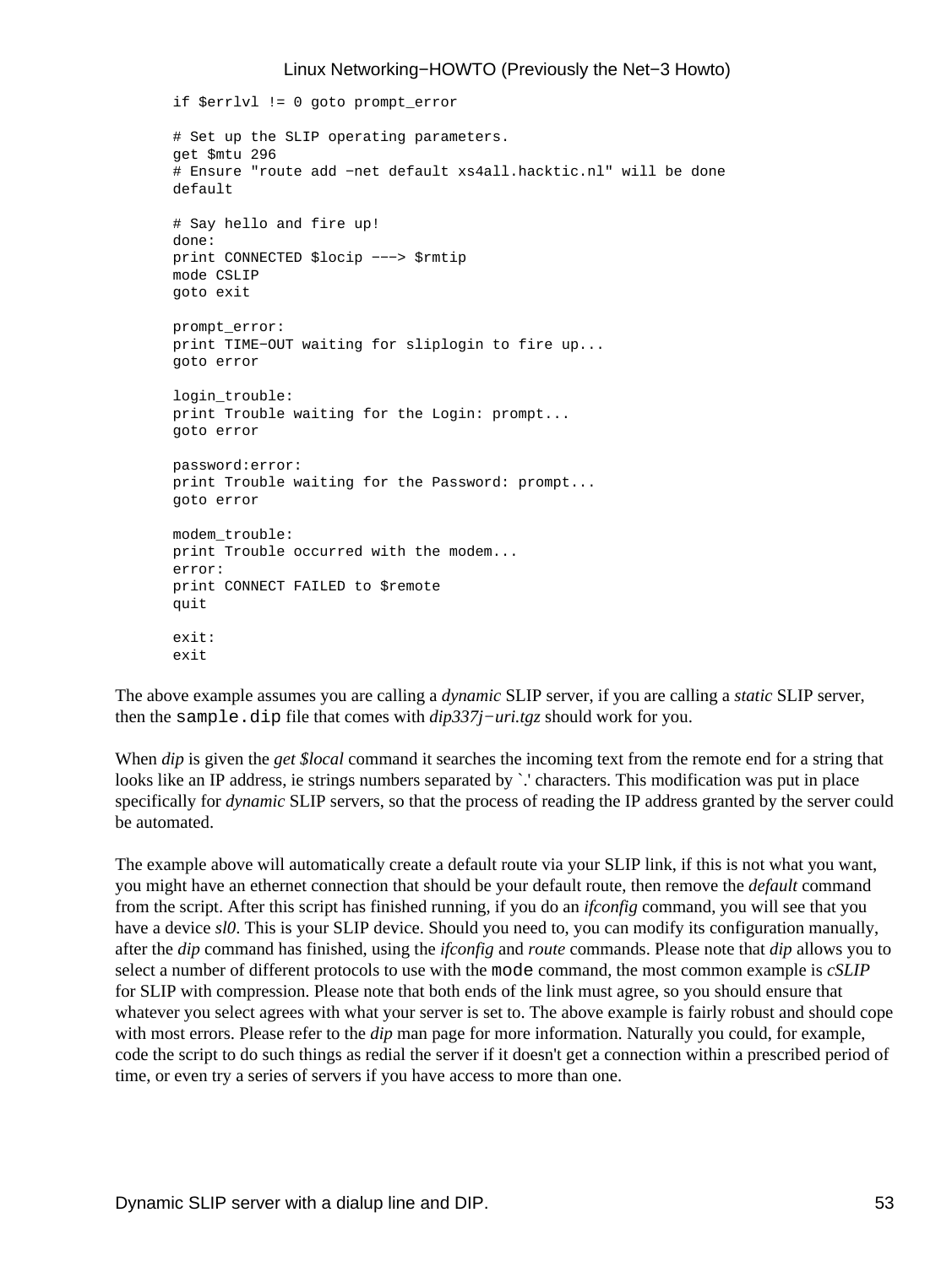### **Permanent SLIP connection using a leased line and slattach.**

If you have a cable between two machines, or are fortunate enough to have a leased line, or some other permanent serial connection between your machine and another, then you don't need to go to all the trouble of using *dip* to set up your serial link. *slattach* is a very simple to use utility that will allow you just enough functionality to configure your connection. Since your connection will be a permanent one, you will want to add some commands to your rc.inet1 file. In essence all you need to do for a permanent connection is ensure that you configure the serial device to the correct speed and switch the serial device into SLIP mode. *slattach* allows you to do this with one command. **Add** the following to your rc.inet1 file:

```
 #
        # Attach a leased line static SLIP connection
 #
        # configure /dev/cua0 for 19.2kbps and cslip
        /sbin/slattach −p cslip −s 19200 /dev/cua0 &
        /sbin/ifconfig sl0 IPA.IPA.IPA.IPA pointopoint IPR.IPR.IPR.IPR up
 #
        # End static SLIP.
```
Where:

#### *IPA.IPA.IPA.IPA*

represents your IP address.

#### *IPR.IPR.IPR.IPR*

represents the IP address of the remote end.

*slattach* allocates the first unallocated SLIP device to the serial device specified. *slattach* starts with *sl0*. Therefore the first *slattach* command attaches SLIP device *sl0* to the serial device specified and *sl1* the next time, etc.

*slattach* allows you to configure a number of different protocols with the −p argument. In your case you will use either *SLIP* or *cSLIP* depending on whether you want to use compression or not. Note: both ends must agree on whether you want compression or not.

# **7.6 SLIP server.**

If you have a machine that is perhaps network connected, that you'd like other people be able to dial into and provide network services, then you will need to configure your machine as a server. If you want to use SLIP as the serial line protocol, then currently you have three options as to how to configure your Linux machine as a SLIP server. My preference would be to use the first presented, *sliplogin*, as it seems the easiest to configure and understand, but I will present a summary of each, so you can make your own decision.

## **Slip Server using sliplogin.**

*sliplogin* is a program that you can use in place of the normal login shell for SLIP users that converts the terminal line into a SLIP line. It allows you to configure your Linux machine as either a *static address server*, users get the same address everytime they call in, or a *dynamic address server*, where users get an address allocated for them which will not necessarily be the same as the last time they called.

The caller will login as per the standard login process, entering their username and password, but instead of

Permanent SLIP connection using a leased line and slattach. 54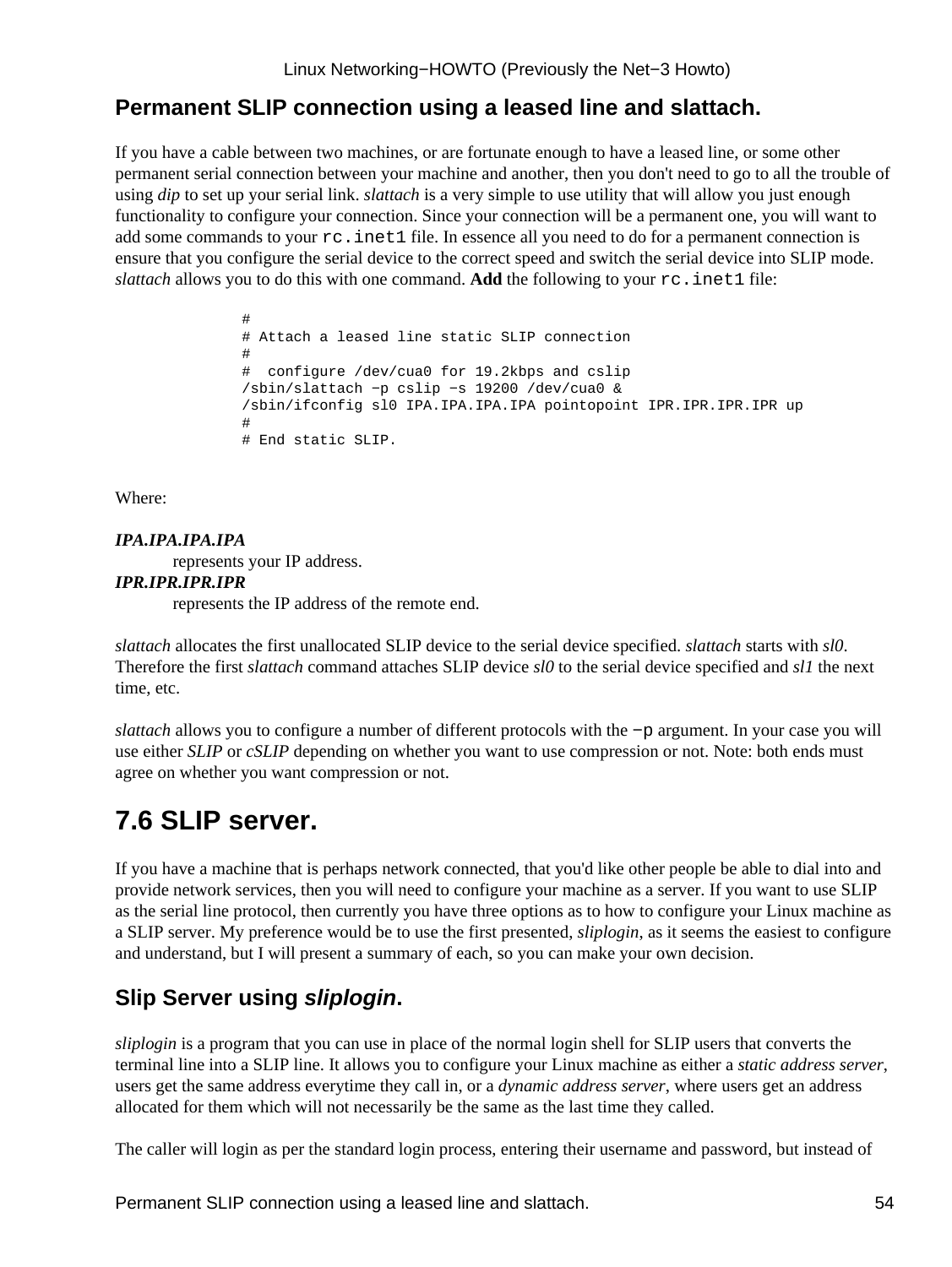being presented with a shell after their login, *sliplogin* is executed which searches its configuration file (/etc/slip.hosts) for an entry with a login name that matches that of the caller. If it locates one, it configures the line as an 8bit clean line, and uses an *ioctl* call to convert the line discipline to SLIP. When this process is complete, the last stage of configuration takes place, where *sliplogin* invokes a shell script which configures the SLIP interface with the relevant ip address, netmask and sets appropriate routing in place. This script is usually called /etc/slip.login, but in a similar manner to *getty*, if you have certain callers that require special initialization, then you can create configuration scripts called

/etc/slip.login.loginname that will be run instead of the default specifically for them.

There are either three or four files that you need to configure to get *sliplogin* working for you. I will detail how and where to get the software and how each is configured in detail. The files are:

- /etc/passwd, for the dialin user accounts.
- /etc/slip.hosts, to contain the information unique to each dial−in user.
- /etc/slip.login, which manages the configuration of the routing that needs to be performed for the user.
- /etc/slip.tty, which is required only if you are configuring your server for *dynamic address allocation* and contains a table of addresses to allocate
- /etc/slip.logout, which contains commands to clean up after the user has hung up or logged out.

### **Where to get sliplogin**

You may already have the *sliplogin* package installed as part of your distribution, if not then *sliplogin* can be obtained from[: metalab.unc.edu.](ftp://metalab.unc.edu/pub/linux/system/Network/serial/sliplogin-2.1.1.tar.gz) The tar file contains both source, precompiled binaries and a *man* page.

To ensure that only authorized users will be able to run *sliplogin* program, you should add an entry to your /etc/group file similar to the following:

```
 ..
slip::13:radio,fred
 ..
```
When you install the *sliplogin* package, the Makefile will change the group ownership of the *sliplogin* program to slip, and this will mean that only users who belong to that group will be able to execute it. The example above will allow only users radio and fred to execute *sliplogin*.

To install the binaries into your /sbin directory and the *man* page into section 8, do the following:

```
# cd /usr/src
# gzip −dc .../sliplogin−2.1.1.tar.gz | tar xvf −
# cd sliplogin−2.1.1
# <..edit the Makefile if you don't use shadow passwords..>
# make install
```
If you want to recompile the binaries before installation, add a make clean before the make install. If you want to install the binaries somewhere else, you will need to edit the Makefile *install* rule.

Please read the README files that come with the package for more information.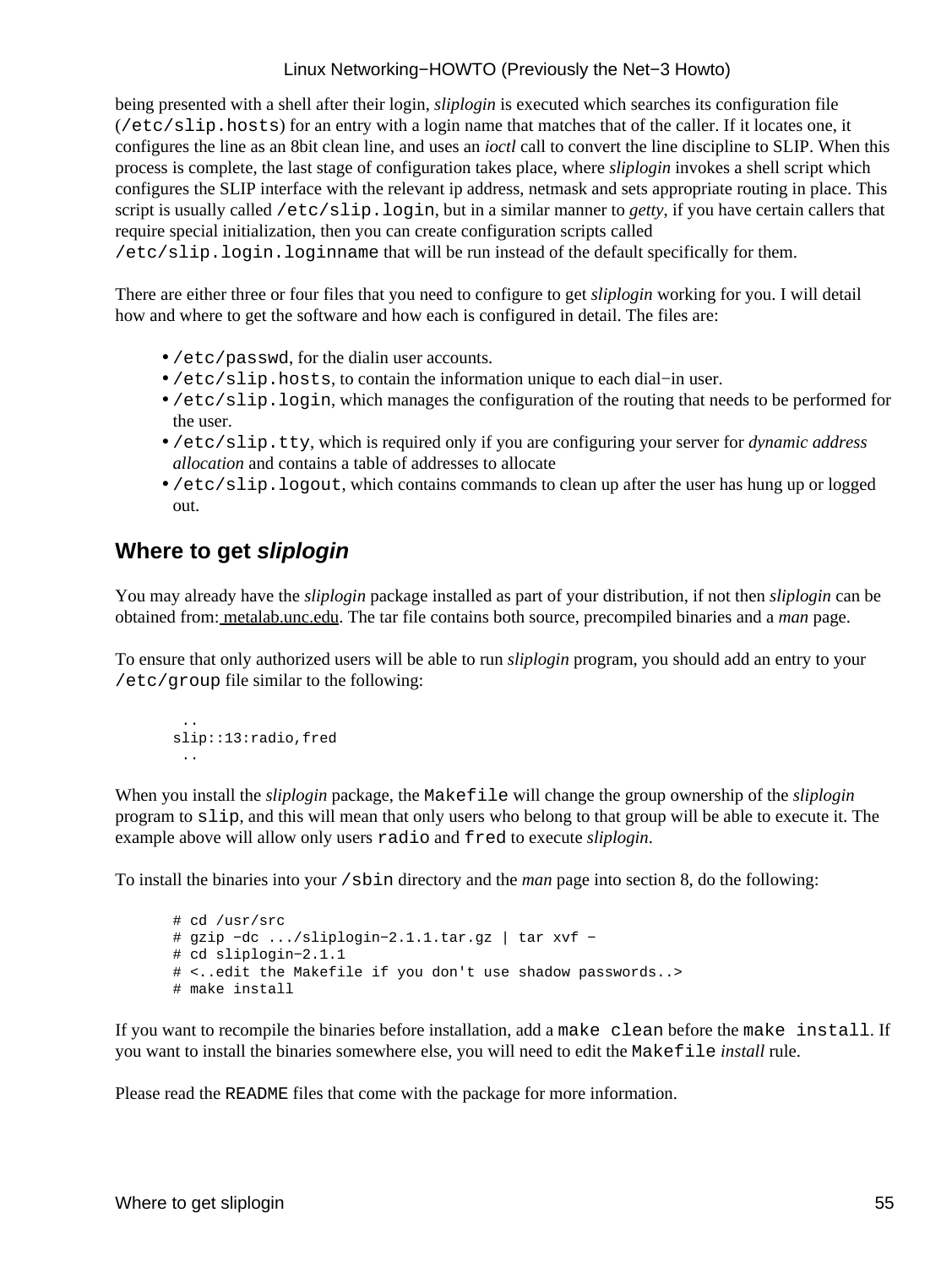### **Configuring /etc/passwd for Slip hosts.**

Normally you would create some special logins for Slip callers in your /etc/passwd file. A convention commonly followed is to use the *hostname* of the calling host with a capital `S' prefixing it. So, for example, if the calling host is called radio then you could create a /etc/passwd entry that looked like:

Sradio:FvKurok73:1427:1:radio SLIP login:/tmp:/sbin/sliplogin

It doesn't really matter what the account is called, so long as it is meaningful to you.

Note: the caller doesn't need any special home directory, as they will not be presented with a shell from this machine, so /tmp is a good choice. Also note that *sliplogin* is used in place of the normal login shell.

### **Configuring /etc/slip.hosts**

The /etc/slip.hosts file is the file that *sliplogin* searches for entries matching the login name to obtain configuration details for this caller. It is this file where you specify the ip address and netmask that will be assigned to the caller and configured for their use. Sample entries for two hosts, one a static configuration for host radio and another, a dynamic configuration for user host albert might look like:

# Sradio 44.136.8.99 44.136.8.100 255.255.255.0 normal −1 Salbert 44.136.8.99 DYNAMIC 255.255.255.0 compressed 60 #

The /etc/slip.hosts file entries are:

- 1. the login name of the caller.
- 2. ip address of the server machine, ie this machine.
- 3. ip address that the caller will be assigned. If this field is coded DYNAMIC then an ip address will be allocated based on the information contained in your /etc/slip.tty file discussed later. **Note:** you must be using at least version 1.3 of sliplogin for this to work.
- 4. the netmask assigned to the calling machine in dotted decimal notation eg 255.255.255.0 for a Class C network mask.
- 5. the slip mode setting which allows you to enable/disable compression and slip other features. Allowable values here are "normal" or "compressed".
- 6. a timeout parameter which specifies how long the line can remain idle (no datagrams received) before the line is automatically disconnected. A negative value disables this feature.
- 7. optional arguments.

Note: You can use either hostnames or IP addresses in dotted decimal notation for fields 2 and 3. If you use hostnames then those hosts must be resolvable, that is, your machine must be able to locate an ip address for those hostnames, otherwise the script will fail when it is called. You can test this by trying trying to telnet to the hostname, if you get the `*Trying nnn.nnn.nnn...*' message then your machine has been able to find an ip address for that name. If you get the message `*Unknown host*', then it has not. If not, either use ip addresses in dotted decimal notation, or fix up your name resolver configuration (See section Name Resolution).

The most common slip modes are:

#### *normal*

to enable normal uncompressed SLIP.

Configuring /etc/passwd for Slip hosts. 56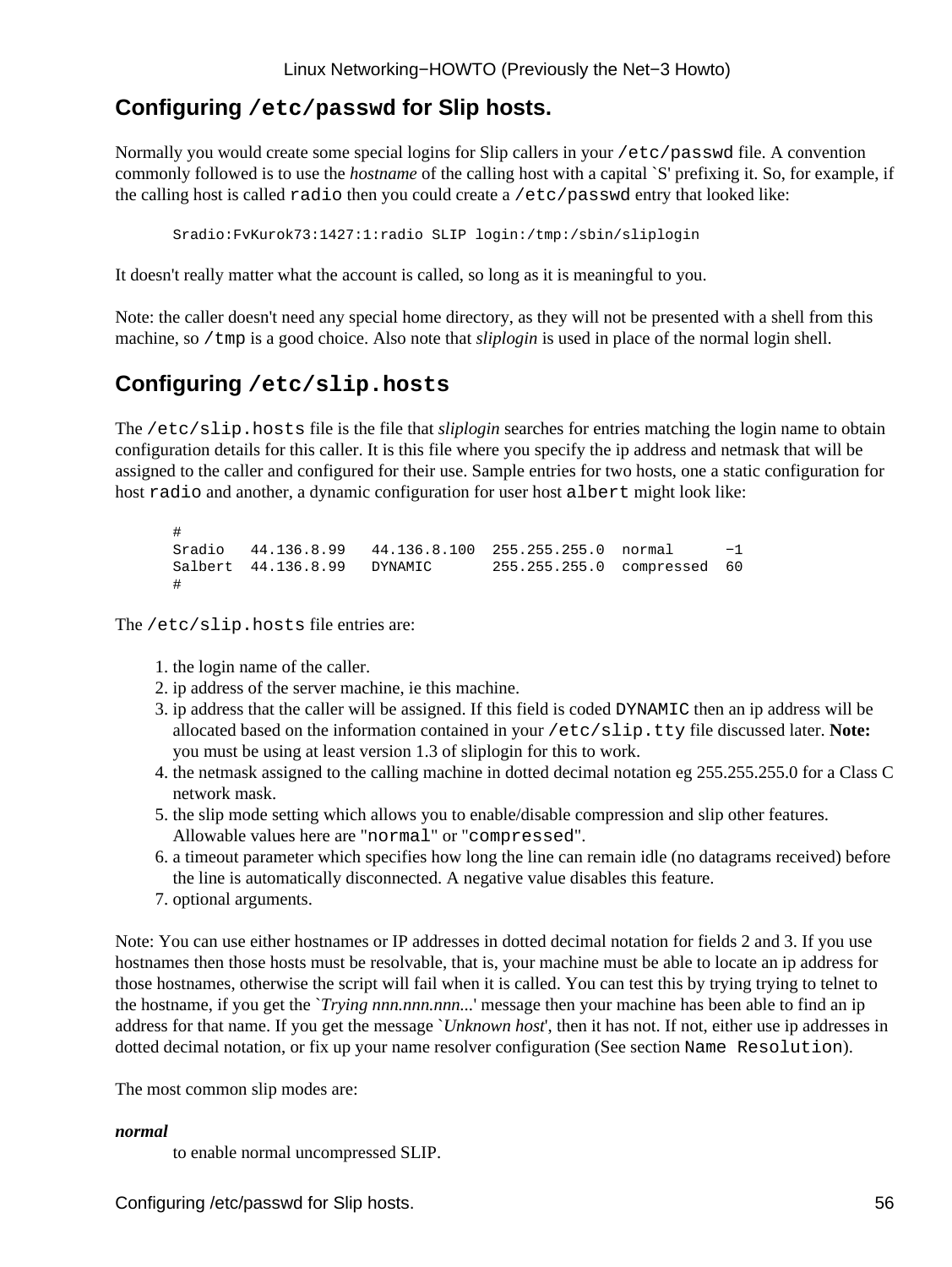#### *compressed*

to enable van Jacobsen header compression (cSLIP)

Naturally these are mutually exclusive, you can use one or the other. For more information on the other options available, refer to the *man* pages.

### **Configuring the /etc/slip.login file.**

After *sliplogin* has searched the /etc/slip.hosts and found a matching entry, it will attempt to execute the /etc/slip.login file to actually configure the SLIP interface with its ip address and netmask. The sample /etc/slip.login file supplied with the *sliplogin* package looks like this:

```
#!/bin/sh −
#
# @(#)slip.login 5.1 (Berkeley) 7/1/90
#
# generic login file for a SLIP line. sliplogin invokes this with
# the parameters:
# $1 $2 $3 $4, $5, $6 ...
# SLIPunit ttyspeed pid the arguments from the slip.host entry
#
/sbin/ifconfig $1 $5 pointopoint $6 mtu 1500 −trailers up
/sbin/route add $6
arp −s $6 <hw_addr> pub
exit 0
#
```
You will note that this script simply uses the *ifconfig* and *route* commands to configure the SLIP device with its ipaddress, remote ip address and netmask and creates a route for the remote address via the SLIP device. Just the same as you would if you were using the *slattach* command.

Note also the use of *Proxy ARP* to ensure that other hosts on the same ethernet as the server machine will know how to reach the dial−in host. The <hw\_addr> field should be the hardware address of the ethernet card in the machine. If your server machine isn't on an ethernet network then you can leave this line out completely.

### **Configuring the /etc/slip.logout file.**

When the call drops out, you want to ensure that the serial device is restored to its normal state so that future callers will be able to login correctly. This is achieved with the use of the /etc/slip.logout file. It is quite simple in format and is called with the same argument as the  $/etc/slip$ . login file.

```
 #!/bin/sh −
 #
       # slip.logout
 #
       /sbin/ifconfig $1 down
       arp −d $6
       exit 0
       #
```
All it does is `down' the interface which will delete the manual route previously created. It also uses the *arp* command to delete any proxy arp put in place, again, you don't need the *arp* command in the script if your

Configuring the /etc/slip.login file. 57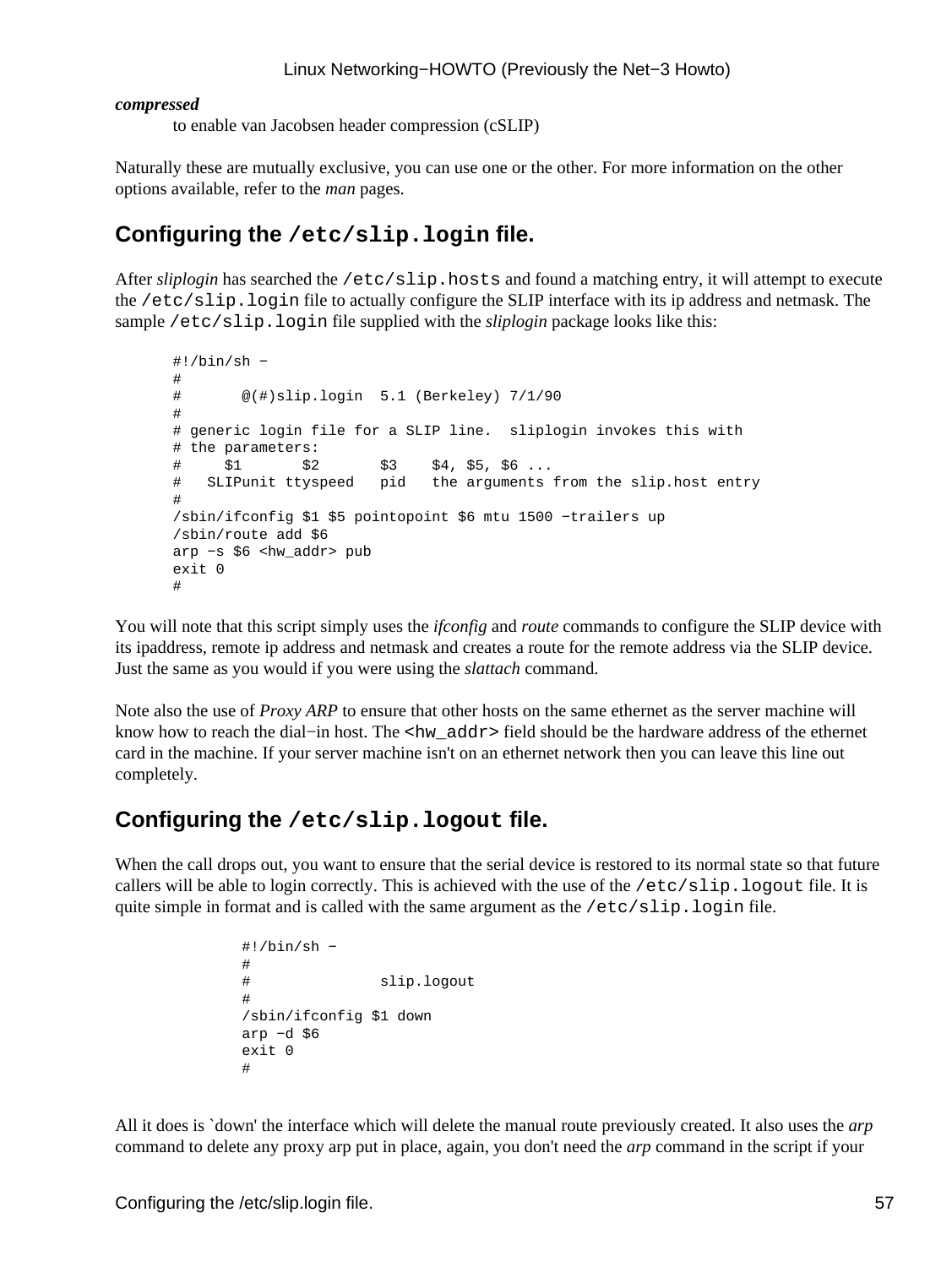server machine does not have an ethernet port.

## **Configuring the /etc/slip.tty file.**

If you are using dynamic ip address allocation (have any hosts configured with the DYNAMIC keyword in the /etc/slip.hosts file, then you must configure the /etc/slip.tty file to list what addresses are assigned to what port. You only need this file if you wish your server to dynamically allocate addresses to users.

The file is a table that lists the *tty* devices that will support dial−in SLIP connections and the ip address that should be assigned to users who call in on that port. Its format is as follows:

```
# slip.tty tty −> IP address mappings for dynamic SLIP
# format: /dev/tty?? xxx.xxx.xxx.xxx
#
/dev/ttyS0 192.168.0.100
/dev/ttyS1 192.168.0.101
#
```
What this table says is that callers that dial in on port /dev/ttyS0 who have their remote address field in the /etc/slip.hosts file set to DYNAMIC will be assigned an address of 192.168.0.100.

In this way you need only allocate one address per port for all users who do not require an dedicated address for themselves. This helps you keep the number of addresses you need down to a minimum to avoid wastage.

## **Slip Server using dip.**

Let me start by saying that some of the information below came from the *dip* man pages, where how to run Linux as a SLIP server is briefly documented. Please also beware that the following has been based on the *dip337o−uri.tgz* package and probably will not apply to other versions of *dip*. *dip* has an input mode of operation, where it automatically locates an entry for the user who invoked it and configures the serial line as a SLIP link according to information it finds in the /etc/diphosts file. This input mode of operation is activated by invoking *dip* as *diplogin*. This therefore is how you use *dip* as a SLIP server, by creating special accounts where *diplogin* is used as the login shell. The first thing you will need to do is to make a symbolic link as follows:

```
# ln −sf /usr/sbin/dip /usr/sbin/diplogin
```
You then need to add entries to both your /etc/passwd and your /etc/diphosts files. The entries you need to make are formatted as follows: To configure Linux as a SLIP server with *dip*, you need to create some special SLIP accounts for users, where *dip* (in input mode) is used as the login shell. A suggested convention is that of having all SLIP accounts begin with a capital `S', eg `Sfredm'. A sample /etc/passwd entry for a SLIP user looks like:

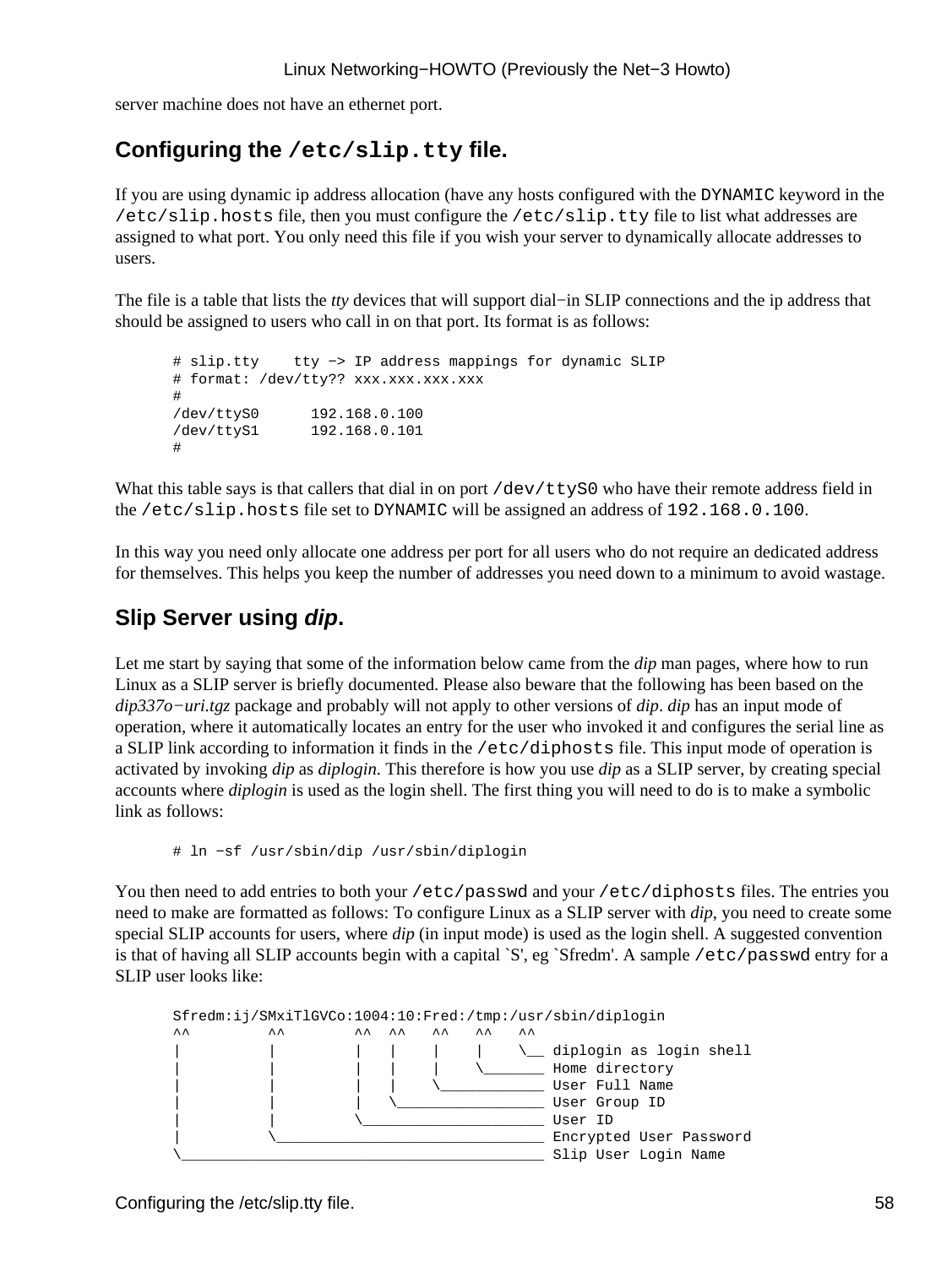After the user logs in, the *login* program, if it finds and verifies the user ok, will execute the *diplogin* command. *dip*, when invoked as *diplogin* knows that it should automatically assume that it is being used a login shell. When it is started as *diplogin* the first thing it does is use the *getuid()* function call to get the userid of whoever has invoked it. It then searches the /etc/diphosts file for the first entry that matches either the userid or the name of the *tty* device that the call has come in on and configures itself appropriately. By judicious decision as to whether to give a user an entry in the diphosts file, or whether to let the user be given the default configuration you can build your server in such a way that you can have a mix of static and dynamically assigned address users. *dip* will automatically add a `Proxy−ARP' entry if invoked in input mode, so you do not need to worry about manually adding such entries.

## **Configuring /etc/diphosts**

/etc/diphosts is used by *dip* to lookup preset configurations for remote hosts. These remote hosts might be users dialing into your linux machine, or they might be for machines that you dial into with your linux machine. The general format for /etc/diphosts is as follows:

Suwalt::145.71.34.1:145.71.34.2:255.255.255.0:SLIP uwalt:CSLIP,1006 ttyS1::145.71.34.3:145.71.34.2:255.255.255.0:Dynamic ttyS1:CSLIP,296 ..

The fields are:

..

- 1. login name: as returned by getpwuid(getuid()) or tty name.
- 2. unused: compat. with passwd
- 3. Remote Address: IP address of the calling host, either numeric or by name
- 4. Local Address: IP address of this machine, again numeric or by name
- 5. Netmask: in dotted decimal notation
- 6. Comment field: put whatever you want here.
- 7. protocol: Slip, CSlip etc.
- 8. MTU: decimal number

An example /etc/net/diphosts entry for a remote SLIP user might be:

Sfredm::145.71.34.1:145.71.34.2:255.255.255.0:SLIP uwalt:SLIP,296

which specifies a SLIP link with remote address of 145.71.34.1 and MTU of 296, or:

Sfredm::145.71.34.1:145.71.34.2:255.255.255.0:SLIP uwalt:CSLIP,1006

which specifies a cSLIP−capable link with remote address 145.71.34.1 and MTU of 1006.

Therefore, all users who you wish to be allowed a statically allocated dial−up IP access should have an entry in the /etc/diphosts. If you want users who call a particular port to have their details dynamically allocated then you must have an entry for the tty device and do not configure a user based entry. You should remember to configure at least one entry for each  $t \tau y$  device that your dialup users use to ensure that a suitable configuration is available for them regardless of which modem they call in on.

When a user logs in they will receive a normal login and password prompt at which they should enter their SLIP−login userid and password. If these verify ok then the user will see no special messages and they should just change into SLIP mode at their end. The user should then be able to connect ok and be configured with the relevant parameters from the diphosts file.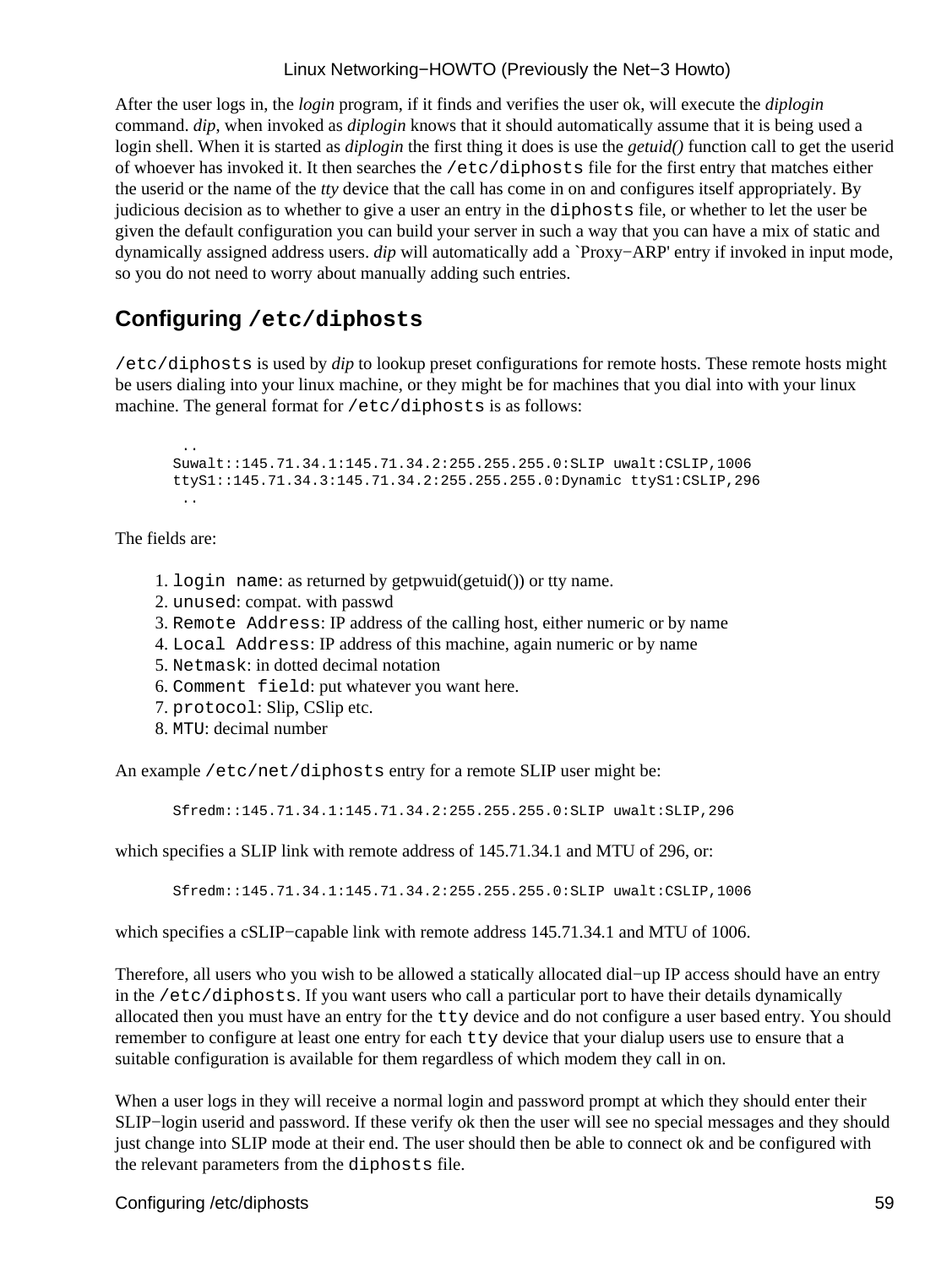## **SLIP server using the dSLIP package.**

Matt Dillon <dillon@apollo.west.oic.com> has written a package that does not only dial−in but also dial−out SLIP. Matt's package is a combination of small programs and scripts that manage your connections for you. You will need to have *tcsh* installed as at least one of the scripts requires it. Matt supplies a binary copy of the *expect* utility as it too is needed by one of the scripts. You will most likely need some experience with *expect* to get this package working to your liking, but don't let that put you off.

Matt has written a good set of installation instructions in the README file, so I won't bother repeating them.

You can get the *dSLIP* package from its home site at: **apollo.west.oic.com**

```
/pub/linux/dillon_src/dSLIP203.tgz
```
or from: **metalab.unc.edu**

/pub/Linux/system/Network/serial/dSLIP203.tgz

Read the README file and create the /etc/passwd and /etc/group entries **before** doing a make install.

# **8[. Other Network Technologies](#page-5-1)**

The following subsections are specific to particular network technologies. The information contained in these sections does not necessarily apply to any other type of network technology. The topics are sorted alphabetically.

# **8.1 ARCNet**

ARCNet device names are `arc0e', `arc1e', `arc2e' etc. or `arc0s', `arc1s', `arc2s' etc. The first card detected by the kernel is assigned `arc0e' or `arc0s' and the rest are assigned sequentially in the order they are detected. The letter at the end signifies whether you've selected ethernet encapsulation packet format or RFC1051 packet format.

#### **Kernel Compile Options**:

```
 Network device support −−−>
    [*] Network device support
    <*> ARCnet support
     [ ] Enable arc0e (ARCnet "Ether−Encap" packet format)
     [ ] Enable arc0s (ARCnet RFC1051 packet format)
```
Once you have your kernel properly built to support your ethernet card then configuration of the card is easy.

Typically you would use something like:

 root# ifconfig arc0e 192.168.0.1 netmask 255.255.255.0 up root# route add −net 192.168.0.0 netmask 255.255.255.0 arc0e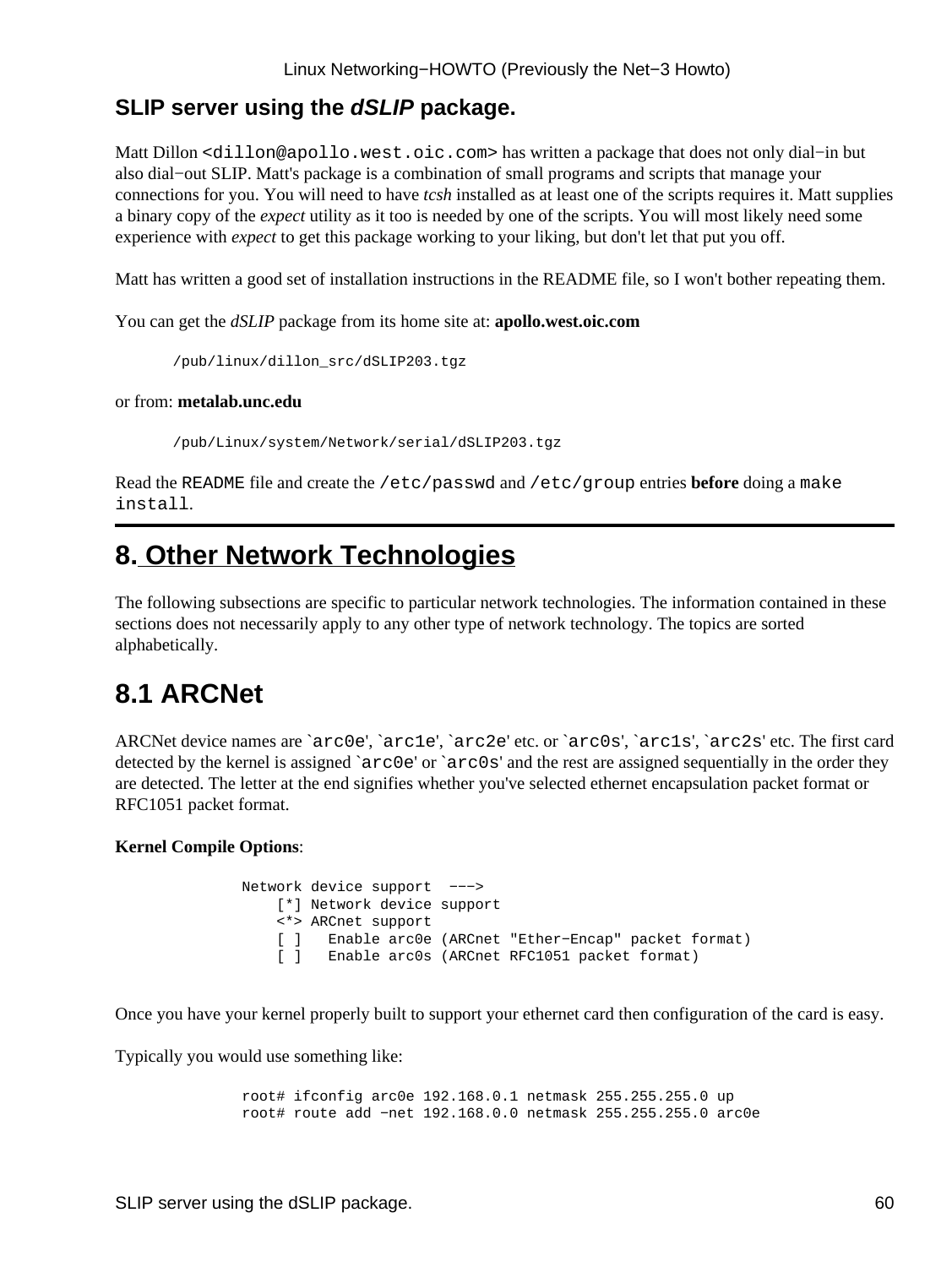Please refer to the /usr/src/linux/Documentation/networking/arcnet.txt and /usr/src/linux/Documentation/networking/arcnet−hardware.txt files for further information.

ARCNet support was developed by Avery Pennarun, apenwarr@foxnet.net.

# **8.2 Appletalk (AF\_APPLETALK)**

The Appletalk support has no special device names as it uses existing network devices.

#### **Kernel Compile Options**:

 Networking options −−−> <\*> Appletalk DDP

Appletalk support allows your Linux machine to interwork with Apple networks. An important use for this is to share resources such as printers and disks between both your Linux and Apple computers. Additional software is required, this is called *netatalk*. Wesley Craig netatalk@umich.edu represents a team called the `Research Systems Unix Group' at the University of Michigan and they have produced the *netatalk* package which provides software that implements the Appletalk protocol stack and some useful utilities. The *netatalk* package will either have been supplied with your Linux distribution, or you will have to ftp it from its home site at th[e University of Michigan](ftp://terminator.rs.itd.umich.edu/unix/netatalk/)

To build and install the package do something like:

 user% tar xvfz .../netatalk−1.4b2.tar.Z user% make root# make install

You may want to edit the `Makefile' before calling *make* to actually compile the software. Specifically, you might want to change the DESTDIR variable which defines where the files will be installed later. The default of /usr/local/atalk is fairly safe.

### **Configuring the Appletalk software.**

The first thing you need to do to make it all work is to ensure that the appropriate entries in the /etc/services file are present. The entries you need are:

 rtmp 1/ddp # Routing Table Maintenance Protocol nbp 2/ddp # Name Binding Protocol echo 4/ddp # AppleTalk Echo Protocol zip 6/ddp # Zone Information Protocol

The next step is to create the Appletalk configuration files in the /usr/local/atalk/etc directory (or wherever you installed the package).

The first file to create is the /usr/local/atalk/etc/atalkd.conf file. Initially this file needs only one line that gives the name of the network device that supports the network that your Apple machines are on: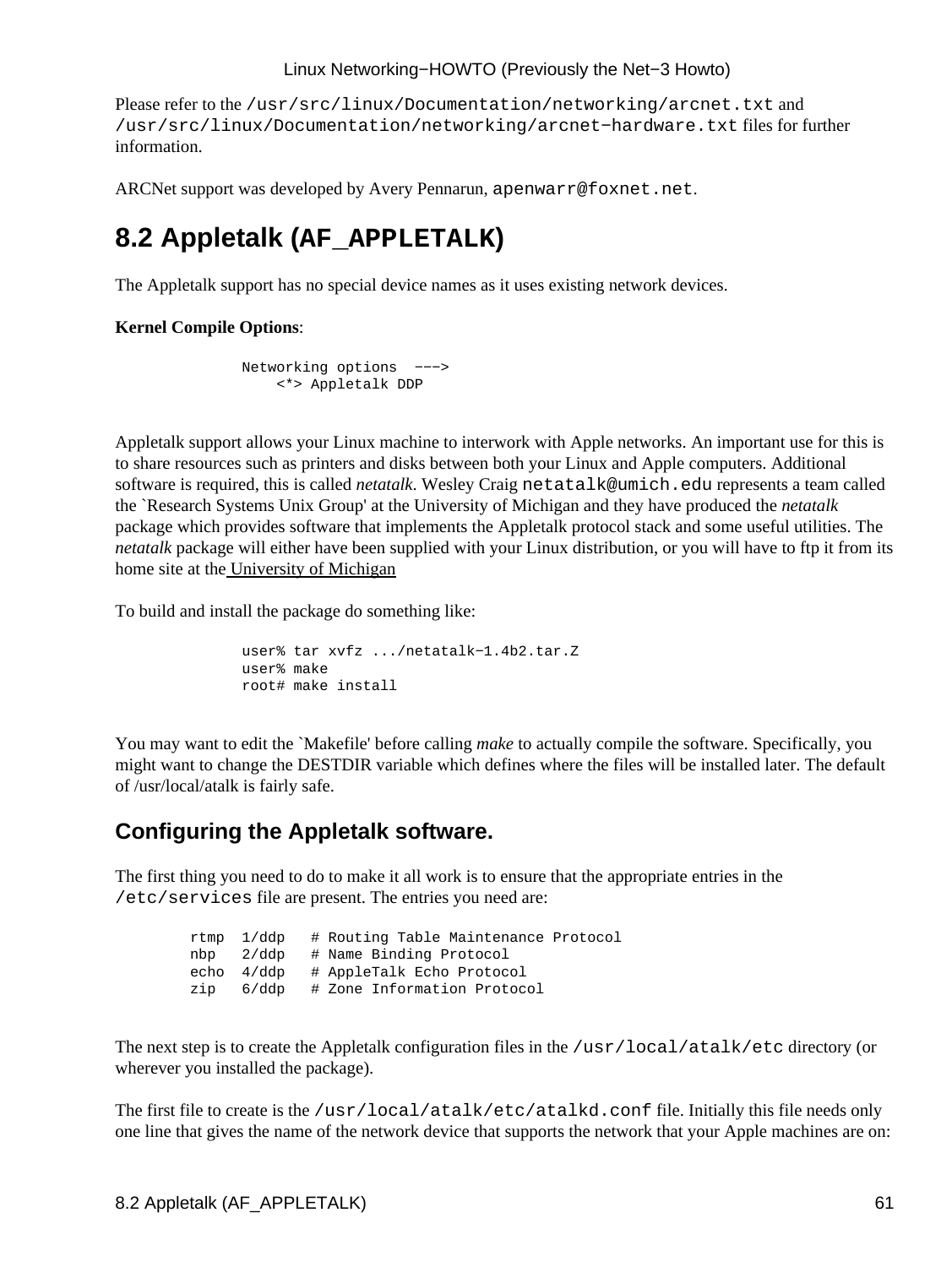eth0

The Appletalk daemon program will add extra details after it is run.

### **Exporting a Linux filesystems via Appletalk.**

You can export filesystems from your linux machine to the network so that Apple machine on the network can share them.

To do this you must configure the /usr/local/atalk/etc/AppleVolumes.system file. There is another configuration file called /usr/local/atalk/etc/AppleVolumes.default which has exactly the same format and describes which filesystems users connecting with guest privileges will receive.

Full details on how to configure these files and what the various options are can be found in the *afpd* man page.

A simple example might look like:

 /tmp Scratch /home/ftp/pub "Public Area"

Which would export your /tmp filesystem as AppleShare Volume `Scratch' and your ftp public directory as AppleShare Volume `Public Area'. The volume names are not mandatory, the daemon will choose some for you, but it won't hurt to specify them anyway.

### **Sharing your Linux printer across Appletalk.**

You can share your linux printer with your Apple machines quite simply. You need to run the *papd* program which is the Appletalk Printer Access Protocol Daemon. When you run this program it will accept requests from your Apple machines and spool the print job to your local line printer daemon for printing.

You need to edit the /usr/local/atalk/etc/papd.conf file to configure the daemon. The syntax of this file is the same as that of your usual /etc/printcap file. The name you give to the definition is registered with the Appletalk naming protocol, NBP.

A sample configuration might look like:

```
 TricWriter:\
    :pr=lp:op=cg:
```
Which would make a printer named `TricWriter' available to your Appletalk network and all accepted jobs would be printed to the linux printer `lp' (as defined in the /etc/printcap file) using *lpd*. The entry `op=cg' says that the linux user `cg' is the operator of the printer.

### **Starting the appletalk software.**

Ok, you should now be ready to test this basic configuration. There is an *rc.atalk* file supplied with the *netatalk* package that should work ok for you, so all you should have to do is: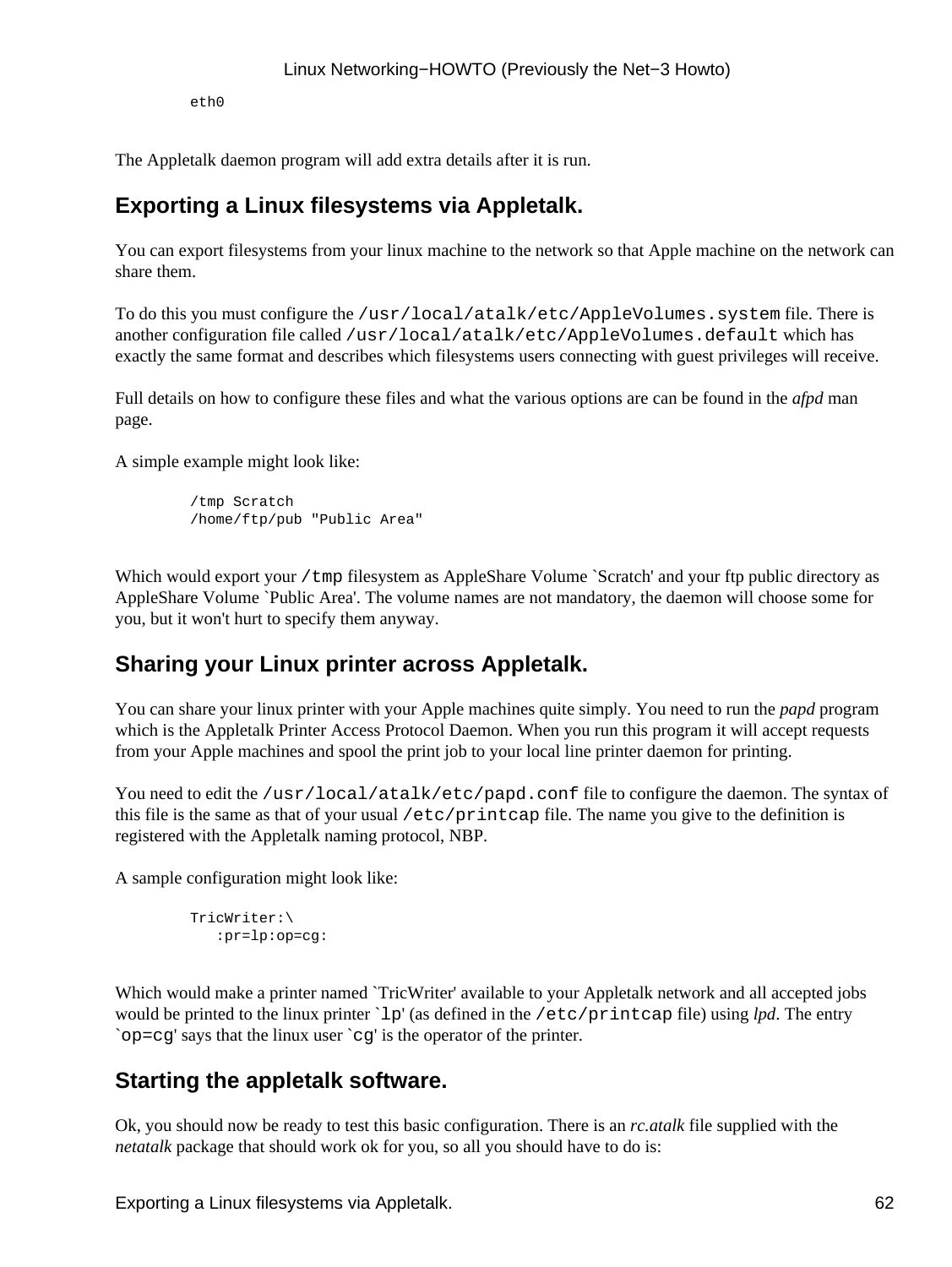root# /usr/local/atalk/etc/rc.atalk

and all should startup and run ok. You should see no error messages and the software will send messages to the console indicating each stage as it starts.

## **Testing the appletalk software.**

To test that the software is functioning properly, go to one of your Apple machines, pull down the Apple menu, select the Chooser, click on AppleShare, and your Linux box should appear.

## **Caveats of the appletalk software.**

- You may need to start the Appletalk support before you configure your IP network. If you have problems starting the Appletalk programs, or if after you start them you have trouble with your IP network, then try starting the Appletalk software before you run your /etc/rc.d/rc.inet1 file.
- The *afpd* (Apple Filing Protocol Daemon) severely messes up your hard disk. Below the mount points it creates a couple of directories called ``.AppleDesktop'' and Network Trash Folder. Then, for each directory you access it will create a . AppleDouble below it so it can store resource forks, etc. So think twice before exporting /, you will have a great time cleaning up afterwards.
- The *afpd* program expects clear text passwords from the Macs. Security could be a problem, so be very careful when you run this daemon on a machine connected to the Internet, you have yourself to blame if somebody nasty does something bad.
- The existing diagnostic tools such as *netstat* and *ifconfig* don't support Appletalk. The raw information is available in the /proc/net/ directory if you need it.

### **More information**

For a much more detailed description of how to configure Appletalk for Linux refer to Anders Brownworth *Linux Netatalk-HOWTO* page at the hamptons.com.

# **8.3 ATM**

Werner Almesberger <werner.almesberger@lrc.di.epfl.ch> is managing a project to provide Asynchronous Transfer Mode support for Linux. Current information on the status of the project may be obtained from[: lrcwww.epfl.ch](http://lrcwww.epfl.ch/linux-atm/).

# **8.4 AX25 (AF\_AX25)**

AX.25 device names are `s10', `s11', etc. in 2.0. \* kernels or `ax0', `ax1', etc. in 2.1. \* kernels.

#### **Kernel Compile Options**:

 Networking options −−−> [\*] Amateur Radio AX.25 Level 2

The AX25, Netrom and Rose protocols are covered by the AX25−HOWTO. These protocols are used by Amateur Radio Operators world wide in packet radio experimentation.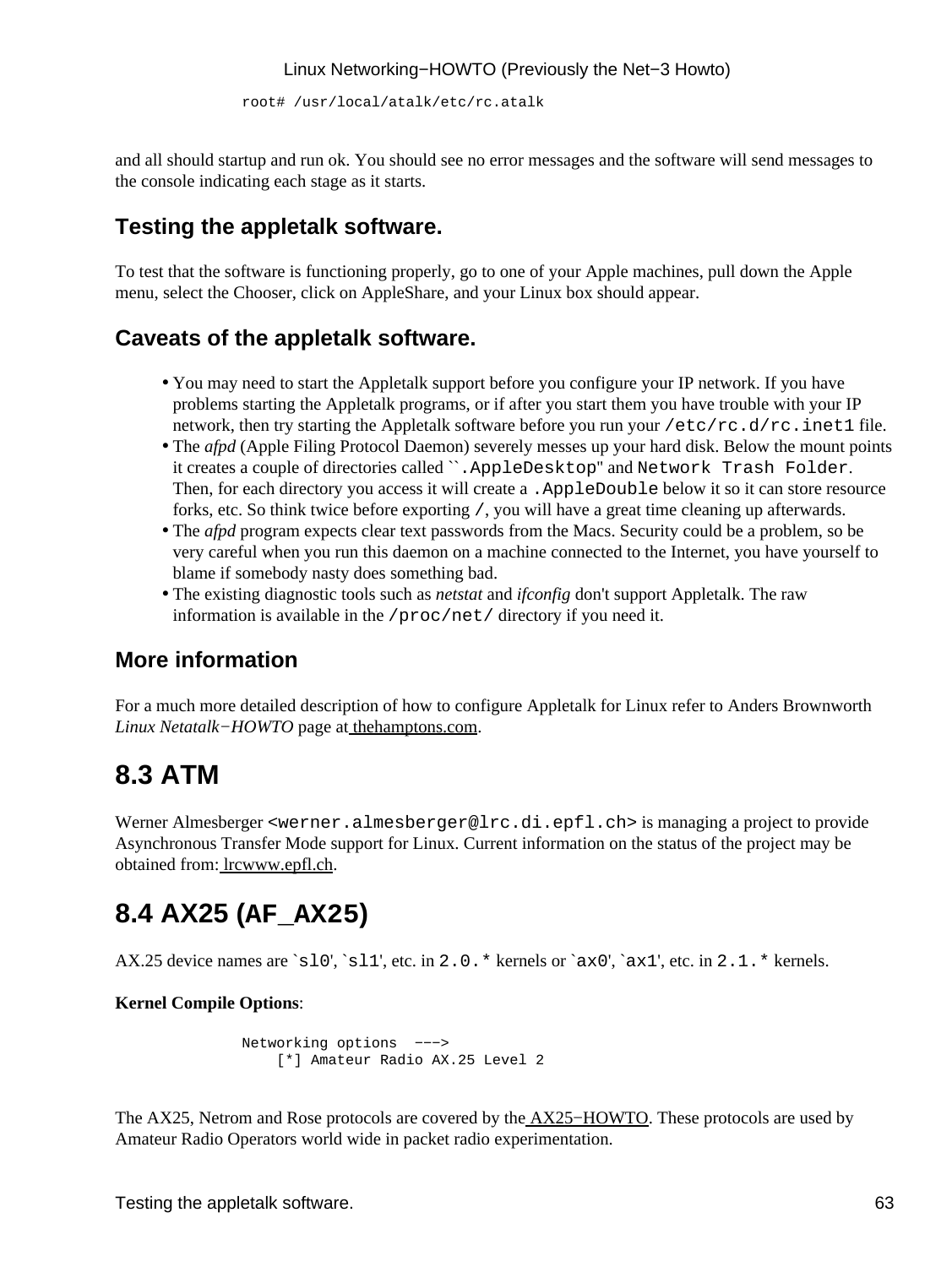Most of the work for implementation of these protocols has been done by Jonathon Naylor, jsn@cs.nott.ac.uk.

# **8.5 DECNet**

Support for DECNet is currently being worked on. You should expect it to appear in a late 2.1. \* kernel.

# **8.6 FDDI**

FDDI device names are `fddi0', `fddi1', `fddi2' etc. The first card detected by the kernel is assigned `fddi0' and the rest are assigned sequentially in the order they are detected.

Larry Stefani, lstefani@ultranet.com, has developed a driver for the Digital Equipment Corporation FDDI EISA and PCI cards.

#### **Kernel Compile Options**:

```
 Network device support −−−>
     [*] FDDI driver support
     [*] Digital DEFEA and DEFPA adapter support
```
When you have your kernel built to support the FDDI driver and installed, configuration of the FDDI interface is almost identical to that of an ethernet interface. You just specify the appropriate FDDI interface name in the *ifconfig* and *route* commands.

## **8.7 Frame Relay**

The Frame Relay device names are `dlci00', `dlci01' etc for the DLCI encapsulation devices and `sdla0', `sdla1' etc for the FRAD(s).

Frame Relay is a new networking technology that is designed to suit data communications traffic that is of a `bursty' or intermittent nature. You connect to a Frame Relay network using a Frame Relay Access Device (FRAD). The Linux Frame Relay supports IP over Frame Relay as described in RFC−1490.

#### **Kernel Compile Options**:

 Network device support −−−> <\*> Frame relay DLCI support (EXPERIMENTAL) (24) Max open DLCI (8) Max DLCI per device <\*> SDLA (Sangoma S502/S508) support

Mike McLagan, mike.mclagan@linux.org, developed the Frame Relay support and configuration tools.

Currently the only FRAD supported are th[e Sangoma Technologies](http://www.sangoma.com/) S502A, S502E and S508.

To configure the FRAD and DLCI devices after you have rebuilt your kernel you will need the Frame Relay configuration tools. These are available from *ftp.invlogic.com*. Compiling and installing the tools is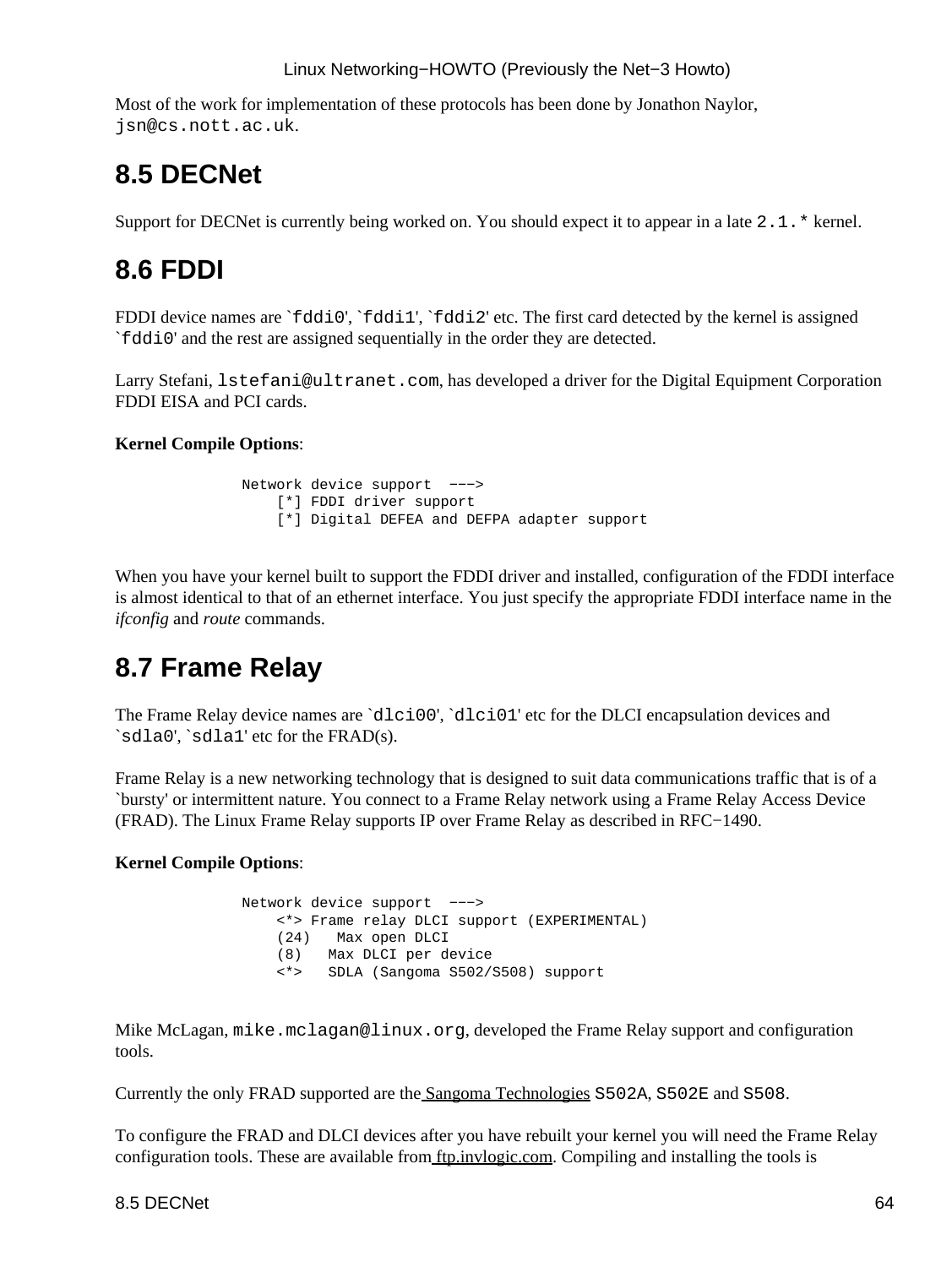straightforward, but the lack of a top level Makefile makes it a fairly manual process:

 user% tar xvfz .../frad−0.15.tgz user% cd frad−0.15 user% for i in common dlci frad; make −C \$i clean; make −C \$i; done root# mkdir /etc/frad root# install −m 644 −o root −g root bin/\*.sfm /etc/frad root# install −m 700 −o root −g root frad/fradcfg /sbin rppt# install −m 700 −o root −g root dlci/dlcicfg /sbin

Note that the previous commands use *sh* syntax, if you use a *csh* flavour instead (like *tcsh*), the *for* loop will look different.

After installing the tools you need to create an /etc/frad/router.conf file. You can use this template, which is a modified version of one of the example files:

```
# /etc/frad/router.conf
# This is a template configuration for frame relay.
# All tags are included. The default values are based on the code
# supplied with the DOS drivers for the Sangoma S502A card.
#
# A '#' anywhere in a line constitutes a comment
# Blanks are ignored (you can indent with tabs too)
# Unknown [] entries and unknown keys are ignored
#
[Devices]
Count=1 # number of devices to configure<br>Dev_1=sdla0 # the name of a device
Dev_1=sdla0  # the name of a device<br>#Dev_2=sdla1  # the name of a device
                      # the name of a device
# Specified here, these are applied to all devices and can be overridden for 
# each individual board.
#
Access=CPE
Clock=Internal
KBaud=64
Flags=TX
#<br># MTU=1500<br># T391=10
                      # Maximum transmit IFrame length, default is 4096
# T391=10 # T391 value 5 − 30, default is 10
# T392=15 # T392 value 5 − 30, default is 15
# N391=6 # N391 value 1 − 255, default is 6
# N392=3 # N392 value 1 − 10, default is 3
# N393=4 # N393 value 1 − 10, default is 4
# Specified here, these set the defaults for all boards
# CIRfwd=16 # CIR forward 1 - 64<br>
# Bc_fwd=16 # Bc forward 1 - 512
                      # Bc_fwd=16 # Bc forward 1 − 512 
# Be_fwd=0 # Be forward 0 − 511
# CIRbak=16 # CIR backward 1 − 64
# Bc_bak=16 # Bc backward 1 − 512
# Be_bak=0 # Be backward 0 − 511
#
#
# Device specific configuration
#
```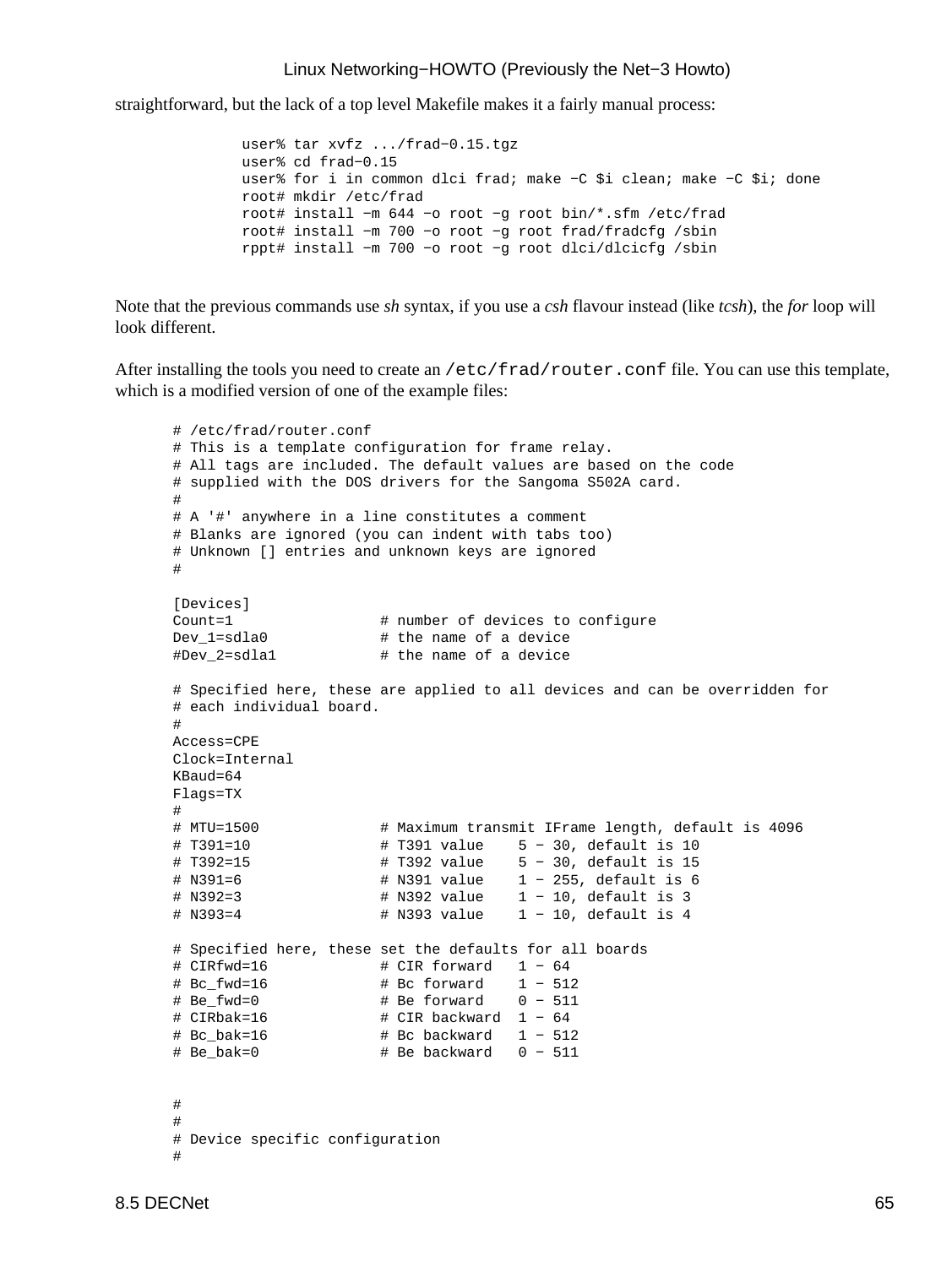```
#
# The first device is a Sangoma S502E
#
[sdla0]
Type=Sangoma # Type of the device to configure, currently only 
                      # SANGOMA is recognized
#
# These keys are specific to the 'Sangoma' type
#
# The type of Sangoma board − S502A, S502E, S508
Board=S502E
#
# The name of the test firmware for the Sangoma board
# Testware=/usr/src/frad−0.10/bin/sdla_tst.502
#
# The name of the FR firmware
# Firmware=/usr/src/frad−0.10/bin/frm_rel.502
#
Port=360 # Port for this particular card
Mem=C8 # Address of memory window, A0−EE, depending on card
IRQ=5 # IRQ number, do not supply for S502A
DLCIs=1 # Number of DLCI's attached to this device
DLCI_1=16 # DLCI #1's number, 16 − 991
# DLCI_2=17
# DLCI_3=18
# DLCI_4=19
# DLCI_5=20
#
# Specified here, these apply to this device only, 
# and override defaults from above
#
# Access=CPE # CPE or NODE, default is CPE 
# Flags=TXIgnore, RXIgnore, BufferFrames, DropAborted, Stats, MCI, AutoDLCI
# Clock=Internal # External or Internal, default is Internal
# Baud=128 # Specified baud rate of attached CSU/DSU
# MTU=2048 # Maximum transmit IFrame length, default is 4096
# T391=10 # T391 value 5 − 30, default is 10
# T392=15 # T392 value 5 − 30, default is 15
# N391=6 # N391 value 1 − 255, default is 6
# N392=3 # N392 value 1 − 10, default is 3
# N393=4 # N393 value 1 − 10, default is 4
#
# The second device is some other card
#
# [sdla1]
# Type=FancyCard # Type of the device to configure.
# Board= # Type of Sangoma board
# Key=Value \qquad # values specific to this type of device
#
# DLCI Default configuration parameters
# These may be overridden in the DLCI specific configurations
#
CIRfwd=64 # CIR forward 1 - 64<br># Bc_fwd=16 # Bc forward 1 - 51<br>\therefore Forward 0 = 51# Bc_fwd=16 # Bc forward 1 − 512 
# Be_fwd=0 # Be forward 0 − 511
# CIRbak=16 # CIR backward 1 − 64
# Bc_bak=16 # Bc backward 1 − 512
```
#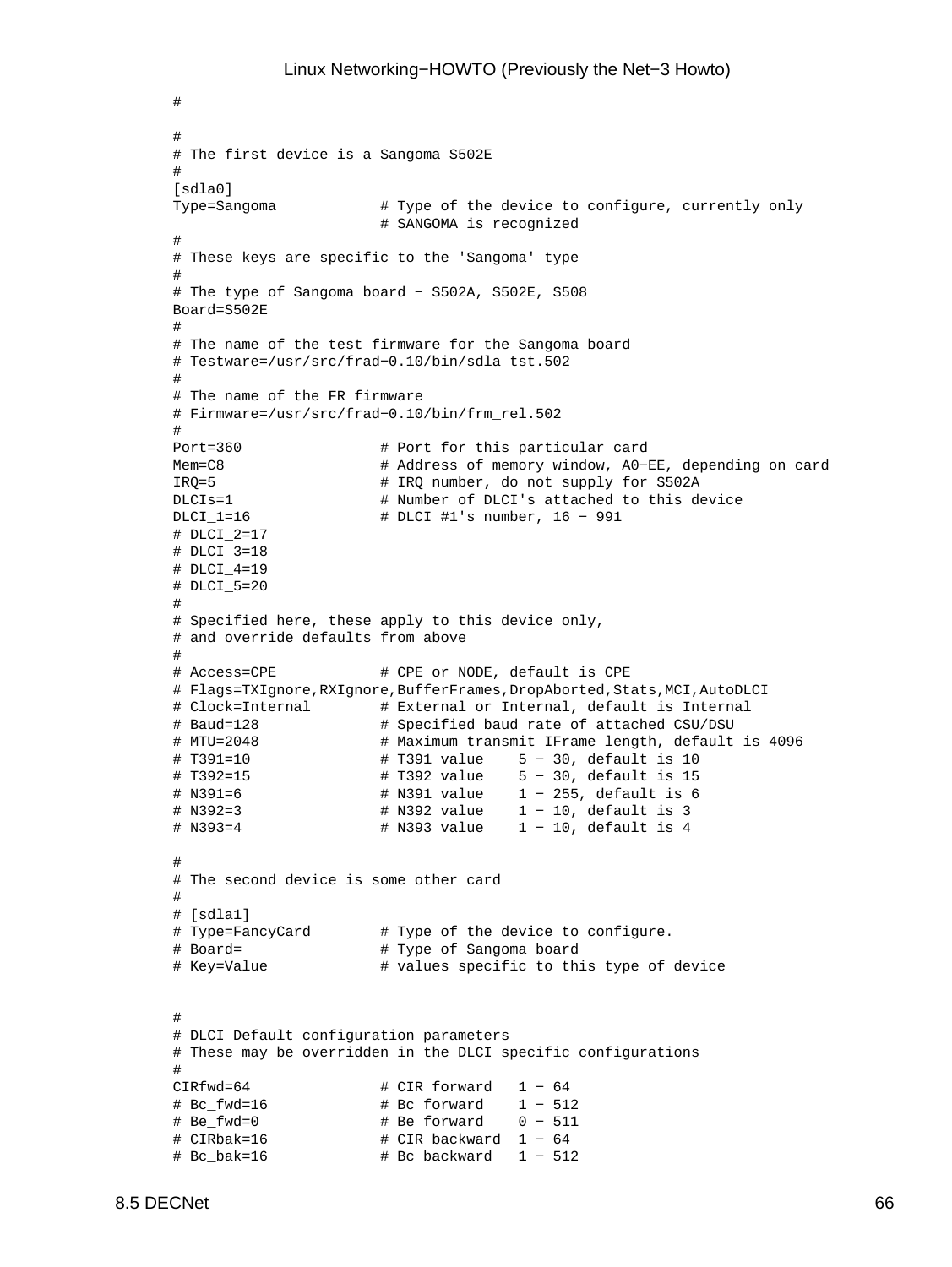```
# Be_bak=0 # Be backward 0 − 511
#
# DLCI Configuration
# These are all optional. The naming convention is
# [DLCI_D<devicenum>_<DLCI_Num>]
#
[DLCI_D1_16]
# IP=# Net=
# Mask=
# Flags defined by Sangoma: TXIgnore, RXIgnore, BufferFrames
# DLCIFlags=TXIgnore,RXIgnore,BufferFrames
# CIRfwd=64
# Bc_fwd=512
# Be_fwd=0
# CIRbak=64
# Bc_bak=512
# Be_bak=0
[DLCI_D2_16]
# IP=
# Net=
# Mask=
# Flags defined by Sangoma: TXIgnore,RXIgnore,BufferFrames
# DLCIFlags=TXIgnore,RXIgnore,BufferFrames
# CIRfwd=16
# Bc_fwd=16
# Be_fwd=0
# CIRbak=16
# Bc_bak=16
# Be_bak=0
```
When you've built your  $/etc/fra d/router$ .conf file the only step remaining is to configure the actual devices themselves. This is only a little trickier than a normal network device configuration, you need to remember to bring up the FRAD device before the DLCI encapsulation devices. These commands are best hosted in a shell script, due to their number:

```
 #!/bin/sh
        # Configure the frad hardware and the DLCI parameters
        /sbin/fradcfg /etc/frad/router.conf || exit 1
        /sbin/dlcicfg file /etc/frad/router.conf
 #
        # Bring up the FRAD device
        ifconfig sdla0 up
 #
        # Configure the DLCI encapsulation interfaces and routing
        ifconfig dlci00 192.168.10.1 pointopoint 192.168.10.2 up
        route add −net 192.168.10.0 netmask 255.255.255.0 dlci00
 #
        ifconfig dlci01 192.168.11.1 pointopoint 192.168.11.2 up
        route add −net 192.168.11.0 netmask 255.255.255.0 dlci00
 #
        route add default dev dlci00
        #
```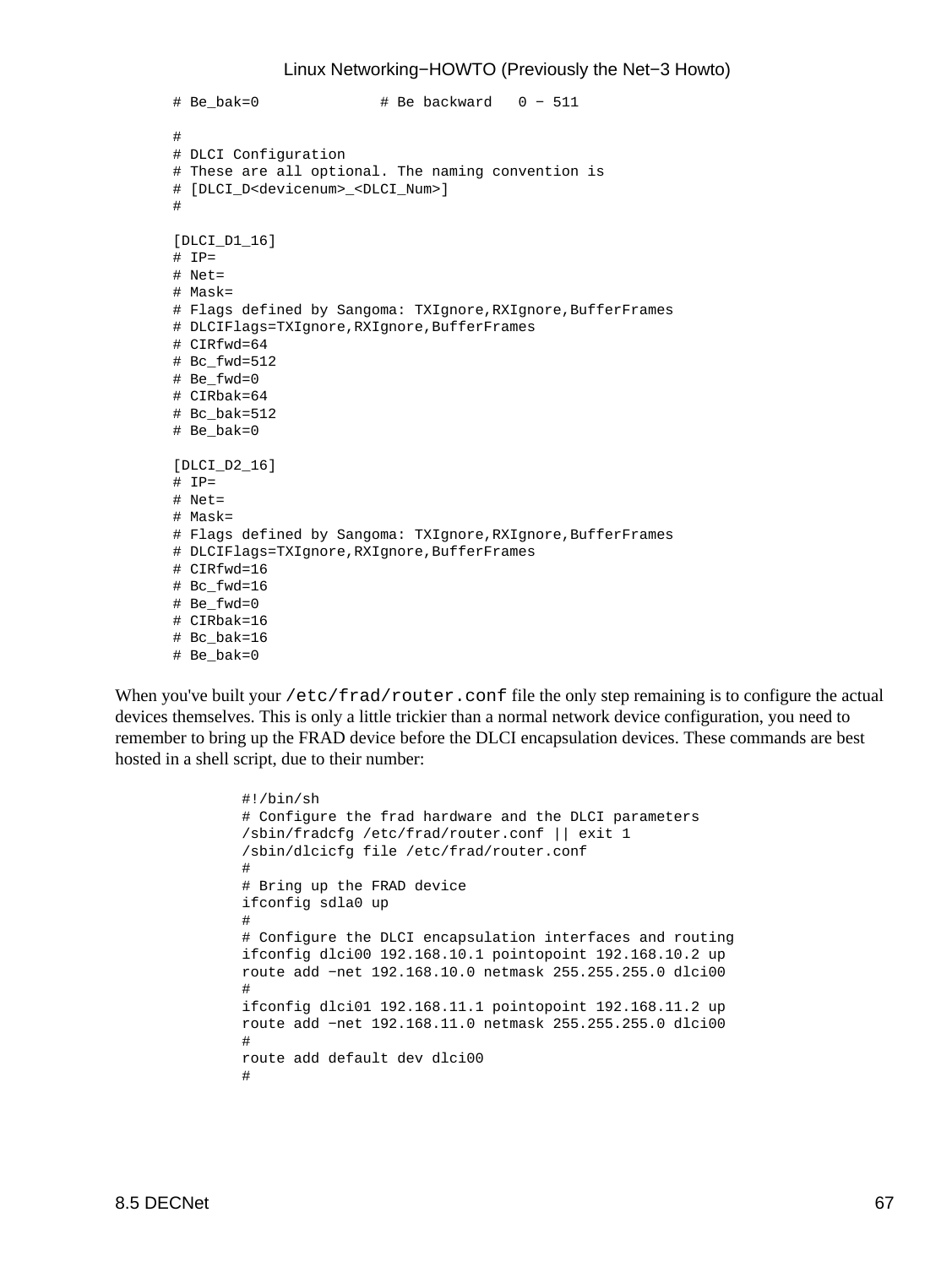# **8.8 IPX (AF\_IPX)**

The IPX protocol is most commonly utilized in Novell NetWare(tm) local area network environments. Linux includes support for this protocol and may be configured to act as a network endpoint, or as a router for IPX.

#### **Kernel Compile Options**:

```
 Networking options −−−>
     [*] The IPX protocol
     [ ] Full internal IPX network
```
The IPX protocol and the NCPFS are covered in greater depth in the IPX−HOWTO.

# **8.9 NetRom (AF\_NETROM)**

NetRom device names are `nr0', `nr1', etc.

#### **Kernel Compile Options**:

 Networking options −−−> [\*] Amateur Radio AX.25 Level 2 [\*] Amateur Radio NET/ROM

The AX25, Netrom and Rose protocols are covered by the AX25–HOWTO. These protocols are used by Amateur Radio Operators world wide in packet radio experimentation.

Most of the work for implementation of these protocols has been done by Jonathon Naylor, jsn@cs.nott.ac.uk.

# **8.10 Rose protocol (AF\_ROSE)**

Rose device names are `rs0', `rs1', etc. in 2.1. \* kernels. Rose is available in the 2.1. \* kernels.

#### **Kernel Compile Options**:

```
 Networking options −−−>
     [*] Amateur Radio AX.25 Level 2
     <*> Amateur Radio X.25 PLP (Rose)
```
The AX25, Netrom and Rose protocols are covered by the AX25–HOWTO. These protocols are used by Amateur Radio Operators world wide in packet radio experimentation.

Most of the work for implementation of these protocols has been done by Jonathon Naylor, jsn@cs.nott.ac.uk.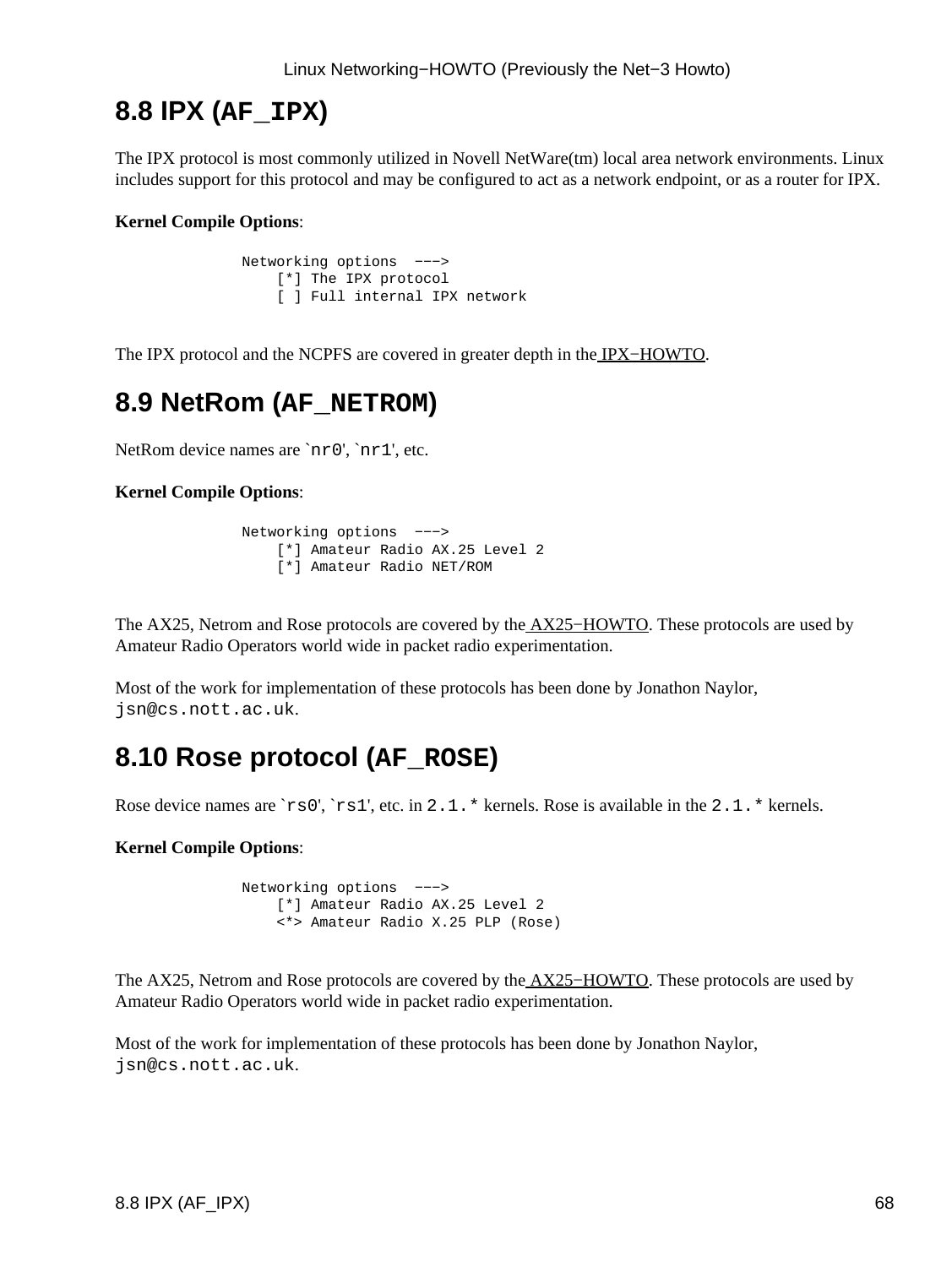# **8.11 SAMBA − `NetBEUI', `NetBios', `CIFS' support.**

SAMBA is an implementation of the Session Management Block protocol. Samba allows Microsoft and other systems to mount and use your disks and printers.

SAMBA and its configuration are covered in detail in the SMB−HOWTO.

# **8.12 STRIP support (Starmode Radio IP)**

STRIP device names are `st0', `st1', etc.

#### **Kernel Compile Options**:

```
 Network device support −−−>
       [*] Network device support
        ....
        [*] Radio network interfaces
        < > STRIP (Metricom starmode radio IP)
```
STRIP is a protocol designed specifically for a range of Metricom radio modems for a research project being conducted by Stanford University called the [MosquitoNet Project.](http://mosquitonet.Stanford.EDU/mosquitonet.html) There is a lot of interesting reading here, even if you aren't directly interested in the project.

The Metricom radios connect to a serial port, employ spread spectrum technology and are typically capable of about 100kbps. Information on the Metricom radios is available from the[: Metricom Web Server](http://www.metricom.com/).

At present the standard network tools and utilities do not support the STRIP driver, so you will have to download some customized tools from the MosquitoNet web server. Details on what software you need is available at the: [MosquitoNet STRIP Page](http://mosquitonet.Stanford.EDU/strip.html).

A summary of configuration is that you use a modified *slattach* program to set the line discipline of a serial tty device to STRIP and then configure the resulting `st[0−9]' device as you would for ethernet with one important exception, for technical reasons STRIP does not support the ARP protocol, so you must manually configure the ARP entries for each of the hosts on your subnet. This shouldn't prove too onerous.

# **8.13 Token Ring**

Token ring device names are 'tr0', 'tr1' etc. Token Ring is an IBM standard LAN protocol that avoids collisions by providing a mechanism that allows only one station on the LAN the right to transmit at a time. A `token' is held by one station at a time and the station holding the token is the only station allowed to transmit. When it has transmitted its data it passes the token onto the next station. The token loops amongst all active stations, hence the name `Token Ring'.

#### **Kernel Compile Options**:

```
 Network device support −−−>
        [*] Network device support
        ....
        [*] Token Ring driver support
        < > IBM Tropic chipset based adaptor support
```
8.11 SAMBA − `NetBEUI', `NetBios', `CIFS' support. 69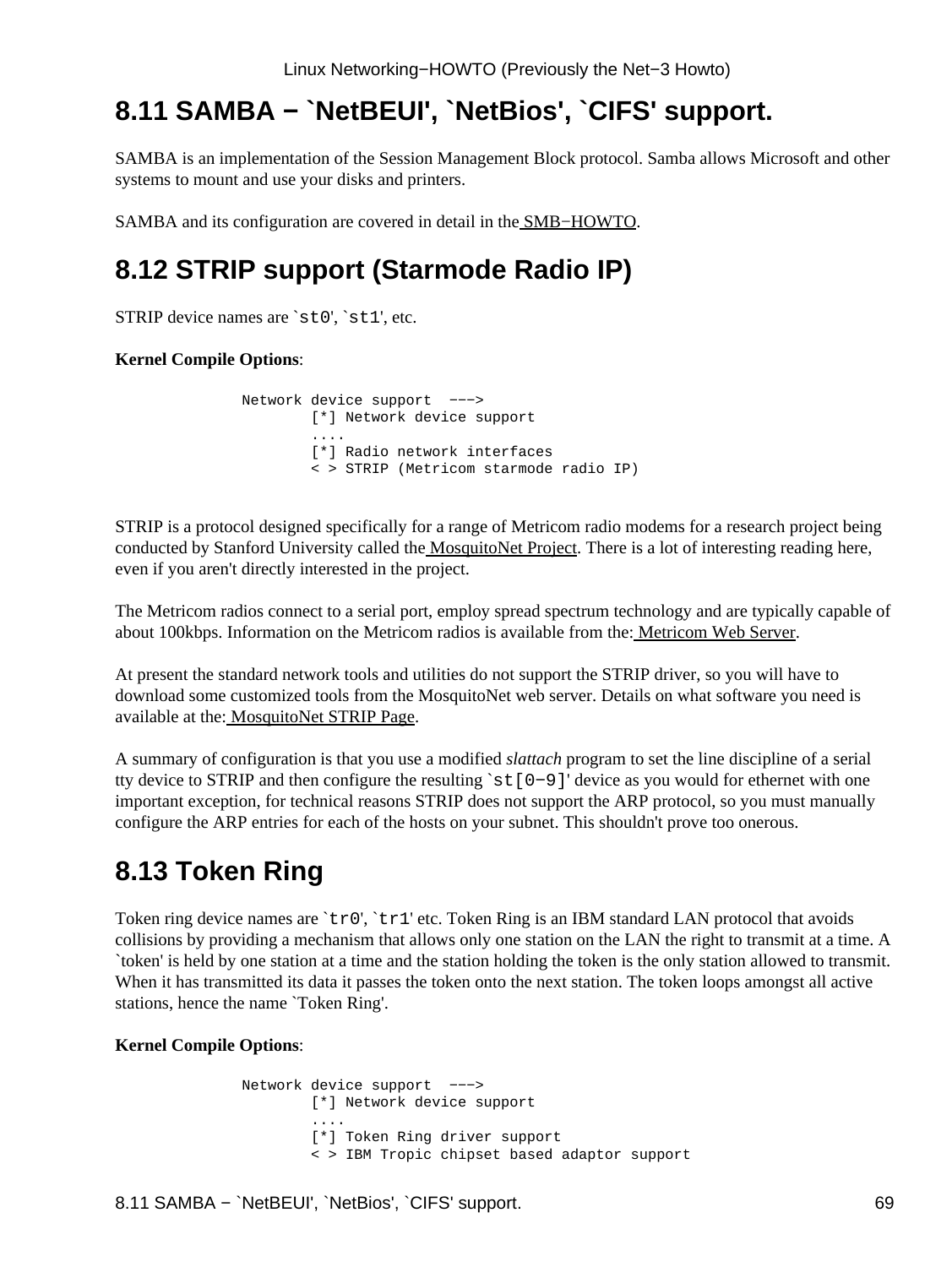Configuration of token ring is identical to that of ethernet with the exception of the network device name to configure.

### **8.14 X.25**

X.25 is a circuit based packet switching protocol defined by the C.C.I.T.T. (a standards body recognized by Telecommunications companies in most parts of the world). An implementation of X.25 and LAPB are being worked on and recent 2.1. \* kernels include the work in progress.

Jonathon Naylor jsn@cs.nott.ac.uk is leading the development and a mailing list has been established to discuss Linux X.25 related matters. To subscribe send a message to: majordomo@vger.rutgers.edu with the text "subscribe linux−x25" in the body of the message.

Early versions of the configuration tools may be obtained from Jonathon's ftp site at [ftp.cs.nott.ac.uk](ftp://ftp.cs.nott.ac.uk/jsn/).

# **8.15 WaveLan Card**

Wavelan device names are `eth0', `eth1', etc.

### **Kernel Compile Options**:

```
Network device support −−−>
       [*] Network device support
....
      [*] Radio network interfaces
....
       <*> WaveLAN support
```
The WaveLAN card is a spread spectrum wireless lan card. The card looks very like an ethernet card in practice and is configured in much the same way.

You can get information on the Wavelan card fro[m Wavelan.com.](http://www.wavelan.com/)

# **9[. Cables and Cabling](#page-6-0)**

Those of you handy with a soldering iron may want to build your own cables to interconnect two linux machines. The following cabling diagrams should assist you in this.

### **9.1 Serial NULL Modem cable**

Not all NULL modem cables are alike. Many null modem cables do little more than trick your computer into thinking all the appropriate signals are present and swap transmit and receive data. This is ok but means that you must use software flow control (XON/XOFF) which is less efficient than hardware flow control. The following cable provides the best possible signalling between machines and allows you to use hardware (RTS/CTS) flow control.

| Pin Name | מו-ט |  |
|----------|------|--|
| Tx Data  |      |  |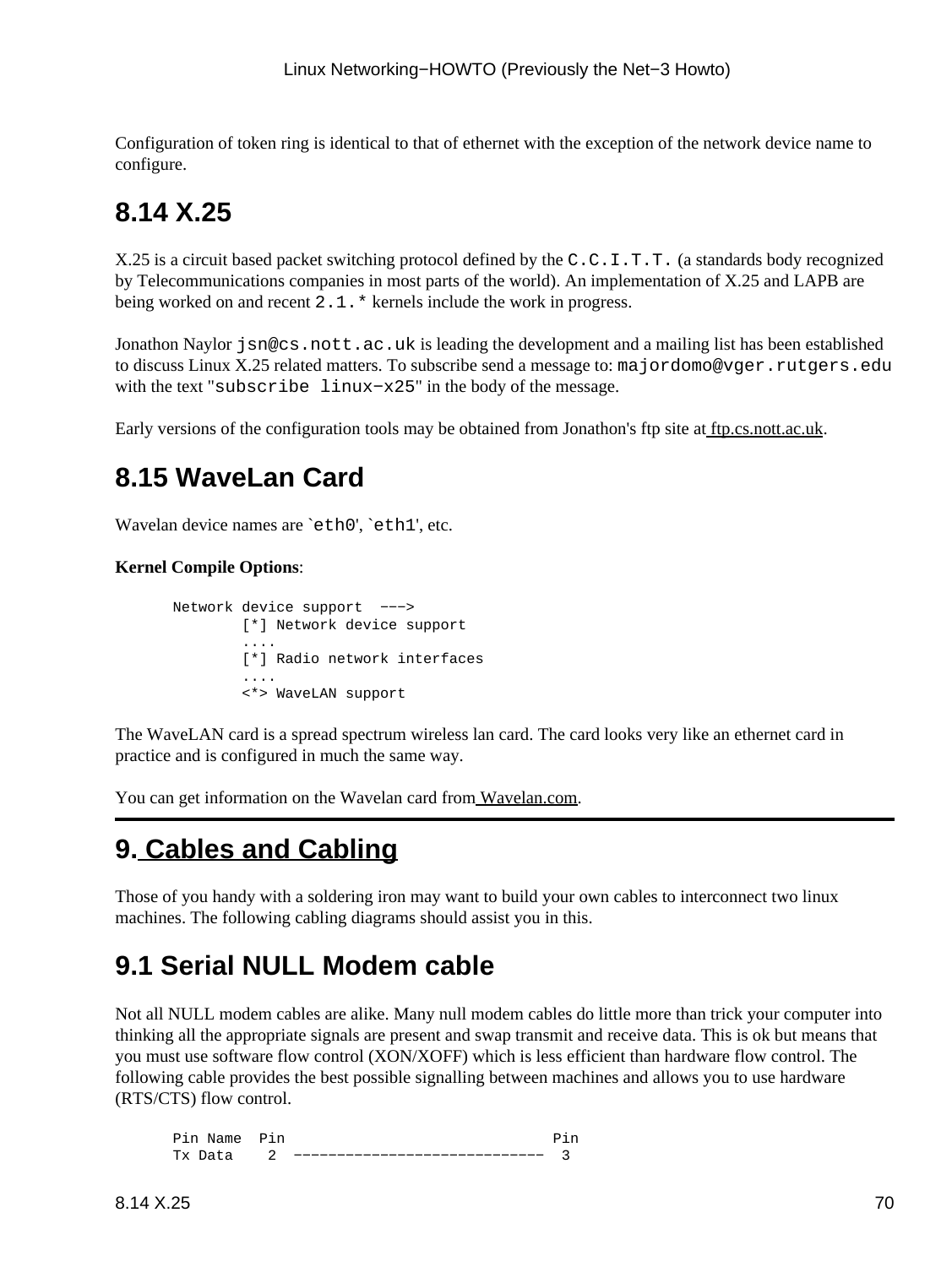Linux Networking−HOWTO (Previously the Net−3 Howto)

| Rx Data    |   | -------------------------------   |    |
|------------|---|-----------------------------------|----|
| RTS        |   |                                   |    |
| <b>CTS</b> |   | ________________________________  |    |
| Ground     |   | _________________________________ |    |
| DTR        |   |                                   |    |
| DSR        | 6 | $-1$                              |    |
| RLSD/DCD   | я |                                   | 20 |
|            |   |                                   |    |

# **9.2 Parallel port cable (PLIP cable)**

If you intend to use the PLIP protocol between two machines then this cable will work for you irrespective of what sort of parallel ports you have installed.

| Pin Name       | pin   | pin                   |     |
|----------------|-------|-----------------------|-----|
| <b>STROBE</b>  | $1*$  |                       |     |
| D0->ERROR      | 2     | . _ _ _ _ _ _ _ _ _ _ | 15  |
| $D1->SLCT$     | 3     | . - - - - - - - -     | 13  |
| D2->PAPOUT     | 4     | -------               | 12  |
| $D3->ACK$      | 5     | . _ _ _ _ _ _         | 10  |
| D4->BUSY       | 6     |                       | 11  |
| D <sub>5</sub> | 7*    |                       |     |
| D6             | 8*    |                       |     |
| D7             | 9*    |                       |     |
| $ACK->D3$      | 10    | . _ _ _ _ _ _ _ _ _ _ | - 5 |
| BUSY->D4       | 11    |                       | 6   |
| PAPOUT->D2     | 12    |                       | 4   |
| $SLCT->D1$     | 13    | .                     | 3   |
| FEED           | $14*$ |                       |     |
| ERROR->D0      | 15    | -----------           | 2   |
| INIT           | 16*   |                       |     |
| SLCTIN         | $17*$ |                       |     |
| GROUND         | 25    | ----------            | 25  |
|                |       |                       |     |

#### Notes:

- Do not connect the pins marked with an asterisk `\*'.
- Extra grounds are 18,19,20,21,22,23 and 24.
- If the cable you are using has a metallic shield, it should be connected to the metallic DB−25 shell at **one end only**.

**Warning: A miswired PLIP cable can destroy your controller card.** Be very careful and double check every connection to ensure you don't cause yourself any unnecessary work or heartache.

While you may be able to run PLIP cables for long distances, you should avoid it if you can. The specifications for the cable allow for a cable length of about 1 metre or so. Please be very careful when running long plip cables as sources of strong electromagnetic fields such as lightning, power lines and radio transmitters can interfere with and sometimes even damage your controller. If you really want to connect two of your computers over a large distance you really should be looking at obtaining a pair of thin−net ethernet cards and running some coaxial cable.

# **9.3 10base2 (thin coax) Ethernet Cabling**

10base2 is an ethernet cabling standard that specifies the use of 52 ohm coaxial cable with a diameter of about 5 millimeters. There are a couple of important rules to remember when interconnecting machines with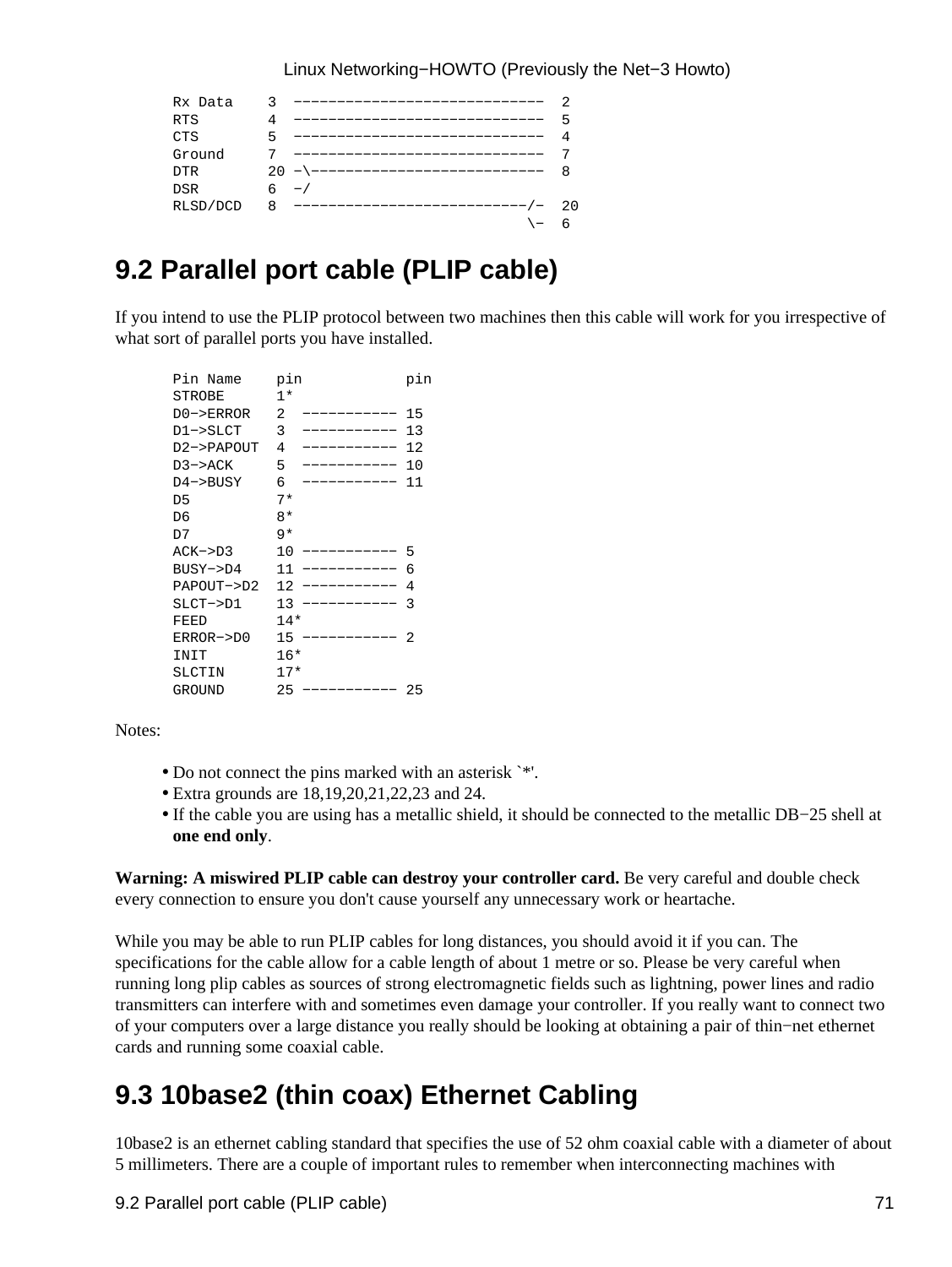### Linux Networking−HOWTO (Previously the Net−3 Howto)

10base2 cabling. The first is that you must use terminators at **both ends** of the cabling. A terminator is a 52 ohm resistor that helps to ensure that the signal is absorbed and not reflected when it reaches the end of the cable. Without a terminator at each end of the cabling you may find that the ethernet is unreliable or doesn't work at all. Normally you'd use `T pieces' to interconnect the machines, so that you end up with something that looks like:



where the `|' at either end represents a terminator, the `======' represents a length of coaxial cable with BNC plugs at either end and the `T' represents a `T piece' connector. You should keep the length of cable between the `T piece' and the actual ethernet card in the PC as short as possible, ideally the `T piece' will be plugged directly into the ethernet card.

# **9.4 Twisted Pair Ethernet Cable**

If you have only two twisted pair ethernet cards and you wish to connect them you do not require a hub. You can cable the two cards directly together. A diagram showing how to do this is included in the Ethernet−HOWTO

# **10. [Glossary of Terms used in this document.](#page-6-1)**

The following is a list of some of the most important terms used in this document.

#### *ARP*

This is an acronym for the *Address Resolution Protocol* and this is how a network machine associates an IP Address with a hardware address.

#### *ATM*

This is an acronym for *Asynchronous Transfer Mode*. An ATM network packages data into standard size blocks which it can convey efficiently from point to point. ATM is a circuit switched packet network technology.

### *client*

This is usually the piece of software at the end of a system where the user is. There are exceptions to this, for example, in the X11 window system it is actually the server with the user and the client runs on the remote machine. The client is the program or end of a system that is receiving the service provided by the server. In the case of *peer to peer* systems such as *slip* or *ppp* the client is taken to be the end that initiates the connection and the remote end, being called, is taken to be the server.

#### *datagram*

A datagram is a discrete package of data and headers which contain addresses, which is the basic unit of transmission across an IP network. You might also hear this called a `packet'.

#### *DLCI*

The DLCI is the Data Link Connection Identifier and is used to identify a unique virtual point to point connection via a Frame Relay network. The DLCI's are normally assigned by the Frame Relay network provider.

### *Frame Relay*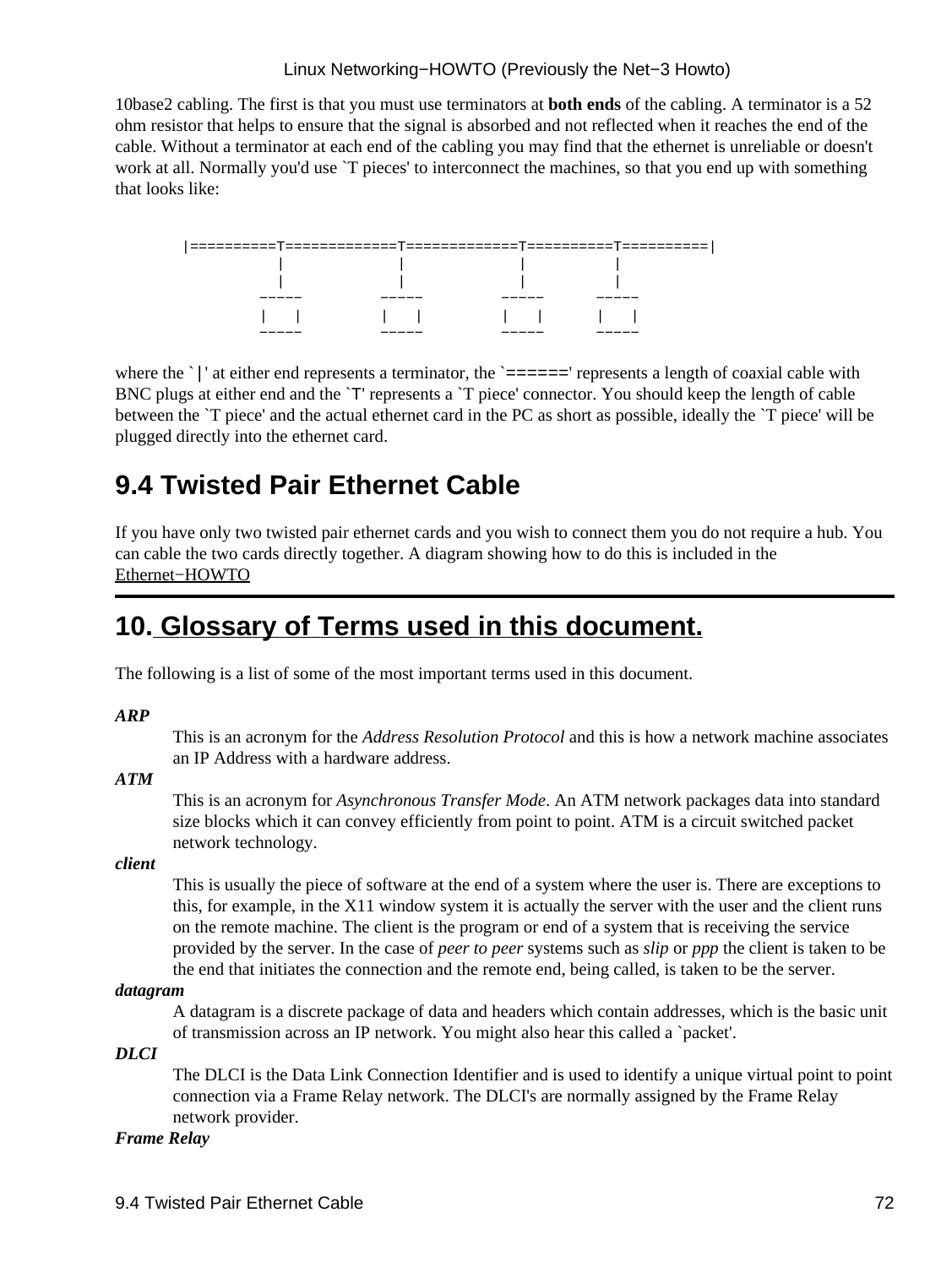### Linux Networking−HOWTO (Previously the Net−3 Howto)

Frame Relay is a network technology ideally suited to carrying traffic that is of bursty or sporadic nature. Network costs are reduced by having many Frame Relay customer sharing the same network capacity and relying on them wanting to make use of the network at slightly different times.

#### *Hardware address*

This is a number that uniquely identifies a host in a physical network at the media access layer. Examples of this are *Ethernet Addresses* and *AX.25 Addresses*.

#### *ISDN*

This is an acronym for *Integrated Services Digital Network*. ISDN provides a standardized means by which Telecommunications companies may deliver either voice or data information to a customers premises. Technically ISDN is a circuit switched data network.

#### *ISP*

This is an acronym of Internet Service Provider. These are organizations or companies that provide people with network connectivity to the Internet.

#### *IP address*

This is a number that uniquely identifies a TCP/IP host on the network. The address is 4 bytes long and is usually represented in what is called the "dotted decimal notation", where each byte is represented in decimal from with dots `.' between them.

### *MSS*

The Maximum Segment Size (*MSS*) is the largest quantity of data that can be transmitted at one time. If you want to prevent local fragmentation MSS would equal MTU−IP header.

#### *MTU*

The Maximum Transmission Unit (*MTU*) is a parameter that determines the largest datagram than can be transmitted by an IP interface without it needing to be broken down into smaller units. The MTU should be larger than the largest datagram you wish to transmit unfragmented. Note, this only prevents fragmentation locally, some other link in the path may have a smaller MTU and the datagram will be fragmented there. Typical values are 1500 bytes for an ethernet interface, or 576 bytes for a SLIP interface.

#### *route*

The *route* is the path that your datagrams take through the network to reach their destination.

#### *server*

This is usually the piece of software or end of a system remote from the user. The server provides some service to one or many clients. Examples of servers include *ftp*, *Networked File System*, or *Domain Name Server*. In the case of *peer to peer* systems such as *slip* or *ppp* the server is taken to be the end of the link that is called and the end calling is taken to be the client.

#### *window*

The *window* is the largest amount of data that the receiving end can accept at a given point in time.

### **11. [Linux for an ISP ?](#page-6-2)**

If you are interested in using Linux for ISP purposes the I recommend you take a look at the [Linux ISP](http://www.anime.net/linuxisp/) [homepage](http://www.anime.net/linuxisp/) for a good list of pointers to information you might need and use.

### **12. [Acknowledgements](#page-6-3)**

I'd like to thank the following people for their contributions to this document (in no particular order): Terry Dawson, Axel Boldt, Arnt Gulbrandsen, Gary Allpike, Cees de Groot, Alan Cox, Jonathon Naylor, Claes Ensson, Ron Nessim, John Minack, Jean−Pierre Cocatrix, Erez Strauss.